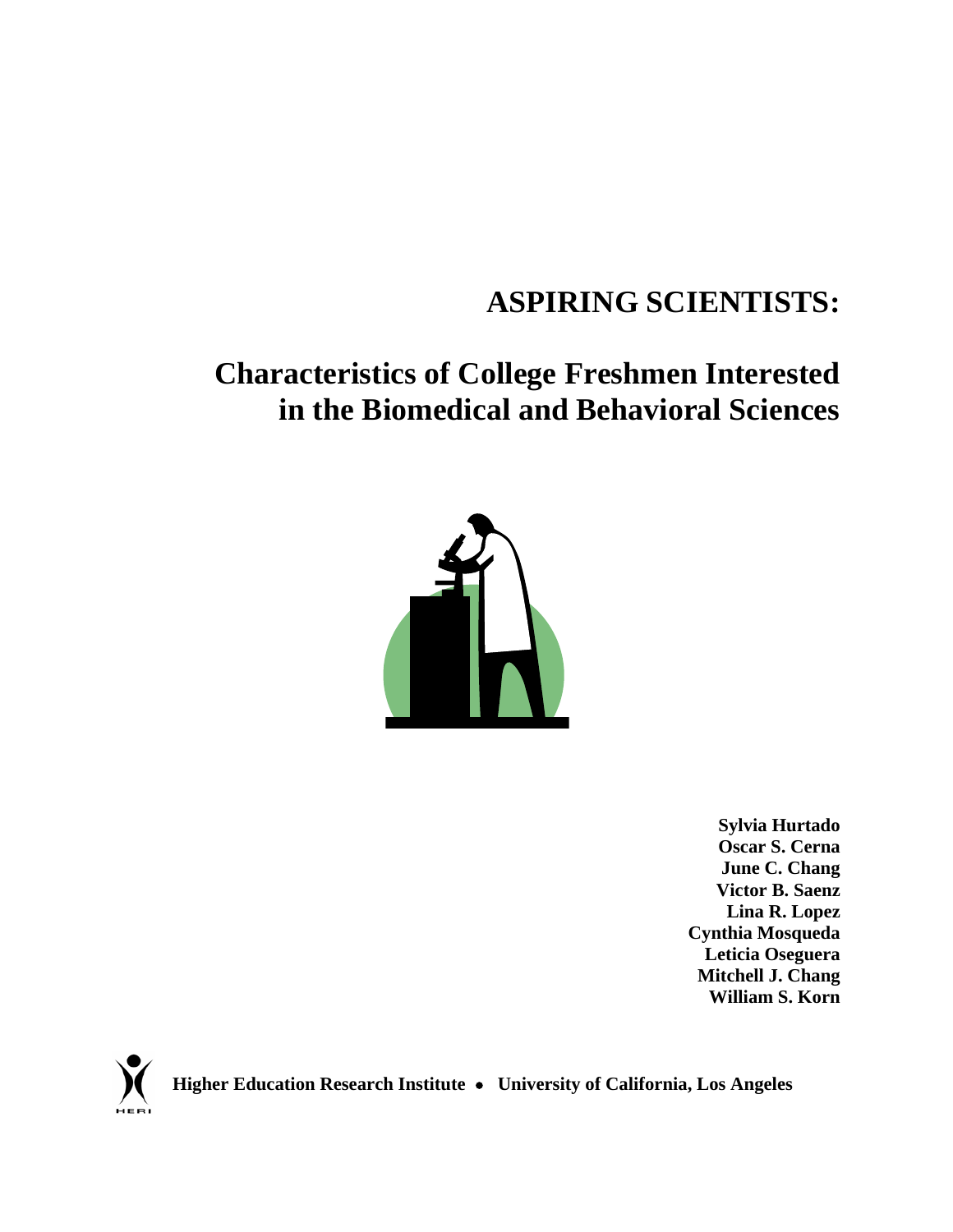## **ASPIRING SCIENTISTS**

## **Characteristics of College Freshmen Interested in the Biomedical and Behavioral Sciences**

Prepared by:

Sylvia Hurtado Oscar S. Cerna June C. Chang Victor B. Saenz Lina R. Lopez Cynthia Mosqueda Leticia Oseguera Mitchell J. Chang William S. Korn

This study was made possible by the support of the National Institute of General Medical Sciences, NIH Grant Number 1 RO1 GMO71968-01. This independent research and the views expressed here do not indicate endorsement by the sponsor.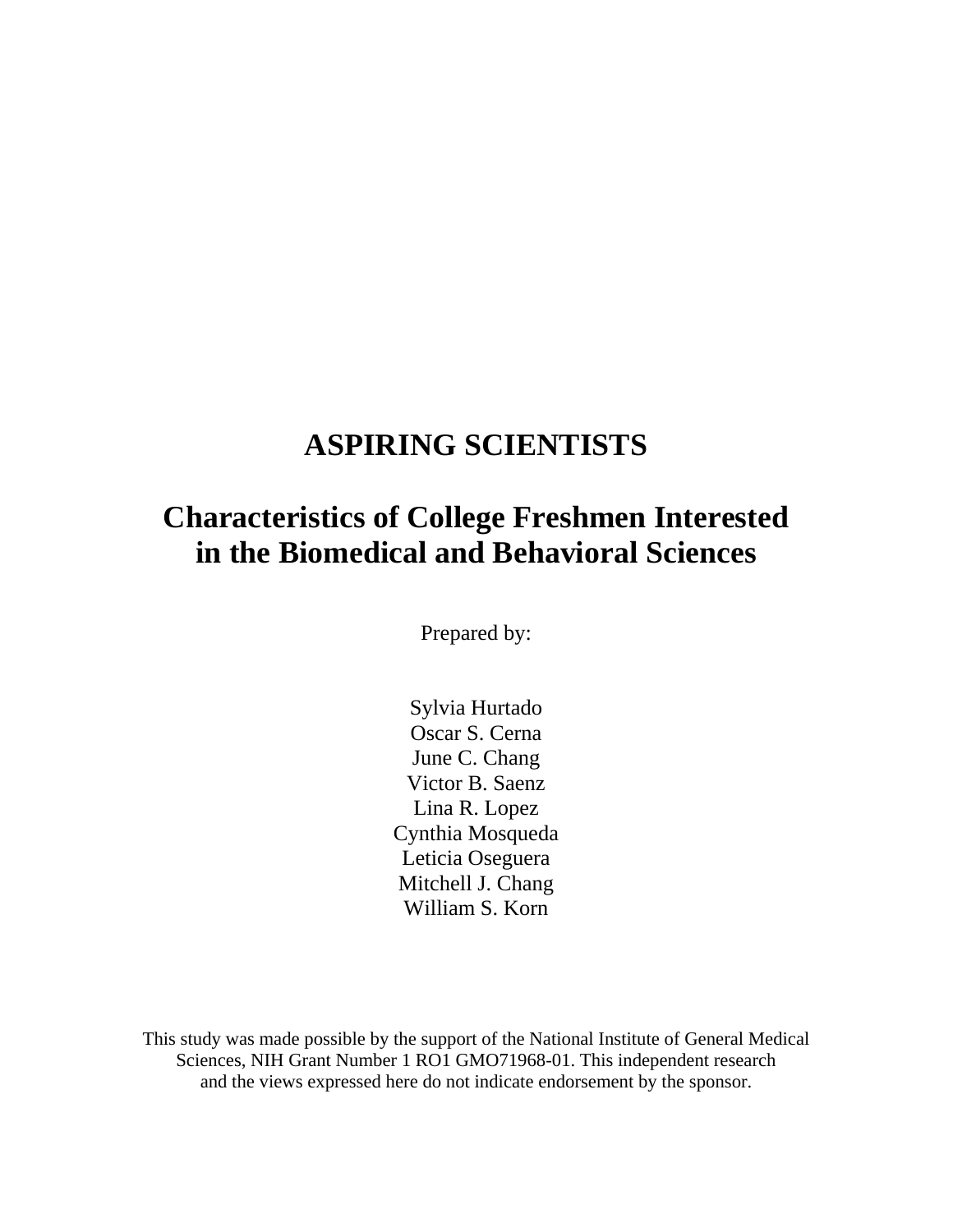### **TABLE OF CONTENTS**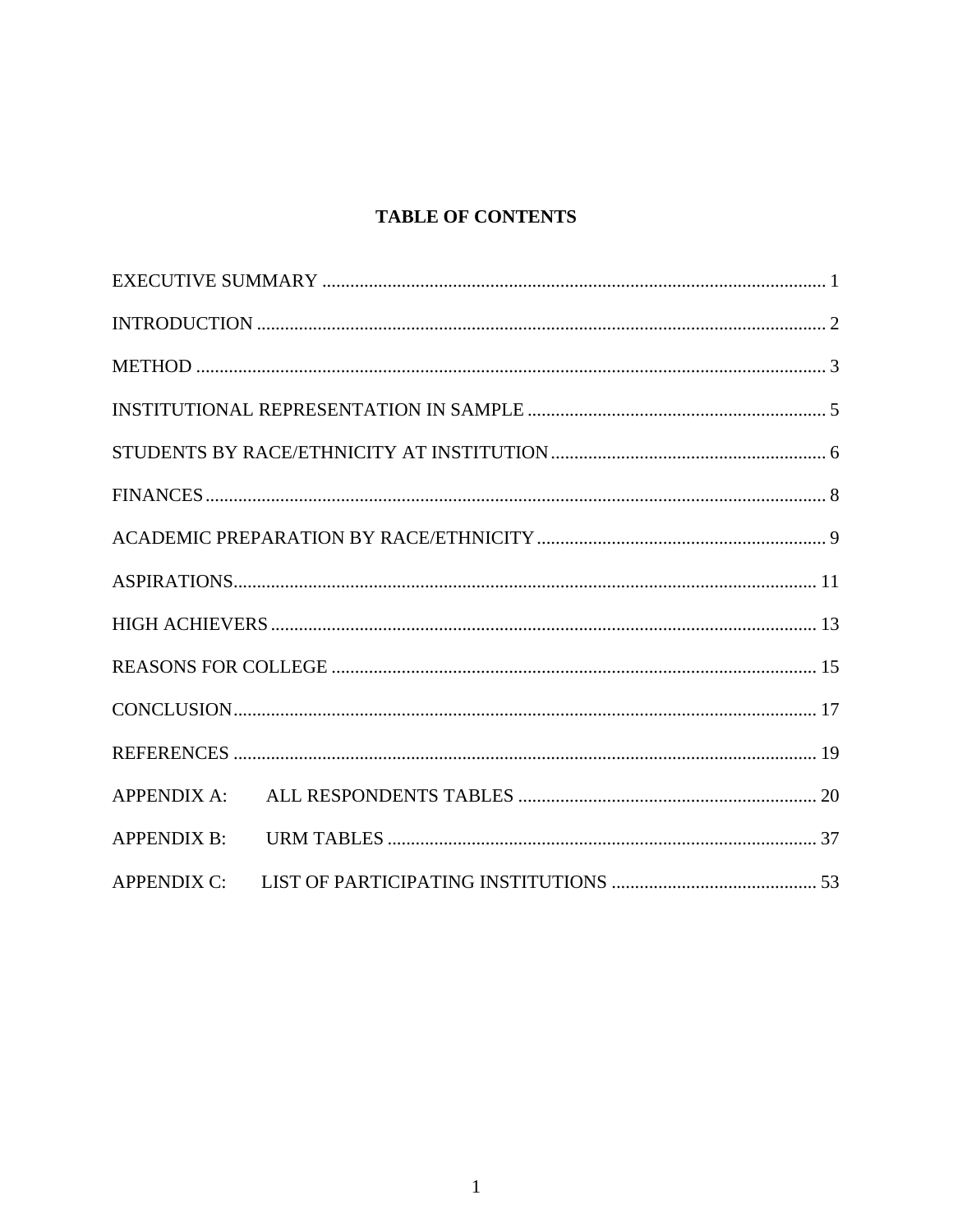#### **EXECUTIVE SUMMARY**

<span id="page-3-0"></span> While national data on college students indicate a rising interest in postgraduate study, interest in biological science majors is also at an all time high, doubling in such fields as general biological sciences, biochemistry, biophysics and psychology. At the same time, societal demographic shifts signify larger increases in racial/ethnic minority high school graduates entering higher education by 2015. These factors offer scholars an opportunity to understand the aspirations, preparation, and college experiences of underrepresented minority (URM) students who intend to pursue biomedical and behavioral research science and health professional careers.

 This report begins to identify key factors associated with an entering college student's interest in a biomedical or behavioral science career. Our study has yielded important findings:

- There is a promising pool of first-year URM students with a strong academic interest in the biological and behavioral sciences. Over two-thirds of them aspire toward a post-graduate degree and more than half are serious about conducting work on finding a cure to a health problem.
- URM students who aspire to be biological and behavioral science majors face early obstacles. More URM students report concerns about financing their education than their White and Asian peers. In addition, URM students take fewer years of high school math and science coursework than White and Asian students, a potential impediment to their preparation as biomedical and behavioral science majors in college.
- While URM students report higher levels than Whites and Asians on key academic/career choices such as participation in a research-oriented program before they begin college, few report a specific interest in a scientific research career at college entry.

 As URM students consider their long-term educational and career plans in the biomedical and behavioral sciences, it will be particularly important to acknowledge these findings and address how to prepare them to pursue these interests, access these research experiences, and quell their concerns during their undergraduate years. A key objective of the project is to inform educators about how best to prepare URM students for competitive candidacy to graduate school and eventually toward health-science research careers.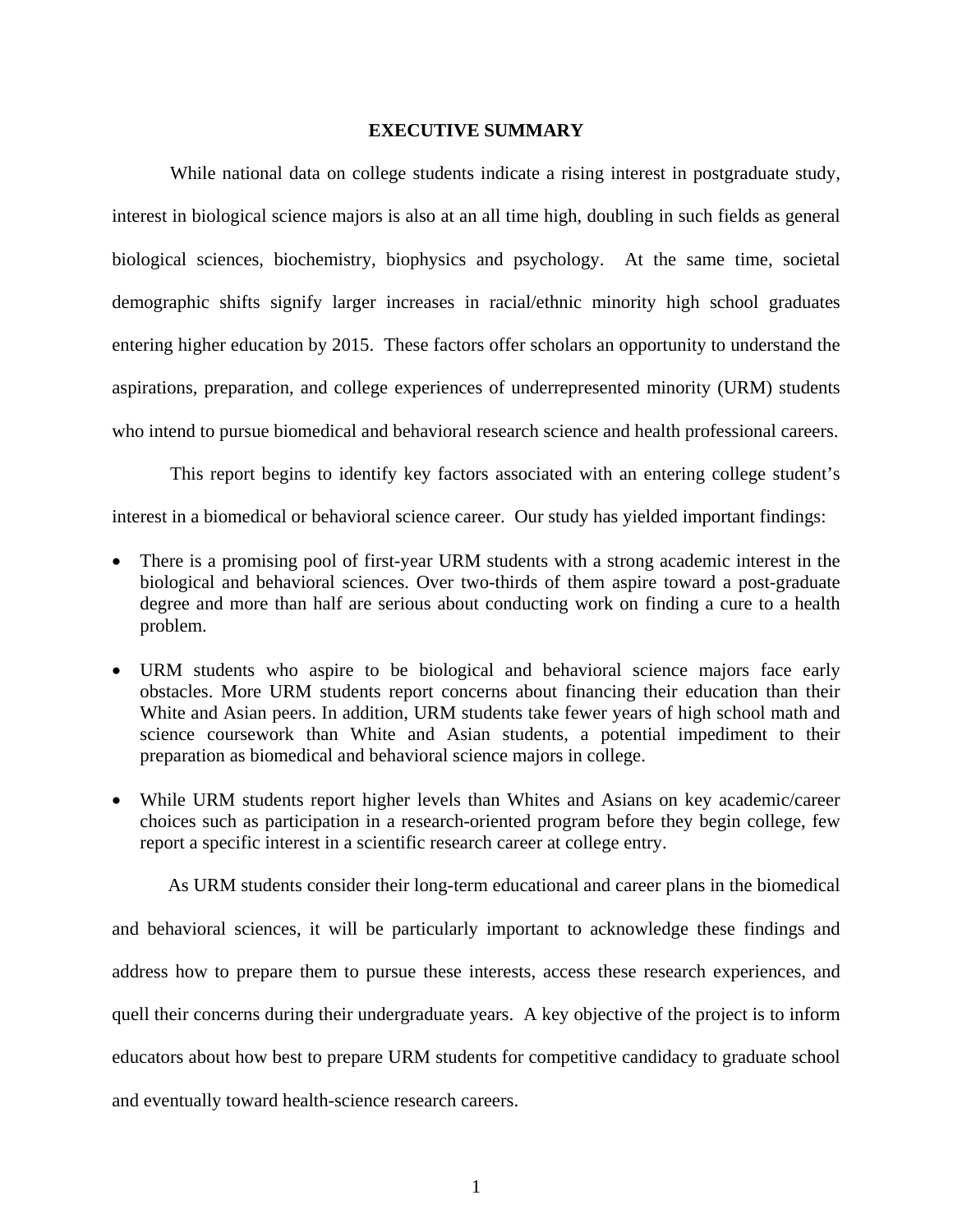#### **INTRODUCTION**

<span id="page-4-0"></span> Conditions are ripe for understanding student interest in health-science related fields, preparation, and eventual pursuit of research careers. National data on college freshmen from UCLA's Higher Education Research Institute (HERI) indicate student interest in postgraduate degrees is at an all time high (Astin, Oseguera, Sax & Korn, 2002). Moreover, interest in biological science majors is also at an all time high and has doubled in fields such as general biological sciences, biochemistry, and biophysics in the last 15 years (Sax, Hurtado, Lindholm, Astin, Korn, & Mahoney, 2004). Interest in psychology as a potential field of study continues to increase and is evidenced by the large class sizes on college campuses. At the same time, an impending demographic surge portends large increases in racial/ethnic minority high school graduates entering higher education by 2015 (Carnavale & Fry, 2001).

 This is an opportunity to understand the aspirations, preparation, and college experiences of underrepresented racial/ethnic students and perhaps reduce the racial/ethnic disparity in their representation among college faculty, research scientists, and health career professionals in biomedical and behavioral science research. For over 30 years the National Institute for General Medical Sciences (NIGMS) at the National Institutes of Health (NIH) have funded programs to reduce the disparity between the majority and underrepresented minority groups in access to research careers (RFA, 2003). Despite best intentions in practice, there remain many unanswered questions regarding the nature and contexts of engagement among underrepresented students that lead to the highest degree aspirations, developing "habits of mind," retention and preparation for biomedical and behavioral research careers.

 This report is the first on the 2004 entering cohort of students who aspire to majors in the biological and behavioral sciences from the NIH-funded project, *Promoting Diversity: Access and Engagement in Biomedical and Behavioral Research Careers*. The report takes advantage of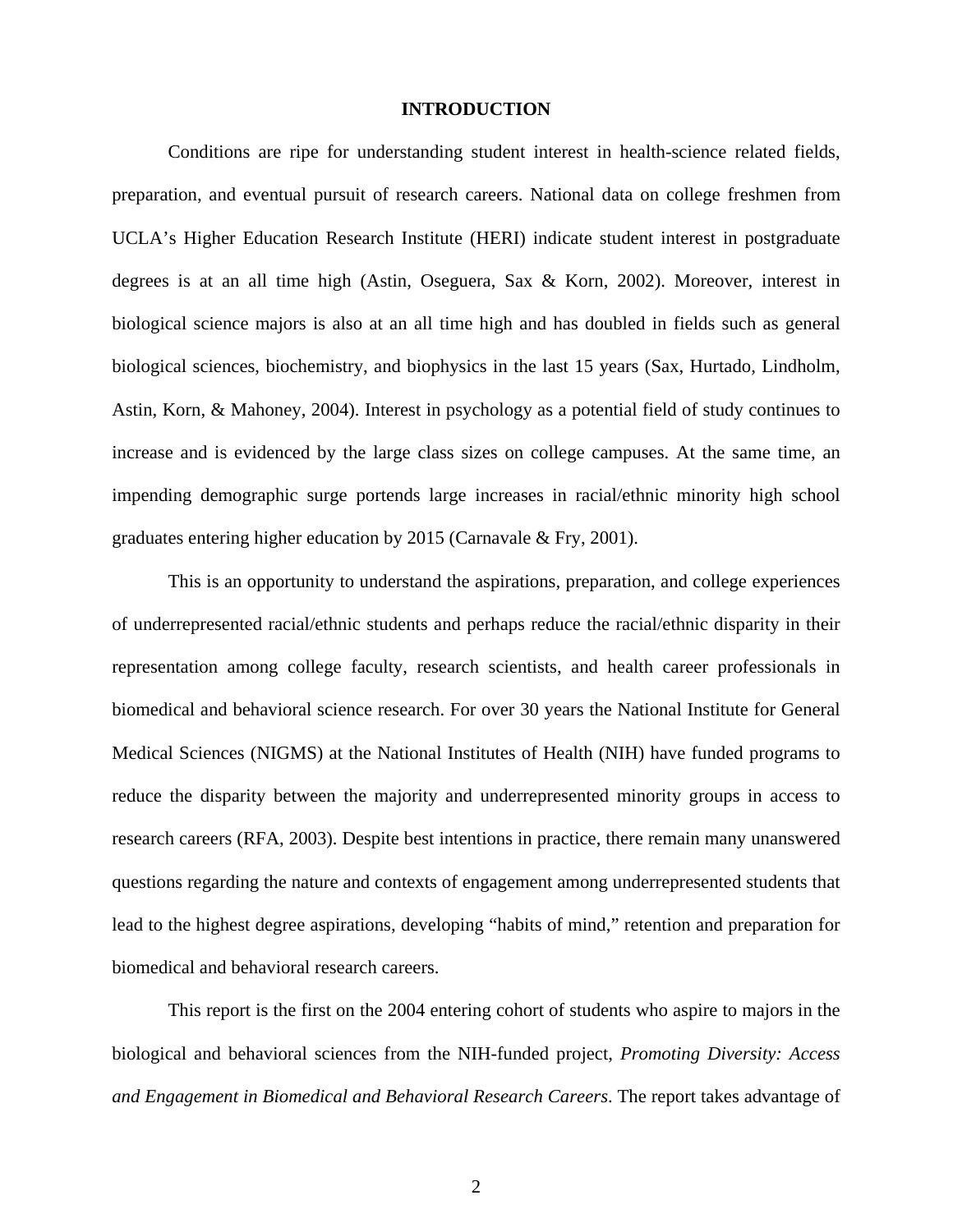<span id="page-5-0"></span>student interest in the biological and behavioral sciences and demographic changes across the country, and is intended to provide insight into racial/ethnic differences in student aspirations, expectations, preparation, and concerns as they enter college. Subsequent reports will examine how underrepresented minority (URM) students experience access to resources and engagement in college that lead to their preparation and retention in biomedical and behavioral science research careers. A key objective of the project is to inform educators about these aspirations, access to resources, and engagement that will orient and prepare students for health-science research careers.

#### **METHOD**

*Data source:* Data were derived from the HERI's Cooperative Institutional Research Program's (CIRP) annual Student Information Form (SIF); a national survey of freshmen college students. The SIF covers a wide range of student characteristics: parental income and education, ethnicity, and other demographic items; financial aid; secondary school achievement and activities; educational and career plans; and values, attitudes, beliefs and self-concept. It is administered during registration, freshman orientation, or the first few weeks of classes (i.e., before the students have had any substantial experience with college life). In 2004, items related to students' intentions to pursue scientific research careers were also included on the survey instrument. Overall, 424,808 students completed a Freshman Survey at 720 higher education institutions (both two-year and four-year).

*Sample Institutions:* All institutions that have entering freshmen classes and responded to the U.S. Department of Education's (DOE) Higher Education General Information Survey were invited to participate in the SIF. For 2004, attempts were made to increase the number of minority-serving institutions, because they produce large numbers of minority baccalaureates in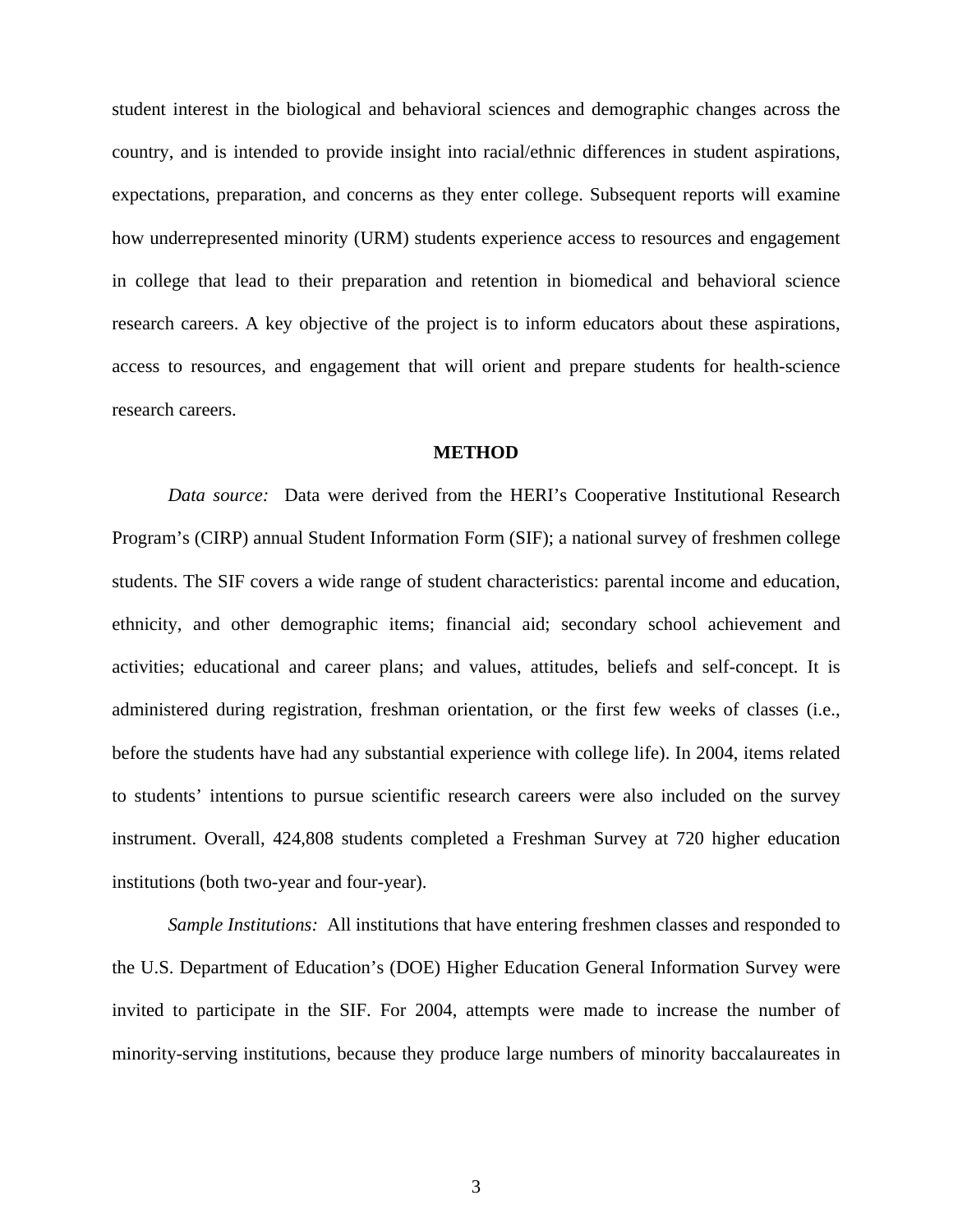the sciences<sup>[1](#page-6-0)</sup>, and campuses with NIH sponsored programs, in order to best examine the experiences of underrepresented minority students majoring in the biomedical and behavioral sciences at college entry.

Institutions identified as part of the national population were divided into 26 stratification groups based on institutional race (predominantly White vs. predominantly Black), type (fouryear college, university), control (public, private nonsectarian, Roman Catholic, and other religious) and the "selectivity level" of the institution. We define a university as an institution that awards a certain minimal number of earned doctoral degrees. Institutions that offer postbaccalaureate programs but do not award a sufficient number of earned doctoral degrees are considered four-year colleges. Historically Black Colleges and Universities (HBCUs) are institutions that fall into stratification groups defined by institutional race as predominantly Black. Hispanic Serving Institutions (HSIs) are considered institutions in which the total Hispanic enrollment constitutes a minimum of 25 percent of the total enrollment, as determined by Hispanic Association of Colleges and Universities (HACU).

Institutions with NIH programs are those campuses with research and training program grants listed on the NIGMS website: http://www.nigms.nih.gov/funding/instprog.html. These programs include the undergraduate Minority Access to Research Careers (MARC), the undergraduate Minority Biomedical Research Support (MBRS) and the Predoctoral Research Training programs listed on the website. For the purposes of this report, only four-year colleges and universities are included in the analysis.

*Students:* The selected sample include 70,249 students from 694 institutions with an initial interest (i.e., probable field of study at the start of freshman year) in one of the following

 $\overline{a}$ 

<span id="page-6-0"></span> $1$  As reported in the national Integrated Postsecondary Education Data System (IPEDS) data and the list of Top 50 science baccalaureate-producing institutions from the journal *Black Issues in Higher Education*.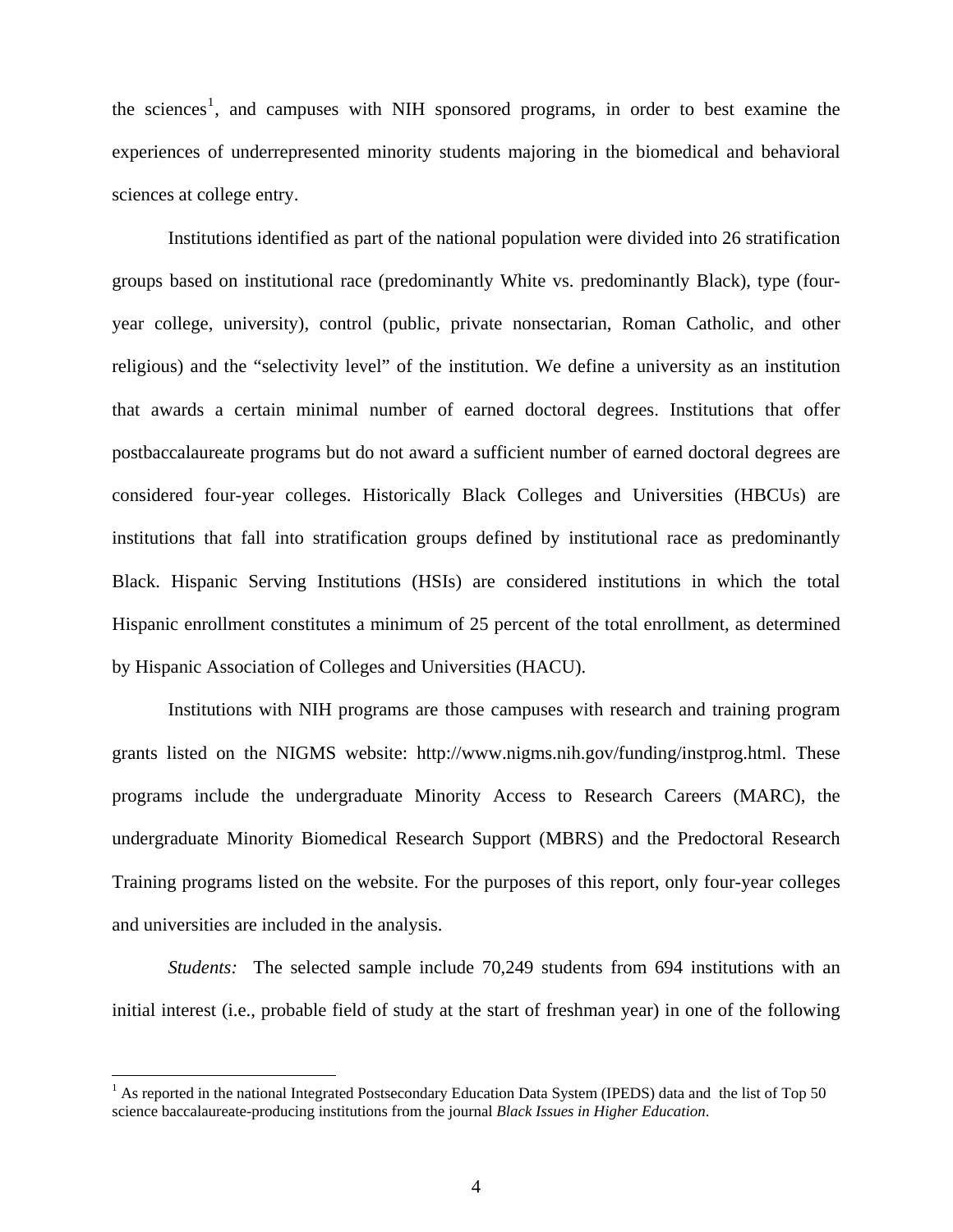<span id="page-7-0"></span>biomedical or behavioral science majors: biology (general); biochemistry or biophysics; microbiology or bacteriology; zoology; chemistry; medicine, dentistry, veterinary medicine; pharmacy, or psychology. Only first-time, full-time freshmen at four-year colleges and universities in the U.S. are included. The data presented were not weighted as these students do not represent a national sample of college freshmen. As mentioned previously, we instead sought to oversample students attending minority serving institutions and institutions graduating large numbers of students majoring in the sciences. High-achieving high school students are those who reported an A- to A+ average high school GPA, an SAT/ACT scored above 1158 (the sample's mean), and more than four years of mathematics, two years of physical science and two years of biological science coursework in high school. We present additional analyses on these students.

Students were allowed to mark more than one racial/ethnic group on the SIF to best reflect their mono- or multi-racial/ethnic identity. For the purposes of analysis and presentation of data, students marking more than one race/ethnicity are assigned to the least represented racial/ethnic group marked. URM groups include Black/African American, Latina/o (including Mexican American, Puerto Rica, and Other Latino) and American Indian/Alaska Native students.

#### **INSTITUTIONAL REPRESENTATION IN SAMPLE**

 Table 1 displays the number and types of colleges and universities represented in this study's institutional sample. In addition, the sample is compared to the overall number of colleges and universities (by type) in the national population of institutions.<sup>[2](#page-7-1)</sup>. This sample contains students from nearly half (45%) of all four-year colleges as well as half of all universities (50%). More specifically, the institutions in the sample represent half of all private

 $\overline{a}$ 

<span id="page-7-1"></span> $2^2$  As reported from the 2004 American Freshman Report and the Hispanic Association of Colleges and Universities web-site.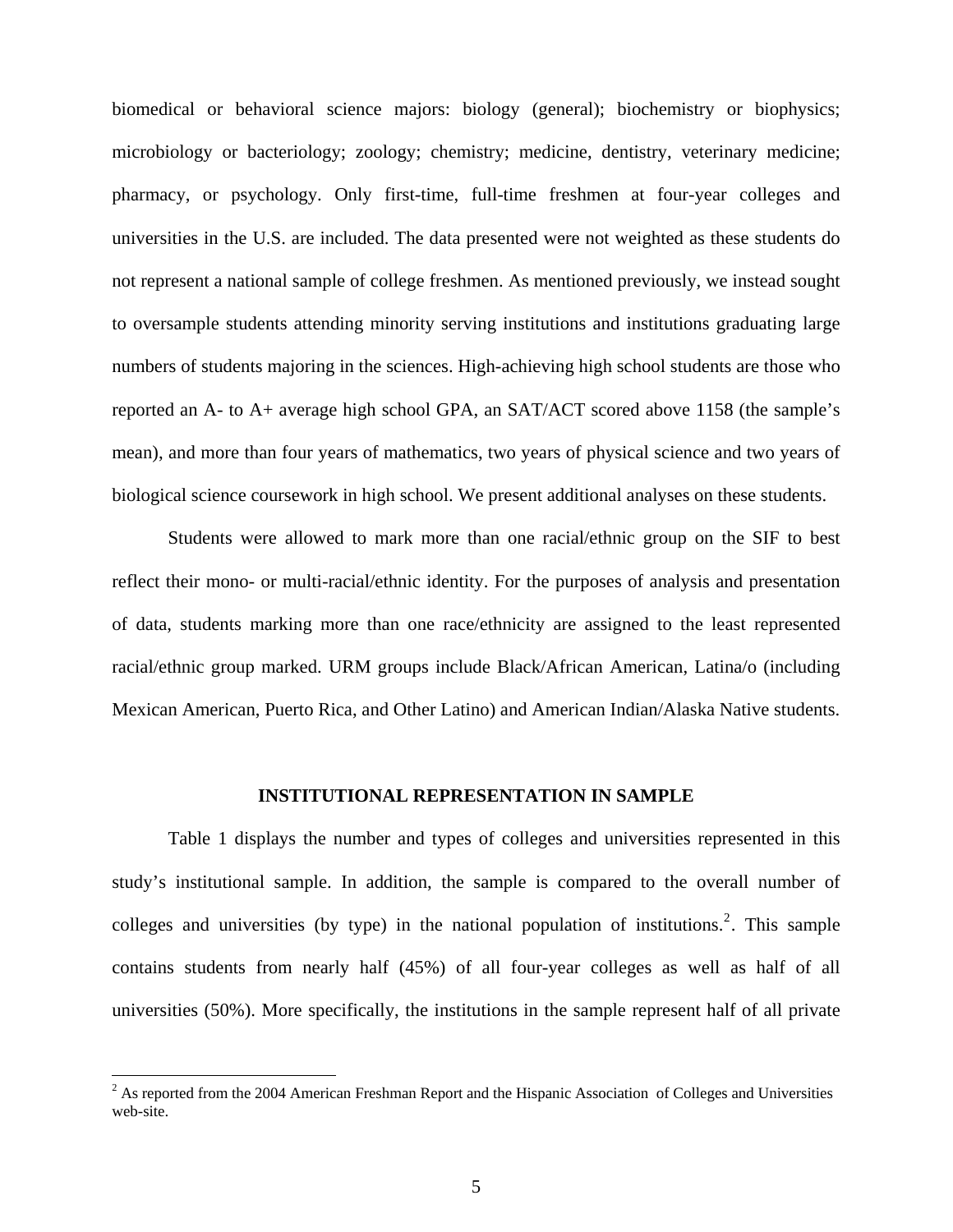<span id="page-8-0"></span>four-year colleges (50%) and over two-thirds of all private universities (70%), while smaller proportions of public four-year colleges and public universities are represented (35% and 38%, respectively). Because HBCUs and HSIs serve the largest pool of underrepresented minority students, it was important to pull a substantial amount of students from these two institutional types. We find that this sample includes students who attend nearly one-third of all HBCUs (32%) and nearly one-quarter of all HSIs (22%) in the country.

**Table 1: Institutional representation in sample and population**

|                                         | All<br>Αll |      | 4-year colleges |              |     | Universities                                                | <b>HBCUs</b> |    | <b>HSI</b> |  |    |    |
|-----------------------------------------|------------|------|-----------------|--------------|-----|-------------------------------------------------------------|--------------|----|------------|--|----|----|
|                                         | 4 vr coll  | Univ |                 | HBCU HSI [1] |     | Public Private Public Private Public Private Public Private |              |    |            |  |    |    |
| Number of Institutions (Sample)         | 576        | 97   |                 | 22           | 128 | 448                                                         | 48           | 49 |            |  |    |    |
| Number of Institutions (Population) [2] | 1267       | 195  | 84              | 102          | 366 | 901                                                         | 125          | 70 |            |  | 55 | 47 |

[1] Only four-year institutions qualifying as HSIs are included

[2] As reported in the 2004 American Freshman Report and Hispanic Association of Colleges & Universities web-site

#### **STUDENTS BY RACE/ETHNICITY AT INSTITUTIONS**

Increasing the number of underrepresented minority research scientists in the biological, biomedical, and behavioral sciences has been a specific mission of NIH over the years. Accordingly, NIH has funded several educational initiatives, in the form of undergraduate research programs, at colleges and universities. Table 2 displays where these programs are most commonly located among our sample, which groups of students they serve, and whether they are reaching their targeted student groups. Overall, 53.6 percent of our student sample of aspiring scientists attended an institution that hosted an NIH program. While a small proportion of students at four-year colleges (9.2%) have access to these programs, a greater percentage of students at universities (53.6%) do. More students at public (41.5%) rather than private (17.8%) institutions attend campuses with NIH initiatives. In line with NIH's goal to target URM students, a large share of students at both HBCUs (74.1%) and HSIs (64.8%) attend institutions with NIH programs on their campuses.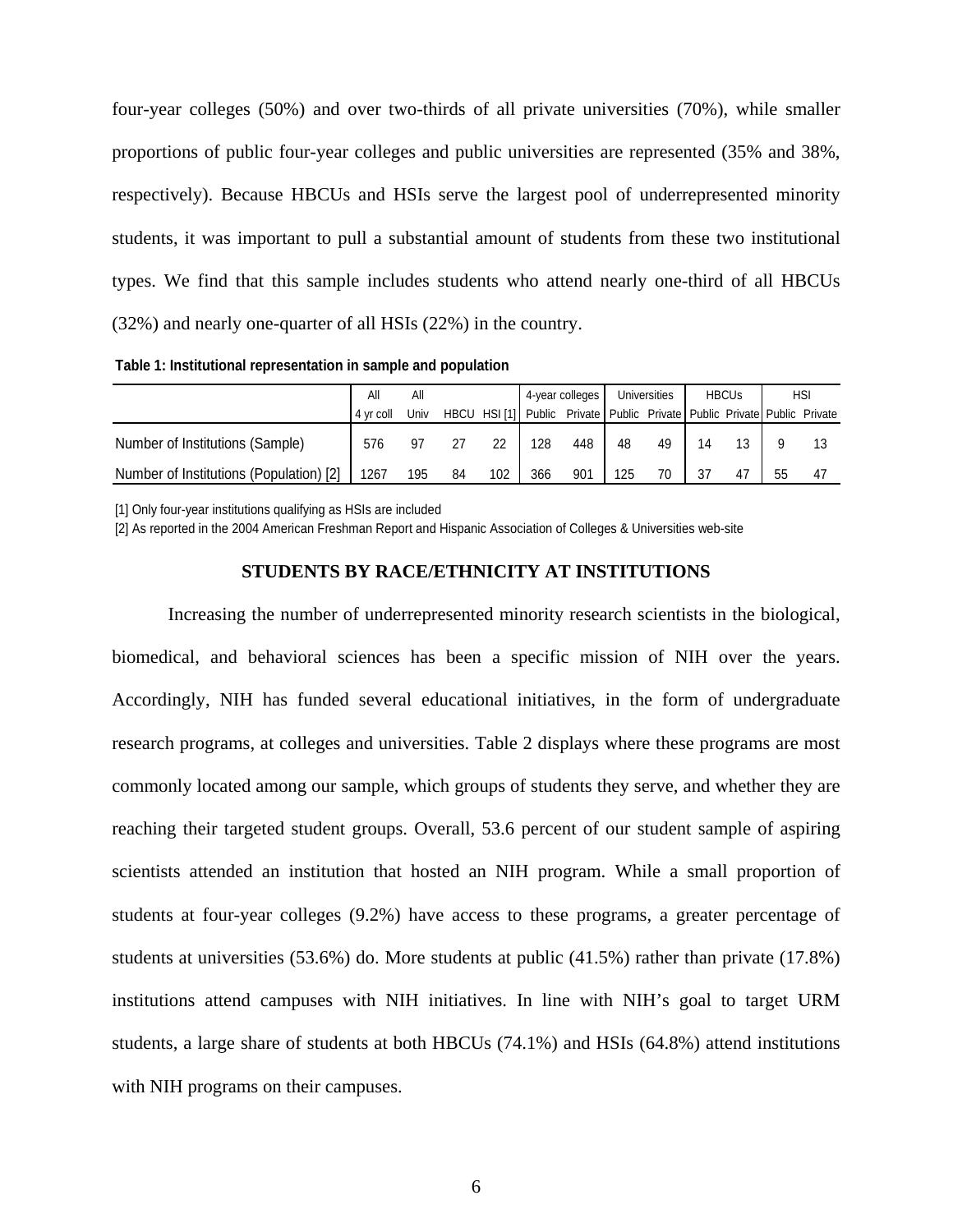|                       |              |              |              |                           |              |                | All URMs      |               |              | All Latino      |                 |  |  |  |
|-----------------------|--------------|--------------|--------------|---------------------------|--------------|----------------|---------------|---------------|--------------|-----------------|-----------------|--|--|--|
|                       | All<br>Resp. | All<br>White | Asian /      | Haw.<br>As. Am. Pac. Isl. | All URM      | African<br>Am. | Am.<br>Indian | All<br>Latino | Mex.<br>Am.  | Puerto<br>Rican | Other<br>Latino |  |  |  |
| All institutions (N)  | 70,249       | 46,629       | 8,923        | 792                       | 13,905       | 6.941          | 1,539         | 5,425         | 2,411        | 880             | 2.134           |  |  |  |
| <b>NIH</b>            | 28.9         | 21.4         | 50.6         | 65.0                      | 39.2         | 39.3           | 28.7          | 41.8          | 54.1         | 25.8            | 34.7            |  |  |  |
| Non-NIH               | 71.1         | 78.6         | 49.4         | 46.9                      | 60.8         | 60.7           | 71.3          | 58.2          | 45.9         | 74.2            | 65.3            |  |  |  |
| 4-year College (N)    | 39,082       | 27,263       | 2,813        | 344                       | 8,662        | 4,784          | 1,001         | 2,877         | 1,278        | 498             | 1,101           |  |  |  |
| <b>NIH</b><br>Non-NIH | 9.2<br>90.8  | 3.2<br>96.8  | 10.6<br>86.7 | 23.6<br>76.5              | 26.9<br>73.1 | 31.1<br>68.9   | 13.3<br>86.7  | 24.7<br>75.3  | 36.0<br>64.0 | 12.2<br>87.7    | 17.2<br>82.7    |  |  |  |
| University (N)        | 31,167       | 19,366       | 6110         | 448                       | 5,243        |                | 538           | 2,548         |              | 382             | 1,033           |  |  |  |
|                       |              |              |              |                           |              | 2,157          |               |               | 1,133        |                 |                 |  |  |  |
| <b>NIH</b>            | 53.6         | 46.9         | 69.0         | 65.0                      | 59.4         | 57.8           | 57.4          | 61.2          | 74.5         | 43.5            | 53.3            |  |  |  |
| Non-NIH               | 46.4         | 53.1         | 31.0         | 35.0                      | 40.6         | 42.2           | 42.6          | 38.8          | 25.6         | 56.5            | 46.7            |  |  |  |
| Public (N)            | 32,808       | 21,041       | 4,766        | 465                       | 6,536        | 3,127          | 805           | 2,604         | 1,365        | 376             | 863             |  |  |  |
| <b>NIH</b>            | 41.5         | 33.3         | 66.8         | 69.4                      | 47.7         | 37.0           | 39.3          | 63.3          | 77.6         | 37.2            | 52.1            |  |  |  |
| Non-NIH               | 58.4         | 66.7         | 33.2         | 30.6                      | 52.2         | 63.0           | 60.7          | 36.7          | 22.5         | 62.8            | 47.8            |  |  |  |
| Private (N)           | 37,441       | 25,588       | 4,157        | 327                       | 7,369        | 3.814          | 734           | 2,821         | 1,046        | 504             | 1,271           |  |  |  |
| <b>NIH</b>            | 17.8         | 11.6         | 32.0         | 15.0                      | 31.5         | 41.3           | 17.1          | 22.1          | 23.4         | 17.3            | 22.9            |  |  |  |
| Non-NIH               | 83.1         | 88.5         | 68.0         | 85.1                      | 68.5         | 58.7           | 82.8          | 78.0          | 76.7         | 82.8            | 77.1            |  |  |  |
| HBCU (N)              | 2,242        | 32           | 34           | $\overline{7}$            | 2,169        | 2,002          | 97            | 70            | 9            | 35              | 26              |  |  |  |
| <b>NIH</b>            | 74.1         | 71.9         | 85.3         | 42.9                      | 74.0         | 74.1           | 75.3          | 71.4          | 88.9         | 68.6            | 69.2            |  |  |  |
| Non-NIH               | 25.9         | 28.1         | 14.7         | 57.1                      | 26.0         | 25.9           | 24.7          | 28.6          | 11.1         | 31.4            | 30.8            |  |  |  |
| HSI(N)                | 2,359        | 813          | 302          | 66                        | 1,178        | 228            | 76            | 874           | 541          | 55              | 278             |  |  |  |
| <b>NIH</b>            | 64.8         | 58.5         | 70.9         | 84.8                      | 66.5         | 63.2           | 61.8          | 67.7          | 73.8         | 60.0            | 57.6            |  |  |  |
| Non-NIH               | 35.2         | 41.5         | 29.1         | 15.2                      | 33.5         | 36.8           | 38.2          | 32.3          | 26.2         | 40.0            | 42.4            |  |  |  |

**Table 2: Proportion of aspiring biomedical or behavioral science students of each racial/ethnic group by institutional type [3]**

[3] Institutional categories are not mutually exclusive

Across institutional type, control and race, a higher proportion of URM students, as compared to their White and Asian peers, attend institutions with NIH programs. For example, students at four-year colleges make up over half of the sample (n=39,082); 31.1 percent of African American, 13.3 percent of American Indian, and 24.7 percent of Latino students attend NIH schools compared with only 3.2 percent of White and 10.6 percent of Asian American students. This pattern holds true at universities, except for the case(s) of Asian American and Hawaiian/Pacific Islander students, where over 60 percent of students of these ethnic backgrounds attend institutions with NIH programs.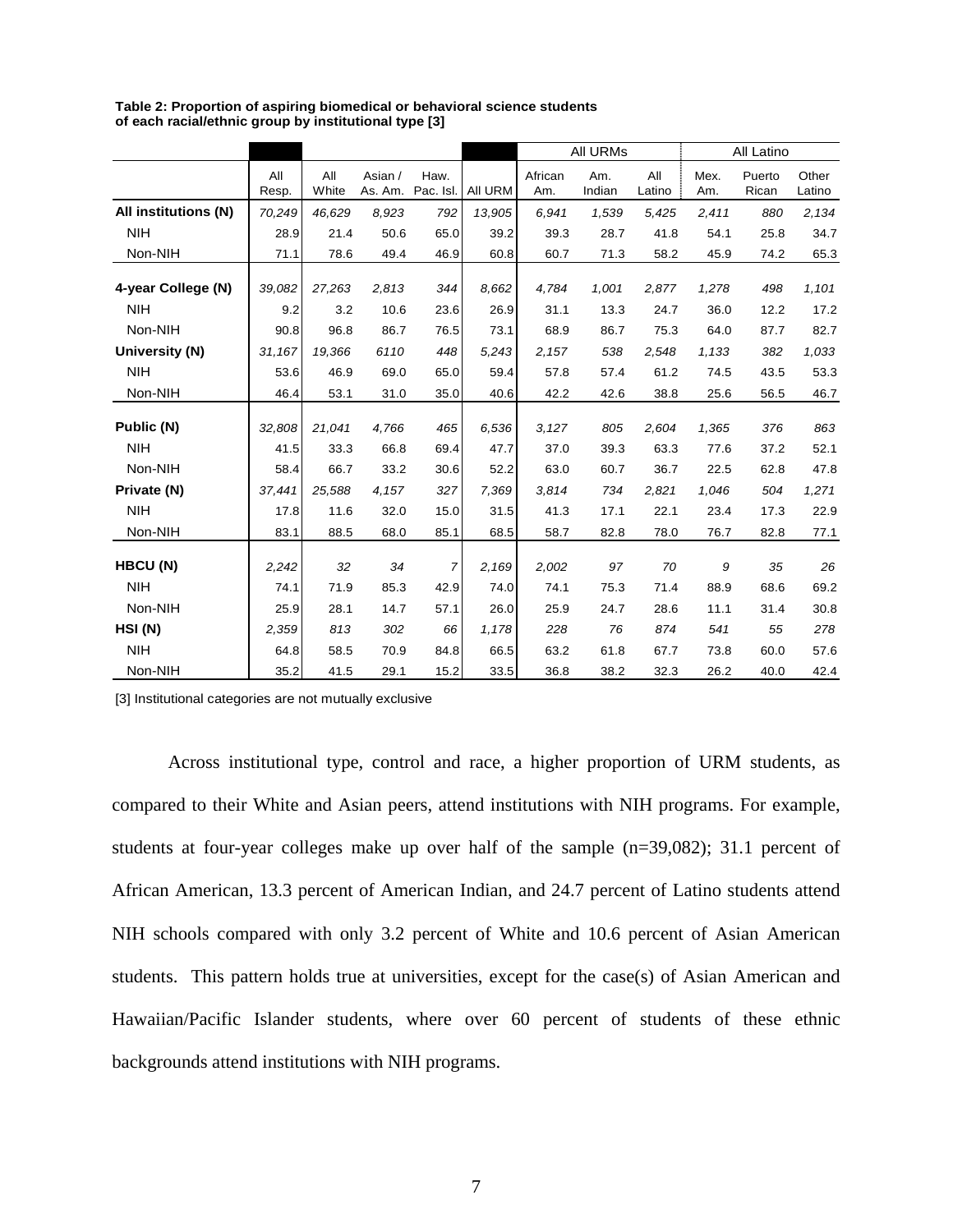#### **FINANCES**

<span id="page-10-0"></span>At college entry, URM students report having major concerns for financing their college education more than their White and Asian American student peers. Specifically, 24.6 percent of African American, 22.1 percent of American Indian, and 23.7 percent of all Latino students expect major concerns for financing their education, whereas only 15.9 percent of all Asian American students and 11.5 percent of all White students share the same concern. In addition, 8.8 percent of all URM students state that the chances are "very good" they will work full-time while attending college, compared to 5.1 percent of White and 4.2 percent of Asian American students.

Distinctions in college financial assistance and resources can also be made between URM and White and Asian peers or highly-represented students. For instance, in the first year of college, 57 percent of all URM students receive more than \$1,000 from family resources to help them finance their college education expenses, compared to over 76 percent of highlyrepresented students. Seventy-four percent of URM students receive more than \$1,000 of aid which needs not be repaid and 54.9 percent receive aid which must be repaid, compared to highly-represented students (63.5% and 47.5%, respectively). When reporting parental living arrangements, nearly 53 percent of all URM students have parents who are both alive and living with each other, compared to over 78 percent of highly-represented students. Additionally, over 41 percent of URM students have parents that are divorced or living apart, compared to only 17.6 percent of highly-represented students.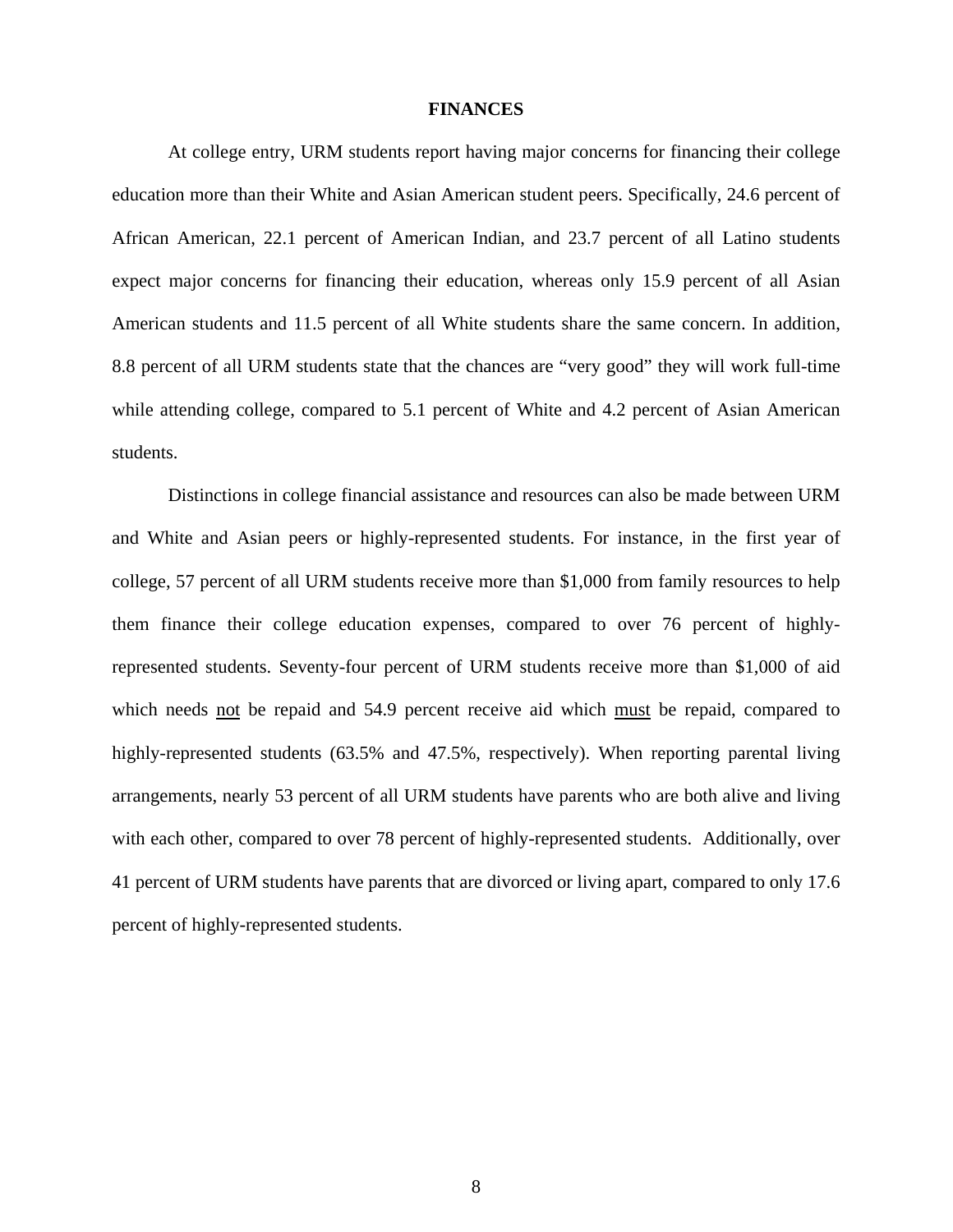<span id="page-11-0"></span>

|                                        |        |        |        |          |        |         | All URMs |        |       | All Latino |        |
|----------------------------------------|--------|--------|--------|----------|--------|---------|----------|--------|-------|------------|--------|
|                                        | All    | All    | Asian  | Haw.     | All    | African | Am.      | All    | Mex.  | Puerto     | Other  |
|                                        | Resp   | White  | As. Am | Pac. Is. | U.R.M. | Am.     | Indian   | Latino | Am.   | Rican      | Latino |
| <b>Number of Respondents</b>           | 70,249 | 46,629 | 8,923  | 792      | 13,905 | 6,941   | 1,539    | 5,425  | 2,411 | 880        | 2,134  |
| Are your parents                       |        |        |        |          |        |         |          |        |       |            |        |
| Both alive and living with each other  | 72.0   | 75.3   | 84.6   | 76.6     | 52.9   | 43.3    | 56.2     | 64.2   | 68.7  | 50.4       | 64.9   |
| Both alive, divorced or living apart   | 24.3   | 21.6   | 12.2   | 19.1     | 41.3   | 49.4    | 38.8     | 31.7   | 27.9  | 43.8       | 31.1   |
| One or both deceased                   | 3.7    | 3.1    | 3.2    | 4.3      | 5.8    | 7.3     | 5.0      | 4.0    | 3.4   | 5.8        | 4.0    |
| Parental Income above \$40,000         | 77.5   | 85.2   | 69.5   | 82.0     | 57.5   | 53.5    | 67.8     | 59.2   | 58.5  | 61.9       | 58.8   |
| Sources to help finance 1st year       |        |        |        |          |        |         |          |        |       |            |        |
| college education expenses (>\$1,000)  |        |        |        |          |        |         |          |        |       |            |        |
| Family resources (parents, relatives,  |        |        |        |          |        |         |          |        |       |            |        |
| spouse, etc.)                          | 72.4   | 76.1   | 76.2   | 79.3     | 57.1   | 53.6    | 57.4     | 61.5   | 59.3  | 59.1       | 65.0   |
| My own resources (savings from work,   |        |        |        |          |        |         |          |        |       |            |        |
| work-study, other income)              | 33.8   | 36.2   | 29.3   | 31.2     | 28.6   | 24.9    | 33.4     | 32.2   | 34.8  | 29.0       | 30.3   |
| Aid which need not be repaid (grants,  |        |        |        |          |        |         |          |        |       |            |        |
| scholarships, military funding, etc.)  | 65.9   | 64.1   | 63.7   | 62.7     | 74.0   | 75.3    | 74.2     | 72.2   | 73.8  | 70.8       | 71.0   |
| Aid which must be repaid (loans, etc.) | 49.2   | 48.6   | 43.6   | 50.4     | 54.9   | 57.1    | 54.4     | 52.3   | 53.2  | 57.0       | 49.5   |
|                                        |        |        |        |          |        |         |          |        |       |            |        |
| Other than above                       | 3.0    | 2.9    | 2.8    | 3.1      | 3.8    | 3.8     | 3.4      | 3.9    | 4.1   | 4.0        | 3.5    |
| Expect major concerns in financing     |        |        |        |          |        |         |          |        |       |            |        |
| college education                      | 14.6   | 11.5   | 15.9   | 20.4     | 24.0   | 24.6    | 22.1     | 23.7   | 25.9  | 24.6       | 20.9   |
| Student estimates chances are "very    |        |        |        |          |        |         |          |        |       |            |        |
| good" that he/she will:                |        |        |        |          |        |         |          |        |       |            |        |
| Work full-time while attending college | 5.7    | 5.1    | 4.2    | 7.1      | 8.8    | 9.5     | 8.5      | 8.0    | 8.5   | 9.1        | 7.1    |
| Get a job to help pay for college      |        |        |        |          |        |         |          |        |       |            |        |
| expenses                               | 48.7   | 48.7   | 43.4   | 50.3     | 52.2   | 50.1    | 54.0     | 54.3   | 57.7  | 51.5       | 51.7   |

#### **ACADEMIC PREPARATION BY RACE/ETHNICITY**

As shown in Table 4, URM students are overall less academically prepared than their White and Asian American counterparts and report having lower self-confidence. For example, URM students are less likely to rate themselves as "above average" or "highest 10%" in their academic ability (71.8%) and mathematical ability (41%) than highly-represented students (79.8% and 59.1%, respectively). Moreover, only 40.2 percent of African Americans, 54 percent of American Indians, and 53.3 percent of Latino students report a high school GPA of A- to A+. By comparison, 65.7 percent of White and 68.3 percent of Asian American students have an Aor better grade point average. Another common measure of academic preparation, SAT and ACT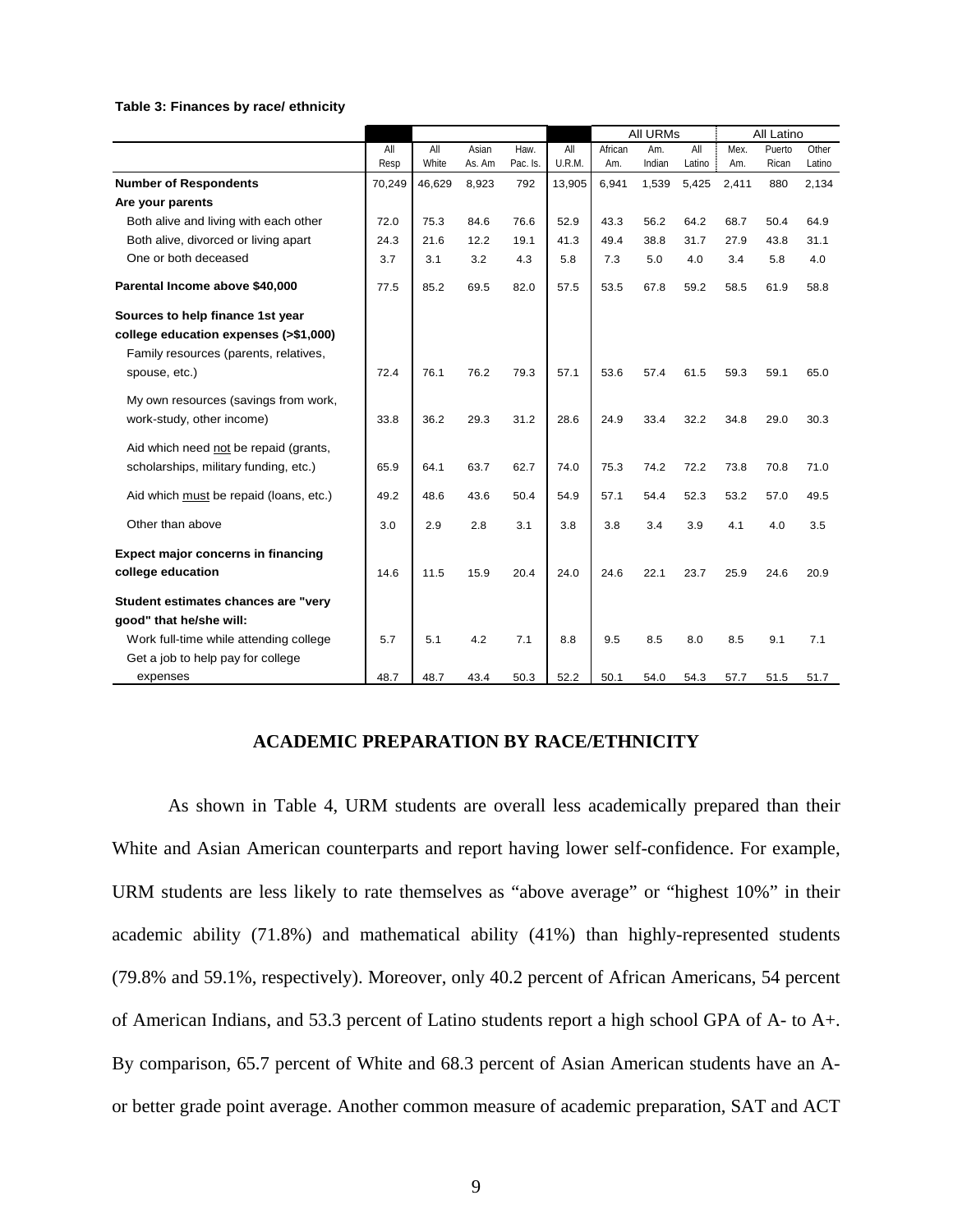scores, shows similar patterns. Whites and Asian Americans have mean scores of 1179 and 1246, respectively, whereas the average score for URMs is 1044. Despite this, URM students give themselves a higher self-rating for drive to achieve (81.8%) and intellectual self-confidence (64.1% ) than highly-represented students (79% and 60.4%, respectively).

|                                       |        |        |                |       |        |         | All URMs |        |       | All Latino |        |
|---------------------------------------|--------|--------|----------------|-------|--------|---------|----------|--------|-------|------------|--------|
|                                       | All    | All    | Asian          | Haw.  | All    | African | Am.      | All    | Mex.  | Puerto     | Other  |
|                                       | Resp   | White  | As. Am Pc. Is. |       | U.R.M. | Am.     | Indian   | Latino | Am.   | Rican      | Latino |
| <b>Number of Respondents</b>          | 70,249 | 46,629 | 8,923          | 792   | 13,905 | 6.941   | 1,539    | 5,425  | 2,411 | 880        | 2,134  |
| High school GPA (A- to A+ average)    | 62.2   | 65.7   | 68.3           | 57.6  | 46.8   | 40.2    | 54.0     | 53.3   | 54.6  | 48.4       | 53.8   |
| <b>SAT/ACT Mean Scores [4]</b>        | 1158   | 1179   | 1246           | 1139  | 1044   | 1001    | 1097     | 1082   | 1056  | 1078       | 1113   |
| <b>SAT/ACT Scores St. Deviations</b>  | 183.7  | 171.5  | 182.2          | 169.3 | 176.6  | 165.0   | 181.4    | 176.4  | 171.0 | 165.0      | 182.0  |
| Student rated self "above average" or |        |        |                |       |        |         |          |        |       |            |        |
| "highest 10%" as compared with the    |        |        |                |       |        |         |          |        |       |            |        |
| average person of his/her age in:     |        |        |                |       |        |         |          |        |       |            |        |
| Academic ability                      | 79.8   | 81.9   | 81.6           | 77.7  | 71.8   | 70.7    | 78.0     | 71.5   | 70.3  | 71.1       | 72.9   |
| Mathematical ability                  | 51.9   | 53.0   | 62.9           | 50.7  | 41.0   | 39.3    | 44.6     | 42.1   | 41.1  | 40.0       | 44.1   |
| Drive to achieve                      | 79.0   | 78.4   | 77.3           | 79.6  | 81.8   | 83.5    | 80.0     | 80.3   | 80.1  | 80.4       | 80.4   |
| Self-confidence (intellectual)        | 60.4   | 60.1   | 57.1           | 53.7  | 64.1   | 68.6    | 62.7     | 58.8   | 57.0  | 61.3       | 59.7   |
| Have you participated in:             |        |        |                |       |        |         |          |        |       |            |        |
| A summer research program?            | 9.0    | 6.9    | 13.8           | 10.2  | 13.3   | 16.1    | 9.2      | 10.8   | 9.4   | 11.4       | 12.0   |
| A health science research program     |        |        |                |       |        |         |          |        |       |            |        |
| sponsored by a university?            | 5.2    | 3.7    | 7.3            | 6.4   | 8.8    | 11.0    | 5.0      | 7.1    | 6.5   | 6.7        | 7.9    |
| <b>High school coursework</b>         |        |        |                |       |        |         |          |        |       |            |        |
| Mathematics (4 years)                 | 85.8   | 86.0   | 90.9           | 88.2  | 81.7   | 82.7    | 78.6     | 81.4   | 79.4  | 78.9       | 84.6   |
| Physical Science (2 years)            | 61.6   | 63.6   | 66.2           | 59.9  | 52.2   | 47.9    | 54.4     | 57.1   | 56.8  | 55.8       | 58.0   |
| Biological Science (2 years)          | 59.6   | 60.5   | 65.6           | 59.9  | 52.9   | 50.4    | 57.8     | 54.6   | 54.3  | 48.4       | 57.5   |

| Table 4: Academic preparation and ratings by race/ethnicity |  |  |
|-------------------------------------------------------------|--|--|
|-------------------------------------------------------------|--|--|

[4] ACT/SAT conversions were computed from 69,434 students participating in the 1996-1997 SIF who reported scores

Differences in academic preparation can also be seen in the amount of coursework taken in mathematics, physical sciences and biological sciences. URM students, especially Mexican American, Puerto Rican and American Indian, report taking fewer mathematics classes compared to their White and Asian American peers. Specifically, 86 percent of White students and 90.9 percent of Asian American students took four year of mathematics. In contrast, 81.7 percent of all URM students took four years of mathematics. In addition, URM students take fewer years of physical and biological sciences coursework than their White and Asian American peers.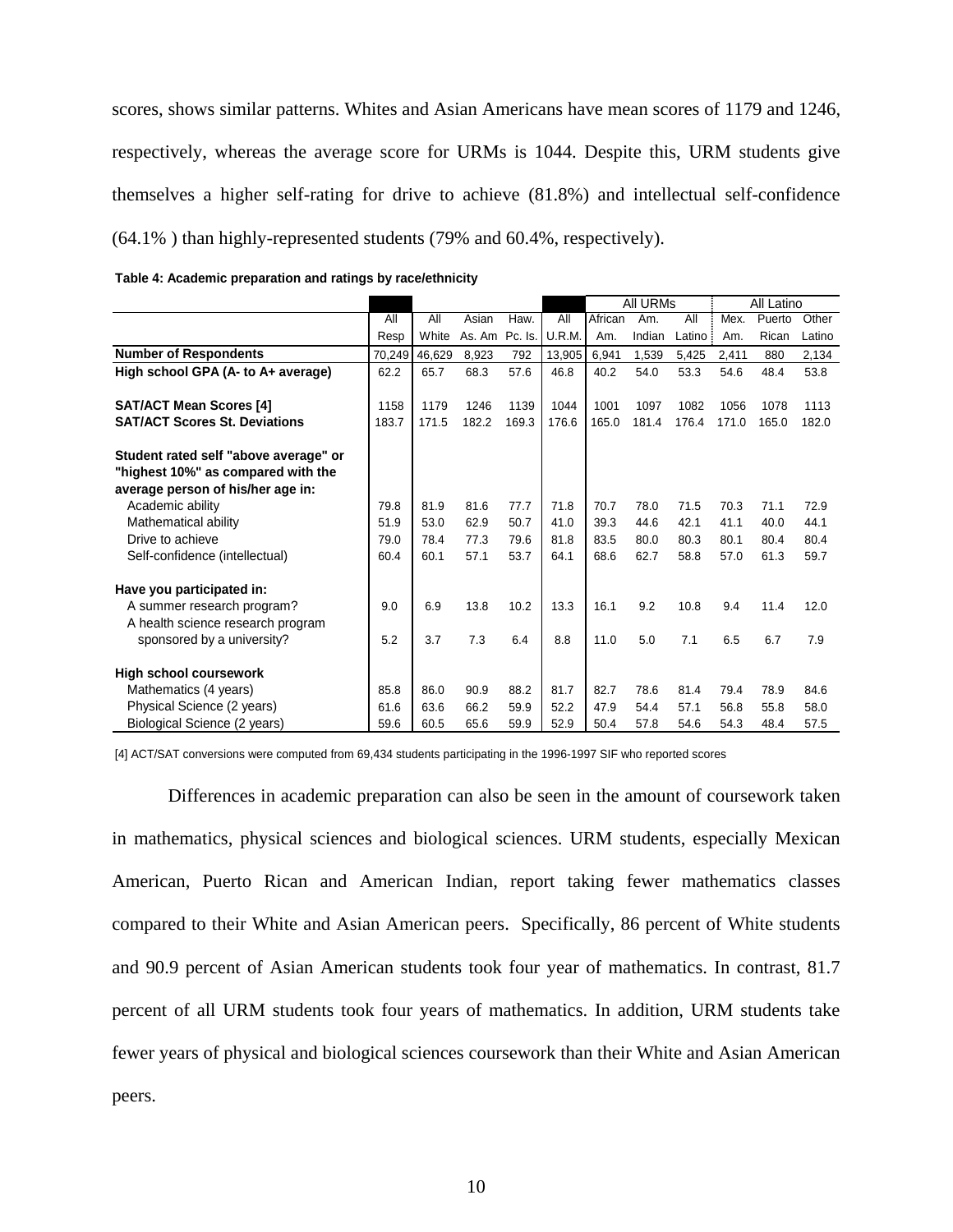<span id="page-13-0"></span>Despite having lower grades and test scores, some URM students have more experience in another key area: participation in research-oriented programs. For instance, African American students (16.1%) participate in summer research programs at a higher rate than any other racial/ethnic group. They are twice as likely to have attended a health science research program sponsored by a university (11%) as all respondents combined (5.2%). These findings suggest that bridge programs that provide opportunities for supplemental education in science/math is important for students in terms of preparation, as students enter with research experience and motivation as the next section indicates.

#### **ASPIRATIONS**

While URMs (n=13,905) make up nearly one-fifth of all respondents (n=70,249), a slightly higher percentage of the URM population (+ 4.2%) aspire towards attaining a doctoral degree. In particular, African American respondents (38.3%) show a higher percentage of having these degree aspirations than White (31.5%) and Asian American respondents (31.4%). Higher proportions of Latino (35.8%) and American Indian respondents (33.8%) also indicate having aspirations for a doctorate, as compared to their White and Asian American peers. However, only 4.5 percent of the URM population selected "scientific researcher" as a possible career option, compared to 6.3 percent of all respondents. White and American Indian respondents report the highest percentages for this career option (both at 7.1%), followed by Latino (5.3%), Asian American (5.2%), and African American respondents (3.3%). In comparison, over a quarter  $(25\%)$  of all students from each racial group in the sample report becoming a physician would more likely be a career aspiration. This may indicate motivation for advanced degree, including doctoral degrees, but perhaps not a firm sense of what a scientific research career entails. Such aspirations can be further developed through undergraduate research programs that provide greater insight into a scientific research career.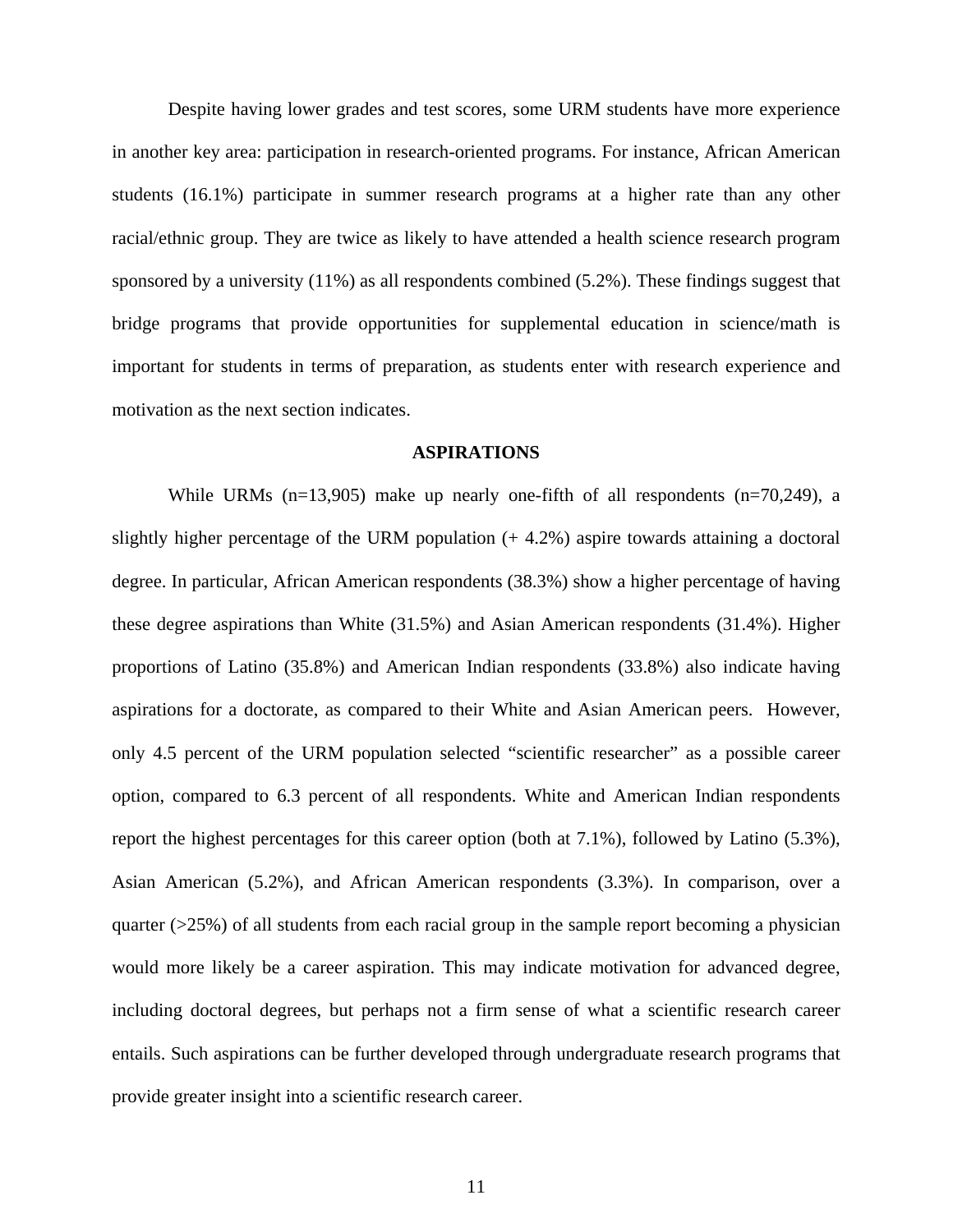**Table 5: Aspirations by race/ethnicity**

|                                                                                                          |        |        |       |         |               |         | All URMs |        |       | All Latino |        |
|----------------------------------------------------------------------------------------------------------|--------|--------|-------|---------|---------------|---------|----------|--------|-------|------------|--------|
|                                                                                                          | All    | All    | Asian | Haw.    | All           | African | Am.      | All    | Mex.  | Puerto     | Other  |
|                                                                                                          | Resp   | White  | As Am | Pc. Is. | <b>U.R.M.</b> | Am.     | Indian   | Latino | Am.   | Rican      | Latino |
| <b>Number of Respondents</b>                                                                             | 70,249 | 46,629 | 8,923 | 792     | 13,905        | 6,941   | 1,539    | 5,425  | 2,411 | 880        | 2,134  |
| Aspire to M.D., D.O., D.D.S., or D.V.M.                                                                  | 38.3   | 36.9   | 46.8  | 39.5    | 37.7          | 37.7    | 38.9     | 37.4   | 35.9  | 33.0       | 40.8   |
| Aspire to Ph.D. or Ed.D.                                                                                 | 32.6   | 31.5   | 31.4  | 35.3    | 36.8          | 38.3    | 33.8     | 35.8   | 36.3  | 37.6       | 34.6   |
| Objectives considered to be "essential"<br>or "very important"                                           |        |        |       |         |               |         |          |        |       |            |        |
| Becoming an authority in my field<br>Obtaining recognition from my<br>colleagues for contributions to my | 60.4   | 58.9   | 60.2  | 60.8    | 65.7          | 69.5    | 64.8     | 61.2   | 58.8  | 64.7       | 62.5   |
| special field<br>Making a theoretical contribution to                                                    | 54.4   | 53.0   | 56.3  | 58.0    | 57.8          | 58.6    | 54.2     | 57.8   | 56.5  | 58.8       | 58.8   |
| science<br>Working to find a cure to a health                                                            | 35.7   | 34.1   | 39.6  | 37.4    | 38.8          | 39.2    | 36.4     | 39.1   | 37.8  | 35.4       | 42.0   |
| problem                                                                                                  | 51.3   | 47.1   | 62.3  | 59.1    | 57.7          | 60.0    | 51.8     | 56.5   | 56.8  | 52.1       | 58.1   |
| Student's probable career                                                                                |        |        |       |         |               |         |          |        |       |            |        |
| Clinical psychologist                                                                                    | 7.5    | 7.9    | 2.8   | 4.6     | 9.2           | 9.2     | 8.7      | 9.3    | 8.8   | 11.8       | 8.7    |
| Physician                                                                                                | 29.7   | 26.9   | 40.0  | 34.9    | 32.6          | 34.8    | 27.2     | 31.3   | 30.6  | 26.7       | 33.8   |
| Scientific researcher                                                                                    | 6.3    | 7.1    | 5.2   | 4.2     | 4.5           | 3.3     | 7.1      | 5.3    | 4.4   | 4.0        | 6.7    |

A higher proportion of URM respondents (65.7%), as compared to all respondents (60.4%) consider it to be "essential" or "very important" that they become an authority in their field. Well over half of African American (69.5%) respondents report this to be true, while smaller percentages of White (58.9 %) and Asian American (60.2% percent) respondents feel the same. When asked if they consider it to be "essential" or "very important" to work to find a cure to a health problem, 57.7 percent of all URM respondents report that they do, compared to 51.3 percent of all respondents. The highest percentage across any racial group to consider this objective to be "essential" or "very important" is the Asian American population (62.3%), although African American respondents (60%) report a high percentage for this objective as well. In addition, Latino (56.5%) and American Indian (51.8%) respondents show a slightly higher percentage who commit to this objective than White respondents (47.1%).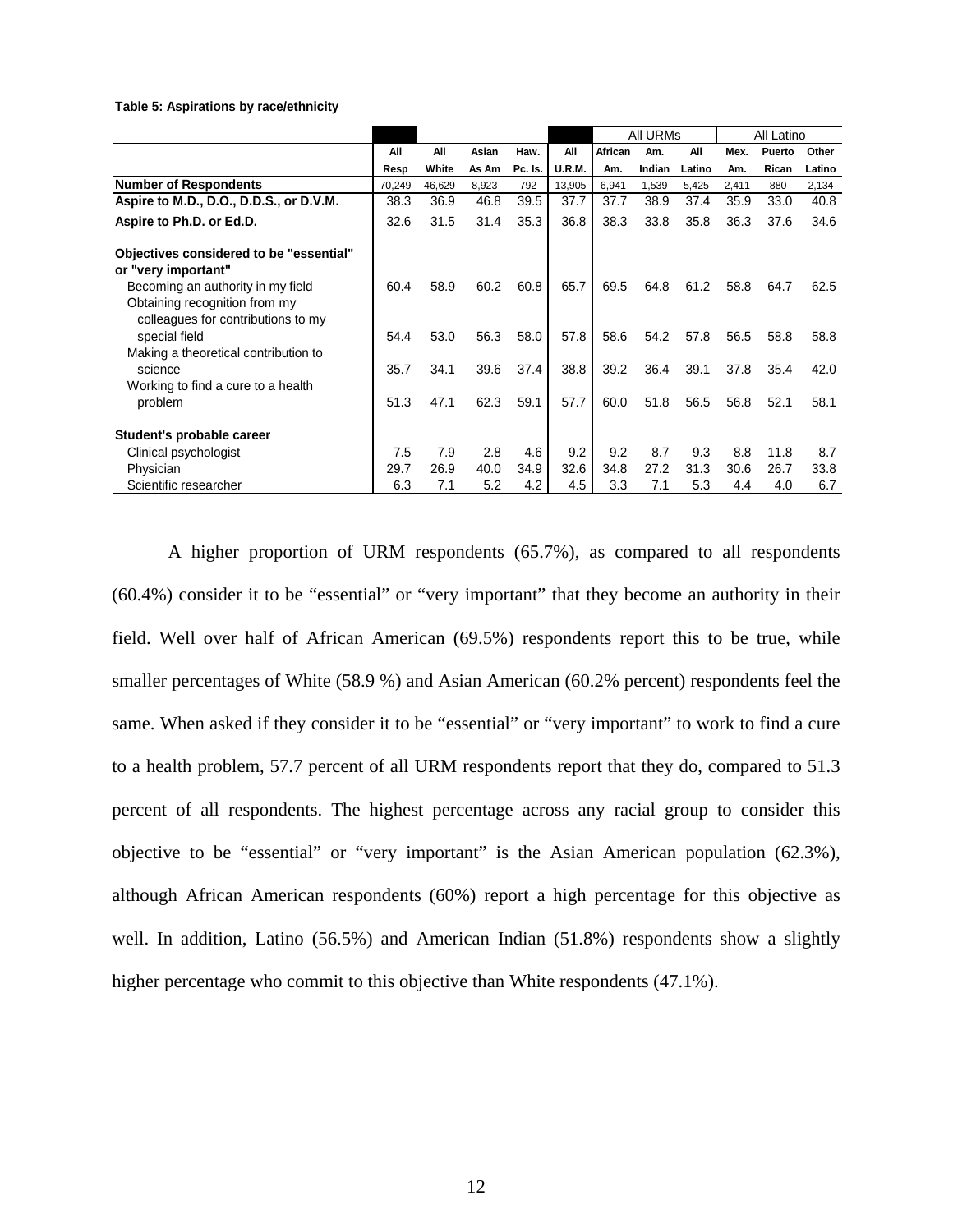#### **HIGH ACHIEVERS**

<span id="page-15-0"></span>Next, we disaggregated from our full sample the most promising students for a science research career, as measured by high school grades (A- or better average), SAT scores (> 1158) and years of science  $(> 2 \text{ years})$  and math courses  $(> 4 \text{ years})$  taken. We suspect that these highachieving students are best positioned to succeed in college and become sought-after graduate students. Indeed, they may likely compose the largest proportion of the talent pool for potential research scientists.

Table 6 compares the distribution of high-achieving high school students across institutional type to that of other same race students. By comparison, the high achieving students are much more likely than their peers to be enrolled at a university, particularly at private institutions. Overall, nearly 60 percent of all high achieving students are enrolled at a university, compared to roughly 41 percent for all other students. When high achieving students attend a university, they tend to be evenly distributed between public and private, whereas other students enrolled at a university tend toward the public sector by a two to one margin.

For the most part, the above trends hold for all racial/ethnic groups but are more pronounced for some groups. Over three-quarters of high-achieving Asian American students in the sample attend universities and roughly 65 percent of their same-race counterparts also attend universities. High-achieving African American (63.3%) and Latino students (68%) are more likely than high-achieving White students (54.6%) to report that they attend a university. When those two underrepresented groups of students attend a university, they have a higher likelihood of attending a private as opposed to a public university by a margin of roughly two to one. Additionally, only a little over 11 percent of high-achieving African American students enroll in either a HBCU (9.65%; all private) or HSI (1.54%), compared to about four percent highachieving Latino students (.09 % in HBCU and 3.1% in HSI).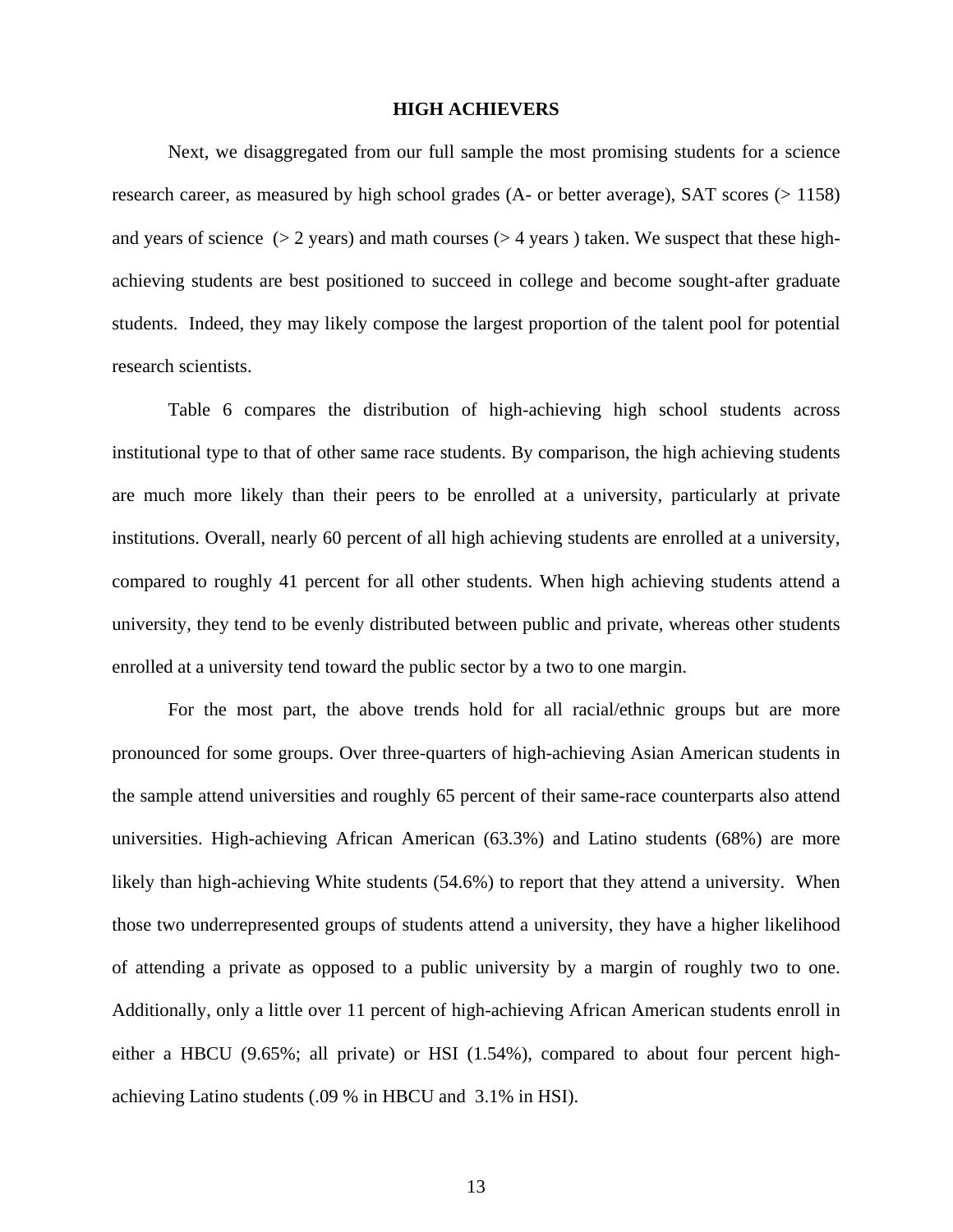|                                | All       | All   |             |            | 4-year colleges |                |      | <b>Universities</b> |
|--------------------------------|-----------|-------|-------------|------------|-----------------|----------------|------|---------------------|
| <b>High-Achieving students</b> | 4 yr coll | Univ. | <b>HBCU</b> | <b>HSI</b> |                 | Public Private |      | Public Private      |
| All respondents                |           |       |             |            |                 |                |      |                     |
| High achieving $(N=10,633)$    | 40.0      | 60.0  | 0.3         | 1.2        | 6.5             | 33.5           | 30.4 | 29.5                |
| All other (N= 57,435)          | 58.8      | 41.2  | 3.8         | 3.8        | 20.9            | 37.9           | 27.7 | 13.5                |
| <b>White students</b>          |           |       |             |            |                 |                |      |                     |
| High achieving (7,632)         | 45.4      | 54.6  | 0.0         | 1.1        | 7.6             | 37.8           | 28.5 | 26.1                |
| All other (N=37,633)           | 61.3      | 38.7  | 0.1         | 1.9        | 20.5            | 40.8           | 26.5 | 12.2                |
| Asian/ Asian American students |           |       |             |            |                 |                |      |                     |
| High achieving (2,042)         | 22.1      | 77.9  | 0.1         | 0.9        | 2.4             | 19.7           | 39.5 | 38.4                |
| All other $(N=6,476)$          | 34.5      | 65.5  | 0.5         | 4.2        | 12.4            | 22.1           | 44.8 | 20.8                |
| <b>URM students</b>            |           |       |             |            |                 |                |      |                     |
| High achieving (864)           | 36.1      | 63.9  | 3.5         | 3.0        | 6.3             | 29.9           | 24.9 | 39.0                |
| All other (N=12,665)           | 64.5      | 35.5  | 16.7        | 8.9        | 26.5            | 38.0           | 21.7 | 13.8                |
| African American students      |           |       |             |            |                 |                |      |                     |
| High achieving (259)           | 36.7      | 63.3  | 9.7         | 1.5        | 3.9             | 32.8           | 18.9 | 44.4                |
| All other (N=6,510)            | 70.8      | 29.2  | 30.0        | 3.4        | 29.2            | 41.6           | 16.9 | 12.3                |
| Latino                         |           |       |             |            |                 |                |      |                     |
| High achieving (459)           | 32.0      | 68.0  | 0.9         | 3.1        | 5.4             | 26.6           | 26.4 | 41.6                |
| All other $(N=4,793)$          | 55.2      | 44.8  | 1.3         | 17.5       | 22.3            | 32.8           | 27.3 | 17.6                |

**Table 6: High-achieving high school students by institutional type [5]**

[5] High achieving high school students are those who have an SAT/ACT score above 1158, an A- to A+ high school GPA, and taken more than 4 years of mathematics, 2 years of biological science and 2 years of physical science. American Indian students were not included due to small sample sizes.

Table 7 separates the high-achieving students by race and compares their aspirations. What is particularly striking is that over half (52.2%) of the high-achieving students aspire to gain a professional degree (M.D., D.O, D.D.S, or D.V.M.). Of those students, American Indian (48.5%) and White students (49.9%) are the least likely to aspire toward those degrees, whereas African Americans (60.9%) and Asian Americans (59%) are the most likely. A similar aspiration is reflected for students' probable career, where nearly 44 percent of all high-achieving students chose "physician" as their probable career.

Even though the field of choice for high-achieving students tends to be in medicine, they also seem to have research aspirations. Nearly 30 percent of all high-achieving students (29.6%) aspire to obtain either a doctoral degree. Additionally, about 60 percent report that it is either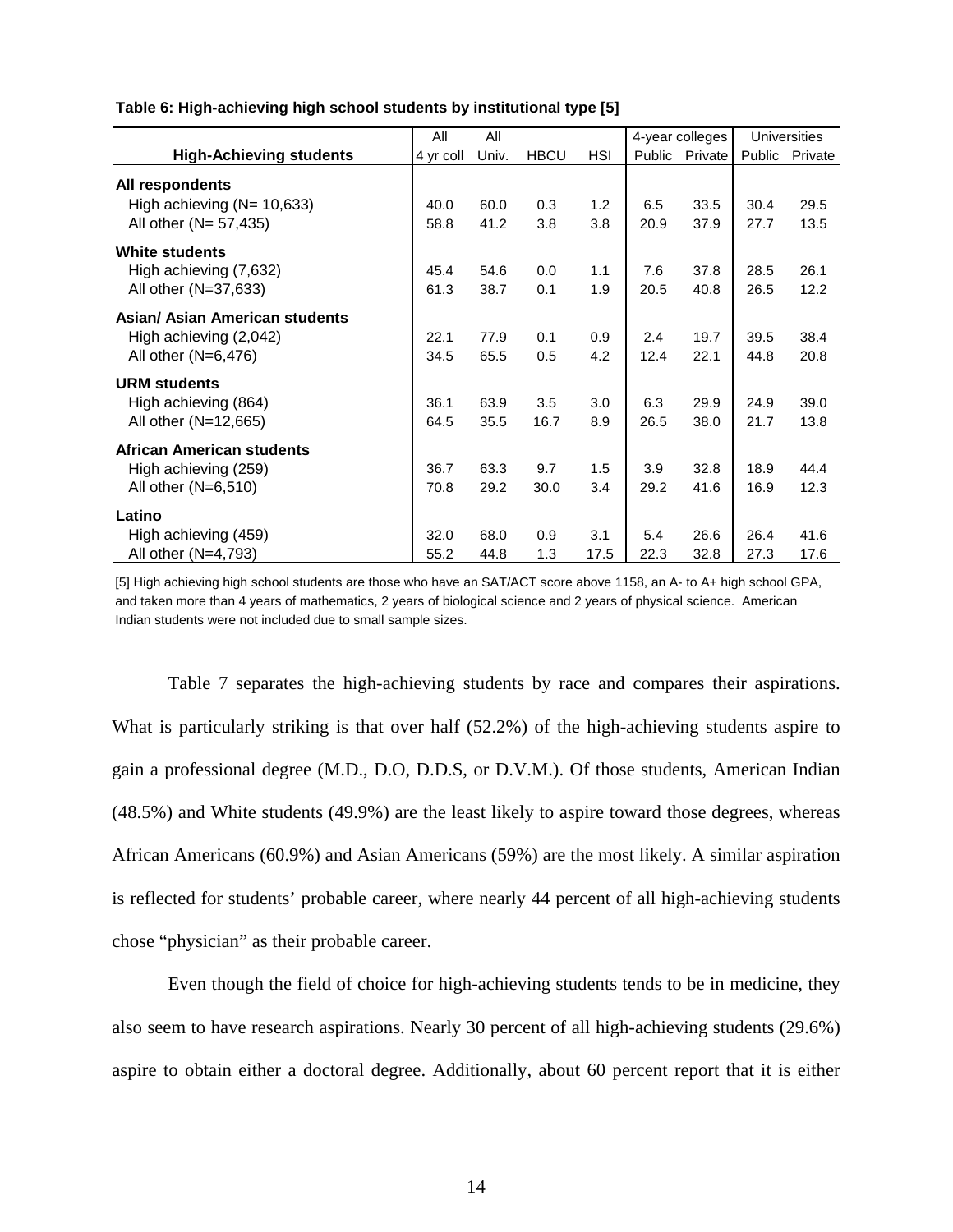<span id="page-17-0"></span>"essential" or "very important" to find a cure to a health problem and 41.5 percent report the same for the objective of making a theoretical contribution to science. African American students tend to rate these two objectives higher than students in other race groups, whereas White students tend to rate the same objectives lower.

|                                                                     |        |       |       |         |        |         | All URMs |          |      | All Latino |        |
|---------------------------------------------------------------------|--------|-------|-------|---------|--------|---------|----------|----------|------|------------|--------|
|                                                                     | All    | All   | Asian | Haw.    | All    | African | Am.      | All      | Mex. | Puerto     | Other  |
| All high-achieving students                                         | Resp   | White | As Am | Pc. Is. | U.R.M. | Am.     | Indian   | Latino : | Am.  | Rican      | Latino |
| <b>Number of Respondents</b>                                        | 10,633 | 7,632 | 2,042 | 95      | 864    | 259     | 146      | 459      | 165  | 61         | 233    |
| Aspire to M.D., D.O., D.D.S., or D.V.M.                             | 52.2   | 49.9  | 59.0  | 53.0    | 56.6   | 60.9    | 48.5     | 56.7     | 57.7 | 50.0       | 57.6   |
| Aspire to Ph.D. or Ed.D.                                            | 29.6   | 29.9  | 27.9  | 37.3    | 30.3   | 29.2    | 33.8     | 29.8     | 28.8 | 39.3       | 28.1   |
| Objectives considered to be                                         |        |       |       |         |        |         |          |          |      |            |        |
| "essential" or "very important"                                     |        |       |       |         |        |         |          |          |      |            |        |
| Becoming an authority in my field                                   | 63.3   | 62.6  | 63.5  | 62.3    | 68.1   | 71.0    | 70.1     | 65.8     | 47.7 | 68.3       | 70.9   |
| Obtaining recognition from my<br>colleagues for contributions to my |        |       |       |         |        |         |          |          |      |            |        |
| special field                                                       | 55.8   | 54.7  | 59.0  | 59.8    | 57.8   | 56.9    | 60.4     | 57.6     | 55.7 | 70.0       | 55.9   |
| Making a theoretical contribution to                                |        |       |       |         |        |         |          |          |      |            |        |
| science                                                             | 41.5   | 40.4  | 43.3  | 45.1    | 46.4   | 49.0    | 46.5     | 45.0     | 42.6 | 41.7       | 47.6   |
| Working to find a cure to a health                                  |        |       |       |         |        |         |          |          |      |            |        |
| problem                                                             | 60.4   | 58.0  | 67.2  | 71.7    | 64.0   | 67.2    | 64.5     | 61.8     | 61.1 | 51.7       | 65.1   |
| Student's probable career                                           |        |       |       |         |        |         |          |          |      |            |        |
| Clinical psychologist                                               | 3.1    | 3.6   | 1.1   | 6.5     | 2.9    | 2.0     | 4.3      | 2.9      | 1.2  | 3.4        | 4.0    |
| Physician                                                           | 43.8   | 40.1  | 55.6  | 43.5    | 48.4   | 56.5    | 33.3     | 48.8     | 52.5 | 44.8       | 47.1   |
| Scientific researcher                                               | 10.8   | 11.5  | 7.9   | 10.9    | 11.4   | 8.9     | 13.5     | 12.1     | 10.5 | 13.8       | 12.8   |

**Table 7 Aspirations by race/ethnicity of high-achieving entering freshmen**

#### **REASONS FOR COLLEGE**

 URM students' college choice reflects their high aspirations for professional and graduate schooling. As seen in Table 8, over 80 percent of URM students cite preparing for graduate or professional school as "very important" reason in deciding to go to college. Looking at specific institutional types, URM students' college choice is influenced by an institution's reputation for securing graduates' admission to top graduate/professional schools. In fact, an institution's academic reputation and ability to promote students to graduate work and future careers are the three factors most commonly considered "very important" in choosing a college among this population.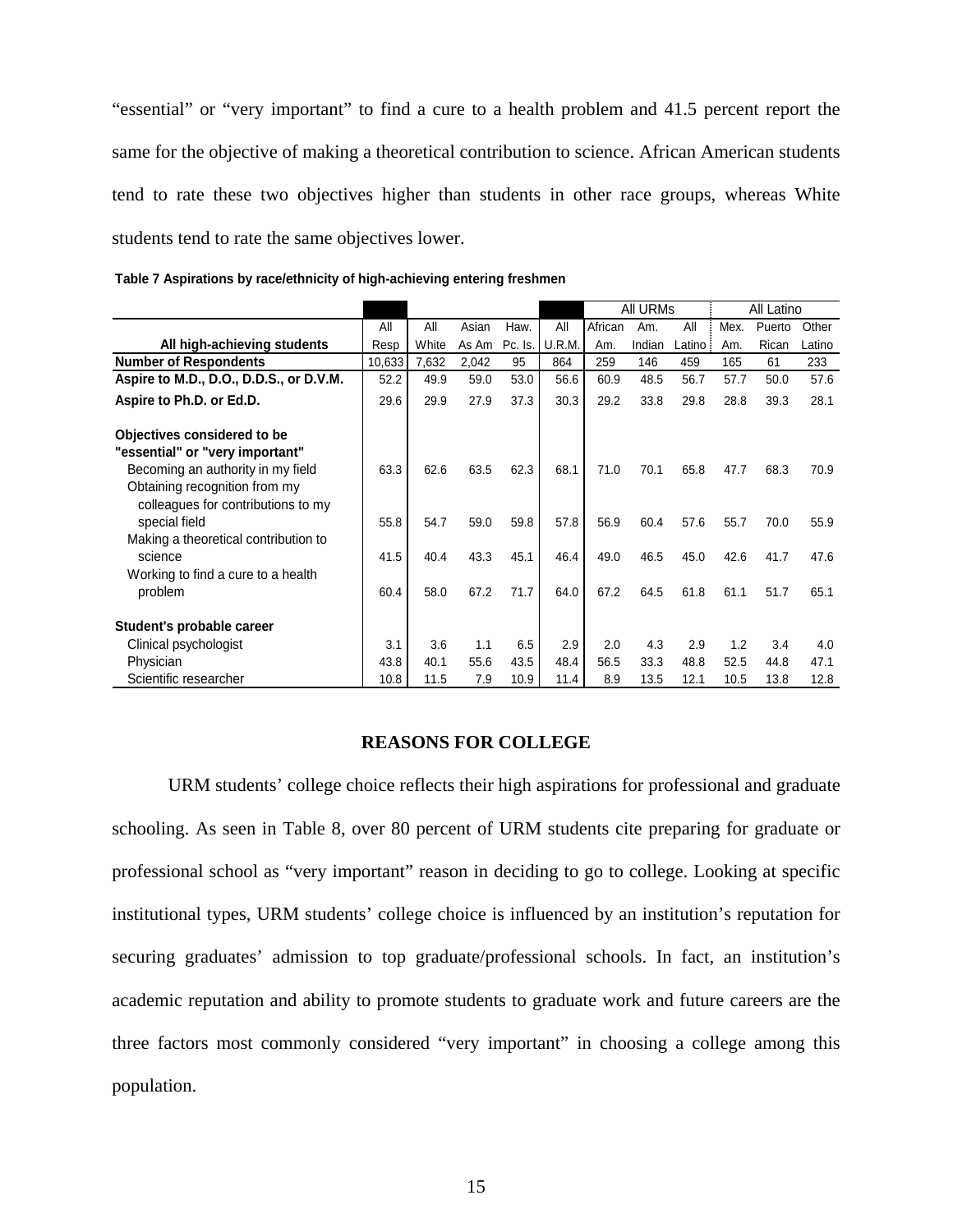| UNDERREPRESENTED MINORITIES                                                                                                                            | All      | All   |             |       |        | 4-year Colleges |        | <b>Universities</b> |        | <b>HBCUs</b>   |        | <b>HSIs</b> |
|--------------------------------------------------------------------------------------------------------------------------------------------------------|----------|-------|-------------|-------|--------|-----------------|--------|---------------------|--------|----------------|--------|-------------|
| ALL RESPONDENTS (n=13,905)                                                                                                                             | 4yr Coll | Univ  | <b>HBCU</b> | HSI   | Public | Private         | Public | Private             | Public | <b>Private</b> | Public | Private     |
| <b>Number of Respondents</b>                                                                                                                           | 8,662    | 5,243 | 2,169       | 2,359 | 3,461  | 5,201           | 3,075  | 2,168               | 757    | 1.412          | 1,459  | 900         |
| Have you participated in:                                                                                                                              |          |       |             |       |        |                 |        |                     |        |                |        |             |
| A summer research program?                                                                                                                             | 12.9     | 13.8  | 19.5        | 7.4   | 11.8   | 13.7            | 12.1   | 16.3                | 17.3   | 20.7           | 6.8    | 8.4         |
| A health science research program                                                                                                                      |          |       |             |       |        |                 |        |                     |        |                |        |             |
| sponsored by a university?                                                                                                                             | 8.4      | 9.4   | 15.0        | 4.5   | 7.4    | 9.1             | 7.9    | 11.5                | 11.0   | 17.1           | 3.7    | 5.7         |
| Reasons noted as "very important" in<br>deciding to go to college<br>To prepare myself for graduate or<br>professional school                          | 85.0     | 87.7  | 87.4        | 83.2  | 82.1   | 86.9            | 87.1   | 88.6                | 83.2   | 89.7           | 80.9   | 86.9        |
| Reasons noted as "very important" in<br>influencing student's decision to<br>attend this particular college<br>This college's graduates gain admission |          |       |             |       |        |                 |        |                     |        |                |        |             |
| to top graduate/professional schools                                                                                                                   | 45.9     | 54.7  | 56.4        | 38.0  | 32.6   | 54.6            | 47.5   | 64.7                | 28.9   | 70.6           | 31.7   | 48.1        |

**Table 8: Reasons for college and access to opportunities by institutional type**

A large proportion of URM freshmen attending universities (87.7%) and HBCUs (87.4%) consider preparing for graduate or professional school is a "very important" reason in deciding to go to college. More poignant distinctions are seen when students are asked their reasons for attending this particular college. While a large proportion of URM students at universities (54.7%), especially private universities (64.7%), consider a college's ability to secure their graduates' admission to top graduate or professional schools as "very important," even greater proportions of students attending HBCUs (56.4%), and particularly private HBCUs (70.6%) report this concern. In comparison, only 45.9 percent of students attending 4-year colleges and 38 percent of students at HSIs choose their college because it will place graduates in top graduate schools.

It appears that universities and HBCUs attract students who have had valuable prior experiences in research. For instance, 19.5 percent of URM freshmen attending HBCUs and 13.8 percent of freshmen at universities have participated in a summer research program. Similar trends are seen for URM freshmen who have been involved in a health science research program sponsored by a university while in high school.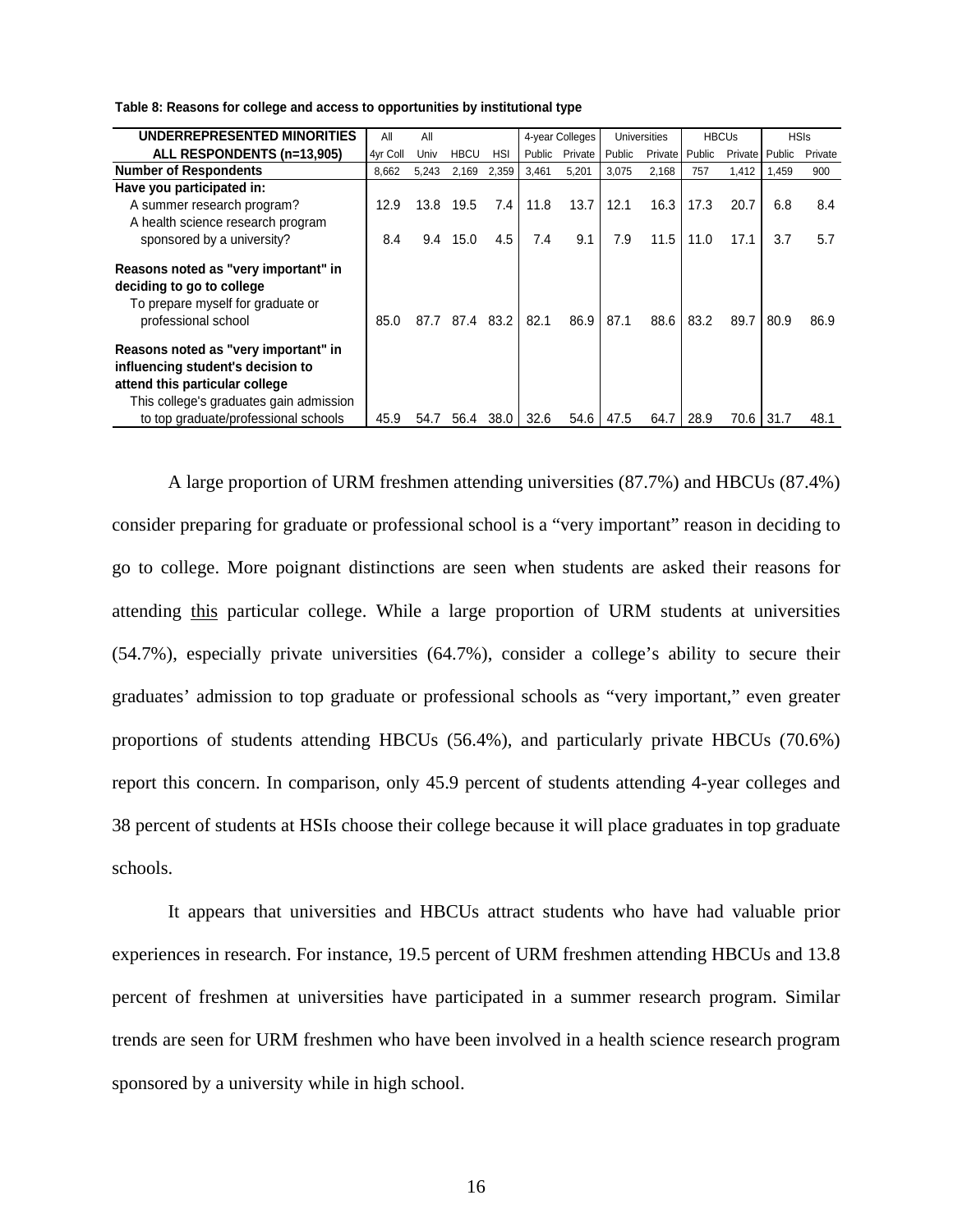#### **CONCLUSION**

<span id="page-19-0"></span>The findings show that there are indeed a promising pool of first-year underrepresented students who have strong academic interest in the biological and behavioral sciences. Compared to their White and Asian American counterparts, this pool of underrepresented students is more likely to have participated in a summer research program as a high school student and to enter institutions that tend to have NIH sponsored programs especially when they attend a university, which can help to improve their chances of succeeding in a science major. These programs provide students access to resources (including experiences, information, and mentors) and credentials that are of benefit in their pursuit of science. Moreover, the same group of underrepresented students report higher levels than their White and Asian peers on those key aspirations, motivations, college choices, and academic/career interests that would position them well to become future scientists.

URM students seriously consider their long-term educational and career plans even before entering college. This type of planning may be particularly important for students interested in the sciences where the rigor of coursework and availability of research experiences at the undergraduate level are crucial for competitive candidacy to graduate school. However, our findings also show that those underrepresented students who are aspiring to biological and behavioral science majors are already facing some early obstacles. Compared to their White and Asian American peers, their academic backgrounds are not as strong and they rate themselves lower in math ability. Given the importance of performing well in math in order to progress successfully in those majors, either in calculus or statistics courses, poor math preparation and confidence could become a critical impediment. Prior coursework in these areas is very important for success in biomedical and behavioral science majors, as well as opportunities such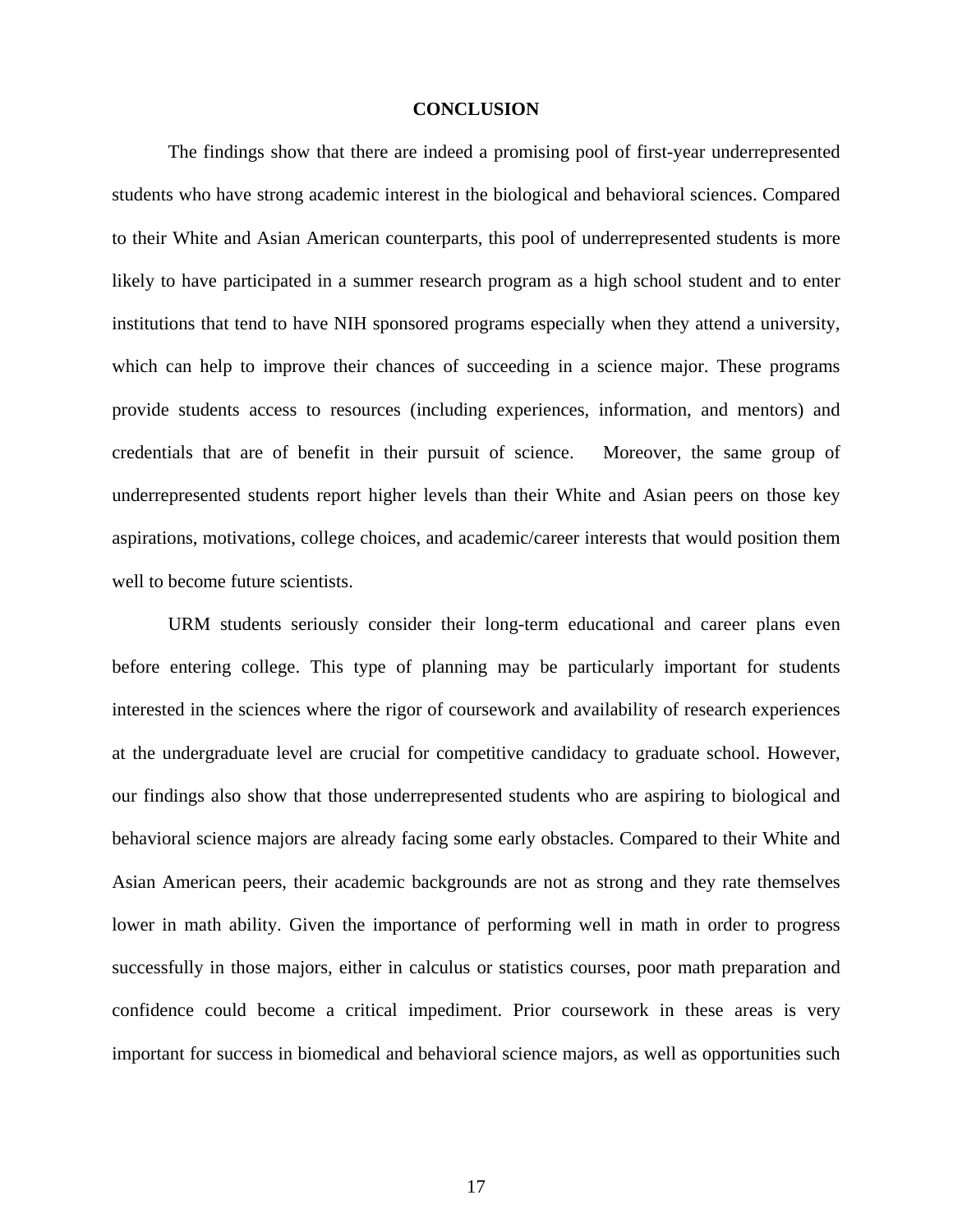as bridge programs to provide supplemental education to ensure the success of more science students in college.

Additionally, the sample of underrepresented students seems to be more concerned about financing their education than their White and Asian American counterparts. This has implications on both where they attend college and how much time and energy they will have to devote to their studies and lab work. Financial concerns will also have implications on graduate school, even for those who are academically successful. Currently slightly over 40 percent of these underrepresented students and over half of the high achieving ones intend to pursue a professional clinical degree, mostly to become physicians. Paradoxically, few are interested in a scientific research career even though most express strong research interests and intention to pursue an advanced degree. Serious financial concerns will fuel the already strong propensity among this pool of underrepresented students to pursue clinically-oriented careers, which can be more lucrative financially and allows them to have an impact in their communities. This will especially be the case if those students do not receive a better understanding of what a research career entails, and how they might finance such an education. Undergraduate research programs can provide important experience in research and information about pursuing a scientific career, directing highly motivated students toward graduate student for research careers.

Still, the talent pool of underrepresented students seems quite promising at this early stage in the higher education pipeline. Over two-thirds of them aspire to obtain a post-graduate degree and more than half are serious about conducting work that would lead to finding a cure to a health problem. Perhaps these promising numbers can be attributed to efforts that focus on expanding the pool of undergraduate students, as well as summer research programs and other initiatives sponsored by NIH, which help to attract more talented underrepresented students into biological and behavioral science majors. It remains to be seen if these optimistic beginnings will

18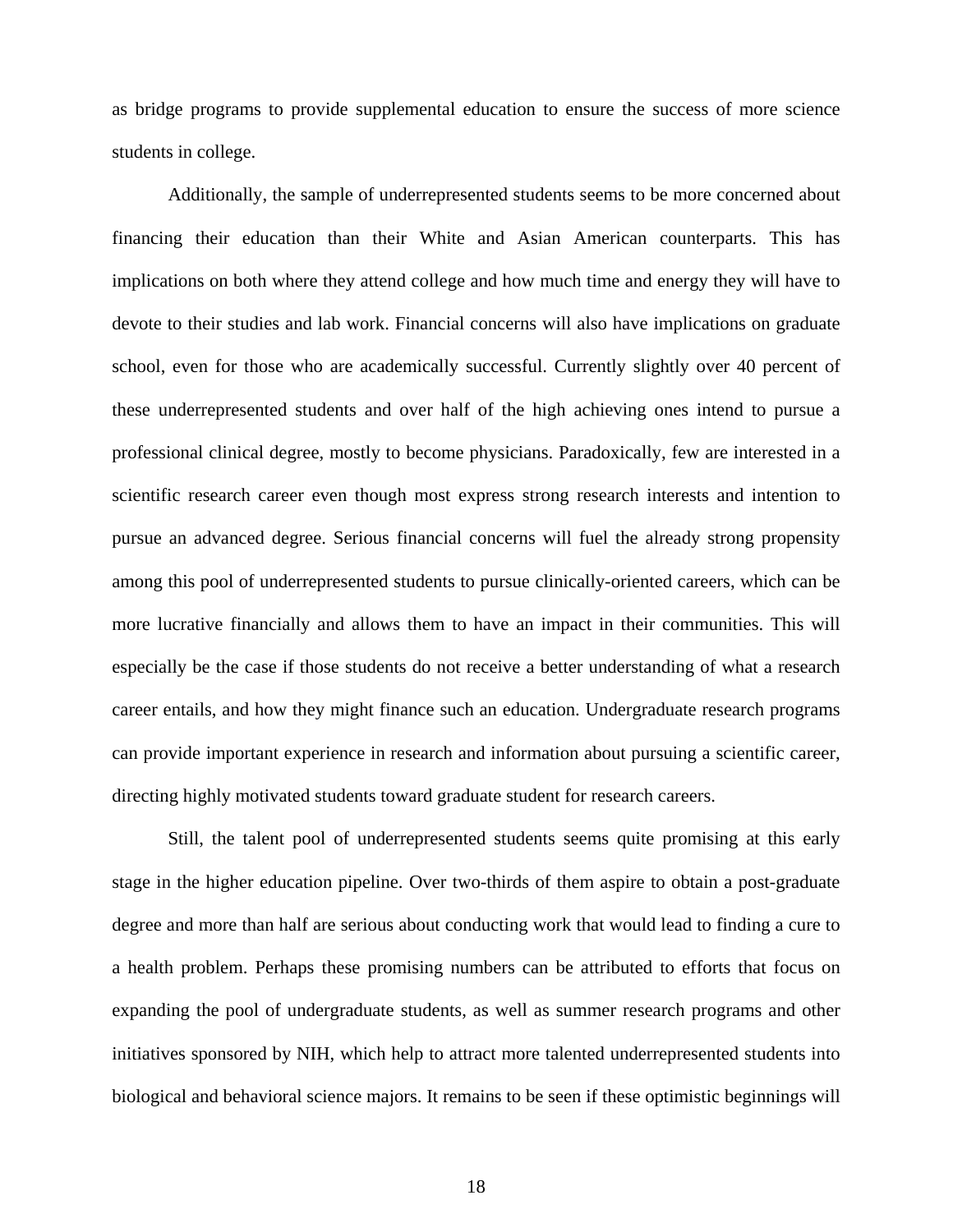<span id="page-21-0"></span>yield an equally impressive number of future research scientists. This project will continue to monitor this 2004 entering cohort of students and also identify how institutions might best intervene during the undergraduate years to improve the chances that these students will enter a career in scientific research.

#### **REFERENCES**

- Astin, A. W., Oseguera, L., Sax, L. J. & Korn, W. S. (2002). *The American freshman: 35 year trends*. Los Angeles, CA: Higher Education Research Institute, UCLA.
- Carnavale, A. P., & Fry, R. A. (1999) *Crossing the great divide: Can we achieve equity when generation Y goes to college?* Princeton, NJ: Educational Testing Service.
- National Institute of Health. (2002) *Initiative for minority students: Bridges to the doctorate* (PAR-02-083) Bethesda, MD: National Institute of General Medical Sciences. Retrieved October 5, 2005 at http://grants.nih.gov/grants/guide/pa-files/PAR-02-083.html
- Sax, L.J., Hurtado, S., Lindholm, J.A., Astin, A.W., Korn, W.S., & Mahoney, K.M. (2004). *The American freshman: National norms for fall 2004*. Los Angeles, CA: Higher Education Research Institute, UCLA.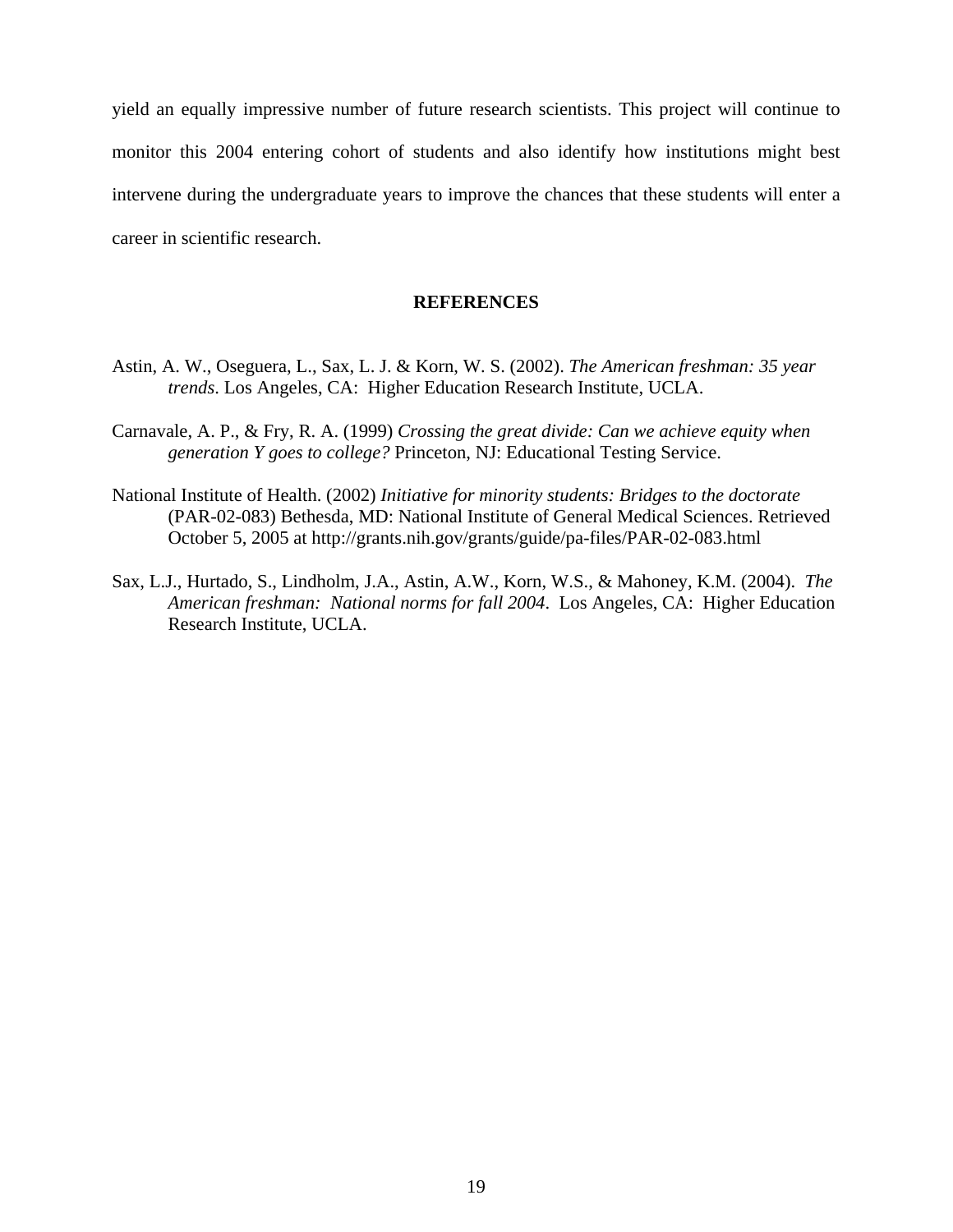### <span id="page-22-0"></span>**APPENDIX A: ALL RESPONDENTS TABLES**

| Am.<br>All<br>Mexican Puerto<br>All<br>Asian<br>Haw.<br>All<br>African<br>Other<br>All<br><b>ALL RESPONDENTS</b><br>White<br><b>URMs</b><br>As. Am.<br>Pac. Isl<br>Indian<br>Resp.<br>Am.<br>Latino<br>Rican<br>Latino<br>Am.<br><b>Number of Respondents</b><br>46,629<br>13,905<br>6,941<br>1,539<br>5,425<br>70,249<br>8,923<br>792<br>2,411<br>880<br>2,134<br>Gender<br>32.5<br>26.3<br>Male<br>33.2<br>38.5<br>33.3<br>23.9<br>28.3<br>29.0<br>29.1<br>28.7<br>27.0<br>67.5<br>66.8<br>73.7<br>71.7<br>71.3<br>61.5<br>66.7<br>76.1<br>71.0<br>73.0<br>70.9<br>Female<br>In what year did you graduate from high<br>school?<br>2004<br>95.7<br>95.9<br>96.5<br>96.8<br>94.4<br>93.5<br>93.5<br>95.7<br>96.3<br>95.2<br>95.2<br>2003<br>2.1<br>1.9<br>2.7<br>3.2<br>2.6<br>2.0<br>1.7<br>2.0<br>1.8<br>2.2<br>2.3<br>2002<br>0.7<br>0.9<br>0.8<br>0.8<br>1.0<br>1.3<br>0.4<br>0.8<br>0.1<br>0.8<br>0.5<br>1.2<br>2001 or earlier<br>1.1<br>0.8<br>1.1<br>1.7<br>1.8<br>2.5<br>0.8<br>1.6<br>1.1<br>1.6<br>0.2<br>0.2<br>0.2<br>0.0<br>0.0<br>0.3<br>0.8<br>0.2<br>0.2<br>0.5<br>0.1<br>Did not graduate but passed G.E.D. test<br>0.1<br>0.1<br>0.0<br>0.1<br>0.1<br>0.1<br>Never completed high school<br>0.1<br>0.0<br>0.0<br>0.0<br>0.1<br>How old will you be on December 31 of<br>this year?<br>0.2<br>0.2<br>0.1<br>16 or younger<br>0.1<br>0.0<br>0.0<br>0.1<br>0.1<br>0.1<br>0.0<br>0.0<br>2.0<br>3.3<br>4.3<br>2.3<br>3.0<br>17<br>1.3<br>3.6<br>2.2<br>2.0<br>1.9<br>1.9<br>67.6<br>18<br>65.2<br>72.7<br>79.4<br>71.6<br>71.7<br>65.0<br>73.3<br>72.4<br>72.7<br>77.0<br>27.3<br>21.2<br>19.5<br>28.3<br>21.3<br>19<br>30.6<br>20.5<br>16.4<br>21.4<br>22.6<br>18.2<br>1.3<br>20<br>1.5<br>1.3<br>1.9<br>1.7<br>2.1<br>1.4<br>1.5<br>1.5<br>1.0<br>1.0<br>1.2<br>1.5<br>1.6<br>1.5<br>21 to 24<br>1.1<br>1.8<br>1.2<br>1.1<br>0.8<br>1.0<br>1.0<br>0.1<br>25 to 29<br>0.2<br>0.1<br>0.3<br>0.3<br>0.4<br>0.7<br>0.2<br>0.2<br>0.2<br>0.6<br>0.1<br>0.1<br>30 to 39<br>0.1<br>0.0<br>0.0<br>0.2<br>0.2<br>0.7<br>0.1<br>0.1<br>0.2<br>0.0<br>40 to 54<br>0.1<br>0.1<br>0.0<br>0.0<br>0.1<br>0.1<br>0.1<br>0.0<br>0.0<br>0.0<br>0.0<br>0.0<br>0.0<br>0.0<br>0.0<br>0.0<br>55 or older<br>0.0<br>0.0<br>0.0<br>0.0<br>0.0<br>What was your average grade in high<br>school?<br>35.3<br>38.2<br>38.9<br>30.7<br>23.6<br>19.3<br>30.3<br>27.3<br>27.2<br>25.9<br>A or A+<br>27.9<br>26.9<br>23.2<br>27.5<br>26.9<br>20.9<br>23.7<br>26.0<br>27.4<br>22.5<br>29.4<br>25.9<br>A-<br>21.2<br>$B+$<br>17.8<br>21.1<br>22.5<br>17.9<br>16.8<br>17.2<br>20.5<br>20.5<br>21.7<br>20.1<br>B<br>13.5<br>12.5<br>10.9<br>18.3<br>19.8<br>16.4<br>17.0<br>16.6<br>14.9<br>17.2<br>17.6<br><b>B-</b><br>3.8<br>7.3<br>6.7<br>5.6<br>5.9<br>3.1<br>2.3<br>3.8<br>8.8<br>4.9<br>6.5<br>$C+$<br>1.7<br>0.7<br>5.8<br>2.6<br>2.3<br>2.1<br>1.8<br>4.1<br>1.8<br>3.8<br>1.1<br>$\mathsf C$<br>2.2<br>1.0<br>0.7<br>0.5<br>0.6<br>2.8<br>2.4<br>1.3<br>2.1<br>1.4<br>0.8<br>0.0<br>0.0<br>0.1<br>0.1<br>0.1<br>0.1<br>0.1<br>0.0<br>0.0<br>D<br>0.1<br>0.1<br>How many miles is this college from<br>your permanent home?<br>5 or less<br>4.9<br>5.7<br>6.7<br>5.0<br>7.1<br>4.6<br>4.0<br>6.7<br>7.3<br>7.8<br>6.6<br>5.3<br>6 to 10<br>7.6<br>6.8<br>6.0<br>9.1<br>4.5<br>5.9<br>7.4<br>8.1<br>9.0<br>10.3<br>21.8<br>22.8<br>11 to 50<br>20.5<br>26.6<br>20.0<br>21.8<br>26.5<br>27.2<br>25.4<br>26.1<br>26.9<br>16.5<br>13.8<br>51 to 100<br>17.7<br>13.9<br>16.1<br>13.1<br>13.0<br>14.5<br>12.6<br>14.9<br>14.8<br>36.2<br>29.7<br>101 to 500<br>40.0<br>27.1<br>25.8<br>30.5<br>34.0<br>27.5<br>29.5<br>28.0<br>25.0<br>Over 500<br>15.5<br>19.4<br>19.4<br>13.3<br>20.4<br>19.6<br>22.0<br>17.1<br>16.8<br>15.0<br>15.3<br>Is English your native language?<br>89.5<br>54.3<br>83.3<br>85.3<br>95.3<br>98.4<br>68.9<br>Yes<br>97.6<br>70.3<br>82.6<br>61.5 |    |      |     |      |      |      | All URMs |     |      |      | <b>All Latinos</b> |      |
|-------------------------------------------------------------------------------------------------------------------------------------------------------------------------------------------------------------------------------------------------------------------------------------------------------------------------------------------------------------------------------------------------------------------------------------------------------------------------------------------------------------------------------------------------------------------------------------------------------------------------------------------------------------------------------------------------------------------------------------------------------------------------------------------------------------------------------------------------------------------------------------------------------------------------------------------------------------------------------------------------------------------------------------------------------------------------------------------------------------------------------------------------------------------------------------------------------------------------------------------------------------------------------------------------------------------------------------------------------------------------------------------------------------------------------------------------------------------------------------------------------------------------------------------------------------------------------------------------------------------------------------------------------------------------------------------------------------------------------------------------------------------------------------------------------------------------------------------------------------------------------------------------------------------------------------------------------------------------------------------------------------------------------------------------------------------------------------------------------------------------------------------------------------------------------------------------------------------------------------------------------------------------------------------------------------------------------------------------------------------------------------------------------------------------------------------------------------------------------------------------------------------------------------------------------------------------------------------------------------------------------------------------------------------------------------------------------------------------------------------------------------------------------------------------------------------------------------------------------------------------------------------------------------------------------------------------------------------------------------------------------------------------------------------------------------------------------------------------------------------------------------------------------------------------------------------------------------------------------------------------------------------------------------------------------------------------------------------------------------------------------------------------------------------------------------------------------------------------------------------------------------------------------------------------------------------------------------------------------------------------------------------------------------------------------------------------------------------------------------------------------------------------------------------------------------------------------------------------------------|----|------|-----|------|------|------|----------|-----|------|------|--------------------|------|
|                                                                                                                                                                                                                                                                                                                                                                                                                                                                                                                                                                                                                                                                                                                                                                                                                                                                                                                                                                                                                                                                                                                                                                                                                                                                                                                                                                                                                                                                                                                                                                                                                                                                                                                                                                                                                                                                                                                                                                                                                                                                                                                                                                                                                                                                                                                                                                                                                                                                                                                                                                                                                                                                                                                                                                                                                                                                                                                                                                                                                                                                                                                                                                                                                                                                                                                                                                                                                                                                                                                                                                                                                                                                                                                                                                                                                                                             |    |      |     |      |      |      |          |     |      |      |                    |      |
|                                                                                                                                                                                                                                                                                                                                                                                                                                                                                                                                                                                                                                                                                                                                                                                                                                                                                                                                                                                                                                                                                                                                                                                                                                                                                                                                                                                                                                                                                                                                                                                                                                                                                                                                                                                                                                                                                                                                                                                                                                                                                                                                                                                                                                                                                                                                                                                                                                                                                                                                                                                                                                                                                                                                                                                                                                                                                                                                                                                                                                                                                                                                                                                                                                                                                                                                                                                                                                                                                                                                                                                                                                                                                                                                                                                                                                                             |    |      |     |      |      |      |          |     |      |      |                    |      |
|                                                                                                                                                                                                                                                                                                                                                                                                                                                                                                                                                                                                                                                                                                                                                                                                                                                                                                                                                                                                                                                                                                                                                                                                                                                                                                                                                                                                                                                                                                                                                                                                                                                                                                                                                                                                                                                                                                                                                                                                                                                                                                                                                                                                                                                                                                                                                                                                                                                                                                                                                                                                                                                                                                                                                                                                                                                                                                                                                                                                                                                                                                                                                                                                                                                                                                                                                                                                                                                                                                                                                                                                                                                                                                                                                                                                                                                             |    |      |     |      |      |      |          |     |      |      |                    |      |
|                                                                                                                                                                                                                                                                                                                                                                                                                                                                                                                                                                                                                                                                                                                                                                                                                                                                                                                                                                                                                                                                                                                                                                                                                                                                                                                                                                                                                                                                                                                                                                                                                                                                                                                                                                                                                                                                                                                                                                                                                                                                                                                                                                                                                                                                                                                                                                                                                                                                                                                                                                                                                                                                                                                                                                                                                                                                                                                                                                                                                                                                                                                                                                                                                                                                                                                                                                                                                                                                                                                                                                                                                                                                                                                                                                                                                                                             |    |      |     |      |      |      |          |     |      |      |                    |      |
|                                                                                                                                                                                                                                                                                                                                                                                                                                                                                                                                                                                                                                                                                                                                                                                                                                                                                                                                                                                                                                                                                                                                                                                                                                                                                                                                                                                                                                                                                                                                                                                                                                                                                                                                                                                                                                                                                                                                                                                                                                                                                                                                                                                                                                                                                                                                                                                                                                                                                                                                                                                                                                                                                                                                                                                                                                                                                                                                                                                                                                                                                                                                                                                                                                                                                                                                                                                                                                                                                                                                                                                                                                                                                                                                                                                                                                                             |    |      |     |      |      |      |          |     |      |      |                    |      |
|                                                                                                                                                                                                                                                                                                                                                                                                                                                                                                                                                                                                                                                                                                                                                                                                                                                                                                                                                                                                                                                                                                                                                                                                                                                                                                                                                                                                                                                                                                                                                                                                                                                                                                                                                                                                                                                                                                                                                                                                                                                                                                                                                                                                                                                                                                                                                                                                                                                                                                                                                                                                                                                                                                                                                                                                                                                                                                                                                                                                                                                                                                                                                                                                                                                                                                                                                                                                                                                                                                                                                                                                                                                                                                                                                                                                                                                             |    |      |     |      |      |      |          |     |      |      |                    |      |
|                                                                                                                                                                                                                                                                                                                                                                                                                                                                                                                                                                                                                                                                                                                                                                                                                                                                                                                                                                                                                                                                                                                                                                                                                                                                                                                                                                                                                                                                                                                                                                                                                                                                                                                                                                                                                                                                                                                                                                                                                                                                                                                                                                                                                                                                                                                                                                                                                                                                                                                                                                                                                                                                                                                                                                                                                                                                                                                                                                                                                                                                                                                                                                                                                                                                                                                                                                                                                                                                                                                                                                                                                                                                                                                                                                                                                                                             |    |      |     |      |      |      |          |     |      |      |                    |      |
|                                                                                                                                                                                                                                                                                                                                                                                                                                                                                                                                                                                                                                                                                                                                                                                                                                                                                                                                                                                                                                                                                                                                                                                                                                                                                                                                                                                                                                                                                                                                                                                                                                                                                                                                                                                                                                                                                                                                                                                                                                                                                                                                                                                                                                                                                                                                                                                                                                                                                                                                                                                                                                                                                                                                                                                                                                                                                                                                                                                                                                                                                                                                                                                                                                                                                                                                                                                                                                                                                                                                                                                                                                                                                                                                                                                                                                                             |    |      |     |      |      |      |          |     |      |      |                    |      |
|                                                                                                                                                                                                                                                                                                                                                                                                                                                                                                                                                                                                                                                                                                                                                                                                                                                                                                                                                                                                                                                                                                                                                                                                                                                                                                                                                                                                                                                                                                                                                                                                                                                                                                                                                                                                                                                                                                                                                                                                                                                                                                                                                                                                                                                                                                                                                                                                                                                                                                                                                                                                                                                                                                                                                                                                                                                                                                                                                                                                                                                                                                                                                                                                                                                                                                                                                                                                                                                                                                                                                                                                                                                                                                                                                                                                                                                             |    |      |     |      |      |      |          |     |      |      |                    |      |
|                                                                                                                                                                                                                                                                                                                                                                                                                                                                                                                                                                                                                                                                                                                                                                                                                                                                                                                                                                                                                                                                                                                                                                                                                                                                                                                                                                                                                                                                                                                                                                                                                                                                                                                                                                                                                                                                                                                                                                                                                                                                                                                                                                                                                                                                                                                                                                                                                                                                                                                                                                                                                                                                                                                                                                                                                                                                                                                                                                                                                                                                                                                                                                                                                                                                                                                                                                                                                                                                                                                                                                                                                                                                                                                                                                                                                                                             |    |      |     |      |      |      |          |     |      |      |                    |      |
|                                                                                                                                                                                                                                                                                                                                                                                                                                                                                                                                                                                                                                                                                                                                                                                                                                                                                                                                                                                                                                                                                                                                                                                                                                                                                                                                                                                                                                                                                                                                                                                                                                                                                                                                                                                                                                                                                                                                                                                                                                                                                                                                                                                                                                                                                                                                                                                                                                                                                                                                                                                                                                                                                                                                                                                                                                                                                                                                                                                                                                                                                                                                                                                                                                                                                                                                                                                                                                                                                                                                                                                                                                                                                                                                                                                                                                                             |    |      |     |      |      |      |          |     |      |      |                    |      |
|                                                                                                                                                                                                                                                                                                                                                                                                                                                                                                                                                                                                                                                                                                                                                                                                                                                                                                                                                                                                                                                                                                                                                                                                                                                                                                                                                                                                                                                                                                                                                                                                                                                                                                                                                                                                                                                                                                                                                                                                                                                                                                                                                                                                                                                                                                                                                                                                                                                                                                                                                                                                                                                                                                                                                                                                                                                                                                                                                                                                                                                                                                                                                                                                                                                                                                                                                                                                                                                                                                                                                                                                                                                                                                                                                                                                                                                             |    |      |     |      |      |      |          |     |      |      |                    |      |
|                                                                                                                                                                                                                                                                                                                                                                                                                                                                                                                                                                                                                                                                                                                                                                                                                                                                                                                                                                                                                                                                                                                                                                                                                                                                                                                                                                                                                                                                                                                                                                                                                                                                                                                                                                                                                                                                                                                                                                                                                                                                                                                                                                                                                                                                                                                                                                                                                                                                                                                                                                                                                                                                                                                                                                                                                                                                                                                                                                                                                                                                                                                                                                                                                                                                                                                                                                                                                                                                                                                                                                                                                                                                                                                                                                                                                                                             |    |      |     |      |      |      |          |     |      |      |                    |      |
|                                                                                                                                                                                                                                                                                                                                                                                                                                                                                                                                                                                                                                                                                                                                                                                                                                                                                                                                                                                                                                                                                                                                                                                                                                                                                                                                                                                                                                                                                                                                                                                                                                                                                                                                                                                                                                                                                                                                                                                                                                                                                                                                                                                                                                                                                                                                                                                                                                                                                                                                                                                                                                                                                                                                                                                                                                                                                                                                                                                                                                                                                                                                                                                                                                                                                                                                                                                                                                                                                                                                                                                                                                                                                                                                                                                                                                                             |    |      |     |      |      |      |          |     |      |      |                    |      |
|                                                                                                                                                                                                                                                                                                                                                                                                                                                                                                                                                                                                                                                                                                                                                                                                                                                                                                                                                                                                                                                                                                                                                                                                                                                                                                                                                                                                                                                                                                                                                                                                                                                                                                                                                                                                                                                                                                                                                                                                                                                                                                                                                                                                                                                                                                                                                                                                                                                                                                                                                                                                                                                                                                                                                                                                                                                                                                                                                                                                                                                                                                                                                                                                                                                                                                                                                                                                                                                                                                                                                                                                                                                                                                                                                                                                                                                             |    |      |     |      |      |      |          |     |      |      |                    |      |
|                                                                                                                                                                                                                                                                                                                                                                                                                                                                                                                                                                                                                                                                                                                                                                                                                                                                                                                                                                                                                                                                                                                                                                                                                                                                                                                                                                                                                                                                                                                                                                                                                                                                                                                                                                                                                                                                                                                                                                                                                                                                                                                                                                                                                                                                                                                                                                                                                                                                                                                                                                                                                                                                                                                                                                                                                                                                                                                                                                                                                                                                                                                                                                                                                                                                                                                                                                                                                                                                                                                                                                                                                                                                                                                                                                                                                                                             |    |      |     |      |      |      |          |     |      |      |                    |      |
|                                                                                                                                                                                                                                                                                                                                                                                                                                                                                                                                                                                                                                                                                                                                                                                                                                                                                                                                                                                                                                                                                                                                                                                                                                                                                                                                                                                                                                                                                                                                                                                                                                                                                                                                                                                                                                                                                                                                                                                                                                                                                                                                                                                                                                                                                                                                                                                                                                                                                                                                                                                                                                                                                                                                                                                                                                                                                                                                                                                                                                                                                                                                                                                                                                                                                                                                                                                                                                                                                                                                                                                                                                                                                                                                                                                                                                                             |    |      |     |      |      |      |          |     |      |      |                    |      |
|                                                                                                                                                                                                                                                                                                                                                                                                                                                                                                                                                                                                                                                                                                                                                                                                                                                                                                                                                                                                                                                                                                                                                                                                                                                                                                                                                                                                                                                                                                                                                                                                                                                                                                                                                                                                                                                                                                                                                                                                                                                                                                                                                                                                                                                                                                                                                                                                                                                                                                                                                                                                                                                                                                                                                                                                                                                                                                                                                                                                                                                                                                                                                                                                                                                                                                                                                                                                                                                                                                                                                                                                                                                                                                                                                                                                                                                             |    |      |     |      |      |      |          |     |      |      |                    |      |
|                                                                                                                                                                                                                                                                                                                                                                                                                                                                                                                                                                                                                                                                                                                                                                                                                                                                                                                                                                                                                                                                                                                                                                                                                                                                                                                                                                                                                                                                                                                                                                                                                                                                                                                                                                                                                                                                                                                                                                                                                                                                                                                                                                                                                                                                                                                                                                                                                                                                                                                                                                                                                                                                                                                                                                                                                                                                                                                                                                                                                                                                                                                                                                                                                                                                                                                                                                                                                                                                                                                                                                                                                                                                                                                                                                                                                                                             |    |      |     |      |      |      |          |     |      |      |                    |      |
|                                                                                                                                                                                                                                                                                                                                                                                                                                                                                                                                                                                                                                                                                                                                                                                                                                                                                                                                                                                                                                                                                                                                                                                                                                                                                                                                                                                                                                                                                                                                                                                                                                                                                                                                                                                                                                                                                                                                                                                                                                                                                                                                                                                                                                                                                                                                                                                                                                                                                                                                                                                                                                                                                                                                                                                                                                                                                                                                                                                                                                                                                                                                                                                                                                                                                                                                                                                                                                                                                                                                                                                                                                                                                                                                                                                                                                                             |    |      |     |      |      |      |          |     |      |      |                    |      |
|                                                                                                                                                                                                                                                                                                                                                                                                                                                                                                                                                                                                                                                                                                                                                                                                                                                                                                                                                                                                                                                                                                                                                                                                                                                                                                                                                                                                                                                                                                                                                                                                                                                                                                                                                                                                                                                                                                                                                                                                                                                                                                                                                                                                                                                                                                                                                                                                                                                                                                                                                                                                                                                                                                                                                                                                                                                                                                                                                                                                                                                                                                                                                                                                                                                                                                                                                                                                                                                                                                                                                                                                                                                                                                                                                                                                                                                             |    |      |     |      |      |      |          |     |      |      |                    |      |
|                                                                                                                                                                                                                                                                                                                                                                                                                                                                                                                                                                                                                                                                                                                                                                                                                                                                                                                                                                                                                                                                                                                                                                                                                                                                                                                                                                                                                                                                                                                                                                                                                                                                                                                                                                                                                                                                                                                                                                                                                                                                                                                                                                                                                                                                                                                                                                                                                                                                                                                                                                                                                                                                                                                                                                                                                                                                                                                                                                                                                                                                                                                                                                                                                                                                                                                                                                                                                                                                                                                                                                                                                                                                                                                                                                                                                                                             |    |      |     |      |      |      |          |     |      |      |                    |      |
|                                                                                                                                                                                                                                                                                                                                                                                                                                                                                                                                                                                                                                                                                                                                                                                                                                                                                                                                                                                                                                                                                                                                                                                                                                                                                                                                                                                                                                                                                                                                                                                                                                                                                                                                                                                                                                                                                                                                                                                                                                                                                                                                                                                                                                                                                                                                                                                                                                                                                                                                                                                                                                                                                                                                                                                                                                                                                                                                                                                                                                                                                                                                                                                                                                                                                                                                                                                                                                                                                                                                                                                                                                                                                                                                                                                                                                                             |    |      |     |      |      |      |          |     |      |      |                    |      |
|                                                                                                                                                                                                                                                                                                                                                                                                                                                                                                                                                                                                                                                                                                                                                                                                                                                                                                                                                                                                                                                                                                                                                                                                                                                                                                                                                                                                                                                                                                                                                                                                                                                                                                                                                                                                                                                                                                                                                                                                                                                                                                                                                                                                                                                                                                                                                                                                                                                                                                                                                                                                                                                                                                                                                                                                                                                                                                                                                                                                                                                                                                                                                                                                                                                                                                                                                                                                                                                                                                                                                                                                                                                                                                                                                                                                                                                             |    |      |     |      |      |      |          |     |      |      |                    |      |
|                                                                                                                                                                                                                                                                                                                                                                                                                                                                                                                                                                                                                                                                                                                                                                                                                                                                                                                                                                                                                                                                                                                                                                                                                                                                                                                                                                                                                                                                                                                                                                                                                                                                                                                                                                                                                                                                                                                                                                                                                                                                                                                                                                                                                                                                                                                                                                                                                                                                                                                                                                                                                                                                                                                                                                                                                                                                                                                                                                                                                                                                                                                                                                                                                                                                                                                                                                                                                                                                                                                                                                                                                                                                                                                                                                                                                                                             |    |      |     |      |      |      |          |     |      |      |                    |      |
|                                                                                                                                                                                                                                                                                                                                                                                                                                                                                                                                                                                                                                                                                                                                                                                                                                                                                                                                                                                                                                                                                                                                                                                                                                                                                                                                                                                                                                                                                                                                                                                                                                                                                                                                                                                                                                                                                                                                                                                                                                                                                                                                                                                                                                                                                                                                                                                                                                                                                                                                                                                                                                                                                                                                                                                                                                                                                                                                                                                                                                                                                                                                                                                                                                                                                                                                                                                                                                                                                                                                                                                                                                                                                                                                                                                                                                                             |    |      |     |      |      |      |          |     |      |      |                    |      |
|                                                                                                                                                                                                                                                                                                                                                                                                                                                                                                                                                                                                                                                                                                                                                                                                                                                                                                                                                                                                                                                                                                                                                                                                                                                                                                                                                                                                                                                                                                                                                                                                                                                                                                                                                                                                                                                                                                                                                                                                                                                                                                                                                                                                                                                                                                                                                                                                                                                                                                                                                                                                                                                                                                                                                                                                                                                                                                                                                                                                                                                                                                                                                                                                                                                                                                                                                                                                                                                                                                                                                                                                                                                                                                                                                                                                                                                             |    |      |     |      |      |      |          |     |      |      |                    |      |
|                                                                                                                                                                                                                                                                                                                                                                                                                                                                                                                                                                                                                                                                                                                                                                                                                                                                                                                                                                                                                                                                                                                                                                                                                                                                                                                                                                                                                                                                                                                                                                                                                                                                                                                                                                                                                                                                                                                                                                                                                                                                                                                                                                                                                                                                                                                                                                                                                                                                                                                                                                                                                                                                                                                                                                                                                                                                                                                                                                                                                                                                                                                                                                                                                                                                                                                                                                                                                                                                                                                                                                                                                                                                                                                                                                                                                                                             |    |      |     |      |      |      |          |     |      |      |                    |      |
|                                                                                                                                                                                                                                                                                                                                                                                                                                                                                                                                                                                                                                                                                                                                                                                                                                                                                                                                                                                                                                                                                                                                                                                                                                                                                                                                                                                                                                                                                                                                                                                                                                                                                                                                                                                                                                                                                                                                                                                                                                                                                                                                                                                                                                                                                                                                                                                                                                                                                                                                                                                                                                                                                                                                                                                                                                                                                                                                                                                                                                                                                                                                                                                                                                                                                                                                                                                                                                                                                                                                                                                                                                                                                                                                                                                                                                                             |    |      |     |      |      |      |          |     |      |      |                    |      |
|                                                                                                                                                                                                                                                                                                                                                                                                                                                                                                                                                                                                                                                                                                                                                                                                                                                                                                                                                                                                                                                                                                                                                                                                                                                                                                                                                                                                                                                                                                                                                                                                                                                                                                                                                                                                                                                                                                                                                                                                                                                                                                                                                                                                                                                                                                                                                                                                                                                                                                                                                                                                                                                                                                                                                                                                                                                                                                                                                                                                                                                                                                                                                                                                                                                                                                                                                                                                                                                                                                                                                                                                                                                                                                                                                                                                                                                             |    |      |     |      |      |      |          |     |      |      |                    |      |
|                                                                                                                                                                                                                                                                                                                                                                                                                                                                                                                                                                                                                                                                                                                                                                                                                                                                                                                                                                                                                                                                                                                                                                                                                                                                                                                                                                                                                                                                                                                                                                                                                                                                                                                                                                                                                                                                                                                                                                                                                                                                                                                                                                                                                                                                                                                                                                                                                                                                                                                                                                                                                                                                                                                                                                                                                                                                                                                                                                                                                                                                                                                                                                                                                                                                                                                                                                                                                                                                                                                                                                                                                                                                                                                                                                                                                                                             |    |      |     |      |      |      |          |     |      |      |                    |      |
|                                                                                                                                                                                                                                                                                                                                                                                                                                                                                                                                                                                                                                                                                                                                                                                                                                                                                                                                                                                                                                                                                                                                                                                                                                                                                                                                                                                                                                                                                                                                                                                                                                                                                                                                                                                                                                                                                                                                                                                                                                                                                                                                                                                                                                                                                                                                                                                                                                                                                                                                                                                                                                                                                                                                                                                                                                                                                                                                                                                                                                                                                                                                                                                                                                                                                                                                                                                                                                                                                                                                                                                                                                                                                                                                                                                                                                                             |    |      |     |      |      |      |          |     |      |      |                    |      |
|                                                                                                                                                                                                                                                                                                                                                                                                                                                                                                                                                                                                                                                                                                                                                                                                                                                                                                                                                                                                                                                                                                                                                                                                                                                                                                                                                                                                                                                                                                                                                                                                                                                                                                                                                                                                                                                                                                                                                                                                                                                                                                                                                                                                                                                                                                                                                                                                                                                                                                                                                                                                                                                                                                                                                                                                                                                                                                                                                                                                                                                                                                                                                                                                                                                                                                                                                                                                                                                                                                                                                                                                                                                                                                                                                                                                                                                             |    |      |     |      |      |      |          |     |      |      |                    |      |
|                                                                                                                                                                                                                                                                                                                                                                                                                                                                                                                                                                                                                                                                                                                                                                                                                                                                                                                                                                                                                                                                                                                                                                                                                                                                                                                                                                                                                                                                                                                                                                                                                                                                                                                                                                                                                                                                                                                                                                                                                                                                                                                                                                                                                                                                                                                                                                                                                                                                                                                                                                                                                                                                                                                                                                                                                                                                                                                                                                                                                                                                                                                                                                                                                                                                                                                                                                                                                                                                                                                                                                                                                                                                                                                                                                                                                                                             |    |      |     |      |      |      |          |     |      |      |                    |      |
|                                                                                                                                                                                                                                                                                                                                                                                                                                                                                                                                                                                                                                                                                                                                                                                                                                                                                                                                                                                                                                                                                                                                                                                                                                                                                                                                                                                                                                                                                                                                                                                                                                                                                                                                                                                                                                                                                                                                                                                                                                                                                                                                                                                                                                                                                                                                                                                                                                                                                                                                                                                                                                                                                                                                                                                                                                                                                                                                                                                                                                                                                                                                                                                                                                                                                                                                                                                                                                                                                                                                                                                                                                                                                                                                                                                                                                                             |    |      |     |      |      |      |          |     |      |      |                    |      |
|                                                                                                                                                                                                                                                                                                                                                                                                                                                                                                                                                                                                                                                                                                                                                                                                                                                                                                                                                                                                                                                                                                                                                                                                                                                                                                                                                                                                                                                                                                                                                                                                                                                                                                                                                                                                                                                                                                                                                                                                                                                                                                                                                                                                                                                                                                                                                                                                                                                                                                                                                                                                                                                                                                                                                                                                                                                                                                                                                                                                                                                                                                                                                                                                                                                                                                                                                                                                                                                                                                                                                                                                                                                                                                                                                                                                                                                             |    |      |     |      |      |      |          |     |      |      |                    |      |
|                                                                                                                                                                                                                                                                                                                                                                                                                                                                                                                                                                                                                                                                                                                                                                                                                                                                                                                                                                                                                                                                                                                                                                                                                                                                                                                                                                                                                                                                                                                                                                                                                                                                                                                                                                                                                                                                                                                                                                                                                                                                                                                                                                                                                                                                                                                                                                                                                                                                                                                                                                                                                                                                                                                                                                                                                                                                                                                                                                                                                                                                                                                                                                                                                                                                                                                                                                                                                                                                                                                                                                                                                                                                                                                                                                                                                                                             |    |      |     |      |      |      |          |     |      |      |                    |      |
|                                                                                                                                                                                                                                                                                                                                                                                                                                                                                                                                                                                                                                                                                                                                                                                                                                                                                                                                                                                                                                                                                                                                                                                                                                                                                                                                                                                                                                                                                                                                                                                                                                                                                                                                                                                                                                                                                                                                                                                                                                                                                                                                                                                                                                                                                                                                                                                                                                                                                                                                                                                                                                                                                                                                                                                                                                                                                                                                                                                                                                                                                                                                                                                                                                                                                                                                                                                                                                                                                                                                                                                                                                                                                                                                                                                                                                                             |    |      |     |      |      |      |          |     |      |      |                    |      |
|                                                                                                                                                                                                                                                                                                                                                                                                                                                                                                                                                                                                                                                                                                                                                                                                                                                                                                                                                                                                                                                                                                                                                                                                                                                                                                                                                                                                                                                                                                                                                                                                                                                                                                                                                                                                                                                                                                                                                                                                                                                                                                                                                                                                                                                                                                                                                                                                                                                                                                                                                                                                                                                                                                                                                                                                                                                                                                                                                                                                                                                                                                                                                                                                                                                                                                                                                                                                                                                                                                                                                                                                                                                                                                                                                                                                                                                             |    |      |     |      |      |      |          |     |      |      |                    |      |
|                                                                                                                                                                                                                                                                                                                                                                                                                                                                                                                                                                                                                                                                                                                                                                                                                                                                                                                                                                                                                                                                                                                                                                                                                                                                                                                                                                                                                                                                                                                                                                                                                                                                                                                                                                                                                                                                                                                                                                                                                                                                                                                                                                                                                                                                                                                                                                                                                                                                                                                                                                                                                                                                                                                                                                                                                                                                                                                                                                                                                                                                                                                                                                                                                                                                                                                                                                                                                                                                                                                                                                                                                                                                                                                                                                                                                                                             |    |      |     |      |      |      |          |     |      |      |                    |      |
|                                                                                                                                                                                                                                                                                                                                                                                                                                                                                                                                                                                                                                                                                                                                                                                                                                                                                                                                                                                                                                                                                                                                                                                                                                                                                                                                                                                                                                                                                                                                                                                                                                                                                                                                                                                                                                                                                                                                                                                                                                                                                                                                                                                                                                                                                                                                                                                                                                                                                                                                                                                                                                                                                                                                                                                                                                                                                                                                                                                                                                                                                                                                                                                                                                                                                                                                                                                                                                                                                                                                                                                                                                                                                                                                                                                                                                                             |    |      |     |      |      |      |          |     |      |      |                    |      |
|                                                                                                                                                                                                                                                                                                                                                                                                                                                                                                                                                                                                                                                                                                                                                                                                                                                                                                                                                                                                                                                                                                                                                                                                                                                                                                                                                                                                                                                                                                                                                                                                                                                                                                                                                                                                                                                                                                                                                                                                                                                                                                                                                                                                                                                                                                                                                                                                                                                                                                                                                                                                                                                                                                                                                                                                                                                                                                                                                                                                                                                                                                                                                                                                                                                                                                                                                                                                                                                                                                                                                                                                                                                                                                                                                                                                                                                             |    |      |     |      |      |      |          |     |      |      |                    |      |
|                                                                                                                                                                                                                                                                                                                                                                                                                                                                                                                                                                                                                                                                                                                                                                                                                                                                                                                                                                                                                                                                                                                                                                                                                                                                                                                                                                                                                                                                                                                                                                                                                                                                                                                                                                                                                                                                                                                                                                                                                                                                                                                                                                                                                                                                                                                                                                                                                                                                                                                                                                                                                                                                                                                                                                                                                                                                                                                                                                                                                                                                                                                                                                                                                                                                                                                                                                                                                                                                                                                                                                                                                                                                                                                                                                                                                                                             |    |      |     |      |      |      |          |     |      |      |                    |      |
|                                                                                                                                                                                                                                                                                                                                                                                                                                                                                                                                                                                                                                                                                                                                                                                                                                                                                                                                                                                                                                                                                                                                                                                                                                                                                                                                                                                                                                                                                                                                                                                                                                                                                                                                                                                                                                                                                                                                                                                                                                                                                                                                                                                                                                                                                                                                                                                                                                                                                                                                                                                                                                                                                                                                                                                                                                                                                                                                                                                                                                                                                                                                                                                                                                                                                                                                                                                                                                                                                                                                                                                                                                                                                                                                                                                                                                                             |    |      |     |      |      |      |          |     |      |      |                    |      |
|                                                                                                                                                                                                                                                                                                                                                                                                                                                                                                                                                                                                                                                                                                                                                                                                                                                                                                                                                                                                                                                                                                                                                                                                                                                                                                                                                                                                                                                                                                                                                                                                                                                                                                                                                                                                                                                                                                                                                                                                                                                                                                                                                                                                                                                                                                                                                                                                                                                                                                                                                                                                                                                                                                                                                                                                                                                                                                                                                                                                                                                                                                                                                                                                                                                                                                                                                                                                                                                                                                                                                                                                                                                                                                                                                                                                                                                             |    |      |     |      |      |      |          |     |      |      |                    |      |
|                                                                                                                                                                                                                                                                                                                                                                                                                                                                                                                                                                                                                                                                                                                                                                                                                                                                                                                                                                                                                                                                                                                                                                                                                                                                                                                                                                                                                                                                                                                                                                                                                                                                                                                                                                                                                                                                                                                                                                                                                                                                                                                                                                                                                                                                                                                                                                                                                                                                                                                                                                                                                                                                                                                                                                                                                                                                                                                                                                                                                                                                                                                                                                                                                                                                                                                                                                                                                                                                                                                                                                                                                                                                                                                                                                                                                                                             | No | 10.5 | 2.4 | 45.7 | 16.7 | 14.7 | 4.7      | 1.6 | 31.1 | 29.7 | 17.4               | 38.5 |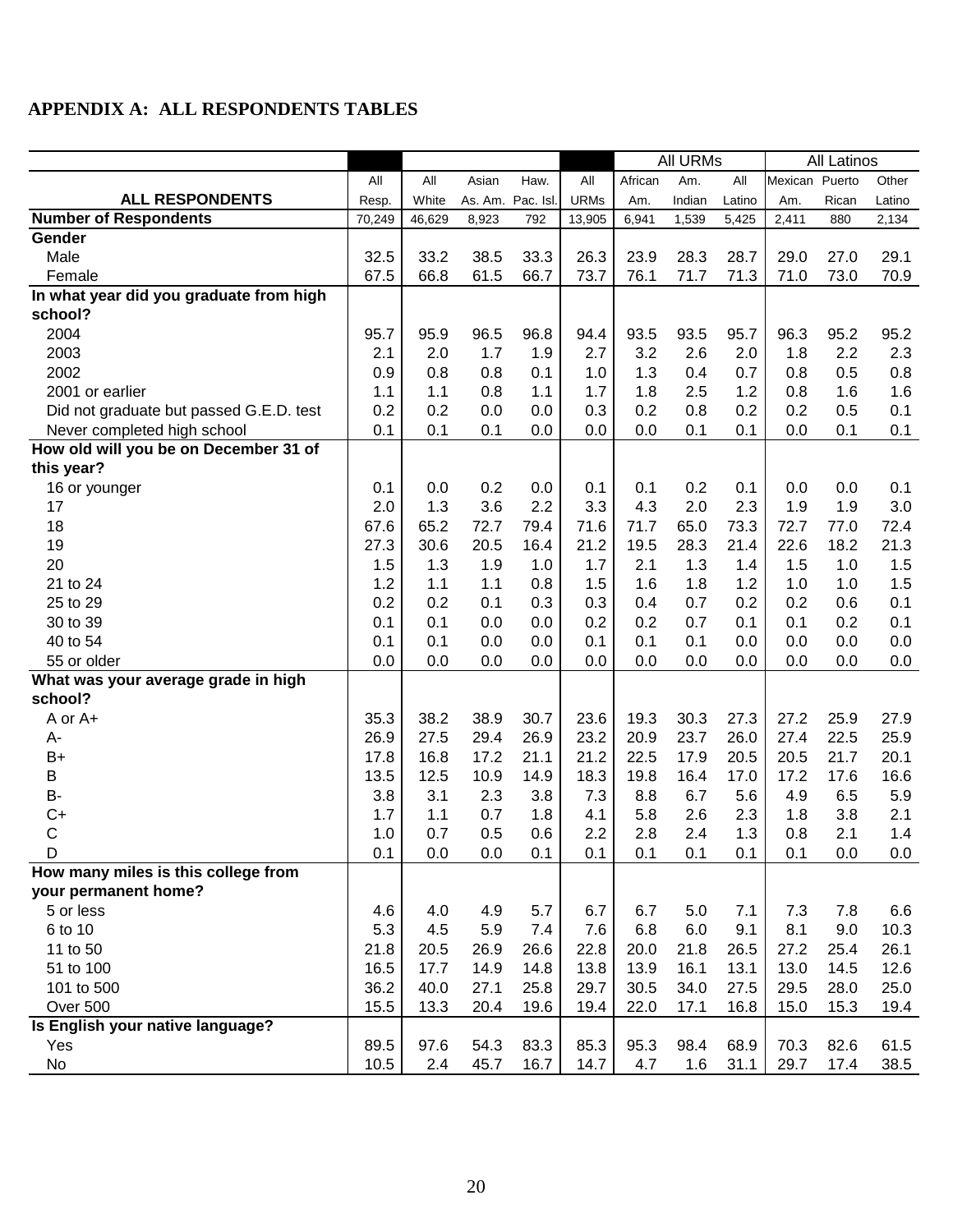|                                            |        |        |                  |      |             |         | <b>All URMs</b> |        |                | <b>All Latinos</b> |        |
|--------------------------------------------|--------|--------|------------------|------|-------------|---------|-----------------|--------|----------------|--------------------|--------|
|                                            | All    | All    | Asian            | Haw. | All         | African | Am.             | All    | Mexican Puerto |                    | Other  |
| <b>ALL RESPONDENTS</b>                     | Resp.  | White  | As. Am. Pac. Isl |      | <b>URMs</b> | Am.     | Indian          | Latino | Am.            | Rican              | Latino |
| <b>Number of Respondents</b>               | 70,249 | 46,629 | 8,923            | 792  | 13,905      | 6,941   | 1,539           | 5,425  | 2,411          | 880                | 2,134  |
| What is your best estimate of your         |        |        |                  |      |             |         |                 |        |                |                    |        |
| parents' total income last year?           |        |        |                  |      |             |         |                 |        |                |                    |        |
| <b>Consider income from all sources</b>    |        |        |                  |      |             |         |                 |        |                |                    |        |
| before taxes                               |        |        |                  |      |             |         |                 |        |                |                    |        |
| Less than \$10,000                         | 3.3    | 1.7    | 5.1              | 1.9  | 7.3         | 9.4     | 5.1             | 5.5    | 4.8            | 7.4                | 5.4    |
| \$10,000 to \$14,999                       | 2.8    | 1.5    | 4.8              | 2.5  | 6.1         | 6.5     | 4.4             | 6.1    | 5.7            | 6.9                | 6.2    |
| \$15,000 to \$19,999                       | 2.5    | 1.5    | 3.6              | 1.4  | 5.3         | 5.5     | 3.5             | 5.6    | 5.4            | 4.3                | 6.4    |
| \$20,000 to \$24,999                       | 3.7    | 2.4    | 5.6              | 3.8  | 6.9         | 7.5     | 6.3             | 6.2    | 6.3            | 5.4                | 6.6    |
| \$25,000 to \$29,999                       | 3.5    | 2.6    | 4.2              | 2.5  | 6.1         | 6.4     | 4.6             | 6.1    | 6.5            | 6.0                | 5.7    |
| \$30,000 to \$39,999                       | 6.6    | 5.2    | 7.2              | 5.8  | 10.9        | 11.2    | 8.4             | 11.3   | 12.9           | 8.1                | 10.9   |
| \$40,000 to \$49,999                       | 7.9    | 7.3    | 8.3              | 6.4  | 9.9         | 9.8     | 10.6            | 9.8    | 10.9           | 9.4                | 8.6    |
| \$50,000 to \$59,999                       | 9.1    | 9.3    | 8.4              | 11.1 | 8.7         | 8.8     | 10.5            | 8.2    | 9.2            | 9.3                | 6.6    |
| \$60,000 to \$74,999                       | 11.8   | 12.5   | 10.1             | 13.6 | 10.4        | 9.9     | 11.8            | 10.5   | 10.9           | 10.1               | 10.2   |
| \$75,000 to \$99,999                       | 14.8   | 16.3   | 12.6             | 18.1 | 11.0        | 10.4    | 13.0            | 11.2   | 11.3           | 11.6               | 10.8   |
| \$100,000 to \$149,999                     | 16.8   | 19.4   | 14.5             | 17.2 | 9.8         | 8.9     | 12.0            | 10.2   | 9.5            | 11.4               | 10.5   |
| \$150,000 to \$199,999                     | 6.7    | 7.9    | 5.9              | 6.3  | 3.4         | 3.0     | 3.9             | 3.7    | 3.2            | 4.3                | 4.2    |
| \$200,000 to \$249,999                     | 3.5    | 4.2    | 3.4              | 2.9  | 1.6         | 1.3     | 2.6             | 1.6    | 1.2            | 1.4                | 2.3    |
| \$250,000 or more                          | 6.9    | 8.3    | 6.3              | 6.4  | 2.7         | 1.4     | 3.4             | 4.0    | 2.3            | 4.4                | 5.6    |
| WHAT IS THE HIGHEST LEVEL OF FORMAL        |        |        |                  |      |             |         |                 |        |                |                    |        |
| <b>EDUCATION OBTAINED BY YOUR PARENTS?</b> |        |        |                  |      |             |         |                 |        |                |                    |        |
| <b>Father</b>                              |        |        |                  |      |             |         |                 |        |                |                    |        |
| Grammar school or less                     | 2.6    | 0.9    | 4.7              | 2.6  | 7.3         | 3.0     | 2.3             | 14.0   | 20.4           | 6.5                | 9.6    |
| Some high school                           | 4.2    | 2.7    | 5.8              | 2.8  | 8.6         | 7.3     | 5.7             | 11.0   | 11.7           | 12.2               | 9.6    |
| High school graduate                       | 18.4   | 18.4   | 11.0             | 13.4 | 23.6        | 26.6    | 24.7            | 19.6   | 21.0           | 22.1               | 17.0   |
| Postsecondary school other than college    | 4.0    | 4.2    | 2.3              | 2.3  | 4.3         | 4.8     | 6.1             | 3.0    | 3.1            | 3.4                | 2.9    |
| Some college                               | 14.2   | 13.7   | 10.1             | 17.5 | 18.6        | 19.5    | 19.9            | 17.1   | 16.8           | 19.9               | 16.4   |
| College degree                             | 26.0   | 28.0   | 25.2             | 31.6 | 19.3        | 20.6    | 22.3            | 16.9   | 14.2           | 18.0               | 19.5   |
| Some graduate school                       | 2.4    | 2.6    | 2.7              | 3.6  | 1.6         | 1.7     | 2.1             | 1.3    | 0.8            | 1.8                | 1.8    |
| Graduate degree                            | 28.1   | 29.5   | 38.2             | 26.1 | 16.8        | 16.5    | 17.0            | 17.1   | 12.1           | 16.1               | 23.2   |
| <b>Mother</b>                              |        |        |                  |      |             |         |                 |        |                |                    |        |
| Grammar school or less                     | 2.4    | 0.7    | 5.7              | 2.3  | 6.0         | 2.5     | 1.4             | 11.7   | 18.7           | 2.4                | 7.5    |
| Some high school                           | 3.4    | 1.7    | 7.0              | 2.0  | 6.8         | 5.4     | 4.0             | 9.4    | 10.3           | 9.3                | 8.5    |
| High school graduate                       | 18.0   | 18.2   | 15.2             | 11.0 | 19.5        | 18.3    | 21.3            | 20.6   | 22.2           | 21.7               | 18.5   |
| Postsecondary school other than college    | 4.5    | 4.9    | 2.6              | 3.7  | 4.6         | 5.2     | 4.3             | 3.9    | 3.4            | 4.3                | 4.4    |
| Some college                               | 16.7   | 16.0   | 11.8             | 15.3 | 22.5        | 24.2    | 23.9            | 19.8   | 20.0           | 21.3               | 18.9   |
| College degree                             | 31.2   | 33.2   | 32.0             | 38.4 | 23.8        | 25.9    | 28.9            | 19.5   | 14.5           | 25.2               | 22.8   |
| Some graduate school                       | 3.2    | 3.4    | 3.3              | 4.1  | 2.4         | 2.9     | 3.0             | 1.8    | 1.5            | 2.1                | 2.0    |
| Graduate degree                            | 20.5   | 21.9   | 22.4             | 23.2 | 14.5        | 15.6    | 13.2            | 13.3   | 9.5            | 13.7               | 17.4   |
| Are your parents                           |        |        |                  |      |             |         |                 |        |                |                    |        |
| Both alive and living with each other      | 72.0   | 75.3   | 84.6             | 76.6 | 52.9        | 43.3    | 56.2            | 64.2   | 68.7           | 50.4               | 64.9   |
| Both alive, divorced or living apart       | 24.3   | 21.6   | 12.2             | 19.1 | 41.3        | 49.4    | 38.8            | 31.7   | 27.9           | 43.8               | 31.1   |
| One or both deceased                       | 3.7    | 3.1    | 3.2              | 4.3  | 5.8         | 7.3     | 5.0             | 4.0    | 3.4            | 5.8                | 4.0    |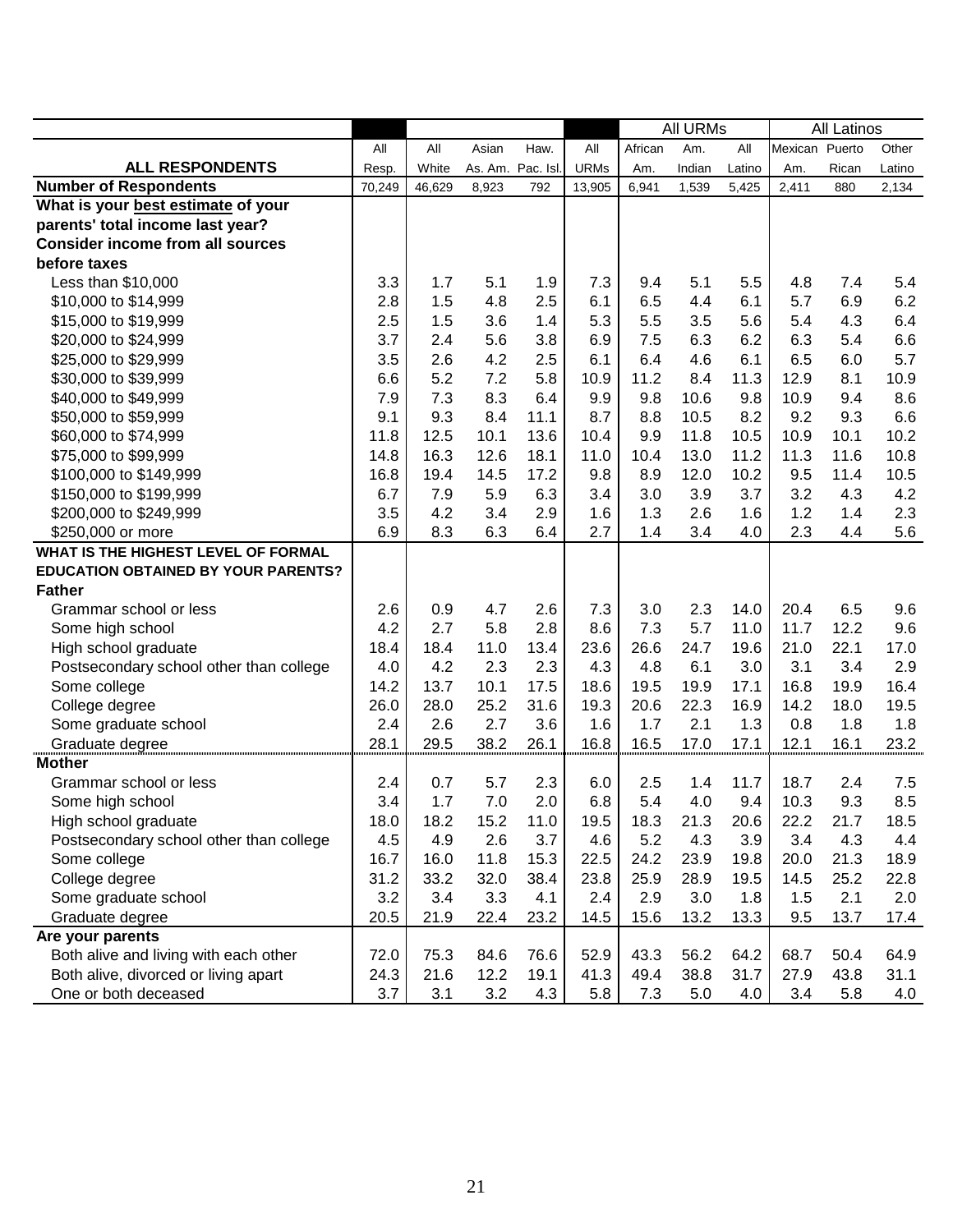|                                         |        |        |         |           |             | <b>All URMs</b> |        |        |                | All Latinos |        |
|-----------------------------------------|--------|--------|---------|-----------|-------------|-----------------|--------|--------|----------------|-------------|--------|
|                                         | All    | All    | Asian   | Haw.      | All         | African         | Am.    | All    | <b>Mexican</b> | Puerto      | Other  |
| <b>ALL RESPONDENTS</b>                  | Resp.  | White  | As. Am. | Pac. Isl. | <b>URMs</b> | Am.             | Indian | Latino | Am.            | Rican       | Latino |
| <b>Number of Respondents</b>            | 70,249 | 46,629 | 8,923   | 792       | 13,905      | 6,941           | 1,539  | 5,425  | 2,411          | 880         | 2,134  |
| Student reports spending "most" or      |        |        |         |           |             |                 |        |        |                |             |        |
| "all" of the time during the last year  |        |        |         |           |             |                 |        |        |                |             |        |
| of high school living with his/her: [1] |        |        |         |           |             |                 |        |        |                |             |        |
| Mother                                  | 93.4   | 94.0   | 93.7    | 93.2      | 91.2        | 90.1            | 88.6   | 93.3   | 93.6           | 91.2        | 93.9   |
| Father                                  | 78.6   | 81.7   | 85.1    | 82.2      | 62.8        | 54.4            | 65.0   | 72.1   | 75.9           | 60.5        | 72.4   |
| Stepmother                              | 2.5    | 2.7    | 1.6     | 1.4       | 2.7         | 2.7             | 3.5    | 2.5    | 2.6            | 2.8         | 2.2    |
| Stepfather                              | 9.9    | 10.2   | 3.7     | 8.1       | 12.6        | 13.0            | 15.2   | 11.2   | 10.1           | 15.4        | 10.6   |
| Grandparent                             | 6.6    | 4.0    | 12.8    | 14.9      | 10.1        | 11.4            | 7.8    | 9.2    | 7.5            | 11.1        | 10.2   |
| Legal guardian                          | 8.0    | 6.6    | 10.4    | 10.3      | 10.9        | 12.8            | 10.1   | 8.7    | 8.4            | 9.5         | 8.6    |
| Other adult(s)                          | 5.1    | 3.6    | 8.7     | 12.3      | 7.5         | 7.0             | 6.2    | 8.4    | 9.0            | 5.5         | 9.0    |

| From what kind of secondary school did  |      |      |      |      |      |      |      |      |      |      |       |
|-----------------------------------------|------|------|------|------|------|------|------|------|------|------|-------|
| you graduate?                           |      |      |      |      |      |      |      |      |      |      |       |
| Public school (not charter or magnet)   | 75.9 | 77.6 | 75.9 | 63.4 | 71.1 | 71.3 | 78.3 | 68.9 | 75.3 | 66.0 | 62.9  |
| Public charter school                   | 1.0  | 0.7  | 1.3  | 1.1  | 1.7  | 2.0  | 1.1  | 1.5  | 1.6  | 1.6  | 1.3   |
| Public magnet school                    | 3.7  | 1.9  | 6.4  | 4.3  | 8.1  | 10.5 | 4.5  | 6.0  | 6.1  | 5.7  | 6.1   |
| Private religious/parochial school      | 12.7 | 13.2 | 8.4  | 21.2 | 13.3 | 10.8 | 10.7 | 17.2 | 13.2 | 20.5 | 20.5  |
| Private independent college-prep school | 6.7  | 6.7  | 8.0  | 10.0 | 5.7  | 5.4  | 5.3  | 6.3  | 3.8  | 6.3  | 9.2   |
| Your current religious preference       |      |      |      |      |      |      |      |      |      |      |       |
| <b>Baptist</b>                          | 11.3 | 9.0  | 4.5  | 4.8  | 24.0 | 40.1 | 19.6 | 4.7  | 4.4  | 7.3  | 3.9   |
| <b>Buddhist</b>                         | 1.5  | 0.4  | 9.3  | 1.4  | 0.3  | 0.2  | 1.0  | 0.2  | 0.2  | 0.1  | 0.3   |
| Church of Christ                        | 3.0  | 2.6  | 2.6  | 1.8  | 4.5  | 5.9  | 4.4  | 2.9  | 2.7  | 3.9  | 2.7   |
| Eastern Orthodox                        | 0.8  | 1.0  | 0.4  | 0.0  | 0.4  | 0.6  | 0.1  | 0.2  | 0.1  | 0.2  | 0.2   |
| Episcopalian                            | 1.7  | 2.1  | 0.4  | 0.6  | 1.3  | 1.9  | 1.3  | 0.6  | 0.3  | 1.1  | 0.8   |
| Hindu                                   | 1.8  | 0.0  | 13.5 | 1.8  | 0.1  | 0.1  | 0.3  | 0.0  | 0.0  | 0.0  | 0.0   |
| Islamic                                 | 1.4  | 0.4  | 6.7  | 1.6  | 0.9  | 1.6  | 0.5  | 0.3  | 0.3  | 0.1  | 0.3   |
| Jewish                                  | 3.2  | 4.5  | 0.2  | 0.5  | 0.7  | 0.2  | 0.8  | 1.4  | 0.5  | 0.9  | 2.6   |
| LDS (Mormon)                            | 0.7  | 0.8  | 0.3  | 1.9  | 0.4  | 0.1  | 0.6  | 0.6  | 0.8  | 0.5  | 0.5   |
| Lutheran                                | 4.4  | 6.1  | 1.0  | 0.9  | 1.2  | 1.0  | 3.0  | 1.0  | 0.8  | 1.2  | $1.1$ |
| Methodist                               | 5.7  | 7.0  | 2.3  | 1.7  | 3.7  | 5.2  | 5.5  | 1.2  | 0.9  | 1.8  | 1.4   |
| Presbyterian                            | 3.9  | 4.3  | 5.7  | 1.2  | 1.4  | 1.5  | 2.0  | 1.0  | 1.1  | 1.1  | 1.0   |
| Quaker                                  | 0.2  | 0.3  | 0.1  | 0.1  | 0.2  | 0.0  | 0.5  | 0.3  | 0.3  | 0.2  | 0.3   |
| Roman Catholic                          | 28.1 | 30.0 | 14.9 | 56.9 | 28.6 | 9.9  | 15.7 | 56.1 | 60.5 | 48.5 | 54.2  |
| Seventh Day Adventist                   | 0.5  | 0.1  | 0.6  | 2.2  | 1.3  | 1.8  | 0.5  | 0.9  | 0.6  | 0.9  | 1.2   |
| Unitarian/Universalist                  | 0.4  | 0.5  | 0.1  | 0.3  | 0.1  | 0.1  | 0.3  | 0.1  | 0.1  | 0.1  | 0.1   |
| United Church of Christ/Congregational  | 0.9  | 1.1  | 0.3  | 0.3  | 0.5  | 0.5  | 0.9  | 0.4  | 0.4  | 0.6  | 0.2   |
| <b>Other Christian</b>                  | 10.9 | 10.3 | 7.9  | 10.0 | 14.7 | 16.3 | 18.5 | 11.5 | 10.9 | 14.9 | 10.9  |
| Other Religion                          | 2.5  | 2.0  | 3.4  | 1.4  | 3.8  | 4.1  | 6.7  | 2.5  | 2.5  | 2.8  | 2.3   |
| None                                    | 17.2 | 17.3 | 25.6 | 10.6 | 11.9 | 8.9  | 18.0 | 14.1 | 12.6 | 13.8 | 15.8  |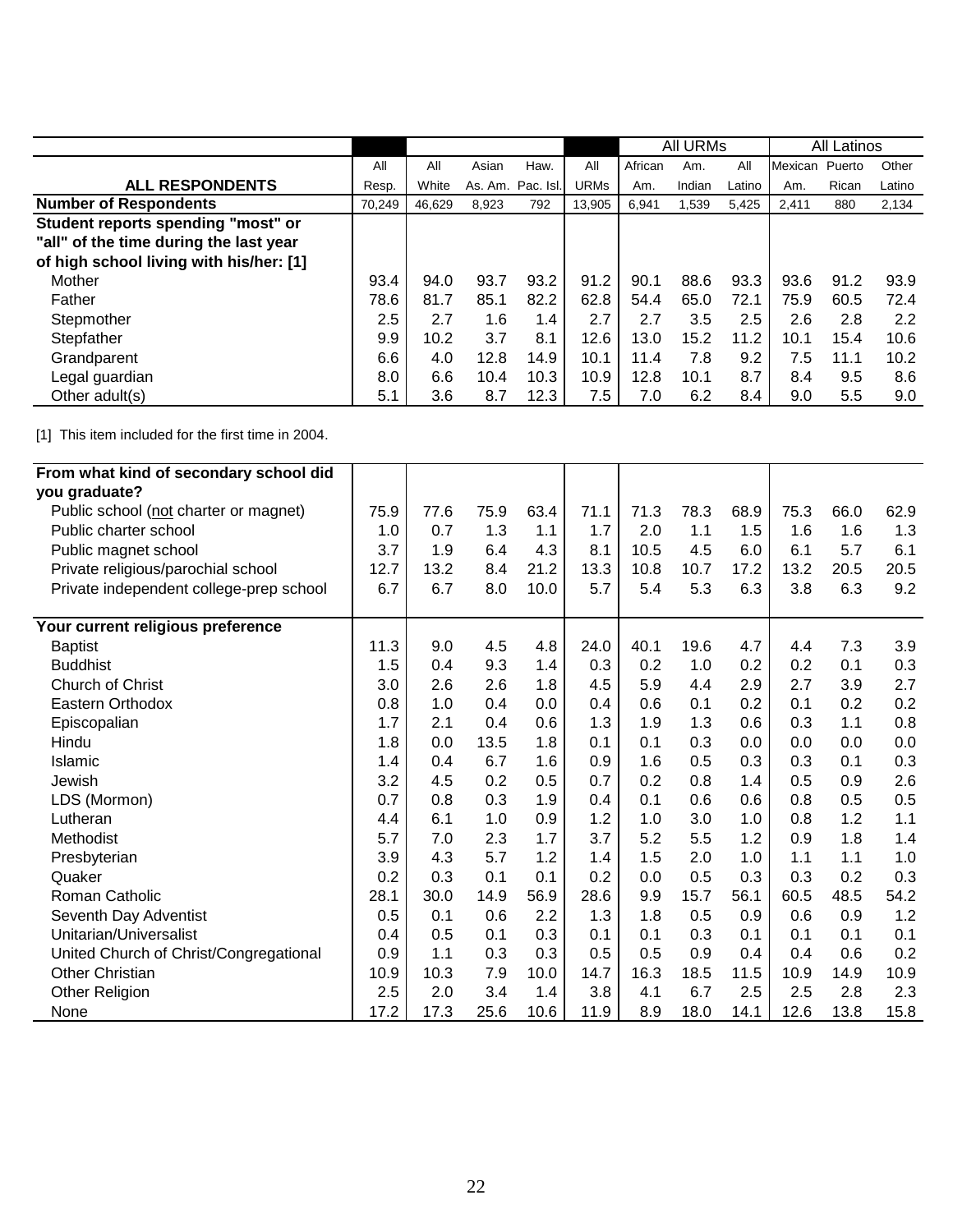|                                         |        |        |       |                   |             | All URMs<br>African<br>Am. |        |        |         | All Latinos |        |
|-----------------------------------------|--------|--------|-------|-------------------|-------------|----------------------------|--------|--------|---------|-------------|--------|
|                                         | All    | All    | Asian | Haw.              | All         |                            |        | All    | Mexican | Puerto      | Other  |
| <b>ALL RESPONDENTS</b>                  | Resp.  | White  |       | As. Am. Pac. Isl. | <b>URMs</b> | Am.                        | Indian | Latino | Am.     | Rican       | Latino |
| <b>Number of Respondents</b>            | 70,249 | 46,629 | 8,923 | 792               | 13,905      | 6,941                      | 1,539  | 5,425  | 2,411   | 880         | 2,134  |
| Student reports spending "most" or      |        |        |       |                   |             |                            |        |        |         |             |        |
| "all" of the time during the last year  |        |        |       |                   |             |                            |        |        |         |             |        |
| of high school living with his/her: [1] |        |        |       |                   |             |                            |        |        |         |             |        |
| Mother                                  | 93.4   | 94.0   | 93.7  | 93.2              | 91.2        | 90.1                       | 88.6   | 93.3   | 93.6    | 91.2        | 93.9   |
| Father                                  | 78.6   | 81.7   | 85.1  | 82.2              | 62.8        | 54.4                       | 65.0   | 72.1   | 75.9    | 60.5        | 72.4   |
| Stepmother                              | 2.5    | 2.7    | 1.6   | 1.4               | 2.7         | 2.7                        | 3.5    | 2.5    | 2.6     | 2.8         | 2.2    |
| Stepfather                              | 9.9    | 10.2   | 3.7   | 8.1               | 12.6        | 13.0                       | 15.2   | 11.2   | 10.1    | 15.4        | 10.6   |
| Grandparent                             | 6.6    | 4.0    | 12.8  | 14.9              | 10.1        | 11.4                       | 7.8    | 9.2    | 7.5     | 11.1        | 10.2   |
| Legal guardian                          | 8.0    | 6.6    | 10.4  | 10.3              | 10.9        | 12.8                       | 10.1   | 8.7    | 8.4     | 9.5         | 8.6    |
| Other adult(s)                          | 5.1    | 3.6    | 8.7   | 12.3              | 7.5         | 7.0                        | 6.2    | 8.4    | 9.0     | 5.5         | 9.0    |

| From what kind of secondary school did  |      |      |      |      |      |      |      |      |      |      |      |
|-----------------------------------------|------|------|------|------|------|------|------|------|------|------|------|
| you graduate?                           |      |      |      |      |      |      |      |      |      |      |      |
| Public school (not charter or magnet)   | 75.9 | 77.6 | 75.9 | 63.4 | 71.1 | 71.3 | 78.3 | 68.9 | 75.3 | 66.0 | 62.9 |
| Public charter school                   | 1.0  | 0.7  | 1.3  | 1.1  | 1.7  | 2.0  | 1.1  | 1.5  | 1.6  | 1.6  | 1.3  |
|                                         | 3.7  | 1.9  | 6.4  | 4.3  | 8.1  | 10.5 | 4.5  | 6.0  | 6.1  | 5.7  | 6.1  |
| Public magnet school                    |      | 13.2 |      | 21.2 |      |      |      | 17.2 | 13.2 | 20.5 | 20.5 |
| Private religious/parochial school      | 12.7 |      | 8.4  |      | 13.3 | 10.8 | 10.7 |      |      |      |      |
| Private independent college-prep school | 6.7  | 6.7  | 8.0  | 10.0 | 5.7  | 5.4  | 5.3  | 6.3  | 3.8  | 6.3  | 9.2  |
| Your current religious preference       |      |      |      |      |      |      |      |      |      |      |      |
| <b>Baptist</b>                          | 11.3 | 9.0  | 4.5  | 4.8  | 24.0 | 40.1 | 19.6 | 4.7  | 4.4  | 7.3  | 3.9  |
| <b>Buddhist</b>                         | 1.5  | 0.4  | 9.3  | 1.4  | 0.3  | 0.2  | 1.0  | 0.2  | 0.2  | 0.1  | 0.3  |
| Church of Christ                        | 3.0  | 2.6  | 2.6  | 1.8  | 4.5  | 5.9  | 4.4  | 2.9  | 2.7  | 3.9  | 2.7  |
| Eastern Orthodox                        | 0.8  | 1.0  | 0.4  | 0.0  | 0.4  | 0.6  | 0.1  | 0.2  | 0.1  | 0.2  | 0.2  |
| Episcopalian                            | 1.7  | 2.1  | 0.4  | 0.6  | 1.3  | 1.9  | 1.3  | 0.6  | 0.3  | 1.1  | 0.8  |
| Hindu                                   | 1.8  | 0.0  | 13.5 | 1.8  | 0.1  | 0.1  | 0.3  | 0.0  | 0.0  | 0.0  | 0.0  |
| Islamic                                 | 1.4  | 0.4  | 6.7  | 1.6  | 0.9  | 1.6  | 0.5  | 0.3  | 0.3  | 0.1  | 0.3  |
| Jewish                                  | 3.2  | 4.5  | 0.2  | 0.5  | 0.7  | 0.2  | 0.8  | 1.4  | 0.5  | 0.9  | 2.6  |
| LDS (Mormon)                            | 0.7  | 0.8  | 0.3  | 1.9  | 0.4  | 0.1  | 0.6  | 0.6  | 0.8  | 0.5  | 0.5  |
| Lutheran                                | 4.4  | 6.1  | 1.0  | 0.9  | 1.2  | 1.0  | 3.0  | 1.0  | 0.8  | 1.2  | 1.1  |
| Methodist                               | 5.7  | 7.0  | 2.3  | 1.7  | 3.7  | 5.2  | 5.5  | 1.2  | 0.9  | 1.8  | 1.4  |
| Presbyterian                            | 3.9  | 4.3  | 5.7  | 1.2  | 1.4  | 1.5  | 2.0  | 1.0  | 1.1  | 1.1  | 1.0  |
| Quaker                                  | 0.2  | 0.3  | 0.1  | 0.1  | 0.2  | 0.0  | 0.5  | 0.3  | 0.3  | 0.2  | 0.3  |
| Roman Catholic                          | 28.1 | 30.0 | 14.9 | 56.9 | 28.6 | 9.9  | 15.7 | 56.1 | 60.5 | 48.5 | 54.2 |
| Seventh Day Adventist                   | 0.5  | 0.1  | 0.6  | 2.2  | 1.3  | 1.8  | 0.5  | 0.9  | 0.6  | 0.9  | 1.2  |
| Unitarian/Universalist                  | 0.4  | 0.5  | 0.1  | 0.3  | 0.1  | 0.1  | 0.3  | 0.1  | 0.1  | 0.1  | 0.1  |
| United Church of Christ/Congregational  | 0.9  | 1.1  | 0.3  | 0.3  | 0.5  | 0.5  | 0.9  | 0.4  | 0.4  | 0.6  | 0.2  |
| <b>Other Christian</b>                  | 10.9 | 10.3 | 7.9  | 10.0 | 14.7 | 16.3 | 18.5 | 11.5 | 10.9 | 14.9 | 10.9 |
| Other Religion                          | 2.5  | 2.0  | 3.4  | 1.4  | 3.8  | 4.1  | 6.7  | 2.5  | 2.5  | 2.8  | 2.3  |
| None                                    | 17.2 | 17.3 | 25.6 | 10.6 | 11.9 | 8.9  | 18.0 | 14.1 | 12.6 | 13.8 | 15.8 |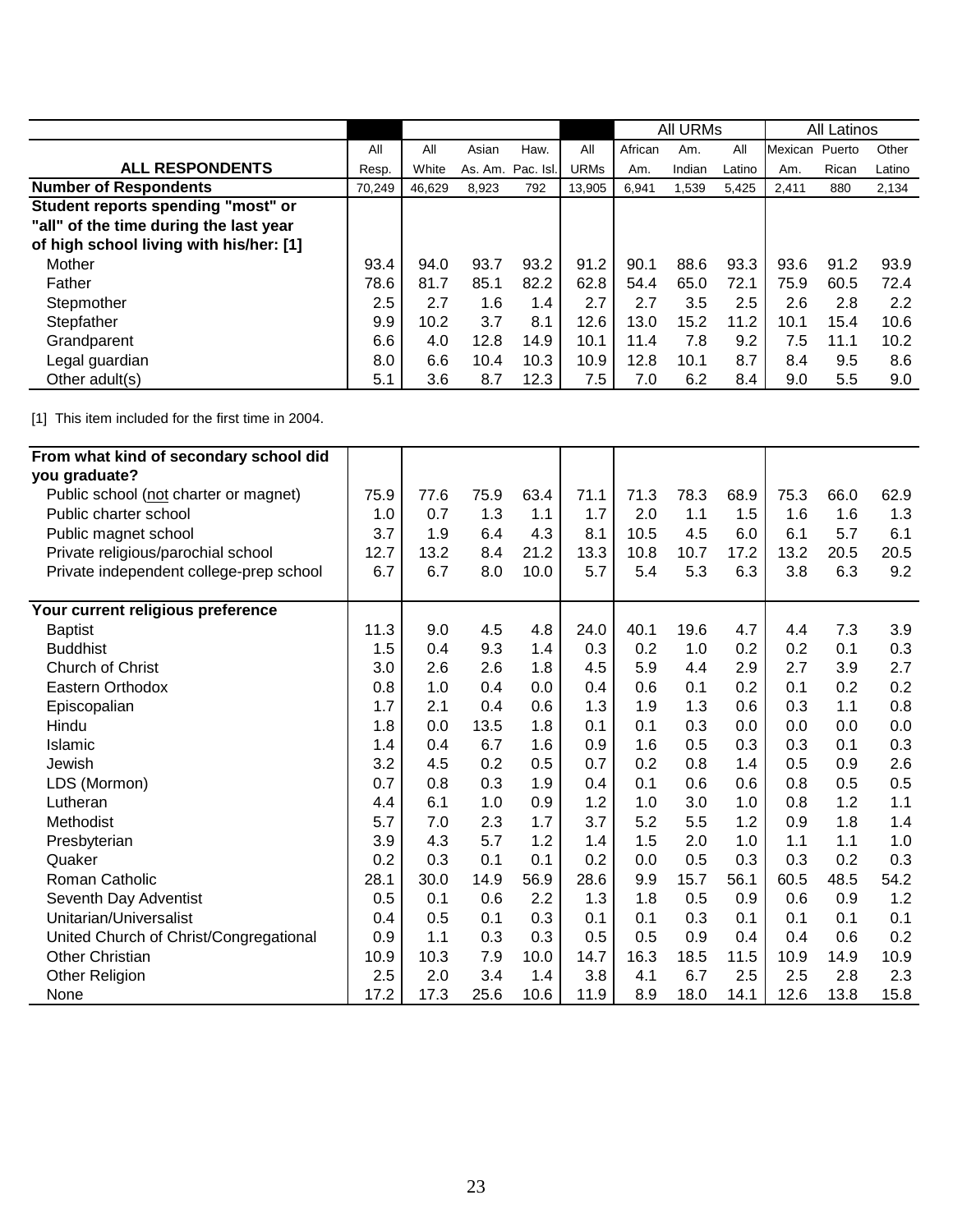|                                       |        |        |         |           |             | <b>All URMs</b> |        | <b>All Latinos</b> |                |       |        |
|---------------------------------------|--------|--------|---------|-----------|-------------|-----------------|--------|--------------------|----------------|-------|--------|
|                                       | All    | All    | Asian   | Haw.      | All         | African         | Am.    | All                | Mexican Puerto |       | Other  |
| <b>ALL RESPONDENTS</b>                | Resp.  | White  | As. Am. | Pac. Isl. | <b>URMs</b> | Am.             | Indian | Latino             | Am.            | Rican | Latino |
| <b>Number of Respondents</b>          | 70,249 | 46.629 | 8,923   | 792       | 13,905      | 6,941           | 1,539  | 5,425              | 2,411          | 880   | 2,134  |
| Do you consider yourself a Born-Again |        |        |         |           |             |                 |        |                    |                |       |        |
| Christian?                            |        |        |         |           |             |                 |        |                    |                |       |        |
| No                                    | 76.3   | 78.4   | 85.2    | 85.5      | 62.8        | 48.1            | 63.7   | 81.4               | 82.0           | 76.1  | 82.9   |
| Yes                                   | 23.7   | 21.6   | 14.8    | 14.5      | 37.2        | 51.9            | 36.3   | 18.6               | 18.0           | 23.9  | 17.1   |
| Student rated self "above average" or |        |        |         |           |             |                 |        |                    |                |       |        |
| "highest 10%" as compared with the    |        |        |         |           |             |                 |        |                    |                |       |        |
| average person of his/her age in: [2] |        |        |         |           |             |                 |        |                    |                |       |        |
| Academic ability                      | 79.8   | 81.9   | 81.6    | 77.7      | 71.8        | 70.7            | 78.0   | 71.5               | 70.3           | 71.1  | 72.9   |
| Artistic ability                      | 27.6   | 26.1   | 34.6    | 35.4      | 27.7        | 26.1            | 33.9   | 27.9               | 26.6           | 27.5  | 29.5   |
| Computer skills                       | 32.1   | 30.9   | 36.9    | 35.5      | 32.7        | 35.9            | 31.4   | 28.9               | 28.0           | 30.1  | 29.4   |
| Cooperativeness                       | 70.9   | 70.3   | 72.1    | 75.4      | 72.0        | 74.5            | 65.5   | 70.5               | 69.7           | 74.4  | 69.9   |
| Creativity                            | 52.2   | 51.8   | 51.5    | 58.1      | 53.9        | 55.5            | 58.6   | 50.5               | 48.3           | 54.1  | 51.6   |
| Drive to achieve                      | 79.0   | 78.4   | 77.3    | 79.6      | 81.8        | 83.5            | 80.0   | 80.3               | 80.1           | 80.4  | 80.4   |
| <b>Emotional health</b>               | 51.3   | 51.0   | 52.1    | 47.6      | 52.2        | 54.7            | 47.0   | 50.4               | 50.5           | 50.4  | 50.2   |
| Generosity [1]                        | 69.0   | 67.7   | 69.4    | 73.6      | 72.8        | 74.7            | 68.5   | 71.6               | 71.0           | 73.3  | 71.5   |
| Leadership ability                    | 59.0   | 60.1   | 48.9    | 56.3      | 62.1        | 64.6            | 61.3   | 59.2               | 58.5           | 63.5  | 58.3   |
| Mathematical ability                  | 51.9   | 53.0   | 62.9    | 50.7      | 41.0        | 39.3            | 44.6   | 42.1               | 41.1           | 40.0  | 44.1   |
| Physical health                       | 51.3   | 54.2   | 47.1    | 44.4      | 44.8        | 45.9            | 43.6   | 43.7               | 43.3           | 41.3  | 45.2   |
| Public speaking ability               | 34.1   | 34.5   | 28.7    | 31.7      | 36.0        | 37.9            | 38.9   | 32.8               | 32.3           | 34.8  | 32.6   |
| Self-confidence (intellectual)        | 60.4   | 60.1   | 57.1    | 53.7      | 64.1        | 68.6            | 62.7   | 58.8               | 57.0           | 61.3  | 59.7   |
| Self-confidence (social)              | 47.5   | 46.0   | 44.4    | 49.2      | 54.4        | 59.6            | 47.9   | 49.7               | 46.8           | 57.0  | 49.8   |
| Self-understanding                    | 52.9   | 51.0   | 53.2    | 53.6      | 58.8        | 63.6            | 54.0   | 54.1               | 51.0           | 59.1  | 55.4   |
| Spirituality                          | 38.6   | 36.6   | 36.5    | 45.3      | 46.5        | 51.3            | 46.0   | 40.4               | 40.2           | 41.4  | 40.2   |
| Time management [1]                   | 39.6   | 41.5   | 39.5    | 37.7      | 33.8        | 33.2            | 32.3   | 34.9               | 35.5           | 34.3  | 34.5   |
| Understanding of others               | 67.5   | 67.1   | 67.6    | 70.2      | 68.8        | 67.0            | 68.2   | 71.2               | 69.7           | 73.0  | 72.1   |
| Writing ability                       | 49.6   | 51.5   | 41.7    | 49.2      | 48.4        | 49.8            | 55.9   | 44.4               | 41.6           | 50.3  | 45.1   |

[2] Comparisons of these results with those from earlier years should be made with caution due to changes in wording or presentation order of the items.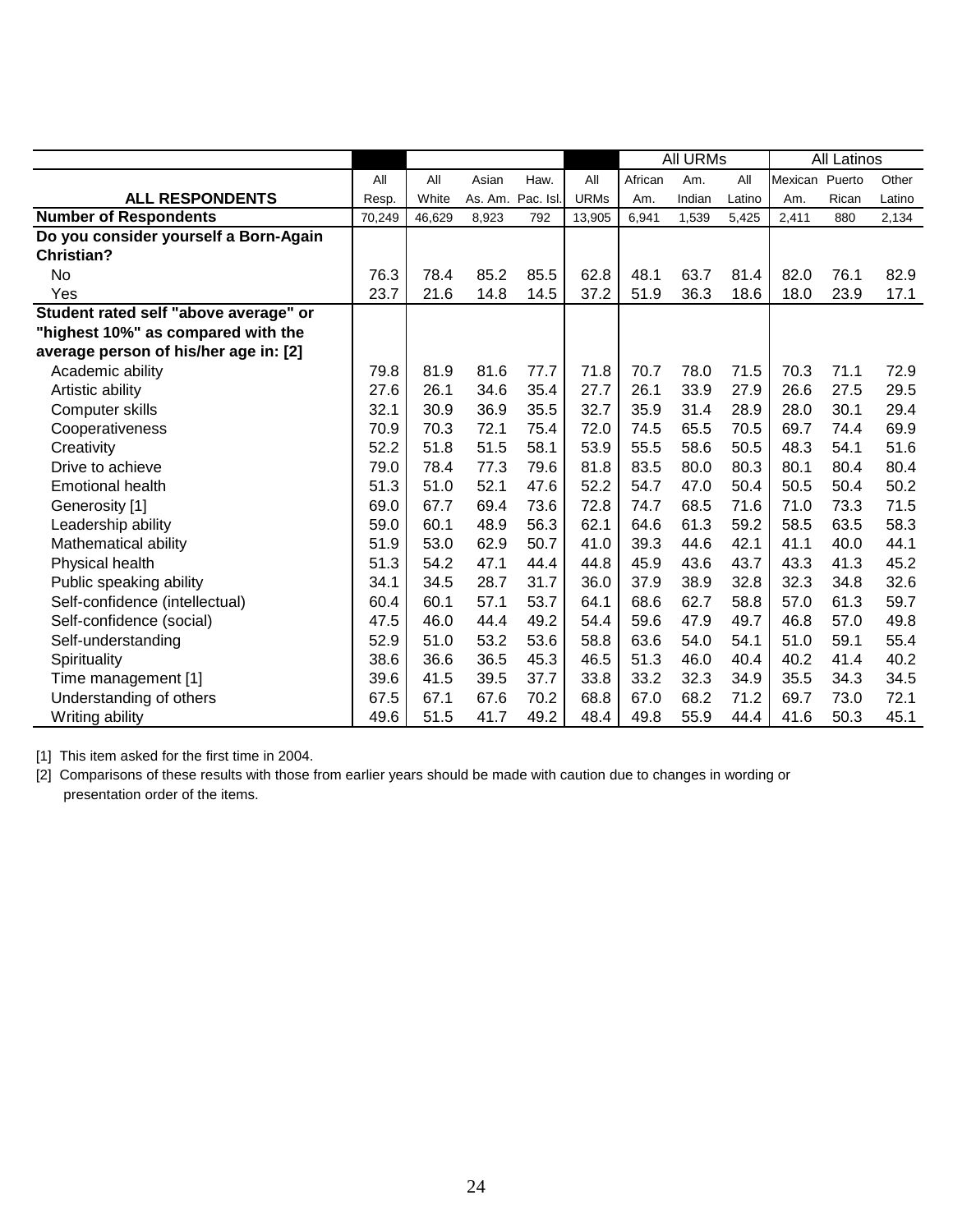|                                          |        |        |                  |      |             |         | <b>All URMs</b> |        |                | <b>All Latinos</b> |        |
|------------------------------------------|--------|--------|------------------|------|-------------|---------|-----------------|--------|----------------|--------------------|--------|
|                                          | All    | All    | Asian            | Haw. | All         | African | Am.             | All    | Mexican Puerto |                    | Other  |
| <b>ALL RESPONDENTS</b>                   | Resp.  | White  | As. Am. Pac. Isl |      | <b>URMs</b> | Am.     | Indian          | Latino | Am.            | Rican              | Latino |
| <b>Number of Respondents</b>             | 70,249 | 46,629 | 8,923            | 792  | 13,905      | 6,941   | 1,539           | 5,425  | 2,411          | 880                | 2,134  |
| Indicate which activities you did        |        |        |                  |      |             |         |                 |        |                |                    |        |
| during the past year                     |        |        |                  |      |             |         |                 |        |                |                    |        |
| Attended a religious service             | 81.6   | 81.9   | 72.0             | 87.9 | 86.5        | 90.5    | 81.5            | 82.7   | 84.9           | 80.9               | 81.0   |
| Was bored in class [3]                   | 38.7   | 41.2   | 35.4             | 38.9 | 32.0        | 31.3    | 40.9            | 30.5   | 29.7           | 33.3               | 30.2   |
| Participated in organized demonstrations | 45.8   | 44.0   | 41.8             | 52.9 | 54.2        | 55.1    | 51.3            | 53.8   | 54.9           | 54.2               | 52.3   |
| Tutored another student                  | 65.2   | 62.5   | 75.8             | 73.4 | 66.9        | 65.9    | 67.9            | 68.0   | 69.8           | 63.4               | 67.8   |
| Studied with other students              | 89.6   | 89.5   | 92.1             | 94.3 | 88.1        | 88.4    | 85.8            | 88.3   | 89.5           | 86.1               | 87.9   |
| Was a guest in a teacher's home          | 23.9   | 25.6   | 19.3             | 22.7 | 21.2        | 20.5    | 25.4            | 21.0   | 21.8           | 19.3               | 20.8   |
| Smoked cigarettes [3]                    | 5.2    | 6.3    | 2.5              | 3.2  | 3.2         | 1.8     | 6.8             | 4.0    | 3.5            | 5.9                | 3.8    |
| Drank beer                               | 41.2   | 48.8   | 26.2             | 33.8 | 25.7        | 14.7    | 36.1            | 36.8   | 34.3           | 37.3               | 39.5   |
| Drank wine or liquor                     | 49.9   | 55.7   | 33.4             | 46.0 | 41.5        | 35.3    | 49.1            | 47.2   | 42.0           | 53.8               | 50.3   |
| Felt overwhelmed by all I had to do [3]  | 30.6   | 31.3   | 27.6             | 33.1 | 30.1        | 29.7    | 31.6            | 30.2   | 30.1           | 31.7               | 29.6   |
| Felt depressed [3]                       | 8.3    | 8.1    | 7.5              | 10.4 | 9.4         | 9.9     | 11.2            | 8.2    | 8.2            | 9.4                | 7.8    |
| Performed volunteer work                 | 87.4   | 86.8   | 91.2             | 91.7 | 86.7        | 85.9    | 87.1            | 87.5   | 88.0           | 86.4               | 87.3   |
| Played a musical instrument              | 45.2   | 44.8   | 56.2             | 56.6 | 38.8        | 37.5    | 47.6            | 37.9   | 37.9           | 36.9               | 38.4   |
| Asked teacher for advice after class [3] | 28.4   | 27.3   | 28.9             | 31.7 | 31.3        | 33.3    | 28.2            | 29.7   | 29.7           | 29.0               | 30.1   |
| Discussed politics [3]                   | 24.8   | 26.5   | 19.3             | 18.6 | 22.9        | 20.8    | 33.3            | 22.5   | 22.5           | 20.1               | 23.4   |
| Voted in a student election [3]          | 23.0   | 21.6   | 22.7             | 28.2 | 27.6        | 29.8    | 27.2            | 24.8   | 26.1           | 21.1               | 24.9   |
| Socialized with someone of another       |        |        |                  |      |             |         |                 |        |                |                    |        |
| racial/ethnic group [3]                  | 71.5   | 65.2   | 82.9             | 89.7 | 84.2        | 84.5    | 79.7            | 85.0   | 83.3           | 89.0               | 85.4   |
| Came late to class                       | 60.3   | 57.9   | 62.7             | 68.4 | 66.2        | 70.7    | 63.2            | 61.3   | 61.2           | 58.6               | 62.6   |
| Used the Internet for research or        |        |        |                  |      |             |         |                 |        |                |                    |        |
| homework [2,3]                           | 81.2   | 81.1   | 84.0             | 87.8 | 79.5        | 78.8    | 79.1            | 80.4   | 81.0           | 80.0               | 79.9   |
| Performed community service as part of   |        |        |                  |      |             |         |                 |        |                |                    |        |
| a class                                  | 55.4   | 54.4   | 57.5             | 67.4 | 57.0        | 56.2    | 53.3            | 59.0   | 59.7           | 58.8               | 58.3   |
| Used a personal computer [3]             | 88.1   | 88.9   | 91.7             | 91.3 | 82.7        | 80.7    | 85.1            | 84.6   | 84.4           | 84.1               | 85.2   |
| Worked on a local, state, or national    |        |        |                  |      |             |         |                 |        |                |                    |        |
| political campaign                       | 8.5    | 8.2    | 8.7              | 9.8  | 9.2         | 9.1     | 10.5            | 9.0    | 10.0           | 8.7                | 7.9    |
| Maintained a healthy diet [1,3]          | 38.5   | 43.1   | 33.8             | 32.5 | 26.3        | 21.8    | 34.4            | 29.6   | 28.8           | 26.5               | 31.7   |
| Stayed up all night                      | 76.3   | 74.1   | 75.9             | 87.5 | 83.3        | 86.5    | 82.4            | 79.5   | 79.2           | 82.9               | 78.5   |
| Missed school because of illness [3]     | 5.2    | 5.2    | 3.9              | 7.0  | 6.0         | 6.1     | 8.3             | 5.3    | 4.4            | 7.2                | 5.5    |

[2] Comparisons of these results with those from earlier years should be made with caution due to changes in wording or presentation order of the items.

[3] Percentage responding "frequently" only. Results for other items in this group represent the percentage responding "frequently" or "occasionally".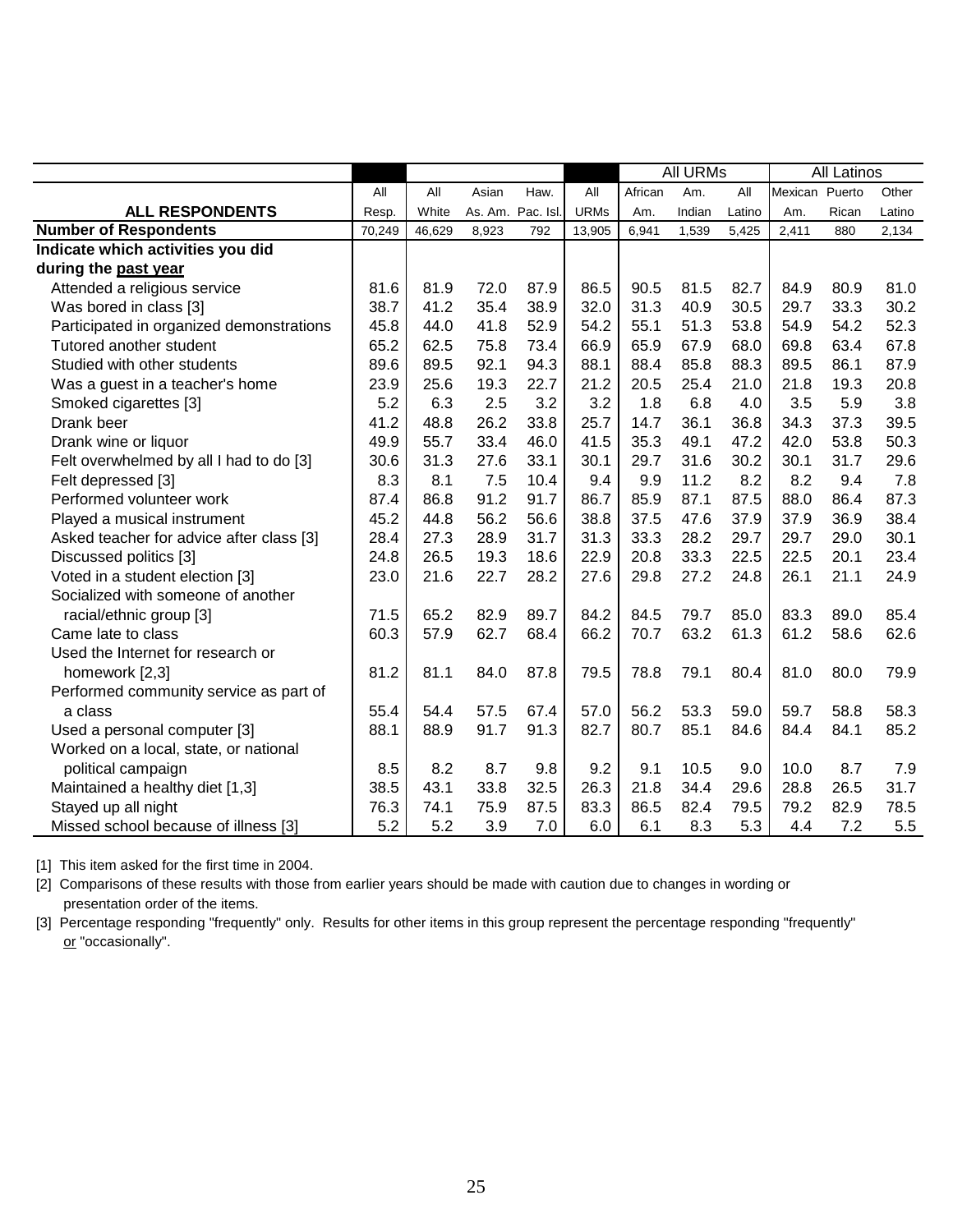|                                       |        |        |       |                   | <b>All URMs</b> |         |        |        |         | All Latinos |        |
|---------------------------------------|--------|--------|-------|-------------------|-----------------|---------|--------|--------|---------|-------------|--------|
|                                       | All    | All    | Asian | Haw.              | All             | African | Am.    | All    | Mexican | Puerto      | Other  |
| <b>ALL RESPONDENTS</b>                | Resp.  | White  |       | As. Am. Pac. Isl. | <b>URMs</b>     | Am.     | Indian | Latino | Am.     | Rican       | Latino |
| <b>Number of Respondents</b>          | 70,249 | 46,629 | 8,923 | 792               | 13,905          | 6,941   | 1,539  | 5,425  | 2,411   | 880         | 2,134  |
| Which of these community service/     |        |        |       |                   |                 |         |        |        |         |             |        |
| volunteer activities did you partici- |        |        |       |                   |                 |         |        |        |         |             |        |
| pate in during high school? [1]       |        |        |       |                   |                 |         |        |        |         |             |        |
| None                                  | 5.4    | 5.6    | 3.4   | 3.7               | 6.0             | 6.4     | 6.0    | 5.5    | 5.5     | 6.5         | 5.1    |
| Tutoring/teaching                     | 54.8   | 52.8   | 64.5  | 59.7              | 55.0            | 53.3    | 55.2   | 57.0   | 57.3    | 51.7        | 58.9   |
| Counseling/mentoring                  | 22.2   | 21.5   | 19.3  | 25.3              | 26.5            | 28.6    | 27.2   | 23.4   | 22.7    | 25.7        | 23.3   |
| <b>Environmental activities</b>       | 30.0   | 30.6   | 31.0  | 34.3              | 27.2            | 26.0    | 31.8   | 27.5   | 29.8    | 21.6        | 27.5   |
| Child care                            | 36.9   | 37.8   | 28.8  | 35.2              | 39.1            | 39.5    | 40.2   | 38.2   | 37.3    | 40.8        | 38.1   |
| Elder care                            | 21.7   | 21.4   | 24.4  | 26.1              | 20.8            | 20.5    | 23.5   | 20.4   | 20.0    | 21.4        | 20.5   |
| Hospital work                         | 20.6   | 17.0   | 37.7  | 28.3              | 21.3            | 22.0    | 16.0   | 21.9   | 20.8    | 20.0        | 23.9   |
| Substance abuse education             | 5.4    | 5.7    | 3.8   | 4.4               | 5.3             | 5.1     | 6.2    | 5.3    | 5.1     | 5.6         | 5.3    |
| Other health education                | 5.7    | 5.2    | 6.3   | 5.9               | 7.0             | 7.1     | 7.4    | 6.7    | 6.5     | 6.4         | 7.2    |
| Services to the homeless              | 25.1   | 25.3   | 25.5  | 28.4              | 23.9            | 23.7    | 23.2   | 24.4   | 26.1    | 19.4        | 24.6   |
| Community improvement/construction    | 27.8   | 29.7   | 25.1  | 25.6              | 23.0            | 20.2    | 30.5   | 24.6   | 26.8    | 19.7        | 24.0   |
| Conflict mediation                    | 5.6    | 5.1    | 4.0   | 5.4               | 8.1             | 9.8     | 8.6    | 5.8    | 5.4     | 7.0         | 5.8    |
| Service to my religious community     | 36.4   | 37.6   | 32.6  | 43.2              | 34.3            | 33.6    | 38.1   | 34.1   | 37.7    | 29.9        | 31.9   |
| Other community service               | 47.2   | 48.5   | 46.3  | 46.6              | 43.6            | 40.5    | 50.5   | 45.6   | 46.5    | 44.8        | 44.8   |

| DURING YOUR LAST YEAR IN HIGH SCHOOL,<br><b>HOW MUCH TIME DID YOU SPEND DURING</b><br>A TYPICAL WEEK DOING THE FOLLOWING? |      |      |      |      |      |      |      |      |      |      |      |
|---------------------------------------------------------------------------------------------------------------------------|------|------|------|------|------|------|------|------|------|------|------|
| <b>Studying/homework</b>                                                                                                  |      |      |      |      |      |      |      |      |      |      |      |
| None                                                                                                                      | 1.3  | 1.4  | 0.7  | 0.4  | 1.4  | 1.5  | 1.3  | 1.3  | 1.3  | 1.4  | 1.4  |
| Less than one hour                                                                                                        | 7.4  | 8.1  | 4.0  | 5.5  | 7.4  | 7.9  | 9.3  | 6.2  | 5.6  | 8.5  | 6.1  |
| 1 to 2 hours                                                                                                              | 16.8 | 17.0 | 11.2 | 15.1 | 19.9 | 22.0 | 20.5 | 17.1 | 16.7 | 19.9 | 16.5 |
| 3 to 5 hours                                                                                                              | 27.4 | 27.9 | 23.2 | 26.2 | 28.8 | 28.9 | 27.8 | 28.9 | 29.4 | 29.5 | 28.1 |
| 6 to 10 hours                                                                                                             | 22.7 | 23.1 | 22.8 | 22.8 | 21.3 | 20.0 | 22.0 | 22.9 | 23.2 | 22.9 | 22.4 |
| 11 to 15 hours                                                                                                            | 12.2 | 12.0 | 15.5 | 12.9 | 10.6 | 9.8  | 9.9  | 11.7 | 12.2 | 7.8  | 12.8 |
| 16 to 20 hours                                                                                                            | 7.0  | 6.5  | 10.8 | 10.5 | 6.2  | 5.9  | 5.4  | 6.9  | 6.7  | 6.3  | 7.3  |
| Over 20 hours                                                                                                             | 5.1  | 4.0  | 11.8 | 6.5  | 4.4  | 4.1  | 3.8  | 4.9  | 4.8  | 3.7  | 5.4  |
| <b>Socializing with friends</b>                                                                                           |      |      |      |      |      |      |      |      |      |      |      |
| None                                                                                                                      | 0.2  | 0.2  | 0.4  | 0.3  | 0.4  | 0.4  | 0.5  | 0.3  | 0.3  | 0.6  | 0.1  |
| Less than one hour                                                                                                        | 1.3  | 0.9  | 2.1  | 2.1  | 2.3  | 2.8  | 1.9  | 1.8  | 1.8  | 1.0  | 2.1  |
| 1 to 2 hours                                                                                                              | 5.8  | 4.6  | 9.1  | 6.0  | 8.0  | 8.7  | 7.1  | 7.4  | 7.3  | 5.9  | 8.1  |
| 3 to 5 hours                                                                                                              | 18.9 | 17.1 | 23.9 | 17.8 | 21.8 | 22.0 | 19.8 | 22.1 | 23.3 | 21.4 | 21.0 |
| 6 to 10 hours                                                                                                             | 27.1 | 27.6 | 27.3 | 26.3 | 25.1 | 23.6 | 25.2 | 27.1 | 26.9 | 26.8 | 27.5 |
| 11 to 15 hours                                                                                                            | 19.4 | 21.1 | 16.3 | 19.4 | 15.6 | 14.6 | 17.7 | 16.3 | 16.1 | 16.7 | 16.4 |
| 16 to 20 hours                                                                                                            | 11.9 | 13.0 | 9.5  | 10.4 | 9.9  | 9.4  | 10.1 | 10.5 | 10.1 | 10.9 | 10.7 |
| Over 20 hours                                                                                                             | 15.4 | 15.7 | 11.4 | 17.7 | 16.9 | 18.5 | 17.9 | 14.6 | 14.1 | 16.6 | 14.2 |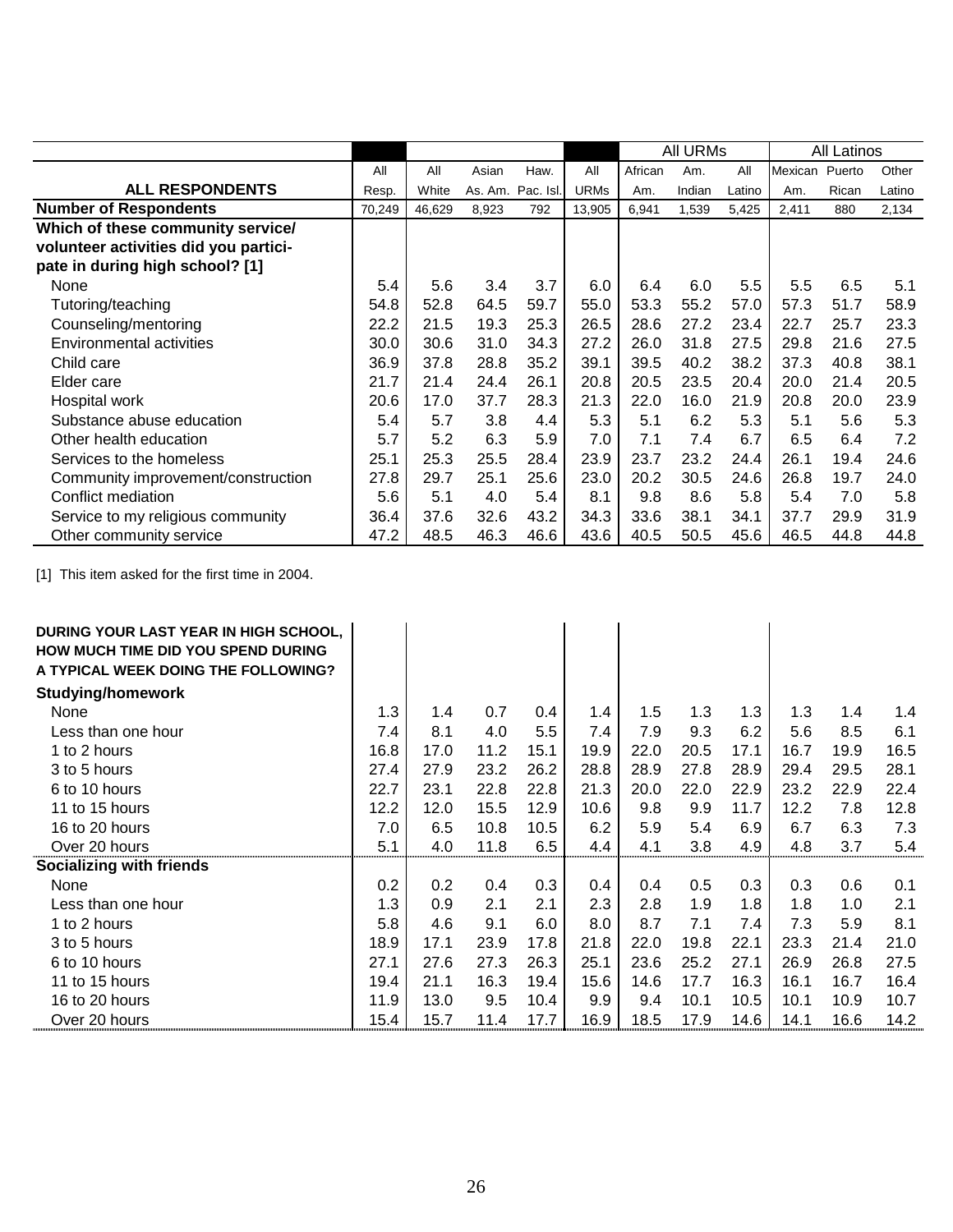|                                        |        |        |         |          | All URMs    |         |        |        | All Latinos    |       |         |
|----------------------------------------|--------|--------|---------|----------|-------------|---------|--------|--------|----------------|-------|---------|
|                                        | All    | All    | Asian   | Haw.     | All         | African | Am.    | All    | Mexican Puerto |       | Other   |
| <b>ALL RESPONDENTS</b>                 | Resp.  | White  | As. Am. | Pac. Isl | <b>URMs</b> | Am.     | Indian | Latino | Am.            | Rican | Latino  |
| <b>Number of Respondents</b>           | 70,249 | 46,629 | 8,923   | 792      | 13,905      | 6,941   | 1,539  | 5,425  | 2,411          | 880   | 2,134   |
| Talking with teachers outside of class |        |        |         |          |             |         |        |        |                |       |         |
| None                                   | 7.6    | 7.4    | 8.7     | 6.5      | 7.5         | 7.9     | 7.2    | 6.9    | 6.8            | 8.5   | 6.4     |
| Less than one hour                     | 41.6   | 42.9   | 42.9    | 40.0     | 36.5        | 35.9    | 39.3   | 36.5   | 36.0           | 36.3  | 37.1    |
| 1 to 2 hours                           | 33.5   | 34.3   | 30.7    | 31.0     | 32.8        | 31.7    | 33.8   | 34.1   | 35.7           | 32.0  | 33.1    |
| 3 to 5 hours                           | 12.7   | 11.8   | 12.8    | 16.2     | 15.8        | 16.2    | 14.3   | 15.8   | 15.1           | 16.4  | 16.3    |
| 6 to 10 hours                          | 3.1    | 2.6    | 3.4     | 4.0      | 4.6         | 5.3     | 3.2    | 4.3    | 4.0            | 4.6   | 4.4     |
| 11 to 15 hours                         | 0.9    | 0.6    | 0.9     | 1.5      | 1.7         | 1.9     | 1.3    | 1.6    | 1.4            | 1.3   | 1.9     |
| 16 to 20 hours                         | 0.3    | 0.2    | 0.4     | 0.5      | 0.6         | 0.7     | 0.3    | 0.6    | 0.7            | 0.5   | 0.5     |
| Over 20 hours                          | 0.2    | 0.2    | 0.2     | 0.3      | 0.4         | 0.5     | 0.7    | 0.3    | 0.3            | 0.5   | $0.2\,$ |
| <b>Exercise or sports</b>              |        |        |         |          |             |         |        |        |                |       |         |
| None                                   | 4.6    | 3.2    | 5.6     | 4.1      | 8.8         | 10.9    | 6.2    | 6.7    | 6.7            | 7.0   | 6.7     |
| Less than one hour                     | 9.7    | 7.9    | 13.2    | 12.4     | 13.2        | 14.8    | 10.0   | 12.2   | 12.1           | 12.9  | 12.2    |
| 1 to 2 hours                           | 15.7   | 14.0   | 21.0    | 19.5     | 18.0        | 17.7    | 17.8   | 18.4   | 18.0           | 17.4  | 19.1    |
| 3 to 5 hours                           | 19.9   | 19.5   | 22.9    | 20.0     | 19.1        | 17.5    | 19.7   | 20.9   | 20.3           | 21.9  | 21.2    |
| 6 to 10 hours                          | 18.8   | 19.9   | 17.5    | 17.9     | 16.0        | 14.9    | 17.8   | 17.1   | 16.9           | 17.7  | 17.0    |
| 11 to 15 hours                         | 14.4   | 16.2   | 9.9     | 12.2     | 11.2        | 10.4    | 12.5   | 11.9   | 12.6           | 10.9  | 11.4    |
| 16 to 20 hours                         | 7.9    | 9.2    | 4.5     | 5.9      | 5.9         | 5.6     | 7.1    | 5.8    | 6.0            | 4.8   | 6.1     |
| Over 20 hours                          | 8.9    | 10.0   | 5.3     | 8.1      | 7.8         | 8.3     | 8.9    | 6.9    | 7.4            | 7.3   | 6.3     |
| <b>Partying</b>                        |        |        |         |          |             |         |        |        |                |       |         |
| None                                   | 26.4   | 25.4   | 31.9    | 23.3     | 26.5        | 27.0    | 32.4   | 24.2   | 26.6           | 23.0  | 22.0    |
| Less than one hour                     | 17.0   | 16.4   | 20.7    | 15.5     | 16.8        | 17.1    | 17.8   | 16.0   | 16.5           | 15.0  | 16.0    |
| 1 to 2 hours                           | 19.0   | 18.3   | 20.9    | 20.9     | 19.7        | 19.5    | 17.4   | 20.6   | 20.3           | 20.1  | 21.1    |
| 3 to 5 hours                           | 19.2   | 19.4   | 15.9    | 21.8     | 20.4        | 20.9    | 16.4   | 21.0   | 18.8           | 22.0  | 23.0    |
| 6 to 10 hours                          | 10.6   | 11.7   | 6.6     | 10.5     | 9.6         | 9.0     | 9.3    | 10.4   | 10.5           | 10.6  | 10.1    |
| 11 to 15 hours                         | 4.2    | 4.8    | 2.1     | 4.5      | 3.7         | 3.3     | 3.7    | 4.2    | 3.8            | 5.2   | 4.1     |
| 16 to 20 hours                         | 1.9    | 2.2    | 1.0     | 1.0      | 1.6         | 1.4     | 1.4    | 1.9    | 1.9            | 2.0   | 1.9     |
| Over 20 hours                          | 1.7    | 1.7    | 1.0     | 2.4      | 1.8         | 1.8     | 1.7    | 1.8    | 1.6            | 2.2   | 1.8     |
| Working (for pay)                      |        |        |         |          |             |         |        |        |                |       |         |
| None                                   | 35.5   | 30.3   | 54.0    | 48.5     | 40.3        | 40.3    | 32.8   | 42.6   | 45.7           | 35.6  | 42.0    |
| Less than one hour                     | 2.7    | 2.9    | 2.9     | 1.7      | 2.1         | 1.7     | 3.6    | 2.0    | 2.1            | 2.0   | 2.0     |
| 1 to 2 hours                           | 4.0    | 4.3    | 4.3     | 4.2      | 2.8         | 2.4     | 3.9    | 3.0    | 3.1            | 3.0   | 2.9     |
| 3 to 5 hours                           | 7.3    | 7.7    | 7.3     | 6.3      | 6.4         | 5.8     | 6.6    | 7.0    | 6.2            | 6.4   | 8.0     |
| 6 to 10 hours                          | 11.7   | 12.7   | 10.1    | 9.3      | 9.7         | 9.3     | 10.3   | 10.0   | 9.0            | 10.3  | 11.0    |
| 11 to 15 hours                         | 12.2   | 13.8   | 7.9     | 9.2      | 9.5         | 9.1     | 11.9   | 9.4    | 9.4            | 9.9   | 9.3     |
| 16 to 20 hours                         | 13.0   | 14.3   | 7.1     | 11.1     | 12.8        | 13.0    | 12.9   | 12.6   | 12.6           | 14.9  | 11.5    |
| Over 20 hours                          | 13.5   | 14.0   | 6.4     | 9.6      | 16.4        | 18.4    | 18.0   | 13.4   | 11.9           | 17.9  | 13.2    |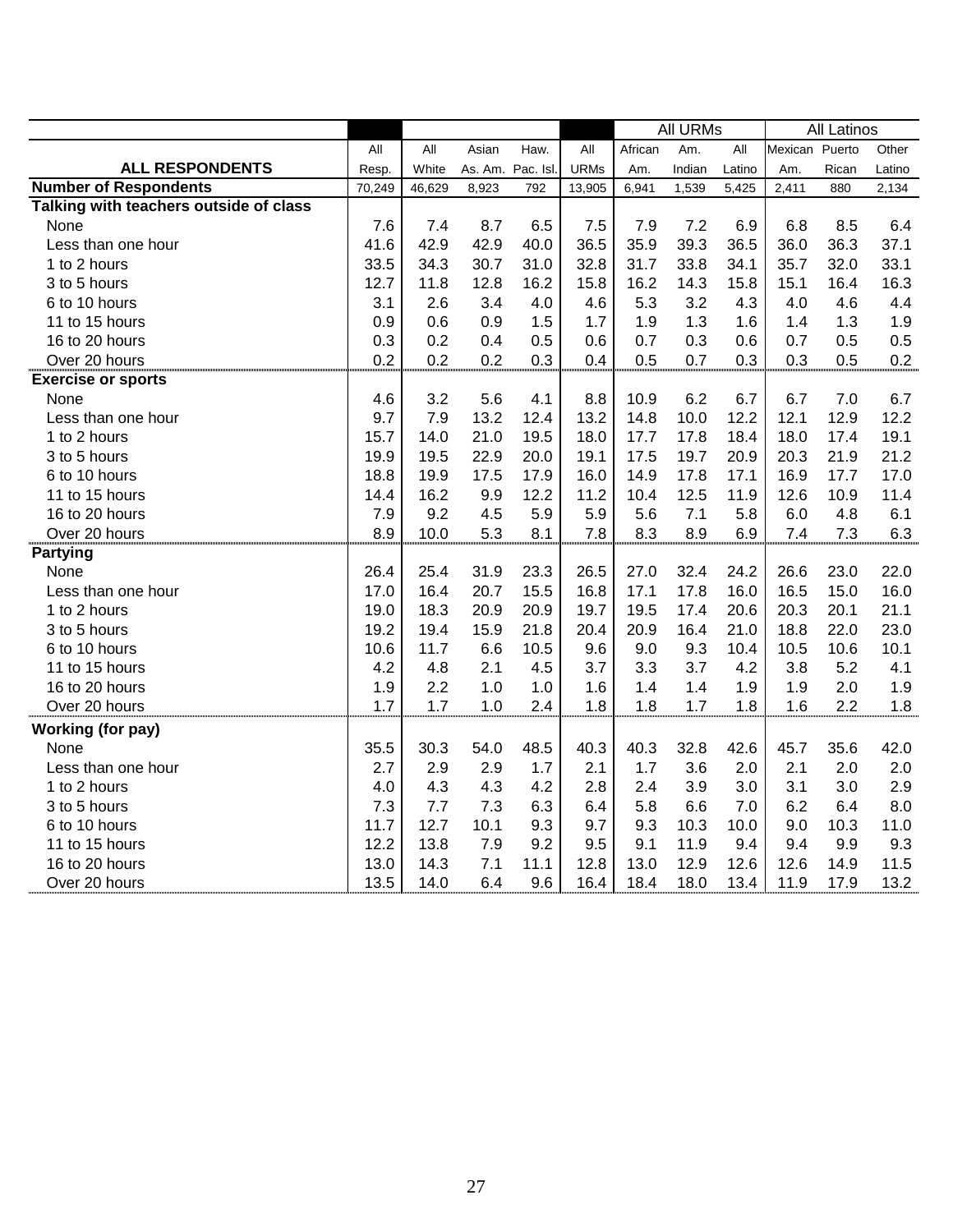|                              |        |              |                  |      |             |         | <b>All URMs</b> |        |         | <b>All Latinos</b> |        |
|------------------------------|--------|--------------|------------------|------|-------------|---------|-----------------|--------|---------|--------------------|--------|
|                              | All    | All          | Asian            | Haw. | All         | African | Am.             | All    | Mexican | Puerto             | Other  |
| <b>ALL RESPONDENTS</b>       | Resp.  | <b>White</b> | As. Am. Pac. Isl |      | <b>URMs</b> | Am.     | Indian          | Latino | Am.     | Rican              | Latino |
| <b>Number of Respondents</b> | 70,249 | 46,629       | 8,923            | 792  | 13,905      | 6,941   | 1,539           | 5,425  | 2,411   | 880                | 2,134  |
| <b>Volunteer work</b>        |        |              |                  |      |             |         |                 |        |         |                    |        |
| None                         | 20.3   | 20.7         | 17.3             | 15.9 | 20.9        | 22.2    | 20.9            | 19.4   | 17.1    | 23.7               | 20.2   |
| Less than one hour           | 21.6   | 24.3         | 15.3             | 15.9 | 16.9        | 15.4    | 22.9            | 17.1   | 18.9    | 16.6               | 15.3   |
| 1 to 2 hours                 | 28.0   | 28.5         | 27.7             | 29.3 | 26.3        | 26.0    | 24.8            | 27.0   | 28.5    | 24.9               | 26.0   |
| 3 to 5 hours                 | 18.4   | 16.5         | 25.1             | 22.9 | 20.2        | 19.5    | 19.4            | 21.3   | 20.5    | 20.7               | 22.4   |
| 6 to 10 hours                | 6.8    | 6.0          | 8.6              | 9.1  | 8.4         | 8.6     | 6.6             | 8.8    | 8.7     | 8.1                | 9.1    |
| 11 to 15 hours               | 2.3    | 1.9          | 2.9              | 2.7  | 3.1         | 3.5     | 2.1             | 2.9    | 2.8     | 2.9                | 3.0    |
| 16 to 20 hours               | 1.0    | 0.8          | 1.2              | 1.9  | 1.4         | 1.5     | 1.3             | 1.4    | 1.3     | 1.3                | 1.5    |
| Over 20 hours                | 1.6    | 1.2          | 1.9              | 2.2  | 2.7         | 3.3     | 2.0             | 2.2    | 2.2     | 1.9                | 2.3    |
| <b>Student clubs/groups</b>  |        |              |                  |      |             |         |                 |        |         |                    |        |
| None                         | 21.2   | 22.6         | 15.3             | 17.2 | 20.5        | 19.8    | 22.0            | 21.0   | 20.6    | 21.5               | 21.2   |
| Less than one hour           | 14.5   | 15.5         | 13.6             | 11.4 | 12.2        | 10.7    | 14.1            | 13.4   | 14.1    | 14.3               | 12.3   |
| 1 to 2 hours                 | 28.5   | 28.8         | 29.2             | 28.6 | 27.0        | 26.7    | 26.4            | 27.4   | 27.6    | 28.0               | 27.1   |
| 3 to 5 hours                 | 20.9   | 19.6         | 24.7             | 22.2 | 22.8        | 23.5    | 21.6            | 22.2   | 21.4    | 21.2               | 23.6   |
| 6 to 10 hours                | 8.6    | 8.1          | 9.6              | 10.1 | 9.7         | 10.6    | 8.9             | 8.7    | 8.6     | 9.7                | 8.4    |
| 11 to 15 hours               | 3.2    | 2.9          | 4.1              | 4.5  | 3.7         | 4.0     | 3.3             | 3.4    | 3.7     | 3.0                | 3.2    |
| 16 to 20 hours               | 1.5    | 1.3          | 1.6              | 2.5  | 2.0         | 2.2     | 1.3             | 1.8    | 2.0     | 1.1                | 2.0    |
| Over 20 hours                | 1.6    | 1.3          | 2.0              | 3.6  | 2.2         | 2.4     | 2.4             | 2.0    | 2.1     | 1.3                | 2.2    |
| <b>Watching TV</b>           |        |              |                  |      |             |         |                 |        |         |                    |        |
| None                         | 5.6    | 6.0          | 6.1              | 5.0  | 4.1         | 2.9     | 5.9             | 5.2    | 5.6     | 3.6                | 5.4    |
| Less than one hour           | 15.1   | 16.0         | 14.1             | 12.7 | 13.0        | 10.9    | 14.5            | 15.2   | 15.8    | 15.4               | 14.4   |
| 1 to 2 hours                 | 24.6   | 25.7         | 23.2             | 25.4 | 21.8        | 19.0    | 21.9            | 25.2   | 26.3    | 22.7               | 25.0   |
| 3 to 5 hours                 | 28.2   | 28.4         | 28.2             | 24.9 | 27.6        | 27.0    | 27.9            | 28.3   | 27.1    | 31.4               | 28.2   |
| 6 to 10 hours                | 15.4   | 15.0         | 16.2             | 17.7 | 16.3        | 17.1    | 17.2            | 15.0   | 15.2    | 14.5               | 15.0   |
| 11 to 15 hours               | 5.7    | 5.1          | 6.3              | 6.3  | 7.5         | 9.4     | 5.6             | 5.7    | 5.2     | 6.5                | 6.0    |
| 16 to 20 hours               | 2.4    | 1.9          | 2.8              | 3.1  | 3.6         | 4.9     | 2.3             | 2.3    | 2.1     | 2.2                | 2.6    |
| Over 20 hours                | 2.9    | 1.9          | 3.0              | 5.0  | 6.1         | 8.8     | 4.6             | 3.1    | 2.8     | 3.6                | 3.3    |
| Household/childcare duties   |        |              |                  |      |             |         |                 |        |         |                    |        |
| None                         | 17.5   | 17.8         | 18.9             | 13.7 | 15.7        | 14.9    | 16.3            | 16.5   | 15.3    | 15.9               | 18.2   |
| Less than one hour           | 20.3   | 21.7         | 21.1             | 18.7 | 15.4        | 15.1    | 16.8            | 15.4   | 14.8    | 16.7               | 15.6   |
| 1 to 2 hours                 | 31.7   | 33.0         | 30.0             | 27.8 | 28.7        | 26.9    | 29.8            | 30.6   | 32.4    | 29.9               | 28.8   |
| 3 to 5 hours                 | 19.6   | 19.0         | 19.0             | 21.4 | 21.8        | 22.1    | 21.2            | 21.6   | 21.3    | 21.6               | 22.0   |
| 6 to 10 hours                | 6.5    | 5.5          | 6.7              | 9.2  | 9.5         | 10.0    | 9.3             | 9.0    | 9.7     | 7.2                | 8.9    |
| 11 to 15 hours               | 2.2    | 1.8          | 2.0              | 4.5  | 3.7         | 4.2     | 2.8             | 3.3    | 3.4     | 3.4                | 3.0    |
| 16 to 20 hours               | 0.9    | 0.6          | 0.7              | 1.3  | 1.7         | 2.0     | 1.3             | 1.4    | 1.3     | 1.7                | 1.4    |
| Over 20 hours                | 1.4    | 0.8          | 1.6              | 3.3  | 3.5         | 4.8     | 2.6             | 2.2    | 1.9     | 3.6                | 2.0    |
| <b>Reading for pleasure</b>  |        |              |                  |      |             |         |                 |        |         |                    |        |
| None                         | 19.6   | 20.4         | 17.5             | 19.5 | 18.1        | 18.0    | 17.8            | 18.3   | 18.7    | 16.8               | 18.5   |
| Less than one hour           | 26.3   | 26.5         | 27.4             | 26.5 | 24.6        | 23.7    | 24.0            | 25.9   | 25.9    | 25.7               | 26.1   |
| 1 to 2 hours                 | 26.8   | 26.4         | 28.2             | 27.8 | 27.2        | 26.8    | 23.6            | 28.7   | 30.1    | 28.2               | 27.3   |
| 3 to 5 hours                 | 16.6   | 16.6         | 16.5             | 14.6 | 16.9        | 16.4    | 19.0            | 16.8   | 15.9    | 17.0               | 17.8   |
| 6 to 10 hours                | 6.5    | 6.4          | 6.4              | 6.8  | 7.2         | 7.8     | 8.8             | 6.1    | 5.6     | 7.3                | 6.1    |
| 11 to 15 hours               | 2.4    | 2.3          | 2.2              | 2.3  | 2.8         | 3.2     | 3.3             | 2.1    | 2.2     | 2.1                | 2.0    |
| 16 to 20 hours               | 0.9    | 0.8          | 0.8              | 1.5  | 1.4         | 1.6     | 1.7             | 0.9    | 0.7     | 0.9                | 1.1    |
| Over 20 hours                | 1.0    | 0.7          | 1.0              | 0.9  | 1.8         | 2.4     | 1.9             | 1.1    | 0.8     | 2.0                | 1.2    |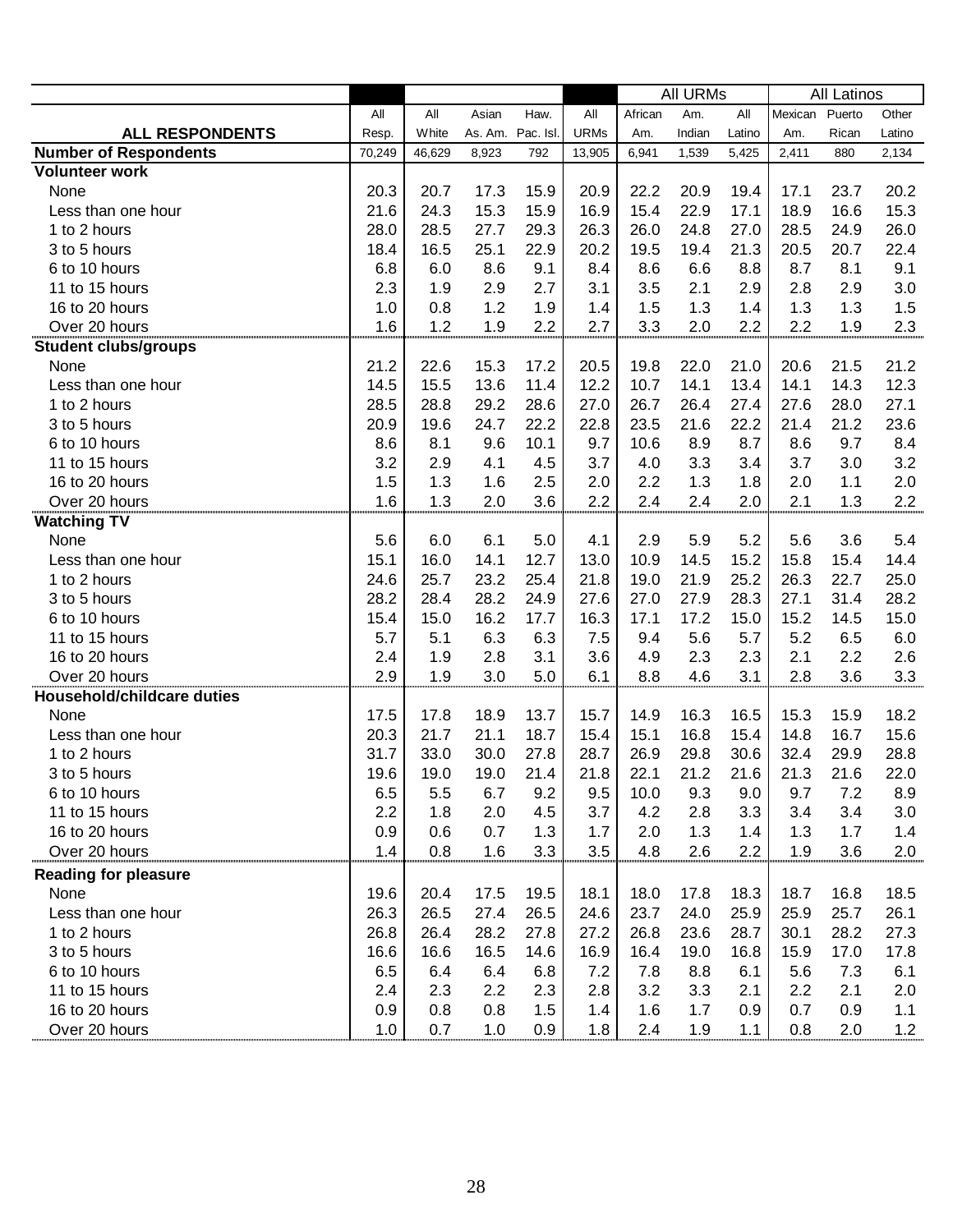|                                        |        |              |         |           | <b>All URMs</b> |         |        |        | All Latinos |        |        |
|----------------------------------------|--------|--------------|---------|-----------|-----------------|---------|--------|--------|-------------|--------|--------|
|                                        | All    | All          | Asian   | Haw.      | All             | African | Am.    | All    | Mexican     | Puerto | Other  |
| <b>ALL RESPONDENTS</b>                 | Resp.  | <b>White</b> | As. Am. | Pac. Isl. | <b>URMs</b>     | Am.     | Indian | Latino | Am.         | Rican  | Latino |
| <b>Number of Respondents</b>           | 70,249 | 46,629       | 8,923   | 792       | 13,905          | 6,941   | 1,539  | 5,425  | 2,411       | 880    | 2,134  |
| Playing video/computer games           |        |              |         |           |                 |         |        |        |             |        |        |
| None                                   | 46.1   | 46.8         | 40.6    | 40.0      | 47.5            | 46.3    | 43.5   | 50.3   | 51.7        | 45.8   | 50.6   |
| Less than one hour                     | 21.7   | 22.2         | 20.1    | 22.3      | 21.0            | 21.0    | 22.6   | 20.5   | 20.8        | 21.1   | 19.8   |
| 1 to 2 hours                           | 14.5   | 14.2         | 16.1    | 15.9      | 14.3            | 14.8    | 15.5   | 13.2   | 13.1        | 14.0   | 13.0   |
| 3 to 5 hours                           | 9.4    | 9.1          | 11.4    | 11.5      | 9.0             | 9.3     | 8.3    | 8.7    | 7.5         | 10.6   | 9.2    |
| 6 to 10 hours                          | 4.5    | 4.3          | 6.2     | 5.2       | 4.2             | 4.2     | 5.4    | 3.9    | 3.5         | 4.1    | 4.2    |
| 11 to 15 hours                         | 1.9    | 1.7          | 2.4     | 1.9       | 1.9             | 2.3     | 2.2    | 1.4    | 1.4         | 2.0    | 1.1    |
| 16 to 20 hours                         | 0.8    | 0.7          | 1.3     | 0.8       | 0.8             | 0.8     | 0.7    | 0.8    | 1.0         | 0.3    | 0.9    |
| Over 20 hours                          | 1.2    | 0.9          | 1.8     | 2.4       | 1.3             | 1.3     | 1.8    | 1.2    | 1.0         | 2.1    | 1.2    |
| Did your high school require community |        |              |         |           |                 |         |        |        |             |        |        |
| service for graduation?                |        |              |         |           |                 |         |        |        |             |        |        |
| <b>No</b>                              | 66.8   | 68.3         | 65.8    | 56.7      | 62.8            | 62.7    | 70.5   | 60.6   | 65.5        | 57.4   | 56.5   |
| Yes                                    | 33.2   | 31.7         | 34.2    | 43.3      | 37.2            | 37.3    | 29.5   | 39.4   | 34.5        | 42.6   | 43.5   |
| Have you participated in:              |        |              |         |           |                 |         |        |        |             |        |        |
| A summer research program?             | 9.0    | 6.9          | 13.8    | 10.2      | 13.3            | 16.1    | 9.2    | 10.8   | 9.4         | 11.4   | 12.0   |
| A health science research program      |        |              |         |           |                 |         |        |        |             |        |        |
| sponsored by a university?             | 5.2    | 3.7          | 7.3     | 6.4       | 8.8             | 11.0    | 5.0    | 7.1    | 6.5         | 6.7    | 7.9    |
| Do you have a disability?              |        |              |         |           |                 |         |        |        |             |        |        |
| Hearing                                | 0.6    | 0.6          | 0.5     | 1.0       | 0.6             | 0.5     | 1.3    | 0.6    | 0.6         | 0.8    | 0.6    |
| Speech                                 | 0.2    | 0.2          | 0.2     | 0.5       | 0.3             | 0.2     | 1.0    | 0.2    | 0.2         | 0.2    | 0.1    |
| Orthopedic                             | 0.6    | 0.6          | 0.3     | 0.5       | 0.5             | 0.4     | 0.8    | 0.5    | 0.4         | 0.9    | 0.4    |
| Learning disability                    | 2.0    | 2.4          | 0.5     | 2.0       | 1.4             | 1.0     | 3.1    | 1.4    | 1.1         | 1.5    | 1.6    |
| Health-related                         | 1.2    | 1.2          | 0.6     | 1.9       | 1.6             | 1.7     | 2.7    | 1.1    | 1.0         | 2.6    | 0.7    |
| Partially sighted or blind             | 1.3    | 1.0          | 2.1     | 2.3       | 1.5             | 1.6     | 2.0    | 1.3    | 1.3         | 1.4    | 1.3    |
| Other                                  | 1.1    | 1.2          | 0.6     | 1.0       | 1.2             | 0.9     | 3.1    | 1.0    | 0.8         | 1.4    | 1.1    |
| <b>Citizenship status</b>              |        |              |         |           |                 |         |        |        |             |        |        |
| U.S. citizen                           | 95.2   | 98.6         | 80.3    | 93.0      | 93.6            | 93.9    | 99.6   | 91.4   | 94.1        | 99.9   | 84.9   |
| Permanent resident (green card)        | 3.1    | 0.9          | 12.5    | 6.0       | 4.4             | 3.9     | 0.3    | 6.1    | 4.6         | 0.1    | 10.4   |
| <b>Neither</b>                         | 1.7    | 0.6          | 7.2     | 1.0       | 2.1             | 2.2     | 0.1    | 2.4    | 1.3         | 0.0    | 4.7    |
| Student met or exceeded recommended    |        |              |         |           |                 |         |        |        |             |        |        |
| years of high school study in: [4]     |        |              |         |           |                 |         |        |        |             |        |        |
| English (4 years)                      | 97.8   | 98.1         | 97.2    | 99.0      | 96.9            | 96.5    | 96.9   | 97.5   | 97.6        | 97.0   | 97.6   |
| Mathematics (4 years)                  | 85.8   | 86.0         | 90.9    | 88.2      | 81.7            | 82.7    | 78.6   | 81.4   | 79.4        | 78.9   | 84.6   |
| Foreign Language (2 years)             | 95.0   | 95.3         | 95.4    | 96.7      | 93.4            | 92.8    | 90.8   | 94.9   | 95.3        | 93.8   | 95.0   |
| Physical Science (2 years)             | 61.6   | 63.6         | 66.2    | 59.9      | 52.2            | 47.9    | 54.4   | 57.1   | 56.8        | 55.8   | 58.0   |
| Biological Science (2 years)           | 59.6   | 60.5         | 65.6    | 59.9      | 52.9            | 50.4    | 57.8   | 54.6   | 54.3        | 48.4   | 57.5   |
| History/Am. Govt. (1 year)             | 98.7   | 99.0         | 98.5    | 99.4      | 97.8            | 97.1    | 98.7   | 98.5   | 98.5        | 99.0   | 98.3   |
| Computer Science (1/2 year)            | 58.9   | 59.7         | 51.7    | 55.9      | 61.3            | 61.4    | 62.4   | 60.8   | 63.4        | 58.3   | 59.0   |
| Arts and/or Music (1 year)             | 81.5   | 81.4         | 82.2    | 88.6      | 81.2            | 77.8    | 85.4   | 84.3   | 86.2        | 80.0   | 83.9   |

[4] Based on curriculum reccomendations of the National Committee on Excellence in Education, except for years of Mathematics, which was increased to 4 years for this study.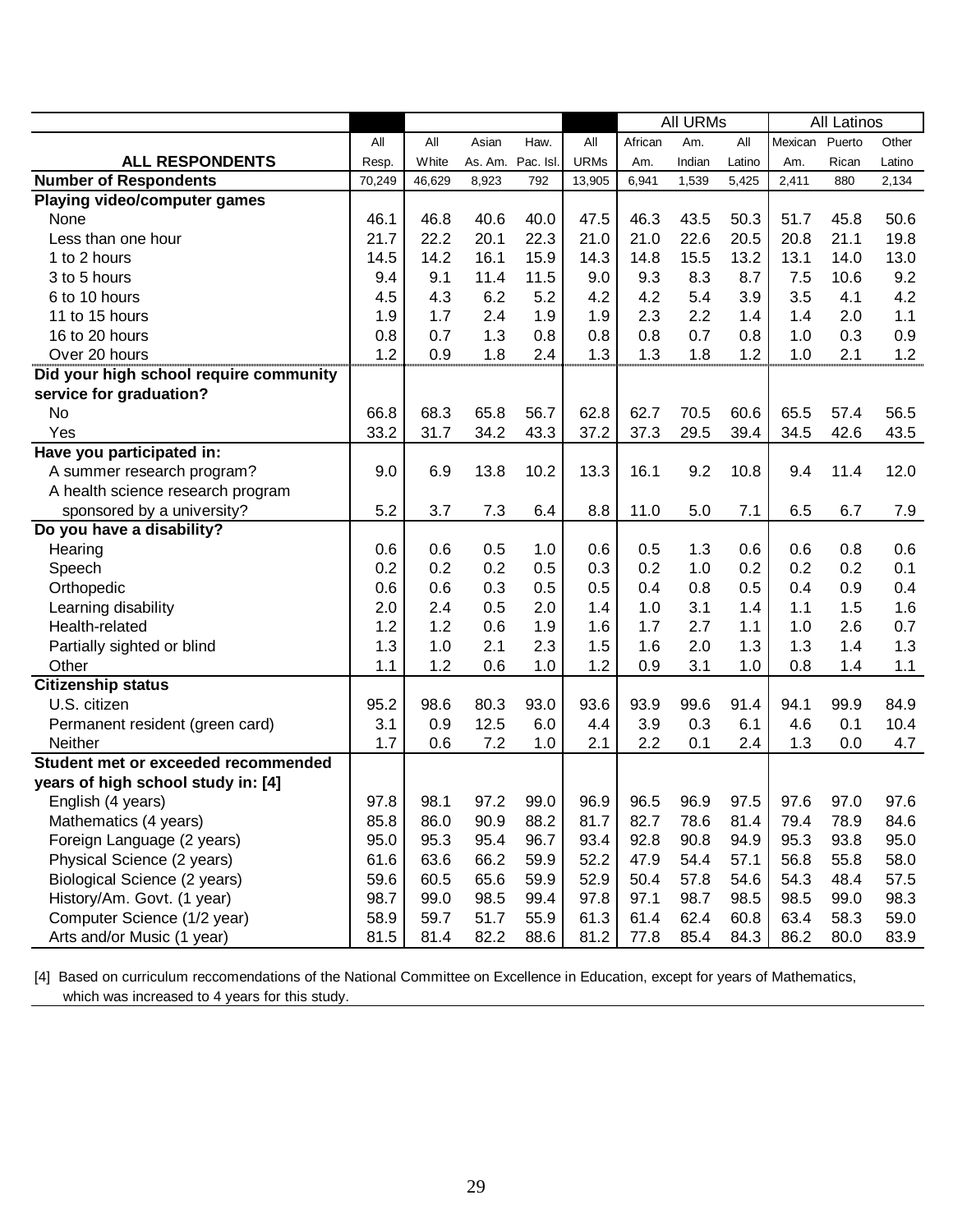|                                            |        |        |       |                  |             | <b>All URMs</b> |        |        | <b>All Latinos</b> |       |         |
|--------------------------------------------|--------|--------|-------|------------------|-------------|-----------------|--------|--------|--------------------|-------|---------|
|                                            | All    | All    | Asian | Haw.             | All         | African         | Am.    | All    | Mexican Puerto     |       | Other   |
| <b>ALL RESPONDENTS</b>                     | Resp.  | White  |       | As. Am. Pac. Isl | <b>URMs</b> | Am.             | Indian | Latino | Am.                | Rican | Latino  |
| <b>Number of Respondents</b>               | 70,249 | 46,629 | 8,923 | 792              | 13,905      | 6,941           | 1,539  | 5,425  | 2,411              | 880   | 2,134   |
| <b>WHAT IS THE HIGHEST ACADEMIC DEGREE</b> |        |        |       |                  |             |                 |        |        |                    |       |         |
| THAT YOU INTEND TO OBTAIN:                 |        |        |       |                  |             |                 |        |        |                    |       |         |
| At any college                             |        |        |       |                  |             |                 |        |        |                    |       |         |
| None                                       | 0.5    | 0.4    | 0.8   | 0.6              | 0.8         | 1.1             | 0.3    | 0.5    | 0.5                | 0.8   | 0.4     |
| Vocational certificate                     | 0.1    | 0.1    | 0.1   | 0.0              | 0.1         | 0.2             | 0.1    | 0.1    | 0.1                | 0.3   | 0.1     |
| Associate (A.A. or equivalent)             | 0.2    | 0.2    | 0.1   | 0.4              | 0.2         | 0.2             | 0.1    | 0.2    | 0.2                | 0.3   | 0.1     |
| Bachelor's degree (B.A., B.S., etc.)       | 6.1    | 6.9    | 3.4   | 5.3              | 4.9         | 4.7             | 5.7    | 4.9    | 5.8                | 5.6   | 3.7     |
| Master's degree (M.A., M.S., etc.)         | 18.6   | 20.4   | 13.9  | 15.0             | 15.8        | 14.0            | 17.2   | 17.7   | 17.6               | 19.9  | 17.0    |
| Ph.D. or Ed.D.                             | 32.6   | 31.5   | 31.4  | 35.3             | 36.8        | 38.3            | 33.8   | 35.8   | 36.3               | 37.6  | 34.6    |
| M.D., D.O., D.D.S., or D.V.M.              | 38.3   | 36.9   | 46.8  | 39.5             | 37.7        | 37.7            | 38.9   | 37.4   | 35.9               | 33.0  | 40.8    |
| $J.D.$ (Law)                               | 1.5    | 1.5    | 1.0   | 1.4              | 1.6         | 1.5             | 1.5    | 1.7    | 1.8                | 1.3   | 1.7     |
| B.D. or M.Div. (Divinity)                  | 0.2    | 0.2    | 0.2   | 0.1              | 0.4         | 0.5             | 0.4    | 0.3    | 0.4                | 0.1   | 0.2     |
| Other                                      | 2.0    | 2.0    | 2.3   | 2.4              | 1.7         | 1.8             | 1.9    | 1.4    | 1.5                | 1.2   | 1.4     |
| At this college                            |        |        |       |                  |             |                 |        |        |                    |       |         |
| None                                       | 1.2    | 1.1    | 1.4   | 1.1              | 1.3         | 1.5             | 2.1    | 0.8    | 1.0                | 0.9   | 0.4     |
| Vocational certificate                     | 0.1    | 0.1    | 0.2   | 0.0              | 0.1         | 0.1             | 0.0    | 0.1    | 0.2                | 0.0   | 0.1     |
| Associate (A.A. or equivalent)             | 1.2    | 1.2    | 0.8   | 2.1              | 1.6         | 1.4             | 1.5    | 1.9    | 1.9                | 1.8   | 1.8     |
| Bachelor's degree (B.A., B.S., etc.)       | 69.6   | 71.3   | 66.5  | 68.3             | 65.9        | 65.1            | 68.2   | 66.2   | 67.9               | 60.6  | 66.4    |
| Master's degree (M.A., M.S., etc.)         | 13.0   | 13.2   | 10.6  | 13.1             | 14.3        | 13.4            | 13.6   | 15.4   | 14.8               | 19.3  | 14.6    |
| Ph.D. or Ed.D.                             | 6.7    | 5.9    | 8.4   | 7.7              | 8.0         | 9.1             | 6.1    | 7.4    | 7.5                | 7.3   | 7.3     |
| M.D., D.O., D.D.S., or D.V.M.              | 6.1    | 5.2    | 9.7   | 5.4              | 6.8         | 7.0             | 6.5    | 6.7    | 5.4                | 8.0   | 7.7     |
| $J.D.$ (Law)                               | 0.2    | 0.2    | 0.1   | 0.4              | 0.3         | 0.3             | 0.4    | 0.3    | 0.1                | 0.5   | 0.4     |
| B.D. or M.Div. (Divinity)                  | 0.1    | 0.1    | 0.1   | 0.5              | 0.2         | 0.3             | 0.2    | 0.1    | 0.1                | 0.0   | 0.1     |
| Other                                      | 1.6    | 1.5    | 2.2   | 1.4              | 1.5         | 1.9             | 1.3    | 1.2    | 1.1                | 1.6   | 1.2     |
| Reasons noted as "very important" in       |        |        |       |                  |             |                 |        |        |                    |       |         |
| deciding to go to college                  |        |        |       |                  |             |                 |        |        |                    |       |         |
| My parents wanted me to go                 | 40.7   | 37.6   | 48.6  | 49.2             | 45.8        | 47.6            | 39.5   | 45.2   | 46.0               | 42.6  | 45.5    |
| I could not find a job                     | 5.3    | 4.3    | 8.0   | 6.4              | 7.0         | 8.0             | 6.4    | 6.0    | 5.6                | 5.8   | 6.6     |
| Wanted to get away from home               | 19.2   | 18.5   | 15.2  | 22.4             | 23.9        | 29.0            | 23.2   | 17.6   | 17.4               | 21.4  | 16.2    |
| To be able to get a better job             | 71.2   | 71.7   | 66.9  | 70.2             | 72.2        | 73.9            | 73.7   | 69.7   | 72.2               | 69.9  | 66.6    |
| To gain a general education and            |        |        |       |                  |             |                 |        |        |                    |       |         |
| appreciation of ideas                      | 68.8   | 67.9   | 69.4  | 69.4             | 71.7        | 71.8            | 66.4   | 73.0   | 71.8               | 69.3  | 76.0    |
| There was nothing better to do             | 3.4    | 2.7    | 5.6   | 4.8              | 4.2         | 5.4             | 3.0    | 3.0    | 2.9                | 3.5   | $3.0\,$ |
| To make me a more cultured person          | 46.2   | 43.6   | 49.4  | 50.0             | 52.7        | 53.2            | 48.8   | 53.2   | 50.2               | 49.9  | 57.9    |
| To be able to make more money              | 67.7   | 66.4   | 65.4  | 70.8             | 73.6        | 78.1            | 69.6   | 69.0   | 68.3               | 71.5  | 68.8    |
| To learn more about things that            |        |        |       |                  |             |                 |        |        |                    |       |         |
| interest me                                | 81.1   | 81.3   | 77.3  | 80.2             | 83.0        | 81.7            | 83.8   | 84.4   | 83.8               | 82.0  | 85.9    |
| To prepare myself for graduate or          |        |        |       |                  |             |                 |        |        |                    |       |         |
| professional school                        | 80.9   | 78.3   | 85.9  | 86.7             | 86.0        | 87.1            | 82.2   | 85.7   | 84.4               | 82.1  | 88.6    |
| To get training for a specific career      | 76.8   | 74.7   | 77.9  | 81.5             | 82.8        | 85.2            | 81.0   | 80.2   | 80.1               | 79.1  | 80.9    |
| To find my purpose in life [1]             | 54.3   | 51.2   | 58.6  | 59.2             | 61.6        | 63.4            | 52.3   | 62.0   | 63.1               | 59.6  | 61.7    |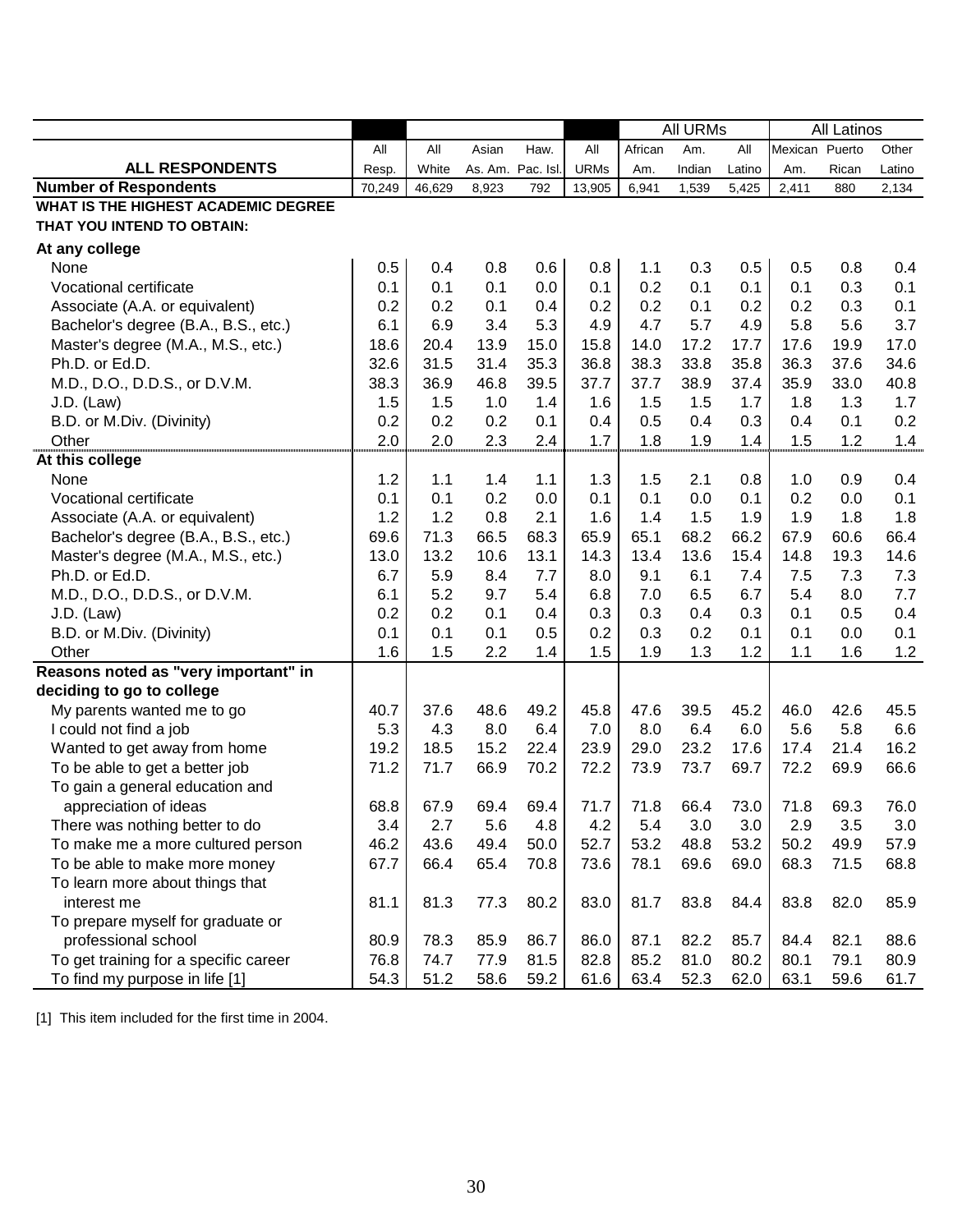|                                         |        |        |                  |      | <b>All URMs</b> |         |        | <b>All Latinos</b> |                |       |        |
|-----------------------------------------|--------|--------|------------------|------|-----------------|---------|--------|--------------------|----------------|-------|--------|
|                                         | All    | All    | Asian            | Haw. | All             | African | Am.    | All                | Mexican Puerto |       | Other  |
| <b>ALL RESPONDENTS</b>                  | Resp.  | White  | As. Am. Pac. Isl |      | <b>URMs</b>     | Am.     | Indian | Latino             | Am.            | Rican | Latino |
| <b>Number of Respondents</b>            | 70,249 | 46,629 | 8,923            | 792  | 13,905          | 6,941   | 1,539  | 5,425              | 2,411          | 880   | 2,134  |
| Is this college your                    |        |        |                  |      |                 |         |        |                    |                |       |        |
| First choice                            | 68.4   | 74.6   | 50.5             | 50.1 | 60.3            | 55.8    | 69.3   | 63.6               | 65.7           | 62.2  | 61.8   |
| Second choice                           | 21.6   | 18.6   | 28.9             | 29.2 | 26.8            | 28.7    | 20.4   | 26.2               | 25.1           | 28.3  | 26.5   |
| Third choice                            | 6.3    | 4.6    | 11.8             | 13.0 | 8.3             | 9.8     | 6.3    | 6.9                | 5.9            | 6.8   | 8.0    |
| Less than third choice                  | 3.6    | 2.3    | 8.8              | 7.8  | 4.6             | 5.7     | 4.0    | 3.4                | 3.3            | 2.7   | 3.7    |
| To how many colleges other than this    |        |        |                  |      |                 |         |        |                    |                |       |        |
| one did you apply for admission this    |        |        |                  |      |                 |         |        |                    |                |       |        |
| year?                                   |        |        |                  |      |                 |         |        |                    |                |       |        |
| None                                    | 16.6   | 19.5   | 7.5              | 9.3  | 13.0            | 11.2    | 22.7   | 12.6               | 13.1           | 13.5  | 11.7   |
| One                                     | 10.8   | 12.3   | 6.1              | 6.2  | 9.1             | 9.1     | 13.5   | 7.7                | 7.9            | 8.2   | 7.4    |
| Two                                     | 13.6   | 14.8   | 8.5              | 9.7  | 13.1            | 13.1    | 14.3   | 12.7               | 14.1           | 12.9  | 10.9   |
| <b>Three</b>                            | 15.5   | 15.7   | 12.8             | 14.5 | 16.8            | 17.6    | 16.7   | 15.8               | 16.5           | 14.6  | 15.5   |
| Four                                    | 12.5   | 11.6   | 13.4             | 15.6 | 14.6            | 16.1    | 10.1   | 14.0               | 14.4           | 13.7  | 13.6   |
| Five                                    | 9.2    | 8.3    | 12.1             | 14.1 | 10.1            | 10.4    | 7.7    | 10.4               | 10.1           | 11.0  | 10.5   |
| <b>Six</b>                              | 7.2    | 6.0    | 11.7             | 11.6 | 7.8             | 7.7     | 5.3    | 8.7                | 7.8            | 8.8   | 9.6    |
| Seven to ten                            | 11.6   | 9.5    | 21.9             | 14.1 | 11.9            | 10.6    | 7.4    | 14.6               | 13.4           | 13.8  | 16.4   |
| Eleven or more                          | 3.0    | 2.1    | 6.1              | 4.8  | 3.7             | 4.1     | 2.2    | 3.5                | 2.7            | 3.5   | 4.3    |
| Reasons noted as "very important" in    |        |        |                  |      |                 |         |        |                    |                |       |        |
| influencing student's decision to       |        |        |                  |      |                 |         |        |                    |                |       |        |
| attend this particular college          |        |        |                  |      |                 |         |        |                    |                |       |        |
| My relatives wanted me to come here     | 9.1    | 8.0    | 11.3             | 11.7 | 11.5            | 12.3    | 10.7   | 10.7               | 10.4           | 10.6  | 11.1   |
| My teacher advised me                   | 4.4    | 3.6    | 5.8              | 6.8  | 6.1             | 6.2     | 4.1    | 6.5                | 6.9            | 5.5   | 6.4    |
| This college has a very good academic   |        |        |                  |      |                 |         |        |                    |                |       |        |
| reputation                              | 64.9   | 65.4   | 61.3             | 60.6 | 65.6            | 67.8    | 61.4   | 63.9               | 61.3           | 66.3  | 65.9   |
| This college has a good reputation for  |        |        |                  |      |                 |         |        |                    |                |       |        |
| its social activities                   | 28.5   | 29.2   | 23.1             | 25.9 | 29.7            | 31.4    | 27.3   | 28.3               | 26.4           | 31.0  | 29.3   |
| I was offered financial assistance      | 41.2   | 38.5   | 38.4             | 37.7 | 52.0            | 54.0    | 48.1   | 50.6               | 50.8           | 50.3  | 50.5   |
| The cost of attending this college      | 29.8   | 26.9   | 34.5             | 34.2 | 36.5            | 38.3    | 33.3   | 35.1               | 34.0           | 35.8  | 36.0   |
| High school counselor advised me        | 7.6    | 6.4    | 8.5              | 10.8 | 10.6            | 10.4    | 8.5    | 11.3               | 9.8            | 11.3  | 13.0   |
| Private college counselor advised me    | 2.7    | 2.4    | 2.5              | 3.6  | 3.8             | 4.0     | 2.8    | 3.8                | 3.7            | 4.0   | 3.8    |
| I wanted to live near home              | 16.6   | 15.4   | 17.7             | 19.2 | 19.5            | 17.9    | 18.4   | 22.0               | 22.2           | 22.6  | 21.4   |
| Not offered aid by first choice         | 6.7    | 5.3    | 9.0              | 10.4 | 9.6             | 11.7    | 6.7    | 7.9                | 7.4            | 6.9   | 8.7    |
| This college's graduates gain admission |        |        |                  |      |                 |         |        |                    |                |       |        |
| to top graduate/professional schools    | 46.6   | 45.4   | 48.7             | 47.1 | 49.2            | 51.8    | 43.5   | 47.4               | 45.4           | 46.3  | 50.2   |
| This college's graduates get good jobs  | 55.7   | 55.3   | 54.9             | 53.7 | 57.7            | 61.1    | 54.0   | 54.6               | 52.6           | 56.9  | 55.8   |
| I was attracted by the religious        |        |        |                  |      |                 |         |        |                    |                |       |        |
| affiliation/orientation of the          |        |        |                  |      |                 |         |        |                    |                |       |        |
| college                                 | 8.8    | 9.3    | 5.6              | 8.9  | 9.0             | 8.7     | 10.3   | 9.1                | 10.1           | 8.3   | 8.3    |
| I wanted to go to a school about the    |        |        |                  |      |                 |         |        |                    |                |       |        |
| size of this college                    | 40.7   | 44.2   | 26.7             | 34.0 | 38.0            | 36.7    | 41.7   | 38.6               | 38.2           | 38.1  | 39.3   |
| Rankings in national magazines          | 18.9   | 17.0   | 25.9             | 20.6 | 20.9            | 23.3    | 15.1   | 19.4               | 16.6           | 19.1  | 22.6   |
| Information from a website              | 15.2   | 13.1   | 17.7             | 18.0 | 20.2            | 23.3    | 16.4   | 17.5               | 16.0           | 18.3  | 18.8   |
| I was admitted through an Early Action  |        |        |                  |      |                 |         |        |                    |                |       |        |
| or Early Decision program               | 11.2   | 12.1   | 9.3              | 8.3  | 9.5             | 9.7     | 8.8    | 9.4                | 8.0            | 10.4  | 10.5   |
| A visit to the campus                   | 42.5   | 46.5   | 26.9             | 31.2 | 39.7            | 39.7    | 41.4   | 39.1               | 37.1           | 42.6  | 39.9   |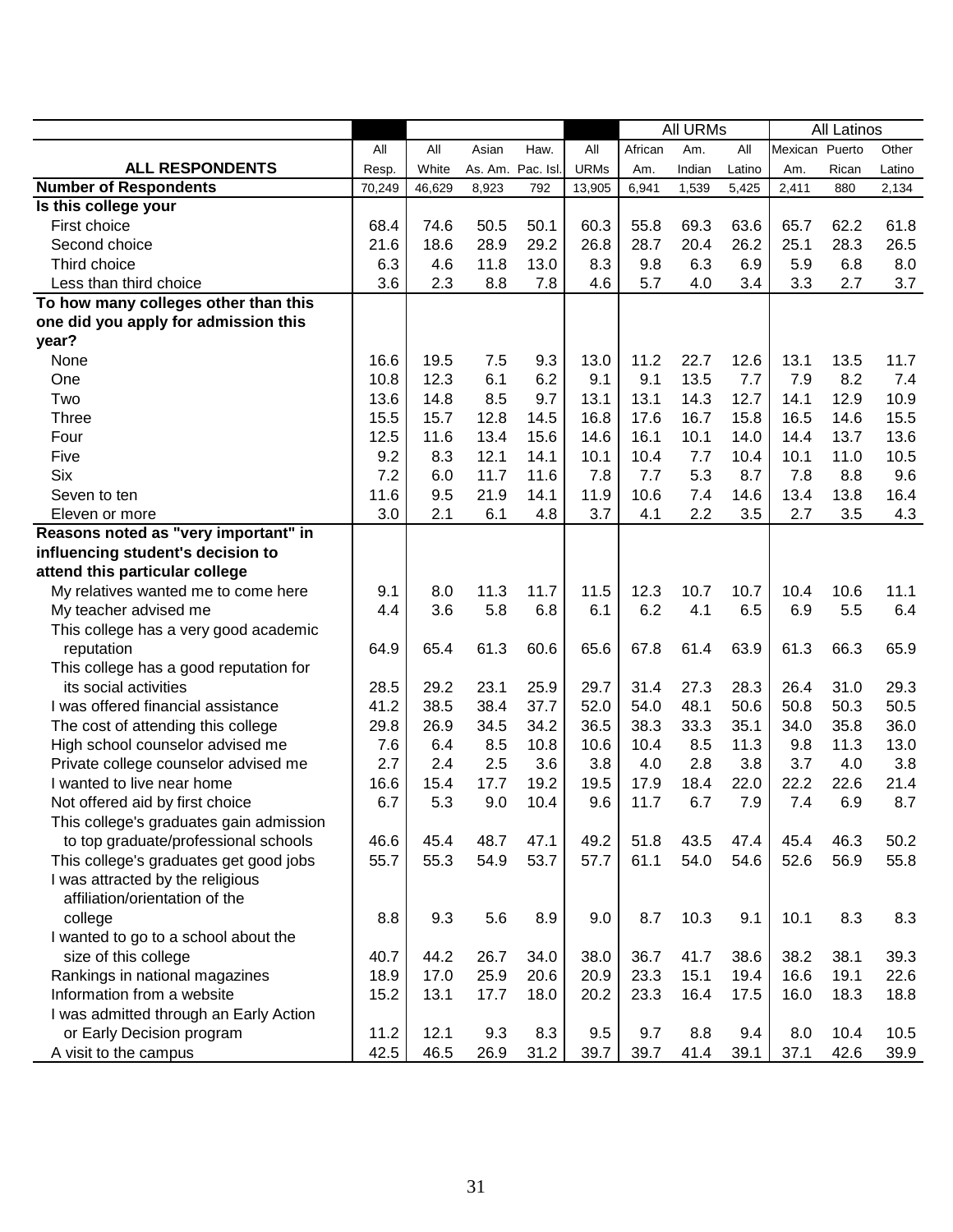|                                                    |            |            |            |            |             | <b>All URMs</b> |        |            | <b>All Latinos</b> |       |            |
|----------------------------------------------------|------------|------------|------------|------------|-------------|-----------------|--------|------------|--------------------|-------|------------|
|                                                    | All        | All        | Asian      | Haw.       | All         | African         | Am.    | All        | Mexican Puerto     |       | Other      |
| <b>ALL RESPONDENTS</b>                             | Resp.      | White      | As. Am.    | Pac. Isl.  | <b>URMs</b> | Am.             | Indian | Latino     | Am.                | Rican | Latino     |
| <b>Number of Respondents</b>                       | 70,249     | 46,629     | 8,923      | 792        | 13,905      | 6,941           | 1,539  | 5,425      | 2,411              | 880   | 2,134      |
| Prior to this term, have you ever taken            |            |            |            |            |             |                 |        |            |                    |       |            |
| courses for credit at this institution?            |            |            |            |            |             |                 |        |            |                    |       |            |
| No                                                 | 96.2       | 96.8       | 96.1       | 95.6       | 94.3        | 93.2            | 95.5   | 95.3       | 95.6               | 95.1  | 95.0       |
| Yes                                                | 3.8        | 3.2        | 3.9        | 4.4        | 5.7         | 6.8             | 4.5    | 4.7        | 4.4                | 4.9   | 5.0        |
| Where do you plan to live during the               |            |            |            |            |             |                 |        |            |                    |       |            |
| fall term?                                         |            |            |            |            |             |                 |        |            |                    |       |            |
| With my family or other relatives                  | 12.9       | 10.7       | 16.6       | 20.3       | 17.4        | 12.7            | 12.8   | 24.8       | 25.3               | 21.8  | 25.6       |
| Other private home, apartment or room              | 3.4        | 3.3        | 2.8        | 3.4        | 3.9         | 3.4             | 6.3    | 3.9        | 4.5                | 3.0   | 3.5        |
| College residence hall                             | 81.1       | 83.5       | 77.9       | 73.3       | 75.3        | 80.4            | 76.2   | 68.5       | 66.5               | 73.2  | 68.9       |
| Fraternity or sorority house                       | 0.4        | 0.4        | 0.1        | 0.3        | 0.2         | 0.2             | 0.7    | 0.2        | 0.2                | 0.3   | 0.1        |
| Other campus student housing                       | 2.1<br>0.3 | 1.8<br>0.2 | 2.3<br>0.2 | 2.5<br>0.3 | 2.6<br>0.4  | 2.7             | 3.3    | 2.4<br>0.2 | 3.3<br>0.2         | 1.5   | 1.6<br>0.2 |
| Other<br>Objectives considered to be "essential"   |            |            |            |            |             | 0.5             | 0.8    |            |                    | 0.2   |            |
| or "very important"                                |            |            |            |            |             |                 |        |            |                    |       |            |
| Becoming accomplished in one of the                |            |            |            |            |             |                 |        |            |                    |       |            |
| performing arts (acting, dancing,                  |            |            |            |            |             |                 |        |            |                    |       |            |
| $etc.$ )                                           | 11.2       | 10.1       | 13.1       | 15.7       | 13.6        | 14.8            | 14.4   | 11.7       | 9.9                | 13.6  | 13.0       |
| Becoming an authority in my field                  | 60.4       | 58.9       | 60.2       | 60.8       | 65.7        | 69.5            | 64.8   | 61.2       | 58.8               | 64.7  | 62.5       |
| Obtaining recognition from my                      |            |            |            |            |             |                 |        |            |                    |       |            |
| colleagues for contributions to my                 |            |            |            |            |             |                 |        |            |                    |       |            |
| special field                                      | 54.4       | 53.0       | 56.3       | 58.0       | 57.8        | 58.6            | 54.2   | 57.8       | 56.5               | 58.8  | 58.8       |
| Influencing the political structure                | 15.6       | 14.0       | 15.0       | 15.9       | 21.5        | 23.0            | 20.1   | 20.0       | 19.9               | 20.1  | 20.0       |
| Influencing social values                          | 38.3       | 35.6       | 37.6       | 41.6       | 47.6        | 50.5            | 42.9   | 45.2       | 44.4               | 44.2  | 46.6       |
| Raising a family                                   | 76.2       | 77.3       | 73.5       | 78.7       | 74.1        | 73.8            | 73.4   | 74.8       | 74.9               | 75.6  | 74.5       |
| Having administrative responsibility               |            |            |            |            |             |                 |        |            |                    |       |            |
| for the work of others                             | 34.6       | 32.5       | 38.1       | 39.0       | 39.2        | 41.6            | 33.5   | 37.8       | 37.2               | 35.8  | 39.3       |
| Being very well off financially                    | 74.8       | 70.7       | 82.3       | 82.6       | 83.2        | 87.7            | 75.1   | 79.7       | 78.3               | 84.6  | 79.3       |
| Helping others who are in difficulty               | 74.1       | 71.8       | 76.1       | 79.6       | 80.5        | 81.5            | 76.1   | 80.5       | 80.4               | 78.4  | 81.4       |
| Making a theoretical contribution to               |            |            |            |            |             |                 |        |            |                    |       |            |
| science                                            | 35.7       | 34.1       | 39.6       | 37.4       | 38.8        | 39.2            | 36.4   | 39.1       | 37.8               | 35.4  | 42.0       |
| Writing original works (poems, novels,             |            |            |            |            |             |                 |        |            |                    |       |            |
| short stories, etc.)                               | 11.8       | 10.3       | 11.3       | 13.9       | 17.1        | 18.8            | 19.4   | 14.2       | 13.3               | 17.1  | 14.0       |
| Creating artistic work (painting,                  |            |            |            |            |             |                 |        |            |                    |       |            |
| sculpture, decorating, etc)                        | 10.7       | 9.9        | 12.0       | 13.3       | 12.6        | 11.5            | 15.4   | 13.1       | 13.9               | 12.2  | 12.6       |
| Becoming successful in a business of my            |            |            |            |            |             |                 |        |            |                    |       |            |
| own                                                | 39.6       | 35.3       | 44.5       | 45.9       | 50.7        | 56.0            | 44.4   | 45.8       | 45.1               | 45.4  | 46.8       |
| Becoming involved in programs to clean             |            |            |            |            |             |                 |        |            |                    |       |            |
| up the environment                                 | 19.9       | 18.1       | 23.1       | 24.5       | 23.8        | 24.5            | 22.8   | 23.2       | 23.7               | 19.9  | 24.0       |
| Developing a meaningful philosophy of              | 47.2       | 45.7       |            |            | 50.7        |                 |        |            |                    |       |            |
| life<br>Participating in a community action        |            |            | 49.6       | 51.8       |             | 52.1            | 50.0   | 49.1       | 49.7               | 44.9  | 50.0       |
|                                                    | 25.9       | 22.4       | 30.4       | 33.4       | 34.5        | 37.9            | 27.5   | 32.2       | 33.4               | 27.9  | 32.6       |
| program<br>Helping to promote racial understanding | 32.9       | 24.8       | 42.9       | 44.1       | 53.1        | 60.1            | 41.4   | 47.4       | 47.3               | 47.8  | 47.5       |
| Keeping up to date with political                  |            |            |            |            |             |                 |        |            |                    |       |            |
| affairs                                            | 32.8       | 32.8       | 30.5       | 27.9       | 34.5        | 35.7            | 36.7   | 32.5       | 33.1               | 30.1  | 32.8       |
| Becoming a community leader                        | 31.5       | 29.5       | 29.8       | 31.1       | 39.4        | 42.8            | 34.6   | 36.4       | 37.0               | 35.1  | 36.2       |
| Integrating spirituality into my life              | 43.7       | 40.5       | 40.7       | 46.1       | 56.2        | 65.8            | 50.3   | 45.8       | 48.3               | 43.7  | 43.8       |
| Improving my understanding of other                |            |            |            |            |             |                 |        |            |                    |       |            |
| countries and cultures                             | 47.2       | 42.7       | 56.1       | 56.9       | 56.1        | 56.4            | 51.8   | 57.1       | 54.5               | 54.9  | 60.8       |
| Working to find a cure to a health                 |            |            |            |            |             |                 |        |            |                    |       |            |
| problem [1]                                        | 51.3       | 47.1       | 62.3       | 59.1       | 57.7        | 60.0            | 51.8   | 56.5       | 56.8               | 52.1  | 58.1       |
|                                                    |            |            |            |            |             |                 |        |            |                    |       |            |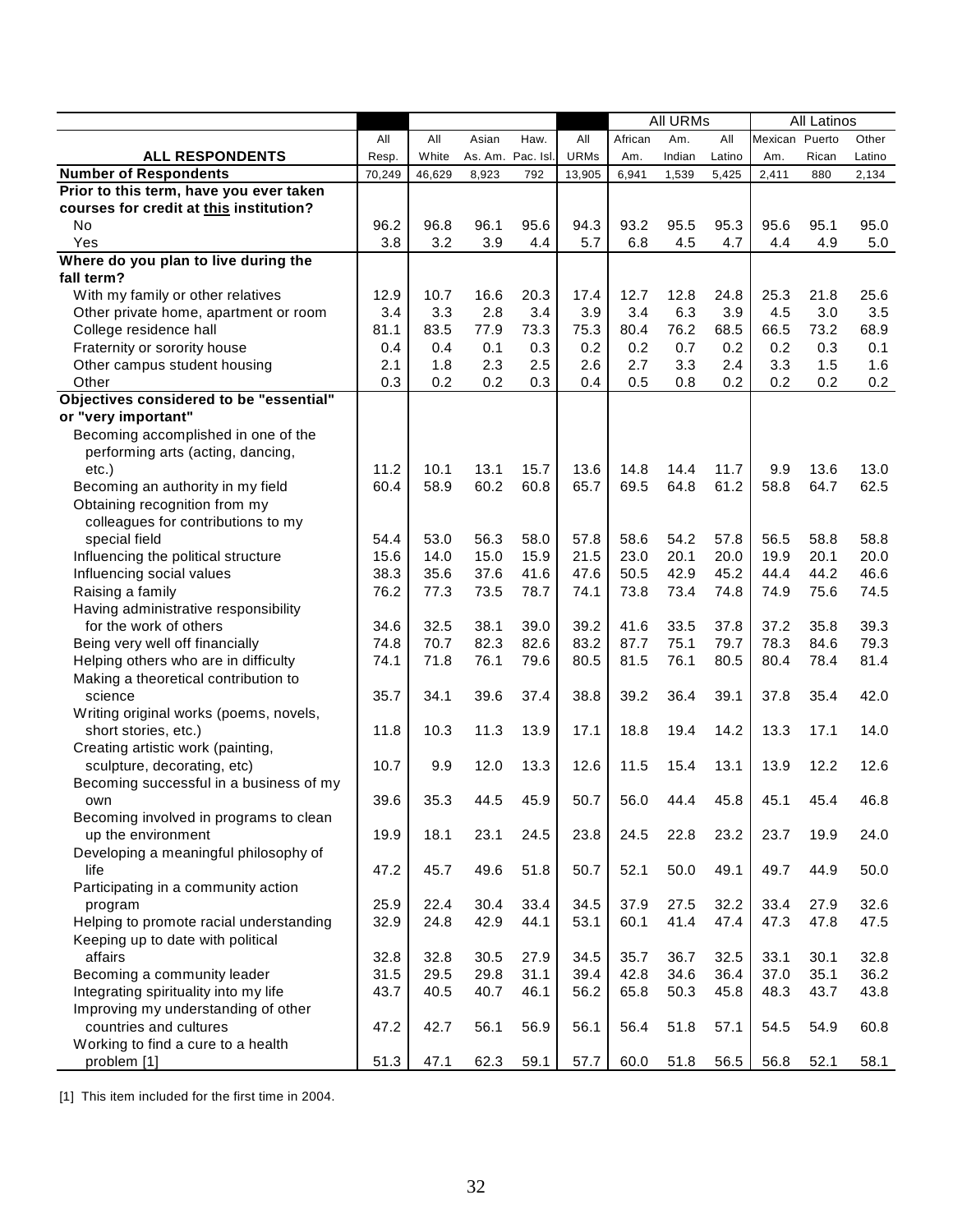|                                               |        |        |                  |      |             |         | <b>All URMs</b> |        |         | All Latinos |        |
|-----------------------------------------------|--------|--------|------------------|------|-------------|---------|-----------------|--------|---------|-------------|--------|
|                                               | All    | All    | Asian            | Haw. | All         | African | Am.             | All    | Mexican | Puerto      | Other  |
| <b>ALL RESPONDENTS</b>                        | Resp.  | White  | As. Am. Pac. Isl |      | <b>URMs</b> | Am.     | Indian          | Latino | Am.     | Rican       | Latino |
| <b>Number of Respondents</b>                  | 70,249 | 46,629 | 8,923            | 792  | 13,905      | 6,941   | 1,539           | 5,425  | 2,411   | 880         | 2,134  |
| <b>STUDENT'S PROBABLE MAJOR</b>               |        |        |                  |      |             |         |                 |        |         |             |        |
| <b>Biological Science</b>                     |        |        |                  |      |             |         |                 |        |         |             |        |
| Biology (general)                             | 24.3   | 23.1   | 28.8             | 28.2 | 25.1        | 27.0    | 17.9            | 24.8   | 24.3    | 21.6        | 26.7   |
| <b>Biochemistry or Biophysics</b>             | 5.8    | 5.2    | 11.0             | 6.9  | 4.3         | 3.6     | 5.3             | 5.1    | 5.6     | 3.6         | 5.1    |
| Microbiology or Bacteriology                  | 1.5    | 1.6    | 1.9              | 2.4  | 1.2         | 0.9     | 1.7             | 1.3    | 1.2     | 0.8         | 1.6    |
| Zoology                                       | 1.7    | 2.1    | 0.8              | 0.9  | 1.2         | 0.7     | 3.0             | 1.4    | 1.7     | 1.5         | 1.0    |
| <b>Other Biological Science</b>               | 3.8    | 3.7    | 4.8              | 5.6  | 3.2         | 2.6     | 4.7             | 3.5    | 3.6     | 3.1         | 3.4    |
| <b>Physical Science</b>                       |        |        |                  |      |             |         |                 |        |         |             |        |
| Chemistry                                     | 5.9    | 6.5    | 5.2              | 4.5  | 4.4         | 4.6     | 5.8             | 3.9    | 3.3     | 4.9         | 4.0    |
| Professional                                  |        |        |                  |      |             |         |                 |        |         |             |        |
| Medicine, Dentistry, Veterinary Medicine      | 23.2   | 22.6   | 23.0             | 22.6 | 25.2        | 24.8    | 26.7            | 25.4   | 26.1    | 23.3        | 25.5   |
| Pharmacy                                      | 8.7    | 8.6    | 13.6             | 10.7 | 6.1         | 7.8     | 5.7             | 4.1    | 4.2     | 5.5         | 3.4    |
| <b>Social Science</b>                         |        |        |                  |      |             |         |                 |        |         |             |        |
| Psychology                                    | 25.1   | 26.6   | 10.9             | 18.2 | 29.3        | 28.2    | 29.2            | 30.7   | 30.0    | 35.8        | 29.3   |
|                                               |        |        |                  |      |             |         |                 |        |         |             |        |
| <b>STUDENT'S PROBABLE CAREER</b>              |        |        |                  |      |             |         |                 |        |         |             |        |
| Business (exec, owner, sales, clerical, etc.) | 1.3    | 1.3    | 1.4              | 1.2  | 1.0         | 1.0     | 1.2             | 1.0    | 1.0     | 1.5         | 0.8    |
| Clinical psychologist                         | 7.5    | 7.9    | 2.8              | 4.6  | 9.2         | 9.2     | 8.7             | 9.3    | 8.8     | 11.8        | 8.7    |
| College administrator/staff                   | 0.0    | 0.0    | 0.0              | 0.0  | 0.0         | 0.0     | 0.1             | 0.0    | 0.1     | 0.0         | 0.0    |
| College teacher                               | 0.3    | 0.4    | 0.4              | 0.1  | 0.2         | 0.1     | 0.5             | 0.4    | 0.4     | 0.6         | 0.1    |
| Dentist (including orthodontist)              | 4.4    | 4.3    | 5.5              | 5.4  | 4.0         | 3.9     | 3.2             | 4.3    | 5.0     | 2.2         | 4.5    |
| Dietitian or nutritionist                     | 0.4    | 0.4    | 0.2              | 0.0  | 0.2         | 0.2     | 0.2             | 0.3    | 0.2     | 0.2         | 0.4    |
| Engineer                                      | 0.4    | 0.4    | 0.6              | 0.3  | 0.4         | 0.4     | 0.4             | 0.3    | 0.4     | 0.1         | 0.3    |
| Lab technician or hygienist                   | 0.6    | 0.7    | 0.5              | 0.8  | 0.5         | 0.4     | 1.0             | 0.4    | 0.6     | 0.5         | 0.2    |
| Lawyer (attorney) or judge                    | 1.5    | 1.6    | 0.9              | 1.2  | 1.9         | 2.0     | 1.4             | 1.9    | 1.7     | 1.6         | 2.3    |
| Military service (career)                     | 0.4    | 0.4    | 0.3              | 0.7  | 0.4         | 0.3     | 0.8             | 0.3    | 0.2     | 0.4         | 0.4    |
| <b>Nurse</b>                                  | 0.8    | 0.7    | 0.6              | 2.1  | 1.4         | 1.6     | 1.1             | 1.3    | 1.7     | 1.2         | 0.8    |
| Optometrist                                   | 0.9    | 0.8    | 1.2              | 1.7  | 0.9         | 0.9     | 1.0             | 1.0    | 1.5     | 0.6         | 0.5    |
| Pharmacist                                    | 10.2   | 9.7    | 17.0             | 14.6 | 7.4         | 9.5     | 6.9             | 5.1    | 5.0     | 6.4         | 4.6    |
| Physician                                     | 29.7   | 26.9   | 40.0             | 34.9 | 32.6        | 34.8    | 27.2            | 31.3   | 30.6    | 26.7        | 33.8   |
| Education professional (teacher, prin., etc.) | 2.4    | 2.7    | 0.9              | 1.1  | 1.9         | 1.5     | 2.3             | 2.5    | 2.7     | 1.8         | 2.2    |
| Scientific researcher                         | 6.3    | 7.1    | 5.2              | 4.2  | 4.5         | 3.3     | 7.1             | 5.3    | 4.4     | 4.0         | 6.7    |
| Social, welfare or recreation worker          | 1.0    | 1.1    | 0.3              | 0.8  | 1.4         | 1.2     | 1.0             | 1.7    | 1.5     | 1.8         | 1.9    |
| Therapist (physical, occupational,            |        |        |                  |      |             |         |                 |        |         |             |        |
| speech)                                       | 2.8    | 3.1    | 1.2              | 2.8  | 2.5         | 2.7     | 2.7             | 2.2    | 2.1     | 3.1         | 1.9    |
| Veterinarian                                  | 5.2    | 6.2    | 1.8              | 2.8  | 4.4         | 3.0     | 7.3             | 5.4    | 5.6     | 7.1         | 4.4    |
| Other                                         | 9.4    | 9.5    | 5.2              | 9.2  | 12.0        | 12.2    | 13.4            | 11.2   | 10.5    | 13.7        | 11.0   |
| Undecided                                     | 10.2   | 10.8   | 10.6             | 8.1  | 7.9         | 6.1     | 7.6             | 10.3   | 11.6    | 8.8         | 9.5    |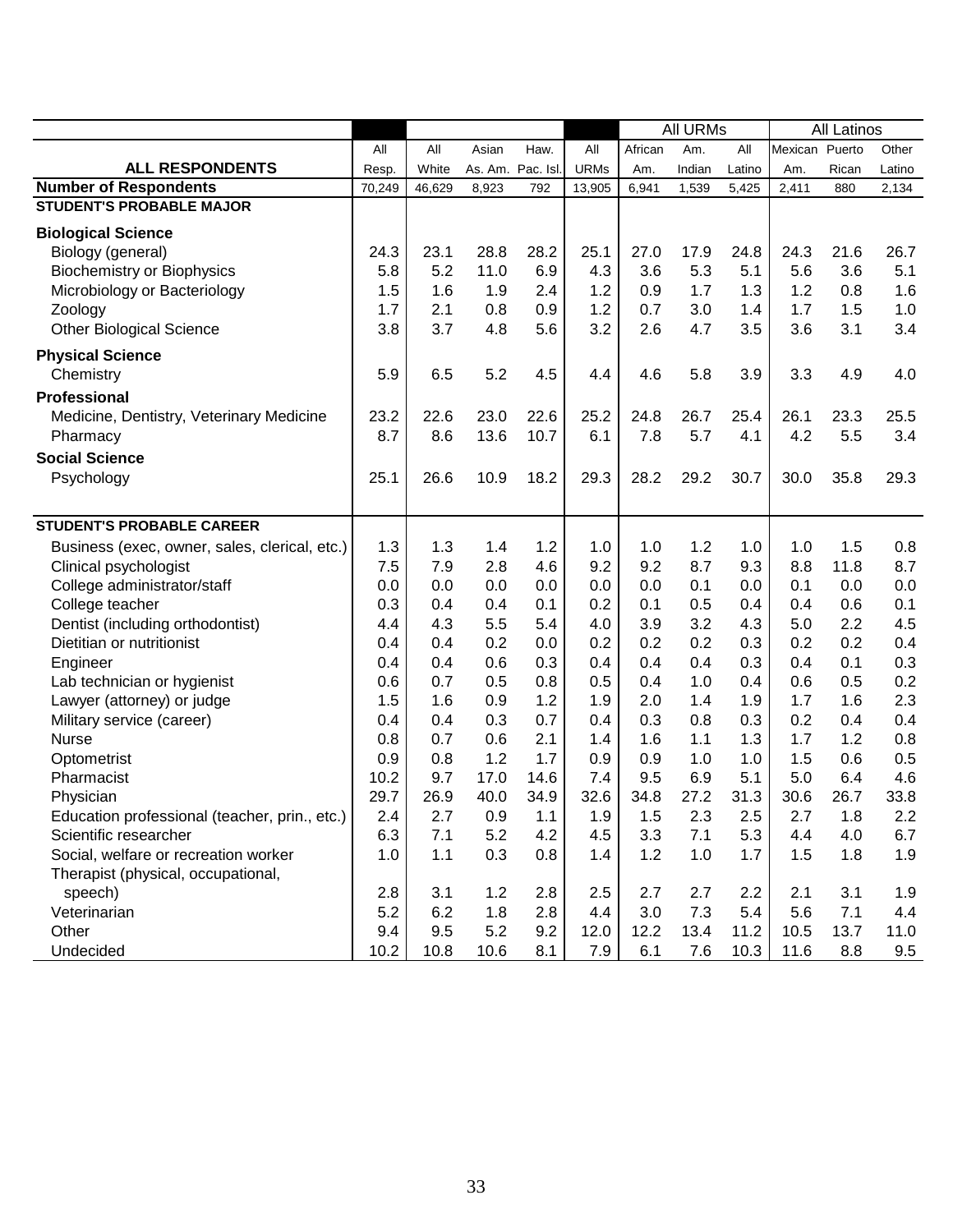|                                |        |        |                   |      | <b>All URMs</b> |         |        | All Latinos |                |       |        |
|--------------------------------|--------|--------|-------------------|------|-----------------|---------|--------|-------------|----------------|-------|--------|
|                                | All    | All    | Asian             | Haw. | All             | African | Am.    | All         | Mexican Puerto |       | Other  |
| <b>ALL RESPONDENTS</b>         | Resp.  | White  | As. Am. Pac. Isl. |      | <b>URMs</b>     | Am.     | Indian | Latino      | Am.            | Rican | Latino |
| <b>Number of Respondents</b>   | 70,249 | 46,629 | 8,923             | 792  | 13,905          | 6,941   | 1,539  | 5,425       | 2,411          | 880   | 2,134  |
| <b>Father's occupation [5]</b> |        |        |                   |      |                 |         |        |             |                |       |        |
| Artist                         | 0.8    | 0.9    | 0.5               | 0.3  | 0.9             | 0.9     | 1.7    | 0.7         | 0.4            | 1.4   | 0.9    |
| <b>Business</b>                | 26.7   | 29.1   | 26.8              | 19.8 | 18.4            | 16.1    | 19.9   | 20.9        | 19.7           | 21.0  | 22.2   |
| <b>Business (clerical)</b>     | 0.9    | 0.8    | 1.3               | 1.9  | 1.1             | 1.1     | 0.6    | 1.1         | 1.0            | 1.5   | 1.1    |
| Clergy                         | 0.9    | 0.9    | 1.1               | 0.7  | 1.1             | 1.5     | 1.3    | 0.5         | 0.2            | 0.6   | 0.7    |
| College teacher                | 1.0    | 0.9    | 1.9               | 0.7  | 0.7             | 0.9     | 0.8    | 0.6         | 0.4            | 0.4   | 0.9    |
| Doctor (MD or DDS)             | 6.0    | 6.1    | 8.9               | 8.5  | 3.3             | 2.4     | 3.1    | 4.5         | 2.9            | 4.3   | 6.4    |
| Education (secondary)          | 2.3    | 2.6    | 1.1               | 0.7  | 2.1             | 2.3     | 2.7    | 1.8         | 1.8            | 1.8   | 1.8    |
| Education (elementary)         | 0.7    | 0.8    | 0.2               | 0.4  | 0.8             | 0.9     | 0.9    | 0.6         | 0.6            | 0.6   | 0.6    |
| Engineer                       | 8.6    | 8.3    | 13.7              | 12.3 | 6.0             | 6.0     | 7.3    | 5.8         | 5.3            | 4.4   | 6.9    |
| Farmer or forester             | 1.4    | 1.8    | 0.3               | 0.1  | 0.9             | 0.3     | 1.8    | 1.3         | 2.5            | 0.1   | 0.5    |
| Health professional            | 2.1    | 2.1    | 3.0               | 3.6  | 1.4             | 1.5     | 1.3    | 1.2         | 0.9            | 1.5   | 1.3    |
| Homemaker (full-time)          | 0.2    | 0.2    | 0.2               | 0.0  | 0.2             | 0.2     | 0.3    | 0.2         | 0.2            | 0.1   | 0.3    |
| Lawyer                         | 2.6    | 3.3    | 0.8               | 0.9  | 1.4             | 1.2     | 1.9    | 1.5         | 1.5            | 1.1   | 1.5    |
| Military (career)              | 1.4    | 1.1    | 0.9               | 2.8  | 3.0             | 4.2     | 2.5    | 1.6         | 1.2            | 3.8   | 1.1    |
| <b>Nurse</b>                   | 0.6    | 0.5    | 0.7               | 3.0  | 0.7             | 0.9     | 0.7    | 0.5         | 0.3            | 0.4   | 0.9    |
| <b>Research scientist</b>      | 1.1    | 1.0    | 2.5               | 0.8  | 0.4             | 0.4     | 0.5    | 0.4         | 0.1            | 0.3   | 0.8    |
| Social/welfare/rec worker      | 0.6    | 0.5    | 0.4               | 0.7  | 0.9             | 1.4     | 0.6    | 0.4         | 0.2            | 0.5   | 0.5    |
| Skilled worker                 | 7.4    | 8.3    | 2.9               | 5.7  | 7.4             | 6.9     | 10.3   | 7.1         | 8.1            | 8.1   | 5.5    |
| Semi-skilled worker            | 3.1    | 2.6    | 3.4               | 2.5  | 4.8             | 3.9     | 4.8    | 5.9         | 7.8            | 3.4   | 4.8    |
| Unskilled worker               | 3.0    | 2.4    | 3.1               | 1.7  | 5.0             | 4.0     | 3.2    | 6.8         | 9.3            | 2.9   | 5.5    |
| Unemployed                     | 2.6    | 1.7    | 3.3               | 2.6  | 5.3             | 6.6     | 4.2    | 4.1         | 3.7            | 6.8   | 3.4    |
| Other                          | 25.9   | 24.1   | 23.1              | 30.4 | 34.1            | 36.3    | 29.7   | 32.6        | 32.0           | 35.0  | 32.4   |
| <b>Mother's occupation [5]</b> |        |        |                   |      |                 |         |        |             |                |       |        |
| Artist                         | 1.7    | 2.0    | 1.2               | 0.6  | 0.9             | 0.8     | 1.0    | 1.1         | 1.0            | 1.3   | 1.2    |
| <b>Business</b>                | 16.0   | 15.7   | 19.0              | 18.7 | 14.9            | 15.5    | 16.7   | 13.8        | 12.9           | 14.7  | 14.6   |
| <b>Business (clerical)</b>     | 5.0    | 5.4    | 3.1               | 6.2  | 4.9             | 4.8     | 5.0    | 4.8         | 5.3            | 5.7   | 3.9    |
| Clergy                         | 0.3    | 0.3    | 0.2               | 0.0  | 0.4             | 0.4     | 0.3    | 0.2         | 0.1            | 0.4   | 0.3    |
| College teacher                | 0.7    | 0.7    | 0.9               | 0.4  | 0.6             | 0.6     | 0.5    | 0.5         | 0.3            | 0.5   | 0.8    |
| Doctor (MD or DDS)             | 2.2    | 2.0    | 3.9               | 4.4  | 1.6             | 1.5     | 1.4    | 1.8         | 1.0            | 1.7   | 2.8    |
| Education (secondary)          | 4.7    | 5.5    | 2.0               | 2.1  | 4.2             | 4.7     | 4.8    | 3.4         | 3.4            | 2.7   | 3.7    |
| Education (elementary)         | 8.2    | 9.5    | 3.3               | 3.1  | 7.2             | 6.7     | 8.5    | 7.4         | 7.2            | 8.3   | 7.3    |
| Engineer                       | 0.8    | 0.7    | 1.6               | 1.4  | 0.6             | 0.6     | 0.7    | 0.4         | 0.3            | 0.2   | 0.7    |
| Farmer or forester             | 0.2    | 0.3    | 0.0               | 0.0  | 0.2             | 0.1     | 0.2    | 0.3         | 0.6            | 0.0   | 0.1    |
| Health professional            | 4.0    | 4.4    | 4.1               | 4.8  | 2.5             | 2.9     | 2.5    | 2.1         | 2.0            | 2.9   | 1.9    |
| Homemaker (full-time)          | 10.3   | 10.6   | 13.6              | 5.3  | 7.5             | 3.6     | 9.8    | 11.8        | 14.4           | 8.6   | 10.2   |
| Lawyer                         | 0.9    | 1.1    | 0.2               | 0.5  | 0.6             | 0.6     | 0.7    | 0.6         | 0.6            | 0.7   | 0.7    |
| Military (career)              | 0.2    | 0.1    | 0.1               | 0.3  | 0.4             | 0.6     | 0.4    | 0.2         | 0.1            | 0.4   | 0.1    |
| <b>Nurse</b>                   | 9.7    | 10.1   | 7.1               | 24.7 | 9.1             | 12.2    | 7.8    | 5.4         | 4.2            | 8.0   | 5.7    |
| <b>Research scientist</b>      | 0.6    | 0.5    | 1.6               | 0.6  | 0.2             | 0.2     | 0.2    | 0.3         | 0.2            | 0.1   | 0.4    |
| Social/welfare/rec worker      | 1.9    | 1.7    | 1.0               | 1.6  | 2.9             | 3.5     | 1.7    | 2.6         | 2.0            | 3.6   | 2.9    |
| Skilled worker                 | 1.6    | 1.5    | 1.9               | 0.9  | 1.9             | 1.8     | 1.9    | 2.0         | 1.8            | 1.2   | 2.5    |
| Semi-skilled worker            | 2.0    | 1.6    | 3.4               | 1.3  | 2.7             | 2.2     | 2.2    | 3.5         | 4.2            | 1.3   | 3.5    |
| Unskilled worker               | 1.8    | 1.2    | 3.2               | 0.5  | 3.0             | 2.0     | 2.0    | 4.4         | 5.8            | 2.1   | 3.6    |
| Unemployed                     | 4.9    | 4.1    | 6.6               | 3.1  | 6.6             | 6.3     | 5.8    | 7.2         | 7.5            | 7.8   | 6.6    |
| Other                          | 22.5   | 21.2   | 21.9              | 19.4 | 27.3            | 28.6    | 25.9   | 26.1        | 25.2           | 27.6  | 26.5   |

[5] Recategorization of this item from a longer list is shown in Appendix C of "The American Freshman: National Norms for Fall, 2004".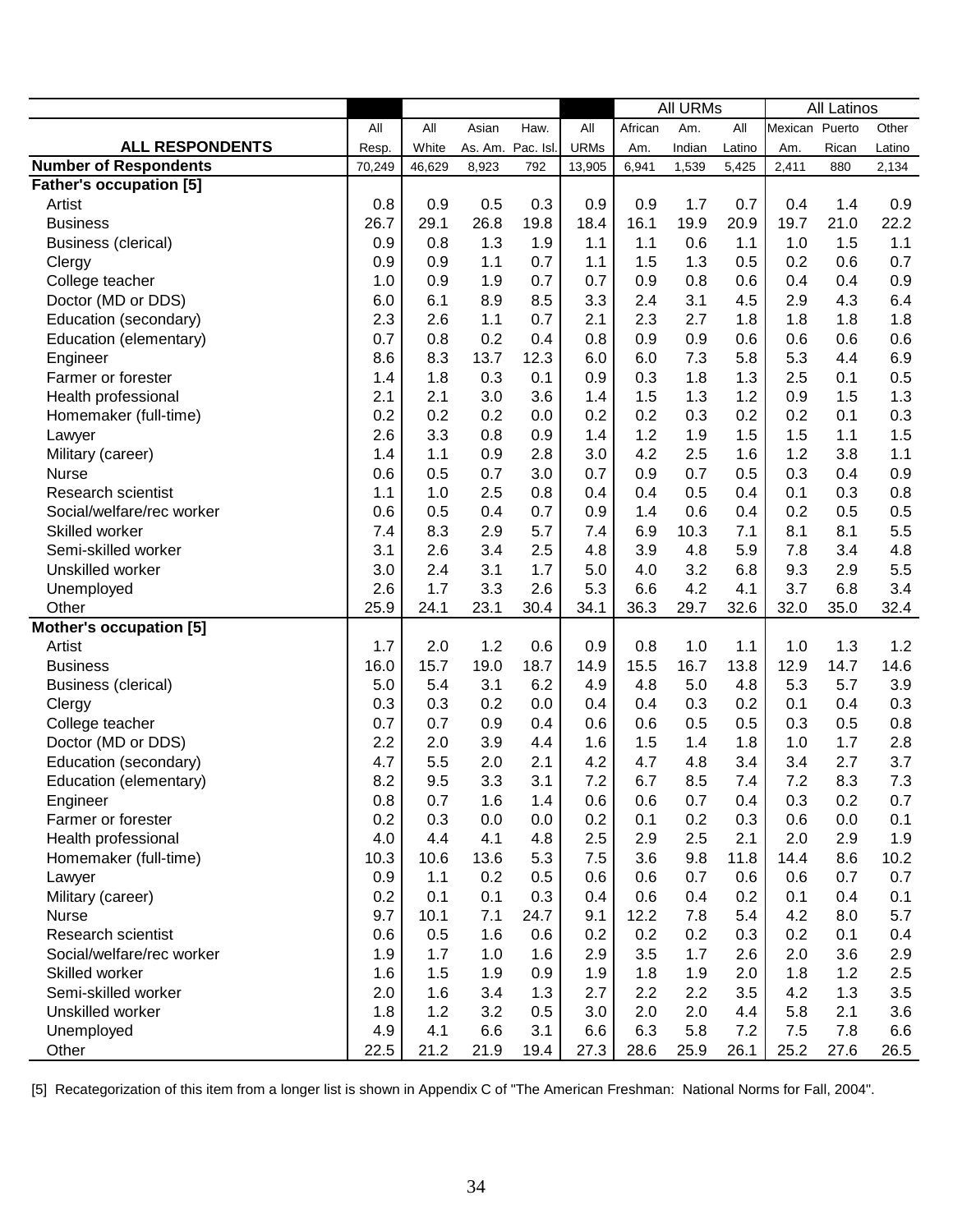|                                        |        |        |         | <b>All URMs</b> |             |         |        |        | All Latinos    |       |         |
|----------------------------------------|--------|--------|---------|-----------------|-------------|---------|--------|--------|----------------|-------|---------|
|                                        | All    | All    | Asian   | Haw.            | All         | African | Am.    | All    | Mexican Puerto |       | Other   |
| <b>ALL RESPONDENTS</b>                 | Resp.  | White  | As. Am. | Pac. Isl.       | <b>URMs</b> | Am.     | Indian | Latino | Am.            | Rican | Latino  |
| <b>Number of Respondents</b>           | 70,249 | 46,629 | 8,923   | 792             | 13,905      | 6,941   | 1,539  | 5,425  | 2,411          | 880   | 2,134   |
| HOW MUCH OF YOU FIRST YEAR'S EDU-      |        |        |         |                 |             |         |        |        |                |       |         |
| <b>CATIONAL EXPENSES (ROOM, BOARD,</b> |        |        |         |                 |             |         |        |        |                |       |         |
| TUITION AND FEES) DO YOU EXPECT        |        |        |         |                 |             |         |        |        |                |       |         |
| <b>TO COVER FROM:</b>                  |        |        |         |                 |             |         |        |        |                |       |         |
| Family resources (parents, relatives,  |        |        |         |                 |             |         |        |        |                |       |         |
| spouse, etc.)                          |        |        |         |                 |             |         |        |        |                |       |         |
| None                                   | 16.4   | 14.5   | 13.7    | 11.0            | 24.9        | 27.4    | 24.5   | 21.9   | 21.9           | 26.5  | 19.9    |
| Less than $$1,000$                     | 11.2   | 9.4    | 10.1    | 9.7             | 18.0        | 19.0    | 18.1   | 16.6   | 18.8           | 14.4  | 15.1    |
| $$1,000 - 2,999$                       | 13.4   | 12.1   | 12.5    | 14.9            | 18.2        | 19.3    | 15.4   | 17.5   | 17.7           | 16.0  | 17.8    |
| $$3,000 - 5,999$                       | 13.4   | 13.7   | 12.4    | 16.5            | 13.0        | 12.6    | 12.2   | 13.9   | 14.6           | 13.1  | 13.4    |
| \$6,000 - 9,999                        | 11.7   | 12.7   | 11.0    | 12.4            | 8.9         | 8.3     | 10.0   | 9.3    | 9.2            | 9.9   | 9.1     |
| $$10,000 +$                            | 33.8   | 37.6   | 40.3    | 35.5            | 17.0        | 13.3    | 19.8   | 20.9   | 17.9           | 20.1  | 24.6    |
| My own resources (savings from work,   |        |        |         |                 |             |         |        |        |                |       |         |
| work-study, other income)              |        |        |         |                 |             |         |        |        |                |       |         |
| None                                   | 38.2   | 36.6   | 42.7    | 39.0            | 40.6        | 44.7    | 34.6   | 37.0   | 33.9           | 40.5  | 39.2    |
| Less than \$1,000                      | 28.0   | 27.2   | 28.0    | 29.8            | 30.8        | 30.4    | 32.0   | 30.8   | 31.3           | 30.5  | 30.5    |
| $$1,000 - 2,999$                       | 23.3   | 24.0   | 21.9    | 20.7            | 21.8        | 19.6    | 24.0   | 24.1   | 26.3           | 21.4  | 22.9    |
| $$3,000 - 5,999$                       | 7.0    | 7.9    | 5.1     | 7.3             | 4.8         | 3.7     | 6.1    | 5.9    | 6.6            | 5.9   | $5.0\,$ |
| $$6,000 - 9,999$                       | 2.0    | 2.3    | 1.3     | 2.0             | 1.1         | 0.9     | 1.3    | 1.4    | 1.4            | 1.1   | 1.5     |
| $$10,000 +$                            | 1.6    | 1.9    | 1.0     | 1.1             | 0.9         | 0.7     | 2.0    | 0.8    | 0.6            | 0.7   | 1.0     |
| Aid which need not be repaid (grants,  |        |        |         |                 |             |         |        |        |                |       |         |
| scholarships, military funding, etc.)  |        |        |         |                 |             |         |        |        |                |       |         |
| None                                   | 27.8   | 29.4   | 30.2    | 31.2            | 20.6        | 19.6    | 19.4   | 22.3   | 20.3           | 23.9  | 23.9    |
| Less than \$1,000                      | 6.3    | 6.5    | 6.1     | 6.1             | 5.4         | 5.1     | 6.4    | 5.5    | 5.9            | 5.3   | 5.1     |
| $$1,000 - 2,999$                       | 14.4   | 14.6   | 12.8    | 14.9            | 14.7        | 14.9    | 17.8   | 13.7   | 14.6           | 13.5  | 12.6    |
| $$3,000 - 5,999$                       | 13.7   | 13.5   | 12.0    | 11.7            | 15.6        | 17.4    | 14.9   | 13.5   | 14.1           | 13.1  | 13.1    |
| \$6,000 - 9,999                        | 12.5   | 12.4   | 13.0    | 11.5            | 12.7        | 12.1    | 13.5   | 13.1   | 14.8           | 12.4  | 11.6    |
| $$10,000 +$                            | 25.3   | 23.5   | 25.9    | 24.6            | 31.0        | 30.9    | 27.9   | 31.9   | 30.3           | 31.8  | 33.7    |
| Aid which must be repaid (loans, etc.) |        |        |         |                 |             |         |        |        |                |       |         |
| None                                   | 47.3   | 48.2   | 53.2    | 46.8            | 40.4        | 38.0    | 41.5   | 43.1   | 42.2           | 38.6  | 45.9    |
| Less than \$1,000                      | 3.5    | 3.2    | 3.2     | 2.8             | 4.7         | 4.9     | 4.1    | 4.6    | 4.6            | 4.4   | 4.6     |
| $$1,000 - 2,999$                       | 15.2   | 14.8   | 13.3    | 12.8            | 18.3        | 19.5    | 18.1   | 16.8   | 16.4           | 18.0  | 16.7    |
| $$3,000 - 5,999$                       | 13.4   | 13.2   | 12.6    | 13.6            | 14.6        | 15.1    | 14.4   | 14.0   | 14.4           | 15.5  | 12.9    |
| \$6,000 - 9,999                        | 9.4    | 9.6    | 7.7     | 10.0            | 9.9         | 9.8     | 10.7   | 9.8    | 9.7            | 11.3  | 9.2     |
| $$10,000 +$                            | 11.2   | 11.1   | 10.1    | 14.0            | 12.1        | 12.7    | 11.2   | 11.7   | 12.5           | 12.3  | 10.6    |
| Other than above                       |        |        |         |                 |             |         |        |        |                |       |         |
| None                                   | 95.1   | 95.6   | 95.0    | 94.8            | 93.4        | 93.4    | 93.5   | 93.4   | 93.0           | 93.0  | 94.0    |
| Less than $$1,000$                     | 1.9    | 1.5    | 2.2     | 2.1             | 2.8         | 2.8     | 3.1    | 2.7    | 2.9            | 3.0   | 2.5     |
| $$1,000 - 2,999$                       | 1.3    | 1.1    | 1.3     | 1.0             | 1.8         | 1.9     | 1.4    | 1.8    | 1.9            | 1.9   | 1.5     |
| $$3,000 - 5,999$                       | 0.7    | 0.7    | 0.6     | 0.5             | 0.8         | 0.7     | 1.1    | 0.9    | 1.0            | 1.1   | 0.7     |
| \$6,000 - 9,999                        | 0.4    | 0.4    | 0.3     | 0.4             | 0.5         | 0.6     | 0.3    | 0.5    | 0.5            | 0.5   | 0.4     |
| $$10,000 +$                            | 0.7    | 0.7    | 0.6     | 1.1             | 0.7         | 0.6     | 0.7    | 0.8    | 0.7            | 0.6   | 0.8     |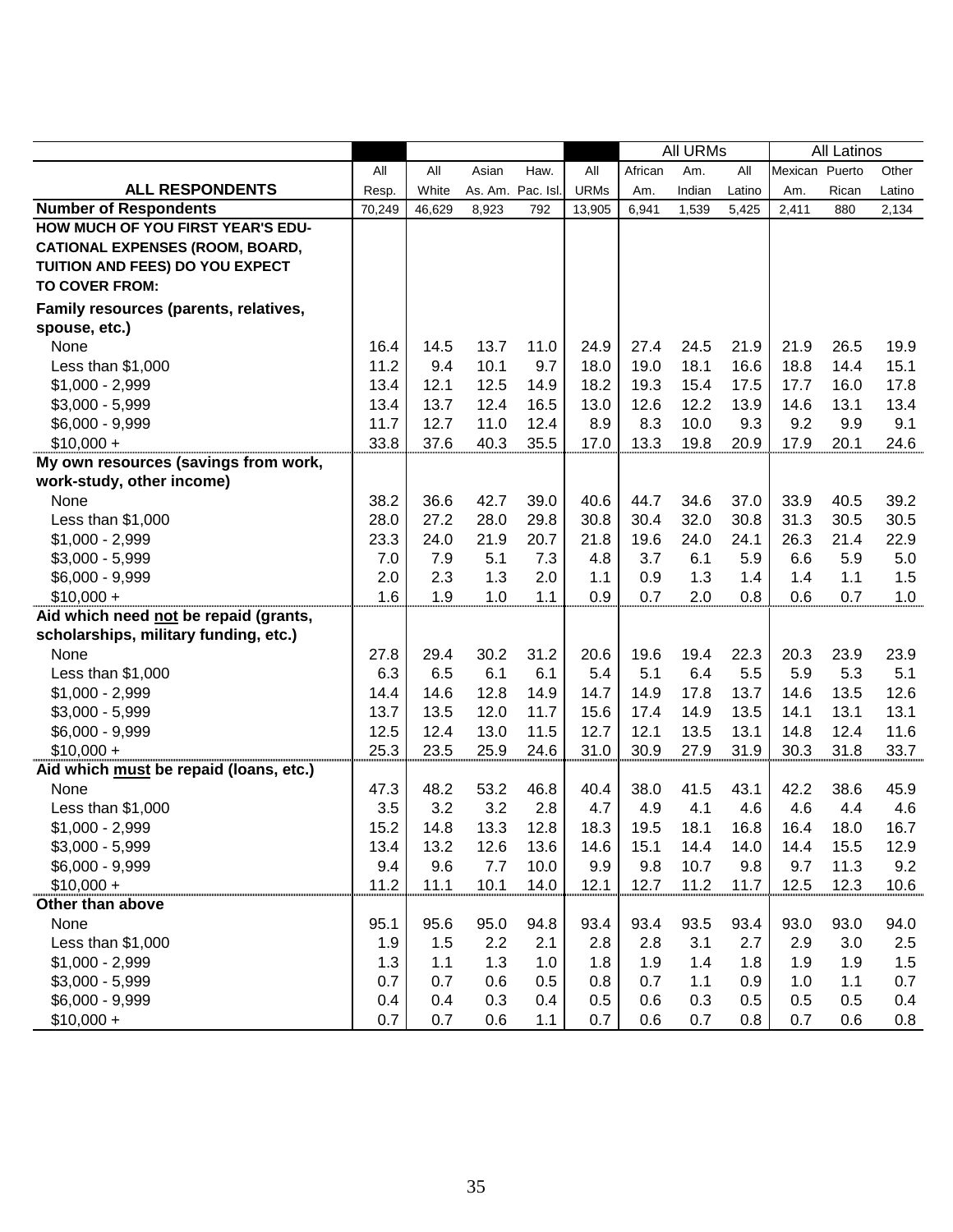|                                        |        |        |       |                  |             |         | <b>All URMs</b> |        |                | <b>All Latinos</b> |        |
|----------------------------------------|--------|--------|-------|------------------|-------------|---------|-----------------|--------|----------------|--------------------|--------|
|                                        | All    | All    | Asian | Haw.             | All         | African | Am.             | All    | Mexican Puerto |                    | Other  |
| <b>ALL RESPONDENTS</b>                 | Resp.  | White  |       | As. Am. Pac. Isl | <b>URMs</b> | Am.     | Indian          | Latino | Am.            | Rican              | Latino |
| <b>Number of Respondents</b>           | 70,249 | 46,629 | 8,923 | 792              | 13,905      | 6,941   | 1,539           | 5,425  | 2,411          | 880                | 2,134  |
| Do you have any concern about your     |        |        |       |                  |             |         |                 |        |                |                    |        |
| ability to finance your college        |        |        |       |                  |             |         |                 |        |                |                    |        |
| education?                             |        |        |       |                  |             |         |                 |        |                |                    |        |
| None (I am confident that I will have  |        |        |       |                  |             |         |                 |        |                |                    |        |
| sufficient funds)                      | 30.7   | 34.2   | 26.7  | 22.4             | 21.9        | 22.7    | 23.5            | 20.4   | 17.2           | 23.4               | 22.7   |
| Some (but I probably will have enough  |        |        |       |                  |             |         |                 |        |                |                    |        |
| funds)                                 | 54.7   | 54.3   | 57.4  | 57.2             | 54.1        | 52.6    | 54.3            | 55.9   | 56.8           | 52.0               | 56.4   |
| Major (not sure I will have enough     |        |        |       |                  |             |         |                 |        |                |                    |        |
| funds to complete college)             | 14.6   | 11.5   | 15.9  | 20.4             | 24.0        | 24.6    | 22.1            | 23.7   | 25.9           | 24.6               | 20.9   |
| Student estimates chances are "very    |        |        |       |                  |             |         |                 |        |                |                    |        |
| good" that he/she will:                |        |        |       |                  |             |         |                 |        |                |                    |        |
| Change major field                     | 10.5   | 11.0   | 11.3  | 10.7             | 8.5         | 8.1     | 9.3             | 8.8    | 9.4            | 8.0                | 8.4    |
| Change career choice                   | 11.0   | 12.3   | 9.5   | 9.6              | 7.7         | 7.1     | 8.8             | 8.2    | 8.4            | 8.4                | 7.9    |
| Participate in student government      | 7.4    | 6.5    | 7.1   | 9.2              | 10.9        | 13.8    | 7.7             | 8.1    | 8.6            | 7.4                | 8.0    |
| Get a job to help pay for college      |        |        |       |                  |             |         |                 |        |                |                    |        |
| expenses                               | 48.7   | 48.7   | 43.4  | 50.3             | 52.2        | 50.1    | 54.0            | 54.3   | 57.7           | 51.5               | 51.7   |
| Work full-time while attending college | 5.7    | 5.1    | 4.2   | 7.1              | 8.8         | 9.5     | 8.5             | 8.0    | 8.5            | 9.1                | 7.1    |
| Join a social fraternity or sorority   | 9.8    | 9.1    | 3.8   | 6.3              | 16.1        | 23.2    | 10.9            | 8.4    | 7.8            | 10.6               | 8.1    |
| Play varsity/intercollegiate athletics | 15.2   | 17.2   | 7.3   | 12.6             | 14.0        | 16.2    | 14.3            | 11.0   | 9.6            | 12.3               | 12.0   |
| Make at least a "B" average            | 66.6   | 68.2   | 61.6  | 57.4             | 64.9        | 68.4    | 65.6            | 60.2   | 57.0           | 60.3               | 63.8   |
| Participate in student protests or     |        |        |       |                  |             |         |                 |        |                |                    |        |
| demonstrations                         | 6.0    | 5.8    | 4.4   | 5.6              | 7.5         | 7.4     | 8.5             | 7.4    | 8.1            | 5.4                | 7.4    |
| Transfer to another college before     |        |        |       |                  |             |         |                 |        |                |                    |        |
| graduating                             | 6.4    | 5.7    | 7.3   | 10.5             | 7.8         | 8.6     | 9.0             | 6.4    | 6.7            | 6.2                | 6.2    |
| Be satisfied with your college         | 56.9   | 59.4   | 46.3  | 50.5             | 55.5        | 53.8    | 56.4            | 57.4   | 58.3           | 54.3               | 57.6   |
| Participate in volunteer or community  |        |        |       |                  |             |         |                 |        |                |                    |        |
| service work                           | 35.4   | 33.7   | 38.3  | 38.8             | 39.0        | 40.5    | 36.1            | 37.9   | 38.5           | 32.9               | 39.4   |
| Seek personal counseling               | 9.1    | 7.3    | 11.5  | 14.4             | 13.2        | 13.4    | 10.8            | 13.6   | 14.9           | 11.7               | 12.9   |
| Communicate regularly with your        |        |        |       |                  |             |         |                 |        |                |                    |        |
| professors [2]                         | 38.8   | 38.3   | 35.1  | 34.8             | 43.2        | 47.5    | 39.5            | 38.7   | 39.2           | 35.1               | 39.5   |
| Socialize with someone of another      |        |        |       |                  |             |         |                 |        |                |                    |        |
| racial/ethnic group [2]                | 70.1   | 66.8   | 75.3  | 81.4             | 77.1        | 76.8    | 75.1            | 78.1   | 77.5           | 77.5               | 79.2   |
| Participate in student clubs/groups    | 48.9   | 46.8   | 53.9  | 54.4             | 52.2        | 55.5    | 47.5            | 49.3   | 48.9           | 46.8               | 50.7   |
| Strengthen your religious beliefs/     |        |        |       |                  |             |         |                 |        |                |                    |        |
| convictions                            | 29.5   | 27.1   | 26.2  | 31.3             | 39.8        | 48.5    | 36.7            | 29.5   | 32.3           | 26.1               | 27.9   |
| Participate in a study abroad program  | 28.2   | 28.9   | 23.5  | 26.4             | 29.0        | 26.9    | 27.9            | 32.1   | 28.5           | 31.9               | 36.4   |
| How would you characterize your        |        |        |       |                  |             |         |                 |        |                |                    |        |
| political views?                       |        |        |       |                  |             |         |                 |        |                |                    |        |
| Far left                               | 2.8    | 2.7    | 1.8   | 2.0              | 3.8         | 4.2     | 4.3             | 3.3    | 3.6            | 2.4                | 3.3    |
| Liberal                                | 29.7   | 27.8   | 33.4  | 30.7             | 33.6        | 34.1    | 28.1            | 34.5   | 33.4           | 36.3               | 35.0   |
| Middle-of-the-road                     | 45.3   | 43.9   | 50.5  | 48.2             | 46.5        | 47.0    | 45.0            | 46.4   | 45.6           | 47.8               | 46.9   |
| Conservative                           | 20.6   | 23.7   | 13.6  | 18.2             | 14.7        | 13.5    | 20.3            | 14.7   | 16.3           | 12.4               | 13.8   |
| Far right                              | 1.6    | 1.8    | 0.7   | 0.9              | 1.3         | 1.3     | 2.2             | 1.1    | 1.1            | 1.1                | 1.0    |

[2] Comparisons of these results with those from earlier years should be made with caution due to changes in wording or presentation order of the items.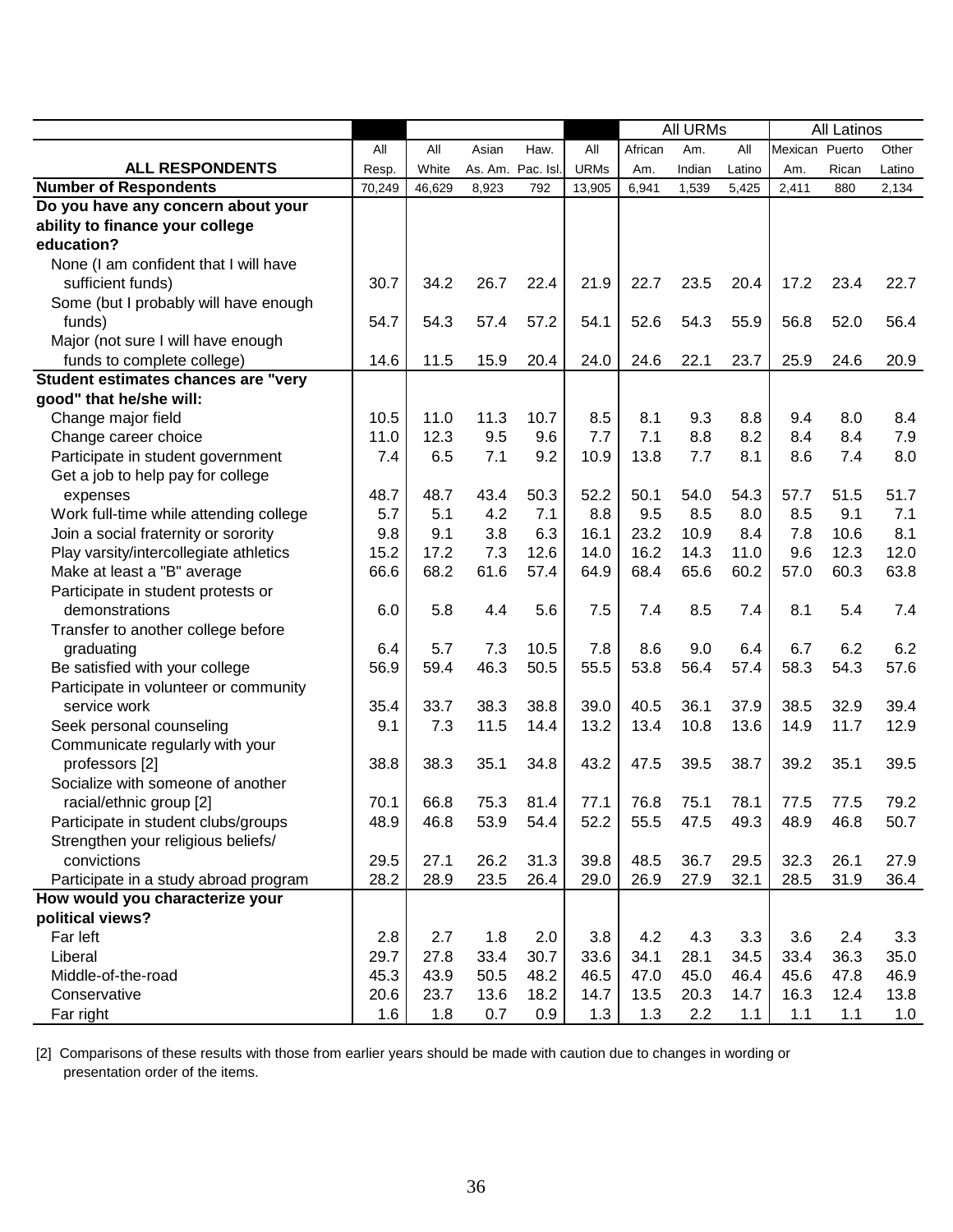## <span id="page-39-0"></span>**APPENDIX B: URM TABLES**

| <b>Underrepresented Minorities (URM)</b> | All      | All   |             |            | 4-year Colleges |         |        | Universities |        | <b>HBCUs</b> | <b>HSIs</b>    |      |
|------------------------------------------|----------|-------|-------------|------------|-----------------|---------|--------|--------------|--------|--------------|----------------|------|
| ALL RESPONDENTS (n=13905)                | 4yr Coll | Univ  | <b>HBCU</b> | <b>HSI</b> | Public          | Private | Public | Private      | Public | Private      | Public Private |      |
| <b>Number of Respondents</b>             | 8,662    | 5,243 | 2,169       | 2,359      | 3,461           | 5,201   | 3,075  | 2,168        | 757    | 1,412        | 1,459          | 900  |
| Gender                                   |          |       |             |            |                 |         |        |              |        |              |                |      |
| Male                                     | 25.3     | 27.9  | 24.1        | 30.6       | 27.0            | 24.2    | 27.2   | 28.9         | 24.4   | 23.9         | 31.2           | 29.7 |
| Female                                   | 74.7     | 72.1  | 75.9        | 69.4       | 73.0            | 75.8    | 72.8   | 71.1         | 75.6   | 76.1         | 68.8           | 70.3 |
| In what year did you graduate from high  |          |       |             |            |                 |         |        |              |        |              |                |      |
| school?                                  |          |       |             |            |                 |         |        |              |        |              |                |      |
| 2004                                     | 93.5     | 95.8  | 92.5        | 95.2       | 91.8            | 94.7    | 95.2   | 96.6         | 87.2   | 95.4         | 95.2           | 95.3 |
| 2003                                     | 3.2      | 1.8   | 3.6         | 2.5        | 4.1             | 2.7     | 2.1    | 1.4          | 6.4    | 2.1          | 2.4            | 2.6  |
| 2002                                     | 1.2      | 0.7   | 1.8         | 0.8        | 1.4             | 1.0     | 0.7    | 0.7          | 2.8    | 1.2          | 1.2            | 0.2  |
| 2001 or earlier                          | 1.8      | 1.5   | 1.9         | 1.2        | 2.3             | 1.4     | 1.7    | 1.1          | 3.2    | 1.2          | 0.8            | 1.9  |
| Did not graduate but passed G.E.D. test  | 0.3      | 0.2   | 0.2         | 0.3        | 0.4             | 0.3     | 0.3    | 0.0          | 0.4    | 0.1          | 0.4            | 0.0  |
| Never completed high school              | 0.0      | 0.1   | 0.0         | 0.0        | 0.0             | 0.0     | 0.0    | 0.1          | 0.0    | 0.0          | 0.0            | 0.0  |
| How old will you be on December 31 of    |          |       |             |            |                 |         |        |              |        |              |                |      |
| this year?                               |          |       |             |            |                 |         |        |              |        |              |                |      |
| 16 or younger                            | 0.1      | 0.1   | 0.1         | 0.2        | 0.1             | 0.1     | 0.0    | 0.1          | 0.1    | 0.1          | 0.2            | 0.2  |
| 17                                       | 3.2      | 3.4   | 3.4         | 2.5        | 3.2             | 3.1     | 2.5    | 4.7          | 4.0    | 3.1          | 2.4            | 2.7  |
| 18                                       | 69.9     | 74.3  | 72.8        | 69.4       | 68.1            | 71.2    | 74.1   | 74.6         | 66.1   | 76.4         | 71.2           | 66.3 |
| 19                                       | 22.2     | 19.5  | 18.8        | 24.3       | 22.8            | 21.8    | 20.4   | 18.3         | 21.5   | 17.4         | 22.7           | 27.1 |
| 20                                       | 2.2      | 1.0   | 2.1         | 1.9        | 2.7             | 1.9     | 0.9    | 1.0          | 3.5    | 1.4          | 2.0            | 1.7  |
| 21 to 24                                 | 1.7      | 1.2   | 2.0         | 1.3        | 2.0             | 1.4     | 1.6    | 0.7          | 3.2    | 1.3          | 1.0            | 1.8  |
| 25 to 29                                 | 0.3      | 0.4   | 0.2         | 0.3        | 0.4             | 0.2     | 0.4    | 0.4          | 0.4    | 0.1          | 0.3            | 0.2  |
| 30 to 39                                 | 0.3      | 0.1   | 0.3         | 0.0        | 0.4             | 0.2     | 0.1    | 0.1          | 0.4    | 0.2          | 0.1            | 0.0  |
| 40 to 54                                 | 0.1      | 0.0   | 0.3         | 0.1        | 0.3             | 0.0     | 0.0    | 0.0          | 0.8    | 0.0          | 0.1            | 0.0  |
| 55 or older                              | 0.0      | 0.0   | 0.0         | 0.0        | 0.0             | 0.0     | 0.0    | 0.0          | 0.0    | 0.0          | 0.0            | 0.0  |
| What was your average grade in high      |          |       |             |            |                 |         |        |              |        |              |                |      |
| school?                                  |          |       |             |            |                 |         |        |              |        |              |                |      |
| A or A+                                  | 18.9     | 31.4  | 16.6        | 21.2       | 15.4            | 21.2    | 27.2   | 37.5         | 9.8    | 20.2         | 19.0           | 24.8 |
| А-                                       | 20.4     | 27.8  | 17.1        | 24.2       | 16.8            | 22.7    | 26.7   | 29.4         | 12.6   | 19.4         | 22.4           | 27.2 |
| $B+$                                     | 22.0     | 19.9  | 21.4        | 21.9       | 22.4            | 21.8    | 21.8   | 17.3         | 19.2   | 22.5         | 23.0           | 20.2 |
| $\sf B$                                  | 20.8     | 14.2  | 21.1        | 21.9       | 22.9            | 19.4    | 16.2   | 11.4         | 23.4   | 19.9         | 22.9           | 20.2 |
| <b>B-</b>                                | 9.4      | 3.9   | 10.4        | 7.0        | 11.6            | 7.9     | 4.9    | 2.5          | 14.4   | 8.2          | 8.0            | 5.4  |
| $C+$                                     | 5.5      | 1.6   | 8.7         | 2.8        | 6.9             | 4.6     | 1.8    | 1.3          | 13.4   | 6.2          | 3.5            | 1.7  |
| $\mathsf C$                              | 2.9      | 1.0   | 4.6         | 0.9        | 3.7             | 2.3     | 1.2    | 0.7          | 6.9    | 3.4          | 1.1            | 0.6  |
| D                                        | 0.1      | 0.1   | 0.2         | 0.0        | 0.2             | 0.1     | 0.1    | 0.0          | 0.3    | 0.1          | 0.1            | 0.0  |
| How many miles is this college from      |          |       |             |            |                 |         |        |              |        |              |                |      |
| your permanent home?                     |          |       |             |            |                 |         |        |              |        |              |                |      |
| 5 or less                                | 7.7      | 5.0   | 5.9         | 11.5       | 9.0             | 6.8     | 4.9    | 5.1          | 10.0   | 3.7          | 12.3           | 10.1 |
| 6 to 10                                  | 8.2      | 6.6   | 6.0         | 15.0       | 9.6             | 7.3     | 6.1    | 7.4          | 9.8    | 4.0          | 16.2           | 13.1 |
| 11 to 50                                 | 23.1     | 22.2  | 12.9        | 32.0       | 29.4            | 18.9    | 24.5   | 19.0         | 18.3   | 10.0         | 36.7           | 24.3 |
| 51 to 100                                | 12.6     | 15.8  | 8.6         | 8.5        | 14.7            | 11.2    | 21.0   | 8.6          | 14.0   | 5.7          | 9.0            | 7.8  |
| 101 to 500                               | 28.2     | 32.3  | 27.7        | 23.2       | 28.6            | 27.9    | 34.2   | 29.5         | 33.9   | 24.4         | 22.3           | 24.5 |
| Over 500                                 | 20.2     | 18.1  | 38.9        | 9.9        | 8.7             | 27.8    | 9.3    | 30.5         | 14.0   | 52.2         | 3.5            | 20.2 |
| Is English your native language?         |          |       |             |            |                 |         |        |              |        |              |                |      |
| Yes                                      | 87.6     | 81.6  | 98.0        | 78.4       | 88.8            | 86.8    | 79.6   | 84.5         | 97.3   | 98.4         | 78.3           | 78.6 |
| No                                       | 12.4     | 18.4  |             | 2.0 21.6   | 11.2            | 13.2    | 20.4   | 15.5         | 2.7    |              | $1.6$   21.7   | 21.4 |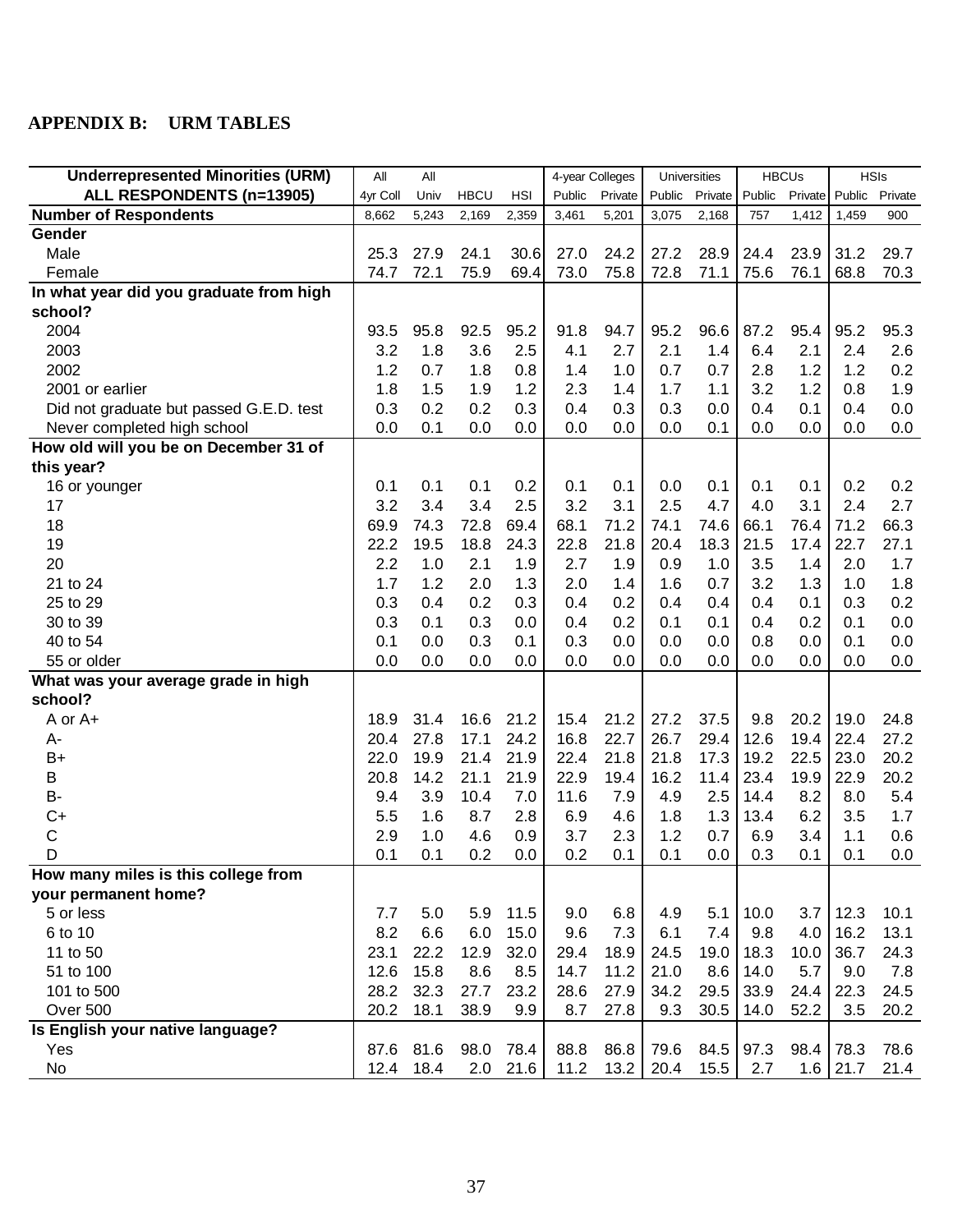| <b>Underrepresented Minorities (URM)</b> | All      | All   |             |               |        | 4-year Colleges |        | <b>Universities</b> |        | <b>HBCUs</b> | <b>HSIs</b>    |         |
|------------------------------------------|----------|-------|-------------|---------------|--------|-----------------|--------|---------------------|--------|--------------|----------------|---------|
| ALL RESPONDENTS (n=13905)                | 4yr Coll | Univ  | <b>HBCU</b> | HSI           | Public | Private         | Public | Private             | Public |              | Private Public | Private |
| <b>Number of Respondents</b>             | 8,662    | 5.243 | 2,169       | 2,359         | 3,461  | 5,201           | 3.075  | 2,168               | 757    | 1,412        | .459           | 900     |
| Student reports spending "most" or       |          |       |             |               |        |                 |        |                     |        |              |                |         |
| "all" of the time during the last year   |          |       |             |               |        |                 |        |                     |        |              |                |         |
| of high school living with his/her: [1]  |          |       |             |               |        |                 |        |                     |        |              |                |         |
| Mother                                   | 90.6     | 92.3  | 90.3        | 92.7          | 90.2   | 90.9            | 91.8   | 92.9                | 89.2   | 90.8         | 92.5           | 93.1    |
| Father                                   | 60.2     | 67.0  | 53.5        | 72.9          | 58.7   | 61.2            | 67.0   | 66.9                | 49.6   | 55.6         | 73.4           | 72.2    |
| Stepmother                               | 2.8      | 2.6   | 2.7         | $2.8^{\circ}$ | 3.4    | $2.4^{\circ}$   | 2.6    | $2.5^{\circ}$       | 2.6    | 2.8          | 3.1            | 2.3     |
| Stepfather                               | 13.5     |       | 13.9        | 12.0          | 14.1   | 13.0            | 10.9   | 11.4 l              | 14.1   | 13.8         | 12.0           | 12.1    |
| Grandparent                              | 10.5     | 9.4   | 10.9        | 9.4           | 9.9    | 11.0            | 8.4    | 10.9                | 11.3   | 10.7         | 8.1            | 11.7    |
| Legal guardian                           | 12.1     | 8.9   | 12.8        | 9.8           | 13.4   | 11.1            | 9.7    | 7.8                 | 16.2   | 11.1         | 9.3            | 10.8    |
| Other adult(s)                           | 7.6      | 7.2   | 5.2         | 8.4           | 7.3    | 7.8             | 7.4    | 6.9                 | 5.5    | 5.0          | 6.9            | 10.8    |

| From what kind of secondary school did  |      |      |      |      |      |      |      |      |      |      |      |      |
|-----------------------------------------|------|------|------|------|------|------|------|------|------|------|------|------|
| you graduate?                           |      |      |      |      |      |      |      |      |      |      |      |      |
| Public school (not charter or magnet)   | 71.9 | 69.9 | 71.2 | 73.4 | 81.1 | 65.8 | 78.1 | 58.3 | 81.6 | 65.6 | 81.2 | 60.9 |
| Public charter school                   | 1.8  | 1.5  | 2.4  |      | 1.9  | 1.8  |      | 1.2  |      | 2.1  |      |      |
|                                         |      |      |      | 1.4  |      |      | 1.7  |      | 3.0  |      | 1.0  | 1.9  |
| Public magnet school                    | 8.6  | 7.3  | 14.2 | 6.9  | 7.5  | 9.4  | 5.9  | 9.2  | 9.5  | 16.6 | 6.0  | 8.3  |
| Private religious/parochial school      | 11.9 | 15.6 | 8.6  | 12.6 | 7.7  | 14.8 | 11.2 | 21.8 | 4.9  | 10.6 | 9.0  | 18.4 |
| Private independent college-prep school | 5.7  | 5.8  | 3.6  | 5.7  | 1.9  | 8.3  | 3.1  | 9.6  | 0.9  | 5.0  | 2.8  | 10.4 |
| Your current religious preference       |      |      |      |      |      |      |      |      |      |      |      |      |
| <b>Baptist</b>                          | 28.2 | 17.1 | 50.3 | 9.3  | 31.2 | 26.2 | 17.8 | 16.1 | 51.2 | 49.8 | 9.2  | 9.5  |
| <b>Buddhist</b>                         | 0.2  | 0.4  | 0.2  | 2.4  | 0.3  | 0.2  | 0.3  | 0.5  | 0.3  | 0.1  | 3.2  | 1.1  |
| Church of Christ                        | 5.1  | 3.6  | 6.8  | 4.1  | 6.1  | 4.4  | 3.9  | 3.1  | 8.4  | 6.0  | 4.8  | 3.1  |
| Eastern Orthodox                        | 0.2  | 0.6  | 0.0  | 0.8  | 0.3  | 0.2  | 0.6  | 0.7  | 0.0  | 0.1  | 0.6  | 1.0  |
| Episcopalian                            | 1.4  | 1.2  | 1.8  | 1.0  | 1.1  | 1.6  | 0.9  | 1.7  | 1.8  | 1.7  | 0.6  | 1.6  |
| Hindu                                   | 0.1  | 0.1  | 0.0  | 1.1  | 0.1  | 0.0  | 0.1  | 0.1  | 0.0  | 0.0  | 1.0  | 1.4  |
| Islamic                                 | 0.8  | 1.2  | 0.9  | 1.8  | 0.7  | 0.9  | 1.1  | 1.3  | 1.0  | 0.9  | 1.1  | 2.8  |
| Jewish                                  | 0.4  | 1.2  | 0.1  | 1.4  | 0.1  | 0.6  | 0.9  | 1.6  | 0.0  | 0.2  | 0.6  | 2.6  |
| LDS (Mormon)                            | 0.2  | 0.6  | 0.1  | 0.5  | 0.3  | 0.2  | 0.8  | 0.2  | 0.0  | 0.1  | 0.6  | 0.3  |
| Lutheran                                | 1.3  | 1.2  | 0.9  | 2.1  | 1.0  | 1.4  | 1.3  | 1.0  | 0.8  | 0.9  | 2.2  | 1.9  |
| Methodist                               | 4.1  | 3.1  | 6.5  | 3.3  | 3.6  | 4.4  | 2.9  | 3.4  | 6.3  | 6.7  | 2.7  | 4.3  |
| Presbyterian                            | 1.3  | 1.4  | 1.2  | 1.7  | 1.0  | 1.5  | 1.5  | 1.4  | 1.8  | 0.9  | 1.8  | 1.5  |
| Quaker                                  | 0.2  | 0.2  | 0.0  | 0.1  | 0.1  | 0.2  | 0.2  | 0.1  | 0.0  | 0.0  | 0.1  | 0.2  |
| Roman Catholic                          | 24.2 | 35.8 | 7.5  | 37.4 | 22.0 | 25.7 | 33.1 | 39.6 | 3.4  | 9.7  | 35.8 | 40.1 |
| Seventh Day Adventist                   | 1.4  | 1.1  | 1.2  | 0.4  | 1.5  | 1.3  | 1.1  | 1.1  | 1.5  | 1.1  | 0.3  | 0.7  |
| Unitarian/Universalist                  | 0.1  | 0.1  | 0.0  | 0.1  | 0.1  | 0.2  | 0.1  | 0.1  | 0.0  | 0.1  | 0.1  | 0.2  |
| United Church of Christ/Congregational  | 0.5  | 0.6  | 0.6  | 0.3  | 0.3  | 0.6  | 0.6  | 0.5  | 0.1  | 0.9  | 0.2  | 0.5  |
| <b>Other Christian</b>                  | 15.0 | 14.2 | 12.4 | 12.0 | 14.0 | 15.6 | 14.9 | 13.1 | 12.1 | 12.6 | 13.4 | 9.7  |
| Other Religion                          | 4.0  | 3.4  | 3.8  | 3.7  | 4.8  | 3.5  | 3.4  | 3.3  | 5.2  | 3.1  | 3.9  | 3.3  |
| None                                    | 11.2 | 13.1 | 5.4  | 16.4 | 11.4 | 11.1 | 14.4 | 11.4 | 6.1  | 5.1  | 17.9 | 14.1 |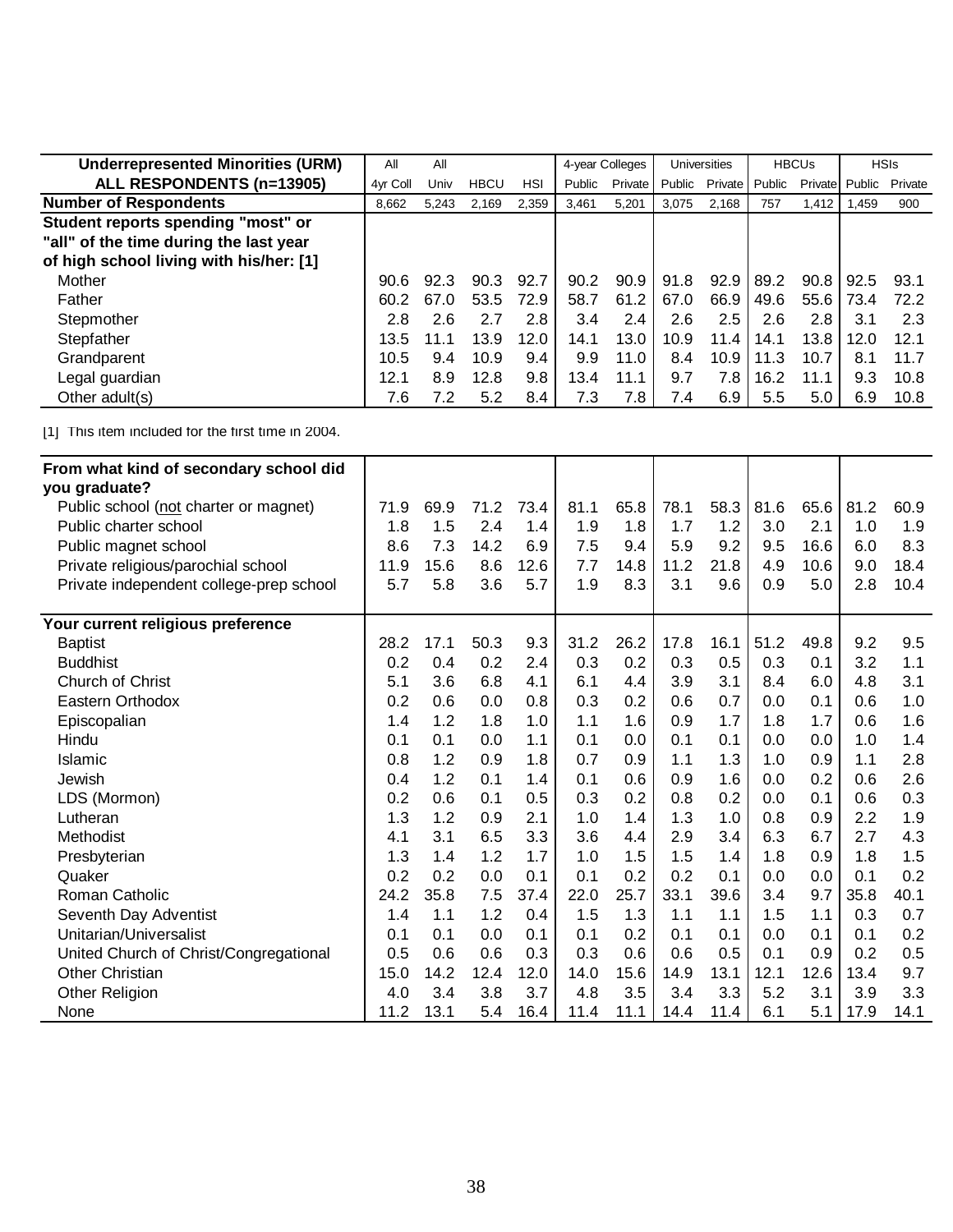| <b>Underrepresented Minorities (URM)</b> | All      | All   |             |            |        | 4-year Colleges |        | <b>Universities</b> |        | <b>HBCUs</b> |        | <b>HSIs</b> |
|------------------------------------------|----------|-------|-------------|------------|--------|-----------------|--------|---------------------|--------|--------------|--------|-------------|
| ALL RESPONDENTS (n=13905)                | 4yr Coll | Univ  | <b>HBCU</b> | <b>HSI</b> | Public | Private         | Public | Private             | Public | Private      | Public | Private     |
| <b>Number of Respondents</b>             | 8,662    | 5,243 | 2,169       | 2,359      | 3,461  | 5,201           | 3,075  | 2,168               | 757    | 1,412        | 1,459  | 900         |
| Do you consider yourself a Born-Again    |          |       |             |            |        |                 |        |                     |        |              |        |             |
| <b>Christian?</b>                        |          |       |             |            |        |                 |        |                     |        |              |        |             |
| No                                       | 58.0     | 70.7  | 39.8        | 78.4       | 58.6   | 57.6            | 70.7   | 70.8                | 43.0   | 38.0         | 77.5   | 79.8        |
| Yes                                      | 42.0     | 29.3  | 60.2        | 21.6       | 41.4   | 42.4            | 29.3   | 29.2                | 57.0   | 62.0         | 22.5   | 20.2        |
| Student rated self "above average" or    |          |       |             |            |        |                 |        |                     |        |              |        |             |
| "highest 10%" as compared with the       |          |       |             |            |        |                 |        |                     |        |              |        |             |
| average person of his/her age in: [2]    |          |       |             |            |        |                 |        |                     |        |              |        |             |
| Academic ability                         | 67.3     | 79.4  | 70.0        | 69.3       | 63.5   | 69.8            | 76.4   | 83.5                | 58.6   | 76.1         | 66.1   | 74.4        |
| Artistic ability                         | 27.4     | 28.1  | 28.5        | 27.4       | 26.4   | 28.2            | 28.2   | 27.9                | 27.1   | 29.2         | 26.8   | 28.3        |
| Computer skills                          | 33.1     | 32.0  | 40.1        | 35.5       | 34.9   | 31.9            | 31.1   | 33.3                | 42.1   | 39.0         | 35.9   | 34.9        |
| Cooperativeness                          | 71.2     | 73.2  | 74.9        | 67.9       | 69.9   | 72.1            | 72.0   | 74.9                | 71.7   | 76.6         | 66.8   | 69.7        |
| Creativity                               | 54.6     | 52.7  | 58.4        | 52.2       | 53.7   | 55.2            | 51.9   | 53.9                | 58.5   | 58.3         | 50.6   | 54.7        |
| Drive to achieve                         | 80.0     | 84.9  | 84.1        | 77.0       | 77.5   | 81.6            | 82.7   | 87.9                | 80.0   | 86.3         | 75.5   | 79.4        |
| <b>Emotional health</b>                  | 50.7     | 54.6  | 56.9        | 49.0       | 49.9   | 51.3            | 52.8   | 57.1                | 52.1   | 59.4         | 48.2   | 50.2        |
| Generosity [1]                           | 72.5     | 73.2  | 75.0        | 70.6       | 72.1   | 72.8            | 73.6   | 72.6                | 75.2   | 74.9         | 69.8   | 72.0        |
| Leadership ability                       | 61.6     | 63.0  | 67.7        | 55.9       | 60.6   | 62.3            | 61.3   | 65.5                | 64.1   | 69.6         | 54.1   | 58.7        |
| Mathematical ability                     | 37.5     | 46.8  | 40.4        | 41.6       | 36.2   | 38.3            | 45.3   | 49.0                | 34.9   | 43.4         | 40.6   | 43.2        |
| Physical health                          | 43.4     | 47.1  | 47.7        | 46.7       | 41.6   | 44.5            | 45.6   | 49.2                | 43.1   | 50.2         | 44.4   | 50.4        |
| Public speaking ability                  | 35.5     | 36.8  | 40.5        | 32.1       | 33.8   | 36.7            | 34.2   | 40.5                | 35.4   | 43.2         | 30.4   | 34.7        |
| Self-confidence (intellectual)           | 64.3     | 63.7  | 74.6        | 56.1       | 64.1   | 64.5            | 62.2   | 66.0                | 73.4   | 75.2         | 54.4   | 58.8        |
| Self-confidence (social)                 | 55.8     | 52.1  | 63.6        | 49.2       | 57.7   | 54.6            | 52.5   | 51.4                | 66.4   | 62.1         | 46.7   | 53.3        |
| Self-understanding                       | 59.3     | 57.9  | 67.6        | 53.0       | 59.4   | 59.3            | 57.3   | 58.8                | 68.4   | 67.2         | 51.0   | 56.1        |
| Spirituality                             | 47.4     | 44.9  | 57.1        | 38.4       | 45.3   | 48.9            | 42.8   | 47.8                | 54.2   | 58.7         | 37.2   | 40.2        |
| Time management [1]                      | 32.0     | 36.6  | 33.6        | 34.9       | 30.5   | 33.0            | 34.6   | 39.5                | 29.9   | 35.7         | 33.9   | 36.4        |
| Understanding of others                  | 67.8     | 70.5  | 66.6        | 67.8       | 65.5   | 69.2            | 69.4   | 72.1                | 63.8   | 68.1         | 66.6   | 69.9        |
| Writing ability                          | 47.6     | 49.7  | 53.1        | 43.7       | 45.5   | 49.0            | 46.6   | 54.0                | 49.1   | 55.3         | 41.0   | 48.2        |

[2] Comparisons of these results with those from earlier years should be made with caution due to changes in wording or presentation order of the items.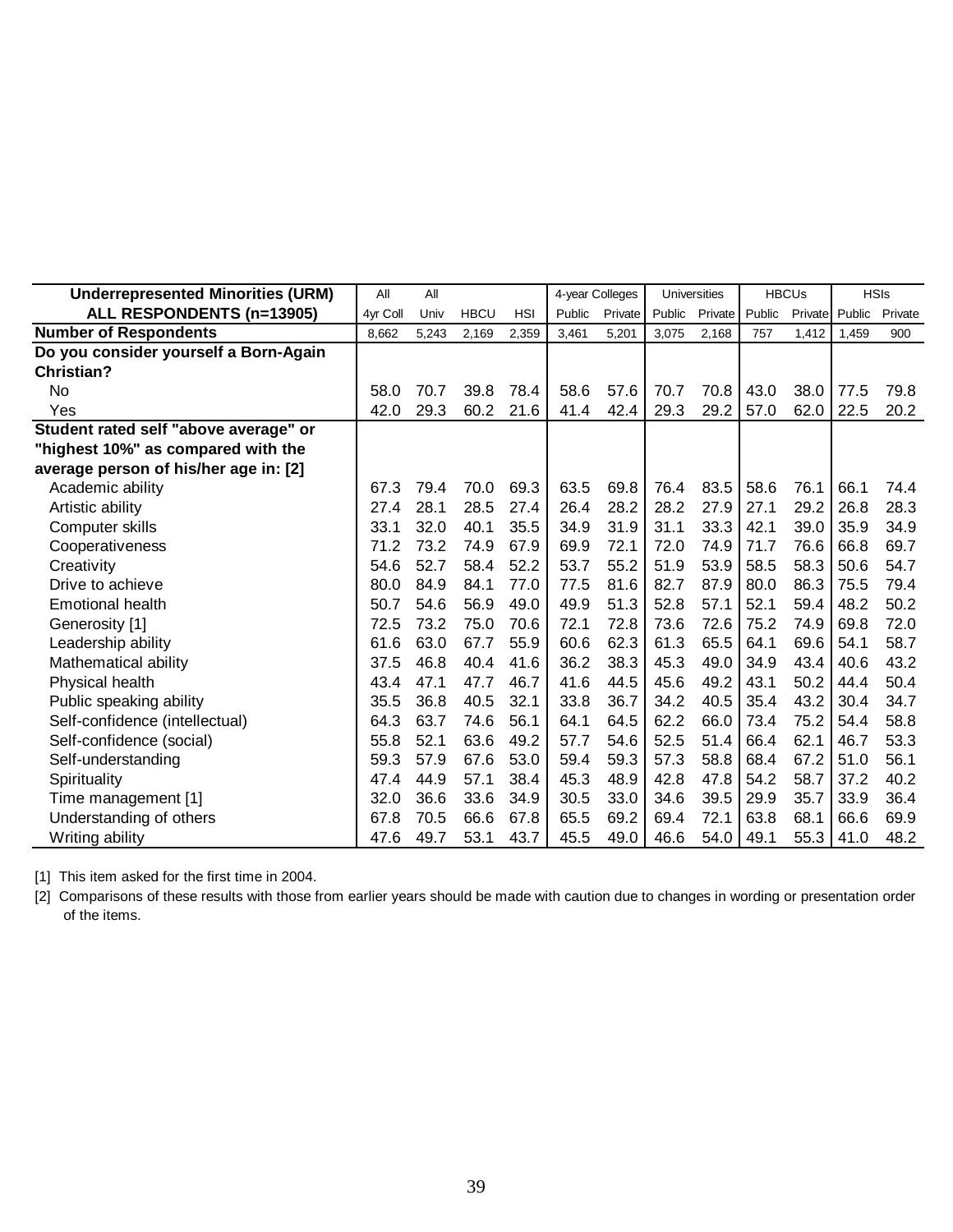| <b>Underrepresented Minorities (URM)</b> | All      | All   |             |            | 4-year Colleges |         |        | Universities |        | <b>HBCUs</b> |        | <b>HSIs</b> |
|------------------------------------------|----------|-------|-------------|------------|-----------------|---------|--------|--------------|--------|--------------|--------|-------------|
| ALL RESPONDENTS (n=13905)                | 4vr Coll | Univ  | <b>HBCU</b> | <b>HSI</b> | Public          | Private | Public | Private      | Public | Private      | Public | Private     |
| <b>Number of Respondents</b>             | 8,662    | 5,243 | 2,169       | 2,359      | 3,461           | 5,201   | 3,075  | 2,168        | 757    | 1,412        | 1,459  | 900         |
| Indicate which activities you did        |          |       |             |            |                 |         |        |              |        |              |        |             |
| during the past year                     |          |       |             |            |                 |         |        |              |        |              |        |             |
| Attended a religious service             | 87.3     | 85.0  | 93.9        | 79.5       | 86.1            | 88.2    | 83.8   | 86.6         | 91.5   | 95.1         | 77.9   | 82.2        |
| Was bored in class [3]                   | 30.5     | 34.5  | 27.9        | 31.8       | 32.5            | 29.2    | 34.2   | 35.0         | 29.8   | 26.9         | 32.5   | 30.8        |
| Participated in organized demonstrations | 56.9     | 49.6  | 61.9        | 55.2       | 57.4            | 56.6    | 51.9   | 46.4         | 60.7   | 62.5         | 54.2   | 56.6        |
| Tutored another student                  | 63.8     | 72.1  | 66.7        | 63.0       | 60.3            | 66.2    | 69.8   | 75.3         | 57.3   | 71.8         | 62.2   | 64.2        |
| Studied with other students              | 87.6     | 88.9  | 88.2        | 89.5       | 86.3            | 88.5    | 89.0   | 88.7         | 83.9   | 90.4         | 89.3   | 89.8        |
| Was a guest in a teacher's home          | 21.7     | 20.4  | 19.5        | 18.0       | 18.7            | 23.7    | 19.3   | 22.0         | 17.9   | 20.3         | 17.3   | 19.2        |
| Smoked cigarettes [3]                    | 3.7      | 2.4   | 1.8         | 5.3        | 4.8             | 3.0     | 2.3    | 2.6          | 3.6    | 0.9          | 5.3    | 5.3         |
| Drank beer                               | 24.2     | 28.3  | 11.4        | 35.0       | 24.6            | 23.9    | 27.4   | 29.6         | 15.1   | 9.5          | 33.9   | 36.8        |
| Drank wine or liquor                     | 41.1     | 42.0  | 34.1        | 45.7       | 41.1            | 41.1    | 40.3   | 44.4         | 35.1   | 33.6         | 42.4   | 50.9        |
| Felt overwhelmed by all I had to do [3]  | 29.7     | 30.7  | 25.4        | 28.4       | 28.7            | 30.4    | 30.4   | 31.2         | 27.7   | 24.2         | 27.7   | 29.5        |
| Felt depressed [3]                       | 10.4     | 7.8   | 9.7         | 9.3        | 11.2            | 9.8     | 8.3    | 7.0          | 13.9   | 7.4          | 9.5    | 8.9         |
| Performed volunteer work                 | 84.9     | 89.5  | 85.9        | 84.9       | 79.5            | 88.5    | 88.0   | 91.6         | 77.3   | 90.5         | 82.9   | 88.1        |
| Played a musical instrument              | 38.2     | 39.8  | 37.6        | 40.3       | 35.8            | 39.8    | 36.9   | 43.8         | 35.6   | 38.7         | 40.3   | 40.3        |
| Asked teacher for advice after class [3] | 30.7     | 32.4  | 33.5        | 27.0       | 26.8            | 33.3    | 31.7   | 33.2         | 26.7   | 37.2         | 25.2   | 29.9        |
| Discussed politics [3]                   | 21.3     | 25.4  | 20.6        | 21.5       | 19.5            | 22.5    | 24.4   | 26.8         | 17.0   | 22.5         | 21.1   | 22.3        |
| Voted in a student election [3]          | 27.6     | 27.5  | 35.9        | 21.8       | 24.4            | 29.7    | 26.7   | 28.7         | 28.7   | 39.8         | 20.1   | 24.6        |
| Socialized with someone of another       |          |       |             |            |                 |         |        |              |        |              |        |             |
| racial/ethnic group [3]                  | 82.5     | 86.9  | 77.3        | 81.8       | 79.7            | 84.4    | 85.9   | 88.4         | 71.5   | 80.3         | 81.2   | 82.9        |
| Came late to class                       | 65.7     | 67.0  | 68.5        | 59.9       | 66.1            | 65.4    | 66.0   | 68.4         | 68.1   | 68.7         | 59.7   | 60.4        |
| Used the Internet for research or        |          |       |             |            |                 |         |        |              |        |              |        |             |
| homework [2,3]                           | 77.8     | 82.3  | 78.8        | 80.4       | 75.0            | 79.7    | 81.5   | 83.3         | 72.9   | 81.9         | 78.5   | 83.5        |
| Performed community service as part of   |          |       |             |            |                 |         |        |              |        |              |        |             |
| a class                                  | 56.5     | 57.7  | 59.7        | 55.2       | 51.0            | 60.2    | 56.3   | 59.8         | 50.8   | 64.5         | 53.2   | 58.4        |
| Used a personal computer [3]             | 80.3     | 86.7  | 79.2        | 84.2       | 77.9            | 81.9    | 84.4   | 90.0         | 74.6   | 81.6         | 83.0   | 86.1        |
| Worked on a local, state, or national    |          |       |             |            |                 |         |        |              |        |              |        |             |
| political campaign                       | 9.3      | 9.0   | 12.2        | 7.7        | 8.7             | 9.7     | 8.5    | 9.8          | 10.5   | 13.1         | 7.4    | 8.2         |
| Maintained a healthy diet [1,3]          | 24.3     | 29.5  | 19.7        | 30.2       | 20.9            | 26.6    | 27.8   | 31.8         | 15.2   | 22.1         | 28.4   | 33.1        |
| Stayed up all night                      | 83.8     | 82.5  | 87.4        | 80.1       | 83.7            | 83.8    | 82.0   | 83.2         | 87.4   | 87.5         | 80.0   | 80.3        |
| Missed school because of illness [3]     | 6.6      | 5.1   | 6.4         | 5.9        | 6.5             | 6.7     | 5.2    | 5.1          | 8.0    | 5.6          | 5.2    | 7.0         |

[2] Comparisons of these results with those from earlier years should be made with caution due to changes in wording or presentation order of the items.

[3] Percentage responding "frequently" only. Results for other items in this group represent the percentage responding "frequently" or "occasionally".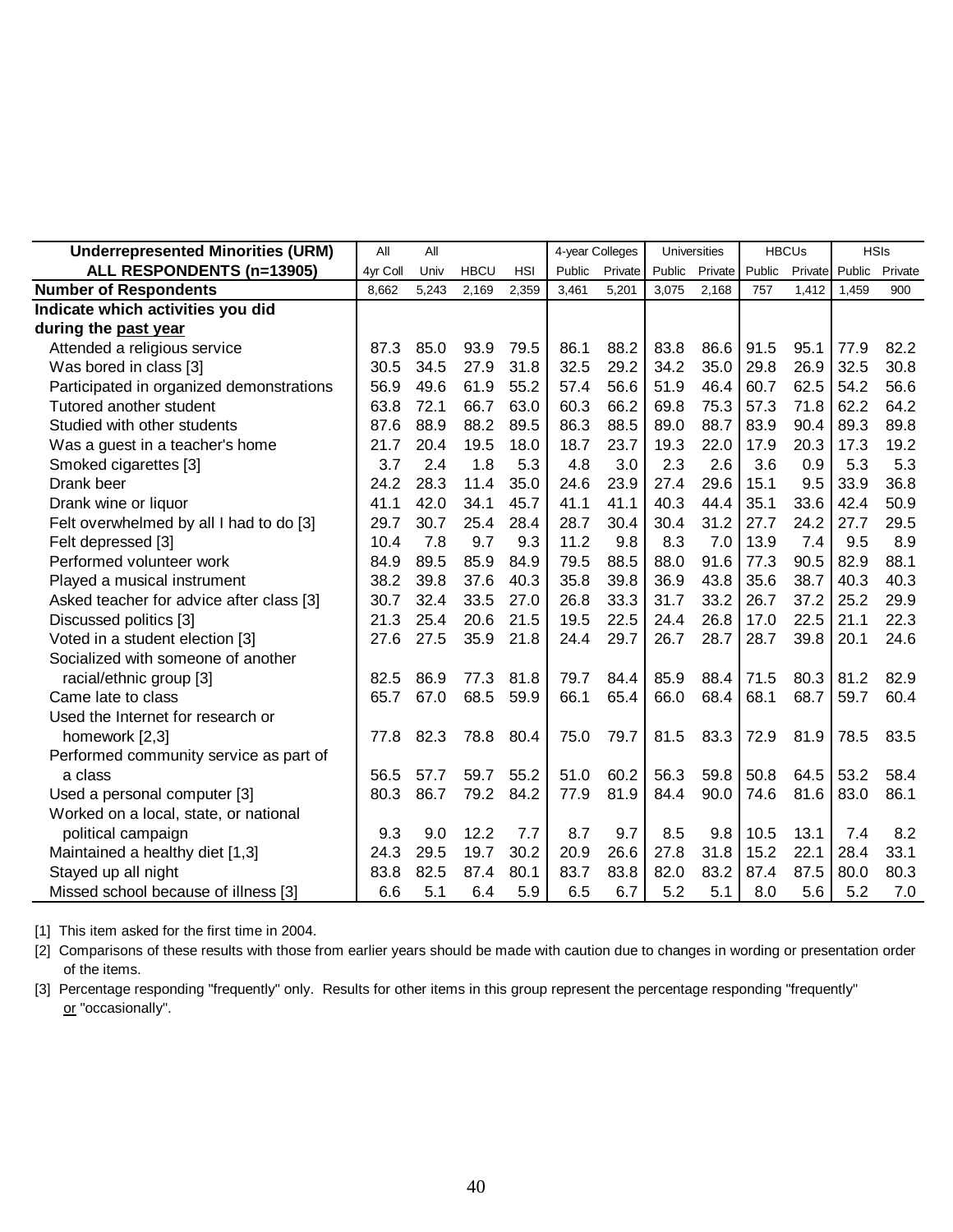| <b>Underrepresented Minorities (URM)</b> | All      | All   |             |       |        | 4-year Colleges |       | <b>Universities</b>           |      | <b>HBCUs</b>   |       | <b>HSIs</b> |
|------------------------------------------|----------|-------|-------------|-------|--------|-----------------|-------|-------------------------------|------|----------------|-------|-------------|
| ALL RESPONDENTS (n=13905)                | 4yr Coll | Univ  | <b>HBCU</b> | HSI   | Public |                 |       | Private Public Private Public |      | Private Public |       | Private     |
| <b>Number of Respondents</b>             | 8,662    | 5,243 | 2,169       | 2,359 | 3,461  | 5,201           | 3,075 | 2,168                         | 757  | 1,412          | 1,459 | 900         |
| Which of these community service/        |          |       |             |       |        |                 |       |                               |      |                |       |             |
| volunteer activities did you partici-    |          |       |             |       |        |                 |       |                               |      |                |       |             |
| pate in during high school? [1]          |          |       |             |       |        |                 |       |                               |      |                |       |             |
| None                                     | 6.8      | 4.6   | 6.4         | 8.0   | 10.1   | 4.6             | 5.7   | 3.1                           | 11.2 | 3.8            | 9.1   | 6.1         |
| Tutoring/teaching                        | 51.1     | 61.4  | 52.0        | 47.7  | 45.2   | 55.0            | 56.5  | 68.3                          | 40.0 | 58.4           | 44.8  | 52.6        |
| Counseling/mentoring                     | 26.3     | 26.7  | 28.5        | 18.4  | 22.7   | 28.7            | 25.1  | 28.9                          | 21.9 | 32.0           | 16.7  | 21.3        |
| Environmental activities                 | 26.9     | 27.7  | 26.5        | 28.6  | 24.8   | 28.4            | 26.1  | 29.9                          | 23.2 | 28.3           | 28.9  | 28.2        |
| Child care                               | 39.9     | 37.7  | 41.3        | 34.2  | 36.2   | 42.4            | 36.3  | 39.7                          | 36.9 | 43.6           | 32.3  | 37.3        |
| Elder care                               | 20.5     | 21.4  | 22.2        | 19.6  | 19.1   | 21.4            | 20.3  | 22.9                          | 20.5 | 23.2           | 18.6  | 21.2        |
| Hospital work                            | 19.6     | 24.0  | 21.9        | 19.8  | 17.0   | 21.4            | 21.9  | 27.1                          | 19.3 | 23.3           | 16.4  | 25.4        |
| Substance abuse education                | 5.2      | 5.5   | 4.8         | 4.5   | 4.5    | 5.6             | 5.0   | 6.2                           | 4.1  | 5.2            | 4.0   | 5.1         |
| Other health education                   | 6.9      | 7.1   | 8.1         | 5.6   | 5.8    | 7.7             | 6.7   | 7.6                           | 6.1  | 9.1            | 5.5   | 5.9         |
| Services to the homeless                 | 22.9     | 25.7  | 23.2        | 21.8  | 18.3   | 25.9            | 23.3  | 29.2                          | 15.6 | 27.3           | 20.5  | 23.9        |
| Community improvement/construction       | 22.2     | 24.4  | 18.8        | 23.0  | 18.8   | 24.4            | 22.9  | 26.6                          | 14.0 | 21.4           | 22.4  | 24.0        |
| Conflict mediation                       | 8.3      | 7.7   | 10.3        | 5.3   | 7.7    | 8.7             | 7.2   | 8.6                           | 8.7  | 11.2           | 4.8   | 6.0         |
| Service to my religious community        | 33.4     | 35.8  | 34.3        | 32.4  | 29.2   | 36.3            | 34.6  | 37.5                          | 25.8 | 39.0           | 32.1  | 32.8        |
| Other community service                  | 42.1     | 46.0  | 39.7        | 44.2  | 38.6   | 44.5            | 45.2  | 47.1                          | 35.3 | 42.1           | 43.9  | 44.7        |

[2] Comparisons of these results with those from earlier years should be made with caution due to changes in wording or presentation order of the items.

[3] Percentage responding "frequently" only. Results for other items in this group represent the percentage responding "frequently" or "occasionally".

| DURING YOUR LAST YEAR IN HIGH SCHOOL,     |      |      |      |      |      |      |      |      |      |      |      |      |
|-------------------------------------------|------|------|------|------|------|------|------|------|------|------|------|------|
| <b>HOW MUCH TIME DID YOU SPEND DURING</b> |      |      |      |      |      |      |      |      |      |      |      |      |
| A TYPICAL WEEK DOING THE FOLLOWING?       |      |      |      |      |      |      |      |      |      |      |      |      |
| <b>Studying/homework</b>                  |      |      |      |      |      |      |      |      |      |      |      |      |
| None                                      | 1.4  | 1.3  | 1.8  | 1.0  | 1.9  | 1.2  | 1.3  | 1.4  | 1.8  | 1.8  | 0.9  | 1.1  |
| Less than one hour                        | 8.3  | 5.9  | 8.7  | 8.3  | 9.9  | 7.2  | 5.9  | 6.0  | 12.1 | 6.8  | 8.1  | 8.6  |
| 1 to 2 hours                              | 22.0 | 16.5 | 23.8 | 20.7 | 26.6 | 18.9 | 18.2 | 14.2 | 28.0 | 21.7 | 21.5 | 19.4 |
| 3 to 5 hours                              | 29.3 | 28.0 | 29.7 | 31.2 | 30.4 | 28.5 | 29.6 | 25.9 | 31.8 | 28.6 | 32.8 | 28.7 |
| 6 to 10 hours                             | 20.5 | 22.7 | 19.1 | 21.1 | 18.7 | 21.8 | 22.3 | 23.2 | 16.7 | 20.4 | 20.3 | 22.2 |
| 11 to 15 hours                            | 9.5  | 12.3 | 8.4  | 9.0  | 7.1  | 11.1 | 11.9 | 12.9 | 4.2  | 10.6 | 8.6  | 9.8  |
| 16 to 20 hours                            | 5.4  | 7.7  | 5.1  | 4.5  | 3.5  | 6.6  | 6.4  | 9.4  | 3.7  | 5.8  | 4.5  | 4.5  |
| Over 20 hours                             | 3.6  | 5.6  | 3.5  | 4.2  | 1.9  | 4.8  | 4.5  | 7.1  | 1.9  | 4.3  | 3.3  | 5.6  |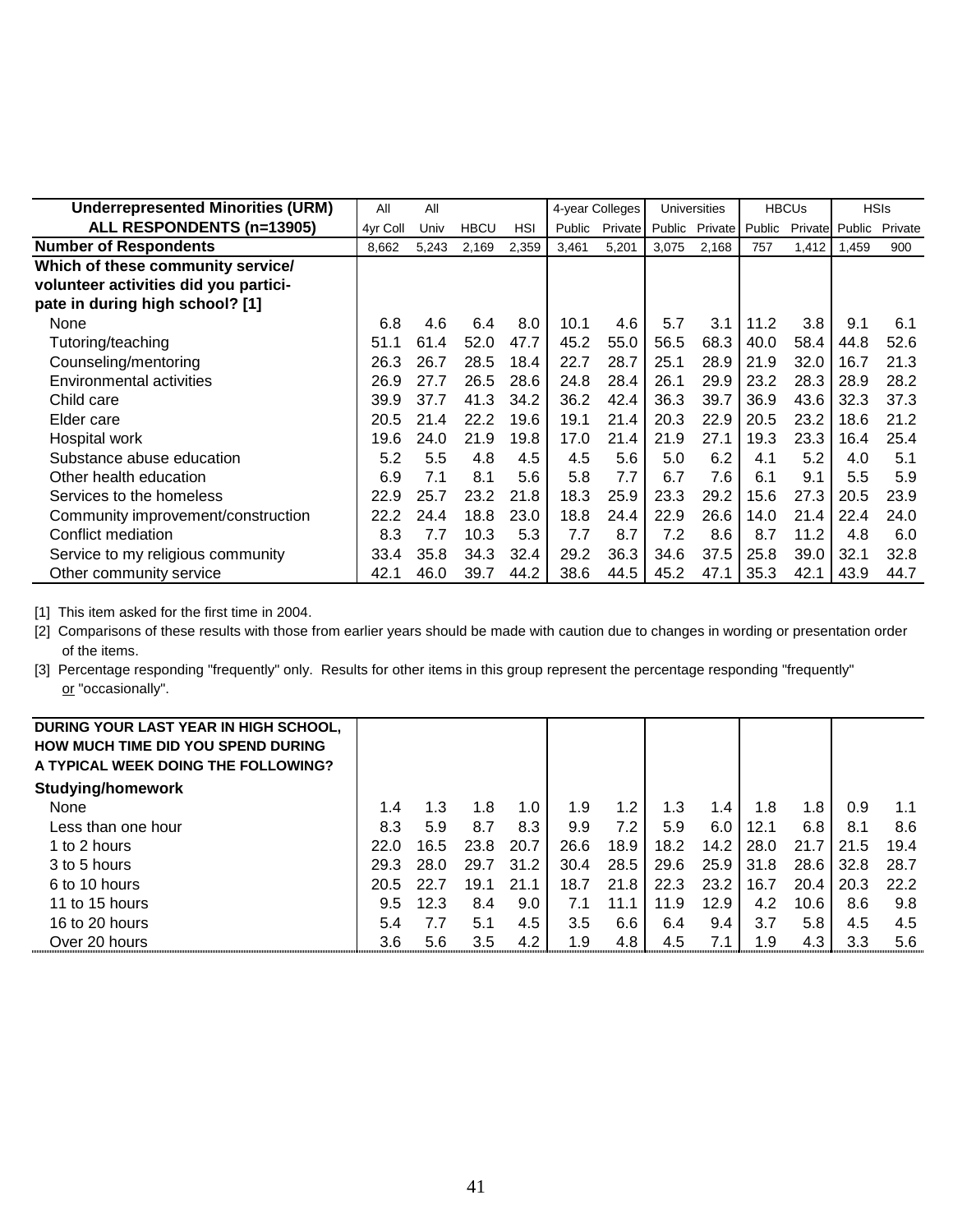| <b>Underrepresented Minorities (URM)</b> | All      | All   |             |            | 4-year Colleges |         |        | Universities |        | <b>HBCUs</b> |        | <b>HSIs</b> |
|------------------------------------------|----------|-------|-------------|------------|-----------------|---------|--------|--------------|--------|--------------|--------|-------------|
| ALL RESPONDENTS (n=13905)                | 4yr Coll | Univ  | <b>HBCU</b> | <b>HSI</b> | Public          | Private | Public | Private      | Public | Private      | Public | Private     |
| <b>Number of Respondents</b>             | 8,662    | 5,243 | 2,169       | 2,359      | 3,461           | 5,201   | 3,075  | 2,168        | 757    | 1,412        | 1,459  | 900         |
| <b>Socializing with friends</b>          |          |       |             |            |                 |         |        |              |        |              |        |             |
| None                                     | 0.4      | 0.4   | 0.7         | 0.4        | 0.2             | 0.5     | 0.4    | 0.4          | 0.0    | 1.0          | 0.5    | 0.2         |
| Less than one hour                       | 2.5      | 2.0   | 2.8         | 2.1        | 2.2             | 2.8     | 2.3    | 1.6          | 3.4    | 2.5          | 2.1    | 2.0         |
| 1 to 2 hours                             | 7.9      | 8.1   | 8.9         | 7.6        | 7.6             | 8.2     | 8.5    | 7.5          | 9.4    | 8.6          | 8.2    | 6.7         |
| 3 to 5 hours                             | 21.6     | 22.1  | 21.2        | 21.1       | 21.9            | 21.4    | 23.1   | 20.6         | 22.1   | 20.8         | 21.3   | 20.8        |
| 6 to 10 hours                            | 24.3     | 26.6  | 23.2        | 25.9       | 24.0            | 24.4    | 26.0   | 27.5         | 23.2   | 23.2         | 26.2   | 25.3        |
| 11 to 15 hours                           | 15.8     | 15.3  | 14.8        | 15.4       | 15.6            | 15.9    | 14.9   | 16.0         | 14.7   | 14.8         | 14.9   | 16.2        |
| 16 to 20 hours                           | 9.5      | 10.6  | 8.2         | 10.2       | 9.1             | 9.8     | 10.3   | 11.0         | 7.0    | 8.9          | 9.9    | 10.6        |
| Over 20 hours                            | 18.0     | 14.9  | 20.2        | 17.3       | 19.4            | 17.1    | 14.6   | 15.4         | 20.2   | 20.3         | 16.8   | 18.1        |
| Talking with teachers outside of class   |          |       |             |            |                 |         |        |              |        |              |        |             |
| None                                     | 7.9      | 6.7   | 8.3         | 8.6        | 9.8             | 6.7     | 7.6    | 5.5          | 10.9   | 6.9          | 9.4    | 7.3         |
| Less than one hour                       | 36.1     | 37.1  | 34.4        | 38.6       | 40.1            | 33.5    | 38.8   | 34.8         | 40.6   | 31.1         | 40.0   | 36.3        |
| 1 to 2 hours                             | 32.4     | 33.6  | 31.2        | 32.1       | 28.9            | 34.7    | 31.7   | 36.3         | 24.5   | 34.7         | 31.3   | 33.5        |
| 3 to 5 hours                             | 15.7     | 16.0  | 17.3        | 14.1       | 14.1            | 16.7    | 15.1   | 17.4         | 15.9   | 18.0         | 13.7   | 14.9        |
| 6 to 10 hours                            | 4.8      | 4.3   | 5.0         | 4.1        | 4.2             | 5.2     | 4.8    | 3.6          | 4.2    | 5.5          | 3.9    | 4.3         |
| 11 to 15 hours                           | 1.9      | 1.3   | 2.4         | 1.3        | 1.7             | 2.1     | 1.2    | 1.4          | 2.6    | 2.4          | 0.8    | 1.9         |
| 16 to 20 hours                           | 0.7      | 0.4   | 0.8         | 1.0        | 0.7             | 0.8     | 0.4    | 0.4          | 0.7    | 0.9          | 0.8    | 1.2         |
| Over 20 hours                            | 0.4      | 0.4   | 0.6         | 0.3        | 0.5             | 0.4     | 0.3    | 0.6          | 0.7    | 0.5          | 0.1    | 0.5         |
| <b>Exercise or sports</b>                |          |       |             |            |                 |         |        |              |        |              |        |             |
| None                                     | 9.6      | 7.3   | 11.5        | 7.0        | 10.4            | 9.1     | 7.6    | 6.9          | 14.2   | 10.1         | 6.6    | 7.6         |
| Less than one hour                       | 13.5     | 12.9  | 13.9        | 11.6       | 13.9            | 13.2    | 13.7   | 11.7         | 14.9   | 13.4         | 11.4   | 11.8        |
| 1 to 2 hours                             | 17.9     | 18.1  | 19.5        | 19.6       | 17.5            | 18.1    | 17.6   | 18.7         | 18.4   | 20.1         | 21.1   | 17.1        |
| 3 to 5 hours                             | 18.6     | 20.0  | 16.8        | 20.0       | 18.8            | 18.4    | 19.4   | 20.8         | 15.9   | 17.2         | 21.4   | 17.8        |
| 6 to 10 hours                            | 15.4     | 17.1  | 15.5        | 15.5       | 15.3            | 15.5    | 17.5   | 16.6         | 13.9   | 16.4         | 14.3   | 17.6        |
| 11 to 15 hours                           | 11.0     | 11.5  | 10.0        | 11.6       | 10.1            | 11.6    | 11.2   | 12.0         | 8.7    | 10.6         | 10.2   | 13.7        |
| 16 to 20 hours                           | 5.8      | 5.9   | 5.1         | 5.9        | 4.9             | 6.5     | 5.7    | 6.1          | 4.9    | 5.2          | 6.1    | 5.6         |
| Over 20 hours                            | 8.2      | 7.2   | 7.7         | 8.9        | 9.2             | 7.5     | 7.3    | 7.1          | 9.1    | 6.9          | 8.9    | 8.8         |
| <b>Partying</b>                          |          |       |             |            |                 |         |        |              |        |              |        |             |
| None                                     | 26.8     | 26.0  | 22.2        | 26.1       | 25.3            | 27.9    | 28.1   | 23.0         | 22.7   | 22.0         | 28.8   | 21.6        |
| Less than one hour                       | 15.9     | 18.1  | 15.6        | 15.3       | 14.3            | 17.0    | 18.4   | 17.8         | 13.2   | 16.9         | 15.2   | 15.4        |
| 1 to 2 hours                             | 19.3     | 20.3  | 20.2        | 19.6       | 20.5            | 18.6    | 19.7   | 21.1         | 19.4   | 20.7         | 19.7   | 19.5        |
| 3 to 5 hours                             | 20.2     | 20.8  | 25.2        | 19.1       | 20.6            | 19.9    | 19.5   | 22.6         | 25.2   | 25.2         | 18.5   | 20.0        |
| 6 to 10 hours                            | 10.1     | 8.8   | 10.0        | 11.6       | 10.4            | 9.8     | 8.7    | 9.0          | 10.5   | 9.8          | 9.7    | 14.6        |
| 11 to 15 hours                           | 3.7      | 3.5   | 3.3         | 4.1        | 4.3             | 3.4     | 3.5    | 3.7          | 4.5    | 2.7          | 4.4    | 3.7         |
| 16 to 20 hours                           | 1.9      | 1.0   | 1.5         | 2.1        | 2.0             | 1.9     | 0.8    | 1.4          | 1.9    | 1.3          | 1.8    | 2.5         |
| Over 20 hours                            | 2.0      | 1.4   | 1.8         | 2.2        | 2.6             | 1.6     | 1.4    | 1.4          | 2.6    | 1.4          | 1.9    | 2.6         |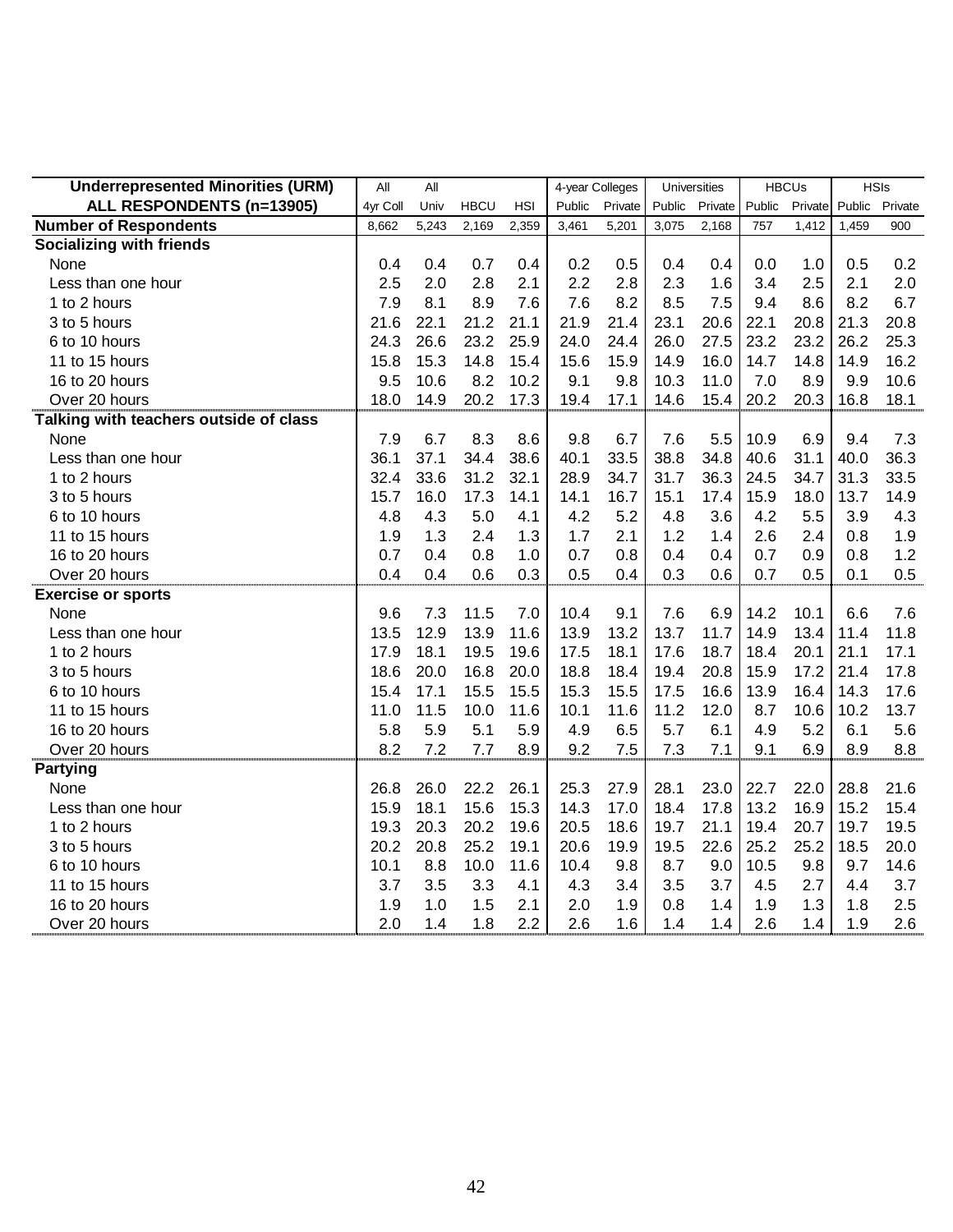| <b>Underrepresented Minorities (URM)</b> | All      | All   |             |            | 4-year Colleges |         |        | Universities |        | <b>HBCUs</b> |       | <b>HSIs</b>    |
|------------------------------------------|----------|-------|-------------|------------|-----------------|---------|--------|--------------|--------|--------------|-------|----------------|
| ALL RESPONDENTS (n=13905)                | 4yr Coll | Univ  | <b>HBCU</b> | <b>HSI</b> | Public          | Private | Public | Private      | Public | Private      |       | Public Private |
| <b>Number of Respondents</b>             | 8,662    | 5,243 | 2,169       | 2,359      | 3,461           | 5,201   | 3,075  | 2,168        | 757    | 1,412        | 1,459 | 900            |
| <b>Working (for pay)</b>                 |          |       |             |            |                 |         |        |              |        |              |       |                |
| None                                     | 38.5     | 43.3  | 37.1        | 41.9       | 35.5            | 40.6    | 40.8   | 47.0         | 32.8   | 39.4         | 42.4  | 41.1           |
| Less than one hour                       | 1.9      | 2.2   | 1.5         | 2.6        | 1.8             | 2.1     | 1.9    | 2.7          | 1.1    | 1.7          | 2.4   | 2.8            |
| 1 to 2 hours                             | 2.9      | 2.7   | 2.3         | 3.5        | 2.4             | 3.2     | 2.7    | 2.8          | 1.8    | 2.6          | 3.7   | 3.1            |
| 3 to 5 hours                             | 6.3      | 6.5   | 5.7         | 6.0        | 6.1             | 6.4     | 6.6    | 6.5          | 5.5    | 5.8          | 6.0   | 6.0            |
| 6 to 10 hours                            | 9.7      | 9.7   | 10.5        | 8.6        | 9.0             | 10.1    | 9.2    | 10.3         | 11.6   | 9.9          | 8.2   | 9.2            |
| 11 to 15 hours                           | 9.3      | 9.9   | 9.5         | 9.6        | 9.5             | 9.1     | 10.9   | 8.6          | 10.4   | 9.0          | 8.0   | 12.1           |
| 16 to 20 hours                           | 13.2     | 12.2  | 13.6        | 11.6       | 14.2            | 12.5    | 13.8   | 9.9          | 14.6   | 13.1         | 13.1  | 9.3            |
| Over 20 hours                            | 18.2     | 13.4  | 19.8        | 16.3       | 21.5            | 16.0    | 14.2   | 12.2         | 22.3   | 18.5         | 16.2  | 16.5           |
| <b>Volunteer work</b>                    |          |       |             |            |                 |         |        |              |        |              |       |                |
| None                                     | 23.1     | 17.3  | 22.0        | 23.5       | 29.7            | 18.8    | 19.6   | 14.1         | 33.4   | 16.0         | 26.1  | 19.3           |
| Less than one hour                       | 16.6     | 17.5  | 14.0        | 19.0       | 17.3            | 16.1    | 17.9   | 16.9         | 12.1   | 15.0         | 20.4  | 16.7           |
| 1 to 2 hours                             | 25.0     | 28.3  | 26.1        | 24.4       | 23.2            | 26.2    | 28.4   | 28.0         | 23.4   | 27.6         | 25.0  | 23.5           |
| 3 to 5 hours                             | 19.6     | 21.2  | 20.6        | 18.3       | 17.0            | 21.4    | 20.1   | 22.7         | 17.1   | 22.4         | 15.6  | 22.7           |
| 6 to 10 hours                            | 8.3      | 8.7   | 8.8         | 8.1        | 7.0             | 9.2     | 7.6    | 10.3         | 6.6    | 10.0         | 7.9   | 8.4            |
| 11 to 15 hours                           | 2.9      | 3.5   | 2.9         | 3.0        | 2.2             | 3.4     | 3.1    | 3.9          | 2.8    | 2.9          | 2.2   | 4.3            |
| 16 to 20 hours                           | 1.4      | 1.5   | 1.8         | 1.3        | 1.2             | 1.6     | 1.2    | 1.8          | 1.1    | 2.2          | 0.8   | 1.9            |
| Over 20 hours                            | 3.0      | 2.2   | 3.8         | 2.3        | 2.5             | 3.4     | 2.1    | 2.3          | 3.6    | 3.8          | 1.9   | 3.1            |
| <b>Student clubs/groups</b>              |          |       |             |            |                 |         |        |              |        |              |       |                |
| None                                     | 22.9     | 16.5  | 21.0        | 26.4       | 27.9            | 19.6    | 19.0   | 13.0         | 30.9   | 15.8         | 28.7  | 22.7           |
| Less than one hour                       | 11.7     | 12.9  | 8.6         | 14.2       | 12.9            | 10.9    | 13.5   | 12.0         | 9.2    | 8.3          | 14.5  | 13.7           |
| 1 to 2 hours                             | 26.3     | 28.1  | 24.9        | 26.2       | 24.8            | 27.3    | 27.5   | 29.0         | 22.6   | 26.1         | 26.1  | 26.4           |
| 3 to 5 hours                             | 21.9     | 24.2  | 24.3        | 18.6       | 19.4            | 23.6    | 22.9   | 26.0         | 19.7   | 26.7         | 16.8  | 21.4           |
| 6 to 10 hours                            | 9.5      | 10.0  | 12.1        | 7.4        | 8.2             | 10.3    | 9.4    | 10.8         | 10.7   | 12.9         | 6.8   | 8.4            |
| 11 to 15 hours                           | 3.5      | 4.0   | 4.5         | 3.4        | 3.1             | 3.8     | 3.6    | 4.6          | 3.0    | 5.2          | 2.6   | 4.8            |
| 16 to 20 hours                           | 1.9      | 2.1   | 2.3         | 1.9        | 1.8             | 2.0     | 1.9    | 2.3          | 2.1    | 2.4          | 2.0   | 1.6            |
| Over 20 hours                            | 2.3      | 2.2   | 2.4         | 2.0        | 2.0             | 2.5     | 2.0    | 2.4          | 1.8    | 2.7          | 2.5   | 1.1            |
| <b>Watching TV</b>                       |          |       |             |            |                 |         |        |              |        |              |       |                |
| None                                     | 4.0      | 4.3   | 3.1         | 5.0        | 3.7             | 4.2     | 4.3    | 4.3          | 4.0    | 2.6          | 4.6   | 5.7            |
| Less than one hour                       | 12.6     | 13.6  | 10.3        | 14.1       | 12.0            | 13.0    | 14.0   | 13.2         | 10.5   | 10.2         | 13.3  | 15.4           |
| 1 to 2 hours                             | 21.6     | 22.0  | 18.9        | 24.0       | 21.1            | 21.9    | 22.2   | 21.8         | 20.5   | 18.0         | 24.6  | 23.0           |
| 3 to 5 hours                             | 27.0     | 28.6  | 27.0        | 27.7       | 27.5            | 26.6    | 27.7   | 29.9         | 26.4   | 27.3         | 29.1  | 25.6           |
| 6 to 10 hours                            | 16.7     | 15.7  | 18.1        | 15.5       | 15.9            | 17.2    | 16.3   | 14.8         | 16.2   | 19.1         | 15.4  | 15.8           |
| 11 to 15 hours                           | 7.7      | 7.3   | 9.5         | 6.4        | 7.8             | 7.6     | 6.9    | 7.8          | 8.4    | 10.2         | 5.8   | 7.4            |
| 16 to 20 hours                           | 3.9      | 3.2   | 4.4         | 3.3        | 4.3             | 3.6     | 3.5    | 2.8          | 4.5    | 4.3          | 3.3   | 3.3            |
| Over 20 hours                            | 6.6      | 5.2   | 8.6         | 3.9        | 7.6             | 6.0     | 5.1    | 5.4          | 9.5    | 8.2          | 3.9   | 3.9            |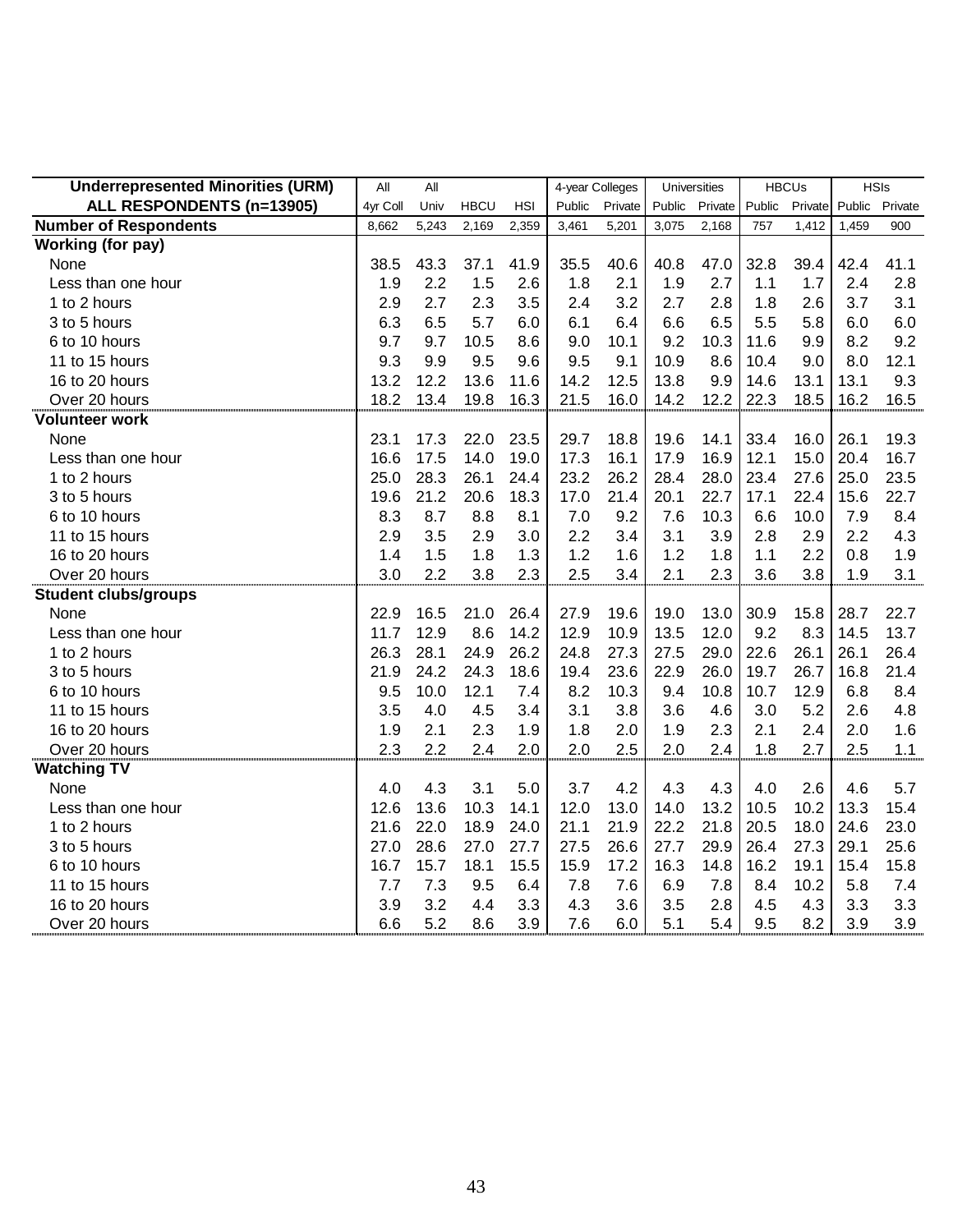| <b>Underrepresented Minorities (URM)</b> | All      | All   |             |            | 4-year Colleges |         |        | Universities |        | <b>HBCUs</b> |        | <b>HSIs</b> |
|------------------------------------------|----------|-------|-------------|------------|-----------------|---------|--------|--------------|--------|--------------|--------|-------------|
| ALL RESPONDENTS (n=13905)                | 4yr Coll | Univ  | <b>HBCU</b> | <b>HSI</b> | Public          | Private | Public | Private      | Public | Private      | Public | Private     |
| <b>Number of Respondents</b>             | 8,662    | 5,243 | 2,169       | 2,359      | 3,461           | 5,201   | 3,075  | 2,168        | 757    | 1,412        | 1,459  | 900         |
| Household/childcare duties               |          |       |             |            |                 |         |        |              |        |              |        |             |
| None                                     | 15.9     | 15.4  | 14.4        | 17.5       | 16.1            | 15.7    | 14.5   | 16.6         | 16.8   | 13.1         | 16.9   | 18.6        |
| Less than one hour                       | 14.4     | 17.1  | 13.3        | 15.5       | 14.1            | 14.6    | 16.0   | 18.5         | 13.4   | 13.3         | 14.6   | 17.0        |
| 1 to 2 hours                             | 28.2     | 29.4  | 26.5        | 30.4       | 27.1            | 29.0    | 28.9   | 30.1         | 26.2   | 26.7         | 29.7   | 31.6        |
| 3 to 5 hours                             | 21.7     | 21.9  | 22.4        | 20.9       | 21.4            | 21.9    | 23.0   | 20.4         | 19.6   | 23.8         | 22.1   | 19.0        |
| 6 to 10 hours                            | 9.8      | 9.0   | 11.0        | 8.0        | 10.1            | 9.7     | 9.9    | 7.8          | 9.7    | 11.7         | 8.4    | 7.5         |
| 11 to 15 hours                           | 4.0      | 3.2   | 5.0         | 3.6        | 4.5             | 3.7     | 3.4    | 3.0          | 5.7    | 4.6          | 4.1    | 2.8         |
| 16 to 20 hours                           | 1.8      | 1.5   | 1.9         | 1.6        | 1.9             | 1.8     | 1.7    | 1.3          | 1.6    | 2.1          | 1.7    | 1.4         |
| Over 20 hours                            | 4.1      | 2.6   | 5.5         | 2.5        | 4.8             | 3.6     | 2.8    | 2.3          | 7.0    | 4.7          | 2.7    | 2.2         |
| <b>Reading for pleasure</b>              |          |       |             |            |                 |         |        |              |        |              |        |             |
| None                                     | 18.2     | 17.9  | 16.6        | 19.3       | 19.8            | 17.2    | 19.0   | 16.4         | 19.4   | 15.1         | 20.1   | 18.1        |
| Less than one hour                       | 23.9     | 25.7  | 22.0        | 24.6       | 23.5            | 24.2    | 25.0   | 26.7         | 22.0   | 22.0         | 24.3   | 25.1        |
| 1 to 2 hours                             | 26.9     | 27.7  | 27.8        | 27.7       | 25.8            | 27.6    | 27.3   | 28.1         | 26.7   | 28.4         | 27.8   | 27.6        |
| 3 to 5 hours                             | 16.8     | 17.0  | 17.6        | 17.1       | 16.7            | 16.9    | 16.4   | 17.9         | 16.8   | 17.9         | 16.6   | 18.0        |
| 6 to 10 hours                            | 7.6      | 6.6   | 8.4         | 6.9        | 7.4             | 7.8     | 7.0    | 6.0          | 7.1    | 9.1          | 7.0    | 6.9         |
| 11 to 15 hours                           | 3.0      | 2.5   | 3.5         | 1.7        | 3.4             | 2.7     | 2.6    | 2.2          | 4.4    | 3.0          | 1.7    | 1.7         |
| 16 to 20 hours                           | 1.5      | 1.2   | 1.5         | 1.2        | 1.5             | 1.5     | 1.3    | 1.1          | 1.4    | 1.6          | 1.5    | 0.7         |
| Over 20 hours                            | 2.1      | 1.5   | 2.7         | 1.4        | 1.9             | 2.2     | 1.5    | 1.5          | 2.2    | 2.9          | 1.1    | 1.9         |
| <b>Playing video/computer games</b>      |          |       |             |            |                 |         |        |              |        |              |        |             |
| None                                     | 46.7     | 48.9  | 46.8        | 44.2       | 45.3            | 47.7    | 49.4   | 48.3         | 45.8   | 47.3         | 43.2   | 45.6        |
| Less than one hour                       | 20.6     | 21.6  | 20.9        | 21.7       | 21.1            | 20.3    | 21.4   | 21.9         | 20.6   | 21.0         | 22.5   | 20.3        |
| 1 to 2 hours                             | 14.7     | 13.6  | 15.3        | 14.5       | 14.9            | 14.6    | 13.1   | 14.2         | 14.7   | 15.7         | 14.0   | 15.1        |
| 3 to 5 hours                             | 9.2      | 8.6   | 9.4         | 10.2       | 9.6             | 8.9     | 8.9    | 8.2          | 10.2   | 8.9          | 10.7   | 9.4         |
| 6 to 10 hours                            | 4.5      | 3.7   | 4.2         | 5.1        | 4.6             | 4.4     | 3.4    | 4.1          | 4.7    | 3.9          | 5.3    | 4.9         |
| 11 to 15 hours                           | 2.1      | 1.7   | 1.6         | 1.6        | 1.8             | 2.2     | 1.7    | 1.6          | 1.8    | 1.4          | 1.5    | 1.8         |
| 16 to 20 hours                           | 0.8      | 0.7   | 0.9         | 1.1        | 1.0             | 0.7     | 0.7    | 0.7          | 1.2    | 0.6          | 1.2    | 1.0         |
| Over 20 hours                            | 1.4      | 1.2   | 1.1         | 1.7        | 1.6             | 1.2     | 1.4    | 1.1          | 1.1    | 1.1          | 1.6    | 1.8         |
| Did your high school require community   |          |       |             |            |                 |         |        |              |        |              |        |             |
| service for graduation?                  |          |       |             |            |                 |         |        |              |        |              |        |             |
| No                                       | 62.5     | 63.2  | 59.8        | 65.3       | 69.7            | 57.7    | 68.7   | 55.5         | 63.8   | 57.6         | 76.8   | 46.7        |
| Yes                                      | 37.5     | 36.8  | 40.2        | 34.7       | 30.3            | 42.3    | 31.3   | 44.5         | 36.2   | 42.4         | 23.2   | 53.3        |
| Have you participated in:                |          |       |             |            |                 |         |        |              |        |              |        |             |
| A summer research program?               | 12.9     | 13.8  | 19.5        | 7.4        | 11.8            | 13.7    | 12.1   | 16.3         | 17.3   | 20.7         | 6.8    | 8.4         |
| A health science research program        |          |       |             |            |                 |         |        |              |        |              |        |             |
| sponsored by a university?               | 8.4      | 9.4   | 15.0        | 4.5        | 7.4             | 9.1     | 7.9    | $11.5$ 11.0  |        | 17.1         | 3.7    | 5.7         |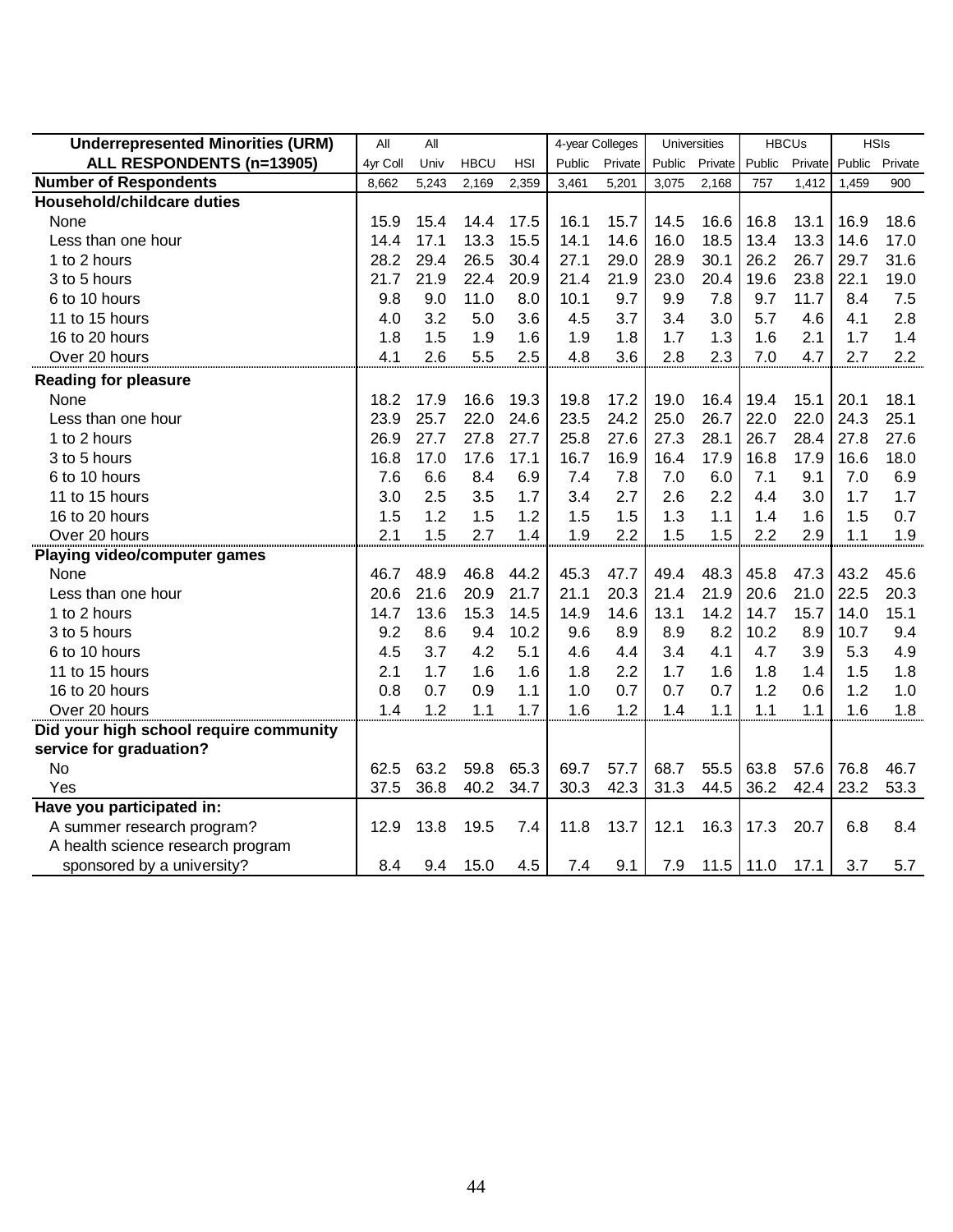| <b>Underrepresented Minorities (URM)</b> | All      | All   |             |            | 4-year Colleges |         |        | Universities |        | <b>HBCUs</b> |       | <b>HSIs</b>    |
|------------------------------------------|----------|-------|-------------|------------|-----------------|---------|--------|--------------|--------|--------------|-------|----------------|
| ALL RESPONDENTS (n=13905)                | 4yr Coll | Univ  | <b>HBCU</b> | <b>HSI</b> | Public          | Private | Public | Private      | Public | Private      |       | Public Private |
| <b>Number of Respondents</b>             | 8,662    | 5,243 | 2,169       | 2,359      | 3,461           | 5,201   | 3,075  | 2,168        | 757    | 1,412        | 1,459 | 900            |
| Do you have a disability?                |          |       |             |            |                 |         |        |              |        |              |       |                |
| Hearing                                  | 0.7      | 0.6   | 0.5         | 0.4        | 0.5             | 0.8     | 0.6    | 0.5          | 0.1    | 0.6          | 0.5   | 0.3            |
| Speech                                   | 0.4      | 0.1   | 0.1         | 0.3        | 0.4             | 0.4     | 0.2    | 0.1          | 0.4    | 0.0          | 0.3   | 0.2            |
| Orthopedic                               | 0.6      | 0.4   | 0.4         | 0.5        | 0.6             | 0.5     | 0.5    | 0.3          | 0.5    | 0.3          | 0.4   | 0.6            |
| Learning disability                      | 1.7      | 0.9   | 0.7         | 2.0        | 1.0             | 2.1     | 0.8    | 1.0          | 0.4    | 0.8          | 1.8   | 2.3            |
| Health-related                           | 1.8      | 1.2   | 1.9         | 1.2        | 1.8             | 1.8     | 1.2    | 1.2          | 2.2    | 1.7          | 1.2   | 1.2            |
| Partially sighted or blind               | 1.5      | 1.5   | 1.2         | 1.3        | 1.6             | 1.5     | 1.6    | 1.5          | 1.3    | 1.2          | 1.2   | 1.3            |
| Other                                    | 1.4      | 0.8   | 1.0         | 1.3        | 1.2             | 1.4     | 0.9    | 0.7          | 1.6    | 0.7          | 1.2   | 1.4            |
| Citizenship status                       |          |       |             |            |                 |         |        |              |        |              |       |                |
| U.S. citizen                             | 93.8     | 93.2  | 97.3        | 92.3       | 95.0            | 92.9    | 92.4   | 94.4         | 97.3   | 97.3         | 92.8  | 91.5           |
| Permanent resident (green card)          | 4.0      | 5.0   | 1.6         | 5.7        | 3.7             | 4.1     | 5.7    | 4.1          | 2.0    | 1.4          | 5.6   | 5.9            |
| Neither                                  | 2.3      | 1.7   | 1.1         | 2.0        | 1.3             | 2.9     | 1.9    | 1.5          | 0.7    | 1.3          | 1.6   | 2.6            |
| Student met or exceeded recommended      |          |       |             |            |                 |         |        |              |        |              |       |                |
| years of high school study in: [4]       |          |       |             |            |                 |         |        |              |        |              |       |                |
| English (4 years)                        | 96.7     | 97.4  | 96.4        | 97.2       | 96.1            | 97.0    | 96.8   | 98.3         | 95.9   | 96.7         | 96.8  | 97.9           |
| Mathematics (4 years)                    | 79.9     | 84.7  | 81.0        | 71.4       | 76.8            | 82.0    | 82.1   | 88.2         | 76.6   | 83.3         | 67.0  | 78.1           |
| Foreign Language (2 years)               | 92.3     | 95.2  | 91.3        | 93.7       | 90.1            | 93.8    | 93.8   | 97.1         | 88.8   | 92.7         | 92.8  | 95.2           |
| Physical Science (2 years)               | 48.9     | 57.6  | 43.3        | 56.1       | 43.2            | 52.8    | 55.4   | 60.7         | 35.2   | 47.7         | 54.8  | 58.3           |
| Biological Science (2 years)             | 51.0     | 56.1  | 45.9        | 51.6       | 47.8            | 53.0    | 55.2   | 57.5         | 40.3   | 49.0         | 48.9  | 55.9           |
| History/Am. Govt. (1 year)               | 97.6     | 98.2  | 97.2        | 98.0       | 97.4            | 97.7    | 97.9   | 98.6         | 96.4   | 97.6         | 98.0  | 98.1           |
| Computer Science (1/2 year)              | 63.7     | 57.3  | 65.5        | 65.3       | 65.0            | 62.8    | 58.0   | 56.4         | 64.6   | 66.0         | 64.6  | 66.4           |
| Arts and/or Music (1 year)               | 80.1     | 83.0  | 78.5        | 85.1       | 78.1            | 81.5    | 82.5   | 83.6         | 76.0   | 79.9         | 87.3  | 81.5           |
| WHAT IS THE HIGHEST ACADEMIC DEGREE      |          |       |             |            |                 |         |        |              |        |              |       |                |
| THAT YOU INTEND TO OBTAIN:               |          |       |             |            |                 |         |        |              |        |              |       |                |
| At any college                           |          |       |             |            |                 |         |        |              |        |              |       |                |
| None                                     | 0.9      | 0.6   | 1.0         | 1.0        | 1.0             | 0.8     | 0.6    | 0.5          | 1.2    | 0.9          | 0.9   | 1.1            |
| Vocational certificate                   | 0.2      | 0.0   | 0.2         | 0.1        | 0.3             | 0.2     | 0.1    | 0.0          | 0.3    | 0.1          | 0.1   | 0.3            |
| Associate (A.A. or equivalent)           | 0.2      | 0.1   | 0.4         | 0.2        | 0.3             | 0.2     | 0.2    | 0.1          | 0.7    | 0.2          | 0.3   | 0.0            |
| Bachelor's degree (B.A., B.S., etc.)     | 5.4      | 4.0   | 4.0         | 6.4        | 7.9             | 3.8     | 5.1    | 2.4          | 6.3    | 2.7          | 7.5   | 4.5            |
| Master's degree (M.A., M.S., etc.)       | 17.0     | 14.0  | 12.8        | 20.9       | 20.0            | 15.0    | 16.0   | 11.1         | 18.4   | 9.8          | 22.3  | 18.6           |
| Ph.D. or Ed.D.                           | 38.1     | 34.8  | 39.4        | 35.9       | 37.6            | 38.4    | 35.3   | 34.1         | 43.8   | 36.9         | 35.8  | 36.0           |
| M.D., D.O., D.D.S., or D.V.M.            | 34.4     | 43.2  | 38.4        | 31.8       | 28.9            | 38.0    | 39.6   | 48.2         | 24.5   | 46.0         | 30.2  | 34.5           |
| $J.D.$ (Law)                             | 1.5      | 1.8   | 1.5         | 1.2        | 1.2             | 1.7     | 1.4    | 2.3          | 1.5    | 1.5          | 1.2   | 1.3            |
| B.D. or M.Div. (Divinity)                | 0.5      | 0.3   | 0.5         | 0.1        | 0.5             | 0.4     | 0.3    | 0.3          | 0.9    | 0.3          | 0.1   | 0.3            |
| Other                                    | 1.9      | 1.3   | 1.9         | 2.4        | 2.5             | 1.5     | 1.5    | 1.0          | 2.4    | 1.6          | 1.7   | 3.4            |
| At this college                          |          |       |             |            |                 |         |        |              |        |              |       |                |
| None                                     | 1.6      | 0.7   | 1.5         | 3.4        | 3.0             | 0.8     | 0.7    | 0.6          | 2.7    | 0.9          | 5.1   | 0.7            |
| Vocational certificate                   | 0.1      | 0.1   | 0.1         | 0.2        | 0.1             | 0.1     | 0.1    | 0.1          | 0.0    | 0.2          | 0.1   | 0.3            |
| Associate (A.A. or equivalent)           | 2.0      | 0.9   | 1.2         | 2.2        | 2.7             | 1.6     | 1.2    | 0.4          | 2.4    | 0.6          | 2.7   | 1.4            |
| Bachelor's degree (B.A., B.S., etc.)     | 70.0     | 58.8  | 68.7        | 64.0       | 66.4            | 72.3    | 56.2   | 62.3         | 67.0   | 69.5         | 64.4  | 63.3           |
| Master's degree (M.A., M.S., etc.)       | 13.6     | 15.4  | 12.0        | 14.6       | 14.9            | 12.8    | 16.8   | 13.5         | 16.5   | 9.8          | 14.9  | 14.0           |
| Ph.D. or Ed.D.                           | 6.6      | 10.4  | 7.9         | 7.4        | 7.1             | 6.3     | 11.0   | 9.7          | 5.8    | 8.9          | 6.3   | 9.2            |
| M.D., D.O., D.D.S., or D.V.M.            | 3.8      | 11.8  | 6.1         | 5.7        | 3.1             | 4.3     | 12.3   | 11.1         | 2.9    | 7.7          | 3.9   | 8.7            |
| J.D. (Law)                               | 0.3      | 0.5   | 0.3         | 0.2        | 0.3             | 0.2     | 0.1    | 1.0          | 0.4    | 0.2          | 0.1   | 0.3            |
| B.D. or M.Div. (Divinity)                | 0.2      | 0.2   | 0.3         | 0.1        | 0.2             | 0.2     | 0.2    | 0.1          | 0.2    | 0.3          | 0.1   | 0.2            |
| Other                                    | 1.7      | 1.2   | 1.9         | 2.2        | 2.3             | 1.4     | 1.4    | 1.1          | 2.0    | 1.9          | 2.3   | 1.9            |

[4] Based on curriculum reccomendations of the National Committee on Excellence in Education, except for years of Mathematics, which was increased to 4 years for this study.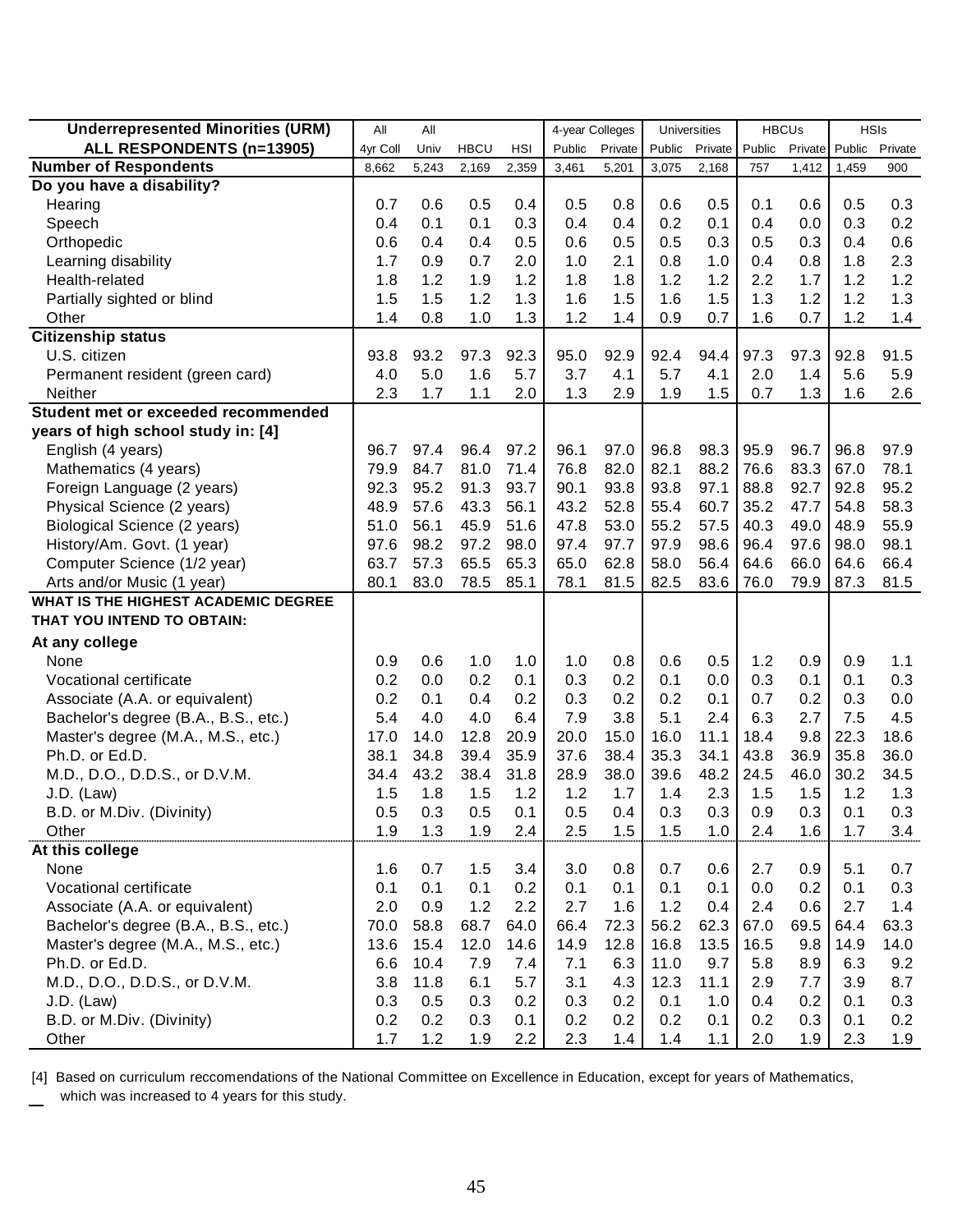| <b>Underrepresented Minorities (URM)</b> | All      | All   |             |       |        | 4-year Colleges |        | Universities   |        | <b>HBCUs</b> |                | <b>HSIs</b> |
|------------------------------------------|----------|-------|-------------|-------|--------|-----------------|--------|----------------|--------|--------------|----------------|-------------|
| ALL RESPONDENTS (n=13905)                | 4yr Coll | Univ  | <b>HBCU</b> | HSI   | Public | Private         | Public | <b>Private</b> | Public |              | Private Public | Private     |
| <b>Number of Respondents</b>             | 8,662    | 5,243 | 2,169       | 2,359 | 3,461  | 5,201           | 3,075  | 2,168          | 757    | 1,412        | 1,459          | 900         |
| Reasons noted as "very important" in     |          |       |             |       |        |                 |        |                |        |              |                |             |
| deciding to go to college                |          |       |             |       |        |                 |        |                |        |              |                |             |
| My parents wanted me to go               | 47.6     | 42.9  | 50.1        | 50.1  | 50.5   | 45.6            | 43.8   | 41.5           | 55.2   | 47.4         | 52.4           | 46.3        |
| I could not find a job                   | 7.5      | 6.3   | 8.9         | 8.1   | 8.7    | 6.7             | 7.5    | 4.6            | 9.8    | 8.3          | 8.2            | 8.1         |
| Wanted to get away from home             | 24.9     | 22.2  | 31.3        | 16.3  | 25.1   | 24.7            | 21.4   | 23.3           | 30.6   | 31.6         | 15.1           | 18.1        |
| To be able to get a better job           | 73.1     | 70.7  | 74.7        | 72.1  | 77.1   | 70.5            | 73.5   | 66.8           | 78.6   | 72.6         | 75.4           | 66.9        |
| To gain a general education and          |          |       |             |       |        |                 |        |                |        |              |                |             |
| appreciation of ideas                    | 71.3     | 72.3  | 71.7        | 70.9  | 69.2   | 72.7            | 70.7   | 74.4           | 71.3   | 71.9         | 69.6           | 73.0        |
| There was nothing better to do           | 4.6      | 3.6   | 5.6         | 3.9   | 4.7    | 4.5             | 3.6    | 3.6            | 6.9    | 4.9          | 3.8            | 4.2         |
| To make me a more cultured person        | 51.5     | 54.7  | 53.2        | 45.3  | 47.1   | 54.4            | 51.5   | 59.2           | 45.4   | 57.3         | 42.3           | 50.2        |
| To be able to make more money            | 75.2     | 70.8  | 79.3        | 74.3  | 81.2   | 71.3            | 72.9   | 67.9           | 84.3   | 76.6         | 77.3           | 69.3        |
| To learn more about things that          |          |       |             |       |        |                 |        |                |        |              |                |             |
| interest me                              | 82.7     | 83.4  | 80.3        | 82.6  | 81.8   | 83.3            | 83.0   | 84.0           | 78.8   | 81.1         | 83.5           | 81.1        |
| To prepare myself for graduate or        |          |       |             |       |        |                 |        |                |        |              |                |             |
| professional school                      | 85.0     | 87.7  | 87.4        | 83.2  | 82.1   | 86.9            | 87.1   | 88.6           | 83.2   | 89.7         | 80.9           | 86.9        |
| To get training for a specific career    | 83.5     | 81.6  | 86.3        | 82.8  | 85.1   | 82.4            | 83.6   | 78.9           | 86.9   | 86.0         | 83.4           | 81.9        |
| To find my purpose in life [1]           | 63.5     | 58.5  | 66.7        | 63.2  | 64.3   | 62.9            | 59.4   | 57.1           | 71.2   | 64.2         | 63.5           | 62.6        |

| Is this college your                 |      |      |      |      |      |      |      |      |      |      |      |      |
|--------------------------------------|------|------|------|------|------|------|------|------|------|------|------|------|
| First choice                         | 57.6 | 64.9 | 58.0 | 57.8 | 53.7 | 60.1 | 62.2 | 68.8 | 39.9 | 67.7 | 56.6 | 59.8 |
| Second choice                        | 28.7 | 23.7 | 25.7 | 29.0 | 30.3 | 27.6 | 25.4 | 21.3 | 32.2 | 22.2 | 29.2 | 28.6 |
| Third choice                         | 8.8  | 7.4  | 9.5  | 8.3  | 9.7  | 8.2  | 8.2  | 6.2  | 15.6 | 6.2  | 8.6  | 7.7  |
| Less than third choice               | 5.0  | 4.0  | 6.7  | 4.9  | 6.2  | 4.1  | 4.2  | 3.7  | 12.3 | 3.8  | 5.6  | 3.9  |
| To how many colleges other than this |      |      |      |      |      |      |      |      |      |      |      |      |
| one did you apply for admission this |      |      |      |      |      |      |      |      |      |      |      |      |
| year?                                |      |      |      |      |      |      |      |      |      |      |      |      |
| None                                 | 13.9 | 11.6 | 11.4 | 17.1 | 17.7 | 11.4 | 13.6 | 8.8  | 15.0 | 9.4  | 20.0 | 12.5 |
| One                                  | 10.0 | 7.6  | 9.9  | 10.3 | 12.4 | 8.4  | 9.1  | 5.5  | 11.4 | 9.1  | 11.9 | 7.7  |
| Two                                  | 14.3 | 11.1 | 14.5 | 15.9 | 16.4 | 12.8 | 12.3 | 9.5  | 16.1 | 13.6 | 16.1 | 15.5 |
| Three                                | 17.9 | 15.0 | 17.9 | 18.4 | 19.7 | 16.6 | 15.9 | 13.8 | 19.3 | 17.1 | 18.3 | 18.6 |
| Four                                 | 14.8 | 14.2 | 16.3 | 13.8 | 14.1 | 15.3 | 14.1 | 14.4 | 15.4 | 16.8 | 12.4 | 16.1 |
| Five                                 | 9.6  | 11.0 | 11.8 | 8.1  | 7.3  | 11.1 | 10.6 | 11.7 | 10.5 | 12.5 | 7.4  | 9.3  |
| Six                                  | 6.9  | 9.3  | 6.7  | 6.7  | 5.4  | 7.8  | 8.3  | 10.8 | 5.1  | 7.6  | 5.2  | 9.2  |
| Seven to ten                         | 9.4  | 15.9 | 7.9  | 8.0  | 5.5  | 12.0 | 13.6 | 19.2 | 5.1  | 9.4  | 7.5  | 8.8  |
| Eleven or more                       | 3.3  | 4.2  | 3.7  | 1.7  | 1.5  | 4.6  | 2.6  | 6.4  | 2.1  | 4.5  | 1.3  | 2.3  |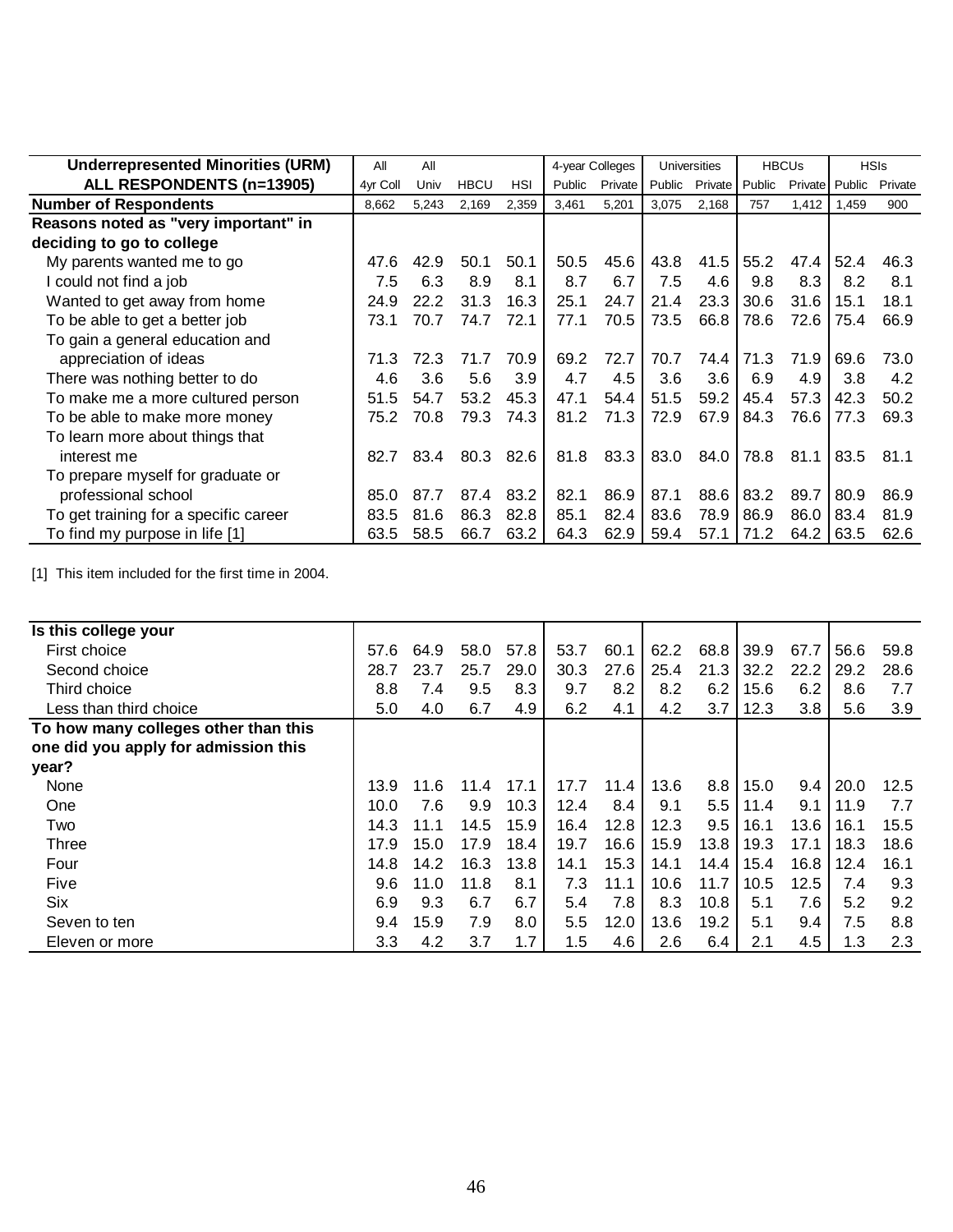| <b>Underrepresented Minorities (URM)</b> | All      | All   |             |            | 4-year Colleges |         |        | Universities |        | <b>HBCUs</b> | <b>HSIs</b> |         |
|------------------------------------------|----------|-------|-------------|------------|-----------------|---------|--------|--------------|--------|--------------|-------------|---------|
| ALL RESPONDENTS (n=13905)                | 4yr Coll | Univ  | <b>HBCU</b> | <b>HSI</b> | Public          | Private | Public | Private      | Public | Private      | Public      | Private |
| <b>Number of Respondents</b>             | 8,662    | 5,243 | 2,169       | 2,359      | 3,461           | 5,201   | 3,075  | 2,168        | 757    | 1,412        | 1,459       | 900     |
| Reasons noted as "very important" in     |          |       |             |            |                 |         |        |              |        |              |             |         |
| influencing student's decision to        |          |       |             |            |                 |         |        |              |        |              |             |         |
| attend this particular college           |          |       |             |            |                 |         |        |              |        |              |             |         |
| My relatives wanted me to come here      | 11.8     | 10.9  | 14.6        | 12.1       | 12.2            | 11.6    | 10.5   | 11.5         | 14.4   | 14.7         | 13.0        | 10.8    |
| My teacher advised me                    | 6.2      | 5.8   | 6.2         | 6.5        | 5.9             | 6.5     | 5.0    | 6.9          | 5.9    | 6.3          | 6.1         | 7.1     |
| This college has a very good academic    |          |       |             |            |                 |         |        |              |        |              |             |         |
| reputation                               | 61.3     | 72.5  | 68.3        | 50.9       | 48.5            | 69.8    | 66.4   | 81.2         | 41.5   | 82.3         | 43.7        | 62.6    |
| This college has a good reputation for   |          |       |             |            |                 |         |        |              |        |              |             |         |
| its social activities                    | 27.5     | 33.5  | 30.6        | 22.9       | 27.2            | 27.6    | 33.1   | 34.0         | 26.4   | 32.8         | 23.0        | 22.7    |
| I was offered financial assistance       | 54.2     | 48.4  | 45.6        | 44.1       | 43.3            | 61.3    | 42.0   | 57.4         | 49.0   | 43.8         | 32.8        | 62.5    |
| The cost of attending this college       | 37.9     | 34.2  | 34.9        | 36.7       | 50.4            | 29.6    | 39.8   | 26.2         | 52.0   | 25.7         | 40.5        | 30.5    |
| High school counselor advised me         | 11.1     | 9.7   | 9.1         | 10.6       | 10.8            | 11.2    | 9.6    | 9.8          | 11.0   | 8.0          | 10.0        | 11.5    |
| Private college counselor advised me     | 4.5      | 2.6   | 4.1         | 3.5        | 3.2             | 5.4     | 1.9    | 3.5          | 3.9    | 4.2          | 2.1         | 5.8     |
| I wanted to live near home               | 20.6     | 17.8  | 12.9        | 28.3       | 23.8            | 18.4    | 19.2   | 15.9         | 19.0   | 9.6          | 29.8        | 26.0    |
| Not offered aid by first choice          | 10.6     | 8.1   | 11.6        | 9.2        | 10.4            | 10.7    | 7.9    | 8.3          | 15.6   | 9.5          | 8.4         | 10.4    |
| This college's graduates gain admission  |          |       |             |            |                 |         |        |              |        |              |             |         |
| to top graduate/professional schools     | 45.9     | 54.7  | 56.4        | 38.0       | 32.6            | 54.6    | 47.5   | 64.7         | 28.9   | 70.6         | 31.7        | 48.1    |
| This college's graduates get good jobs   | 55.5     | 61.4  | 63.3        | 46.6       | 44.5            | 62.7    | 55.7   | 69.3         | 39.7   | 75.5         | 40.8        | 55.9    |
| I was attracted by the religious         |          |       |             |            |                 |         |        |              |        |              |             |         |
| affiliation/orientation of the           |          |       |             |            |                 |         |        |              |        |              |             |         |
| college                                  | 10.4     | 6.8   | 9.2         | 4.6        | 3.4             | 15.0    | 2.6    | 12.6         | 4.9    | 11.5         | 2.5         | 8.0     |
| I wanted to go to a school about the     |          |       |             |            |                 |         |        |              |        |              |             |         |
| size of this college                     | 42.5     | 30.6  | 33.6        | 32.1       | 31.2            | 49.9    | 25.3   | 38.0         | 31.0   | 34.9         | 20.2        | 51.3    |
| Rankings in national magazines           | 17.8     | 25.8  | 28.5        | 10.7       | 10.4            | 22.8    | 20.3   | 33.5         | 10.9   | 37.7         | 9.0         | 13.4    |
| Information from a website               | 20.2     | 20.3  | 25.1        | 13.3       | 18.1            | 21.5    | 17.9   | 23.7         | 21.1   | 27.2         | 11.3        | 16.6    |
| I was admitted through an Early Action   |          |       |             |            |                 |         |        |              |        |              |             |         |
| or Early Decision program                | 9.8      | 9.0   | 10.6        | 7.4        | 7.3             | 11.4    | 6.3    | 12.7         | 6.3    | 12.9         | 7.1         | 8.1     |
| A visit to the campus                    | 39.2     | 40.4  | 34.4        | 28.3       | 32.6            | 43.6    | 36.5   | 45.9         | 32.9   | 35.2         | 23.4        | 36.1    |
| Prior to this term, have you ever taken  |          |       |             |            |                 |         |        |              |        |              |             |         |
| courses for credit at this institution?  |          |       |             |            |                 |         |        |              |        |              |             |         |
| <b>No</b>                                | 93.6     | 95.3  | 89.3        | 95.7       | 93.0            | 94.0    | 95.0   | 95.7         | 89.9   | 88.9         | 95.0        | 96.9    |
| Yes                                      | 6.4      | 4.7   | 10.7        | 4.3        | 7.0             | 6.0     | 5.0    | 4.3          | 10.1   | 11.1         | 5.0         | 3.1     |
| Where do you plan to live during the     |          |       |             |            |                 |         |        |              |        |              |             |         |
| fall term?                               |          |       |             |            |                 |         |        |              |        |              |             |         |
| With my family or other relatives        | 19.8     | 13.6  | 12.2        | 44.8       | 27.0            | 14.9    | 13.9   | 13.1         | 17.5   | 9.4          | 51.4        | 34.1    |
| Other private home, apartment or room    | 4.2      | 3.4   | 3.4         | 7.6        | 7.8             | 1.9     | 4.9    | 1.4          | 5.4    | 2.3          | 11.0        | 2.0     |
| College residence hall                   | 72.9     | 79.3  | 81.5        | 43.4       | 60.6            | 81.1    | 76.5   | 83.2         | 73.1   | 86.0         | 31.3        | 63.1    |
| Fraternity or sorority house             | 0.1      | 0.4   | 0.1         | 0.0        | 0.1             | 0.1     | 0.7    | 0.0          | 0.1    | 0.1          | 0.1         | 0.0     |
| Other campus student housing             | 2.5      | 2.9   | 2.3         | 3.7        | 3.8             | 1.6     | 3.6    | 2.1          | 3.0    | 1.9          | 5.7         | 0.4     |
| Other                                    | 0.5      | 0.3   | 0.5         | 0.5        | 0.7             | 0.4     | 0.5    | 0.1          | 0.8    | 0.3          | 0.5         | 0.3     |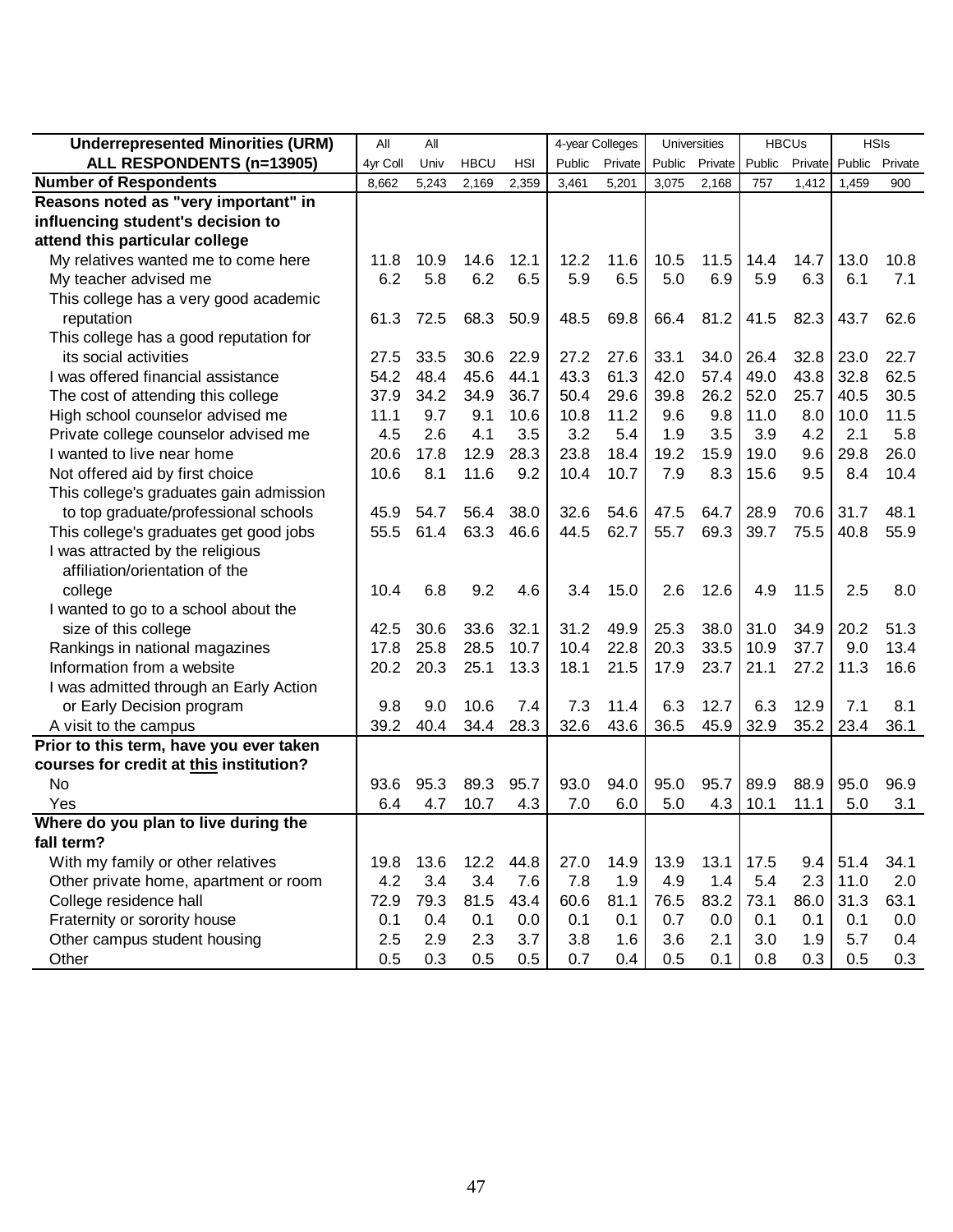| <b>Underrepresented Minorities (URM)</b> | All      | All       |             |           |        | 4-year Colleges |        | Universities |             | <b>HBCUs</b> |       | <b>HSIs</b>            |
|------------------------------------------|----------|-----------|-------------|-----------|--------|-----------------|--------|--------------|-------------|--------------|-------|------------------------|
| ALL RESPONDENTS (n=13905)                | 4yr Coll | Univ      | <b>HBCU</b> | HSI       | Public | Private         | Public | Private      | Public      |              |       | Private Public Private |
| <b>Number of Respondents</b>             | 8,662    | 5,243     | 2,169       | 2,359     | 3,461  | 5,201           | 3,075  | 2,168        | 757         | 1,412        | 1,459 | 900                    |
| Objectives considered to be "essential"  |          |           |             |           |        |                 |        |              |             |              |       |                        |
| or "very important"                      |          |           |             |           |        |                 |        |              |             |              |       |                        |
| Becoming accomplished in one of the      |          |           |             |           |        |                 |        |              |             |              |       |                        |
| performing arts (acting, dancing,        |          |           |             |           |        |                 |        |              |             |              |       |                        |
| etc.)                                    | 14.1     | 12.7      | 17.4        | 11.7      | 14.5   | 13.9            | 12.1   | 13.5         | 20.2        | 15.9         | 11.7  | 11.7                   |
| Becoming an authority in my field        | 66.7     | 64.2      | 74.4        | 62.9      | 68.3   | 65.6            | 62.5   | 66.6         | 75.6        | 73.7         | 61.1  | 65.8                   |
| Obtaining recognition from my            |          |           |             |           |        |                 |        |              |             |              |       |                        |
| colleagues for contributions to my       |          |           |             |           |        |                 |        |              |             |              |       |                        |
| special field                            | 57.8     | 57.7      | 62.4        | 59.1      | 59.5   | 56.8            | 56.9   | 58.9         | 63.7        | 61.8         | 59.0  | 59.2                   |
| Influencing the political structure      | 22.0     | 20.7      | 28.8        | 17.8      | 23.0   | 21.3            | 19.6   | 22.2         | 29.3        | 28.5         | 17.7  | 18.0                   |
| Influencing social values                | 48.7     | 45.7      | 54.0        | 41.4      | 47.2   | 49.7            | 43.0   | 49.6         | 53.7        | 54.1         | 40.5  | 42.7                   |
| Raising a family                         | 73.8     | 74.7      | 73.9        | 75.0      | 74.6   | 73.3            | 73.7   | 76.1         | 72.9        | 74.4         | 74.4  | 75.9                   |
| Having administrative responsibility     |          |           |             |           |        |                 |        |              |             |              |       |                        |
| for the work of others                   | 39.7     | 38.4      | 46.4        | 39.0      | 42.4   | 38.0            | 37.9   | 39.1         | 49.2        | 44.9         | 38.4  | 40.0                   |
| Being very well off financially          | 83.9     | 81.9      | 89.6        | 83.0      | 87.2   | 81.8            | 83.1   | 80.3         | 90.3        | 89.2         | 83.8  | 81.6                   |
| Helping others who are in difficulty     | 80.4     | 80.7      | 81.9        | 76.2      | 77.3   | 82.4            | 79.8   | 81.9         | 78.7        | 83.6         | 73.6  | 80.3                   |
| Making a theoretical contribution to     |          |           |             |           |        |                 |        |              |             |              |       |                        |
| science                                  | 38.5     | 39.4      | 42.1        | 35.2      | 35.7   | 40.3            | 37.4   | 42.3         | 39.0        | 43.7         | 33.5  | 37.8                   |
| Writing original works (poems, novels,   |          |           |             |           |        |                 |        |              |             |              |       |                        |
| short stories, etc.)                     | 18.0     | 15.6      | 20.0        | 14.5      | 18.1   | 17.9            | 14.9   | 16.5         | 22.1        | 18.9         | 13.9  | 15.3                   |
| Creating artistic work (painting,        |          |           |             |           |        |                 |        |              |             |              |       |                        |
| sculpture, decorating, etc)              | 13.0     | 11.9      | 12.4        | 13.9      | 13.0   | 13.0            | 12.1   | 11.6         | 13.9        | 11.6         | 13.0  | 15.4                   |
| Becoming successful in a business of my  |          |           |             |           |        |                 |        |              |             |              |       |                        |
| own                                      | 53.0     | 46.9      | 62.2        | 52.5      | 56.6   | 50.7            | 47.6   | 45.9         | 68.0        | 59.2         | 52.3  | 52.9                   |
| Becoming involved in programs to clean   |          |           |             |           |        |                 |        |              |             |              |       |                        |
| up the environment                       | 24.5     | 22.6      | 27.7        | 24.7      | 25.2   | 24.1            | 22.6   | 22.6         | 29.3        | 26.9         | 24.8  | 24.6                   |
| Developing a meaningful philosophy of    |          |           |             |           |        |                 |        |              |             |              |       |                        |
| life                                     | 50.9     | 50.3      | 55.4        | 49.7      | 50.6   | 51.1            | 48.6   | 52.8         | 58.1        | 54.1         | 48.0  | 52.3                   |
| Participating in a community action      |          |           |             |           |        |                 |        |              |             |              |       |                        |
| program                                  | 34.0     | 35.3      | 43.3        | 28.0      | 30.2   | 36.5            | 32.3   | 39.4         | 37.6        | 46.3         | 26.0  | 31.1                   |
| Helping to promote racial understanding  | 52.9     | 53.3      | 56.4        | 39.6      | 49.9   | 54.9            | 51.1   | 56.3         | 52.4        | 58.4         | 39.4  | 39.9                   |
| Keeping up to date with political        |          |           |             |           |        |                 |        |              |             |              |       |                        |
| affairs                                  | 34.2     | 35.2      | 41.2        | 30.5      | 32.2   | 35.5            | 33.5   |              | $37.5$ 37.8 | $42.9$ 30.1  |       | 31.3                   |
| Becoming a community leader              |          | 39.3 39.5 | 49.6 30.6   |           | 37.3   | 40.6            | 37.4   | $42.4$ 44.4  |             | 52.3         | 29.4  | 32.5                   |
| Integrating spirituality into my life    |          | 58.2 53.0 | 72.9 45.0   |           | 55.5   | 59.9            | 50.2   | 56.9         | 69.3        | 74.7         | 44.3  | 46.2                   |
| Improving my understanding of other      |          |           |             |           |        |                 |        |              |             |              |       |                        |
| countries and cultures                   |          | 55.0 58.0 | 55.4 48.4   |           | 49.6   | 58.6            | 55.5   | $61.4$ 48.9  |             | 58.8         | 47.6  | 49.8                   |
| Working to find a cure to a health       |          |           |             |           |        |                 |        |              |             |              |       |                        |
| problem [1]                              | 56.5     | 59.8      |             | 62.3 52.1 | 54.5   | 57.7            | 58.0   |              | 62.3   60.7 | $63.1$ 51.8  |       | 52.6                   |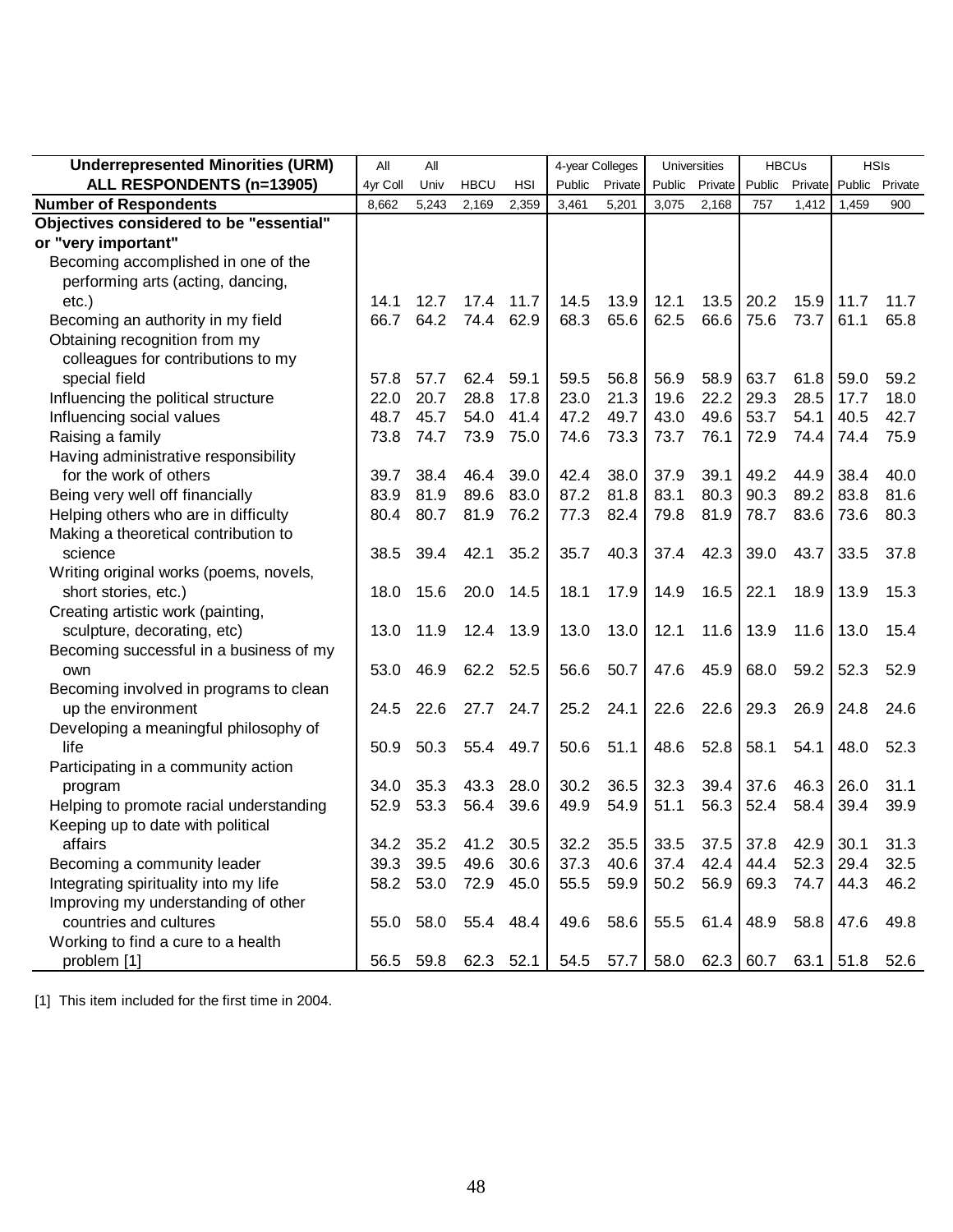| <b>Underrepresented Minorities (URM)</b>      | All      | All   |             |            | 4-year Colleges |         |        | <b>Universities</b> |        | <b>HBCUs</b> | <b>HSIs</b> |         |
|-----------------------------------------------|----------|-------|-------------|------------|-----------------|---------|--------|---------------------|--------|--------------|-------------|---------|
| ALL RESPONDENTS (n=13905)                     | 4yr Coll | Univ  | <b>HBCU</b> | <b>HSI</b> | Public          | Private | Public | Private             | Public | Private      | Public      | Private |
| <b>Number of Respondents</b>                  | 8,662    | 5,243 | 2,169       | 2,359      | 3,461           | 5,201   | 3,075  | 2,168               | 757    | 1,412        | 1,459       | 900     |
| <b>STUDENT'S PROBABLE MAJOR</b>               |          |       |             |            |                 |         |        |                     |        |              |             |         |
| <b>Biological Science</b>                     |          |       |             |            |                 |         |        |                     |        |              |             |         |
| Biology (general)                             | 24.9     | 25.5  | 31.8        | 27.4       | 23.9            | 25.6    | 23.7   | 28.0                | 26.8   | 34.4         | 25.4        | 30.8    |
| <b>Biochemistry or Biophysics</b>             | 3.8      | 5.3   | 1.8         | 3.5        | 2.8             | 4.4     | 5.3    | 5.2                 | 2.0    | 1.8          | 4.0         | 2.7     |
| Microbiology or Bacteriology                  | 0.9      | 1.6   | 0.4         | 1.5        | 0.9             | 0.8     | 2.0    | 1.2                 | 0.1    | 0.5          | 2.0         | 0.8     |
| Zoology                                       | 1.2      | 1.2   | 0.9         | 2.1        | 1.4             | 1.1     | 1.7    | 0.5                 | 0.7    | 1.0          | 2.7         | 1.1     |
| <b>Other Biological Science</b>               | 2.6      | 4.0   | 2.3         | 2.8        | 2.7             | 2.6     | 4.7    | 3.1                 | 3.4    | 1.7          | 3.5         | 1.7     |
| <b>Physical Science</b>                       |          |       |             |            |                 |         |        |                     |        |              |             |         |
| Chemistry                                     | 4.7      | 4.1   | 5.1         | 3.1        | 4.8             | 4.6     | 3.5    | 4.9                 | 4.9    | 5.2          | 2.4         | 4.1     |
| Professional                                  |          |       |             |            |                 |         |        |                     |        |              |             |         |
| Medicine, Dentistry, Veterinary Medicine      | 23.9     | 27.5  | 20.9        | 22.8       | 22.2            | 25.0    | 26.8   | 28.4                | 16.8   | 23.1         | 23.2        | 22.1    |
| Pharmacy                                      | 6.6      | 5.2   | 9.2         | 7.8        | 7.2             | 6.2     | 6.6    | 3.2                 | 6.7    | 10.6         | 8.4         | 7.0     |
| <b>Social Science</b>                         |          |       |             |            |                 |         |        |                     |        |              |             |         |
| Psychology                                    | 31.4     | 25.7  | 27.6        | 29.0       | 34.1            | 29.7    | 25.7   | 25.6                | 38.6   | 21.7         | 28.6        | 29.8    |
| <b>STUDENT'S PROBABLE CAREER</b>              |          |       |             |            |                 |         |        |                     |        |              |             |         |
| Business (exec, owner, sales, clerical, etc.) | 1.1      | 0.9   | 1.3         | 1.3        | 1.3             | 1.1     | 0.8    | 1.0                 | 1.1    | 1.2          | 1.1         | 1.5     |
| Clinical psychologist                         | 10.3     | 7.3   | 10.0        | 8.5        | 11.7            | 9.4     | 7.3    | 7.3                 | 13.9   | 7.9          | 8.5         | 8.4     |
| College administrator/staff                   | 0.0      | 0.1   | 0.0         | 0.0        | 0.0             | 0.0     | 0.0    | 0.1                 | 0.0    | 0.0          | 0.0         | 0.0     |
| College teacher                               | 0.2      | 0.3   | 0.0         | 0.4        | 0.3             | 0.2     | 0.4    | 0.2                 | 0.0    | 0.0          | 0.5         | 0.2     |
| Dentist (including orthodontist)              | 4.4      | 3.4   | 4.5         | 6.3        | 5.7             | 3.5     | 3.9    | 2.7                 | 5.5    | 4.0          | 6.5         | 5.9     |
| Dietitian or nutritionist                     | 0.3      | 0.2   | 0.2         | 0.2        | 0.1             | 0.3     | 0.2    | 0.2                 | 0.1    | 0.2          | 0.1         | 0.2     |
| Engineer                                      | 0.4      | 0.3   | 0.3         | 0.3        | 0.4             | 0.4     | 0.2    | 0.4                 | 0.6    | 0.2          | 0.1         | 0.6     |
| Lab technician or hygienist                   | 0.5      | 0.4   | 0.5         | 0.7        | 0.9             | 0.3     | 0.7    | 0.1                 | 0.7    | 0.3          | 0.8         | 0.6     |
| <b>Nurse</b>                                  | 1.7      | 1.0   | 2.0         | 1.9        | 2.3             | 1.3     | 1.3    | 0.6                 | 3.6    | 1.2          | 2.0         | 1.8     |
| Optometrist                                   | 0.9      | 1.0   | 0.7         | 1.4        | 1.0             | 0.8     | 1.1    | 0.8                 | 0.7    | 0.7          | 1.2         | 1.8     |
| Pharmacist                                    | 8.0      | 6.5   | 11.0        | 10.5       | 8.6             | 7.5     | 8.3    | 4.1                 | 9.9    | 11.5         | 10.2        | 11.0    |
| Physician                                     | 28.7     | 38.9  | 34.2        | 22.8       | 22.7            | 32.6    | 34.1   | 45.5                | 20.6   | 41.3         | 18.9        | 29.1    |
| Education professional (teacher, prin., etc.) | 2.3      | 1.4   | 1.5         | 2.2        | 2.4             | 2.2     | 1.8    | 0.9                 | 2.7    | 0.9          | 2.4         | 1.9     |
| Scientific researcher                         | 4.2      | 5.0   | 2.6         | 3.7        | 3.5             | 4.7     | 4.7    | 5.4                 | 2.5    | 2.7          | 4.4         | 2.6     |
| Social, welfare or recreation worker          | 1.4      | 1.3   | 1.3         | 1.1        | 1.7             | 1.3     | 1.3    | 1.2                 | 2.2    | 0.9          | 1.1         | 1.1     |
| Therapist (physical, occupational,            |          |       |             |            |                 |         |        |                     |        |              |             |         |
| speech)                                       | 2.9      | 1.9   | 3.0         | 3.2        | 3.1             | 2.8     | 1.8    | 2.0                 | 4.9    | 2.0          | 3.3         | 3.0     |
| Veterinarian                                  | 4.5      | 4.2   | 3.8         | 7.5        | 4.6             | 4.5     | 5.6    | 2.2                 | 2.1    | 4.7          | 10.2        | 3.1     |
| Other                                         | 12.8     | 10.7  | 11.9        | 11.3       | 13.5            | 12.3    | 11.4   | 9.7                 | 14.9   | 10.3         | 11.3        | 11.4    |
| Undecided                                     | 7.4      | 8.8   | 3.8         | 9.7        | 7.5             | 7.3     | 9.2    | 8.2                 | 4.6    | 3.3          | 10.3        | 8.8     |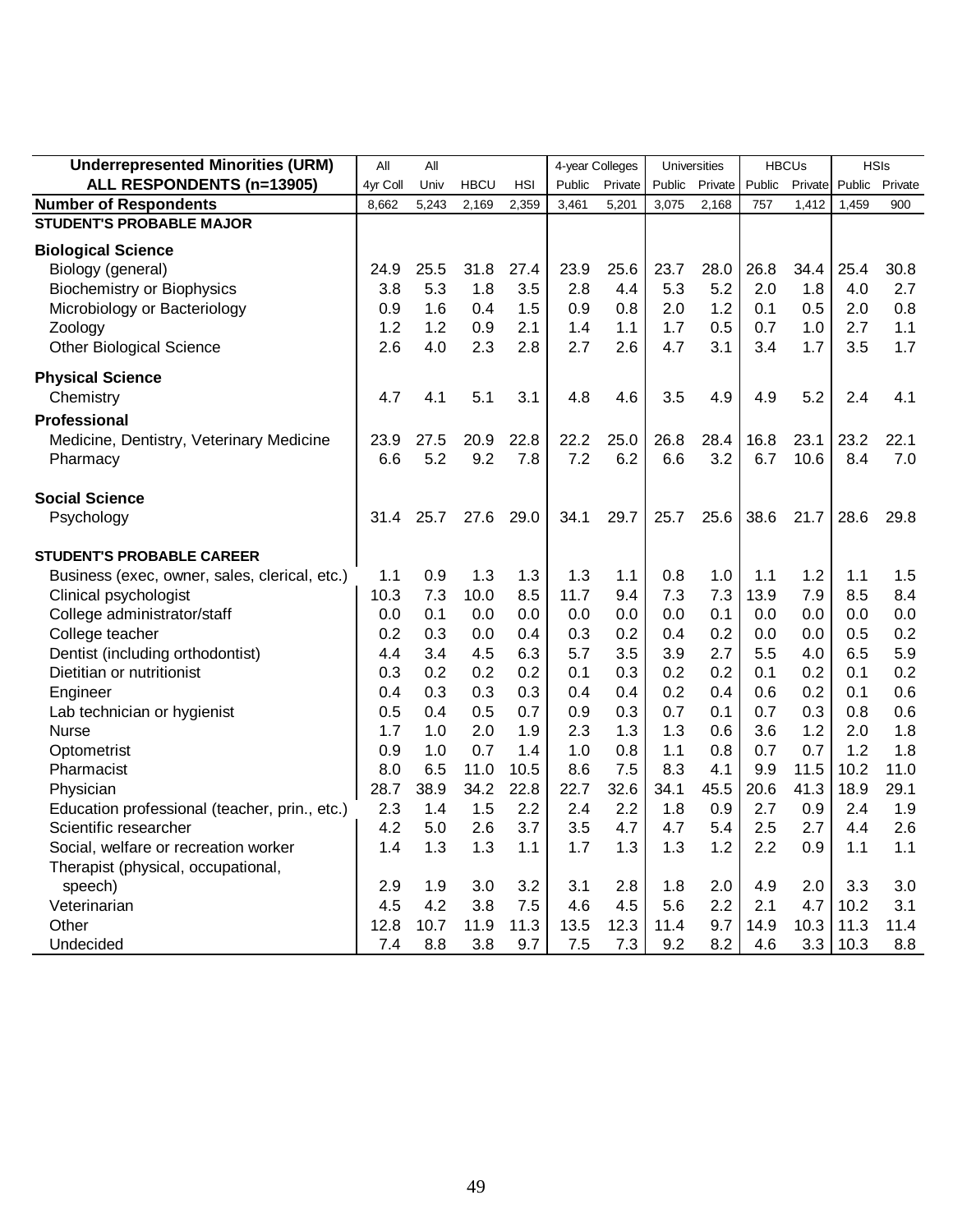| <b>Underrepresented Minorities (URM)</b>    | All        | All        |             |            | 4-year Colleges |            |            | Universities |             | <b>HBCUs</b> |            | <b>HSIs</b>    |
|---------------------------------------------|------------|------------|-------------|------------|-----------------|------------|------------|--------------|-------------|--------------|------------|----------------|
| ALL RESPONDENTS (n=13905)                   | 4yr Coll   | Univ       | <b>HBCU</b> | <b>HSI</b> | Public          | Private    | Public     | Private      | Public      | Private      |            | Public Private |
| <b>Number of Respondents</b>                | 8,662      | 5,243      | 2,169       | 2,359      | 3,461           | 5,201      | 3,075      | 2,168        | 757         | 1,412        | 1,459      | 900            |
| <b>Father's occupation [5]</b>              |            |            |             |            |                 |            |            |              |             |              |            |                |
| Artist                                      | 1.1        | 0.6        | 0.9         | 0.6        | 1.0             | 1.2        | 0.4        | 0.9          | 1.4         | 0.6          | 0.6        | 0.7            |
| <b>Business</b>                             | 18.0       | 19.1       | 16.5        | 23.0       | 16.5            | 19.0       | 17.7       | 21.1         | 14.9        | 17.4         | 21.7       | 25.0           |
| <b>Business (clerical)</b>                  | 1.1        | 1.0        | 1.1         | 1.3        | 1.2             | 1.0        | 1.0        | 1.0          | 0.9         | 1.1          | 1.2        | 1.6            |
| Clergy                                      | 1.3        | 0.7        | 1.6         | 0.2        | 1.0             | 1.5        | 0.6        | 0.9          | 1.7         | 1.6          | 0.1        | 0.4            |
| College teacher                             | 0.7        | 0.9        | 0.5         | 0.4        | 0.5             | 0.7        | 0.5        | 1.5          | 0.2         | 0.7          | 0.3        | 0.5            |
| Doctor (MD or DDS)                          | 2.5        | 4.6        | 2.0         | 3.6        | 1.6             | 3.2        | 3.3        | 6.4          | 1.1         | 2.5          | 2.6        | 5.2            |
| Education (secondary)                       | 2.1        | 2.1        | 2.2         | 1.9        | 2.2             | 2.1        | 2.0        | 2.3          | 1.8         | 2.4          | 2.0        | 1.8            |
| Education (elementary)                      | 0.8        | 0.7        | 1.2         | 0.6        | 0.6             | 1.0        | 0.6        | 0.7          | 0.9         | 1.3          | 0.6        | 0.7            |
| Engineer                                    | 5.7        | 6.7        | 5.3         | 8.2        | 5.6             | 5.7        | 7.2        | 6.0          | 5.4         | 5.3          | 8.8        | 7.2            |
| Farmer or forester                          | 1.0        | 0.8        | 0.5         | 1.7        | 1.2             | 0.8        | 1.1        | 0.4          | 1.1         | 0.2          | 1.8        | 1.6            |
| Health professional                         | 1.2        | 1.5        | 1.1         | 1.7        | 1.2             | 1.3        | 1.5        | 1.5          | 1.1         | 1.1          | 1.6        | 1.8            |
| Homemaker (full-time)                       | 0.2        | 0.2        | 0.1         | 0.3        | 0.3             | 0.2        | 0.2        | 0.2          | 0.2         | 0.1          | 0.2        | 0.4            |
| Lawyer                                      | 1.3        | 1.5        | 1.3         | 1.4        | 0.8             | 1.6        | 1.1        | 2.0          | 1.1         | 1.4          | 1.3        | 1.7            |
| Military (career)                           | 3.3        | 2.4        | 4.8         | 2.5        | 4.1             | 2.8        | 2.8        | 1.8          | 4.6         | 4.9          | 2.9        | 1.9            |
| <b>Nurse</b>                                | 0.7        | 0.7        | 0.7         | 0.6        | 0.7             | 0.8        | 0.9        | 0.5          | 0.6         | 0.7          | 0.7        | 0.5            |
| Research scientist                          | 0.3        | 0.6        | 0.2         | 0.5        | 0.3             | 0.3        | 0.6        | 0.6          | 0.5         | 0.1          | 0.4        | 0.6            |
| Social/welfare/rec worker                   | 1.1        | 0.6        | 1.5         | 0.6        | 0.9             | 1.2        | 0.6        | 0.7          | 1.4         | 1.6          | 0.4        | 0.8            |
| Skilled worker                              | 7.3        | 7.4        | 8.0         | 6.1        | 7.8             | 7.0        | 7.0        | 7.9          | 7.8         | 8.1          | 6.5        | 5.4            |
| Semi-skilled worker                         | 4.8        | 5.0        | 4.1         | 4.7        | 5.5             | 4.3        | 5.6        | 4.0          | 4.1         | 4.1          | 5.8        | 2.8            |
| Unskilled worker                            | 4.8        | 5.4        | 4.3         | 3.4        | 5.5             | 4.4        | 6.4        | 4.0          | 4.9         | 3.9          | 3.1        | 4.0            |
| Unemployed                                  | 5.5        | 5.0        | 6.3         | 3.5        | 5.3             | 5.6        | 5.2        | 4.7          | 6.6         | 6.2          | 3.5        | 3.5            |
| Other                                       | 35.1       | 32.4       | 35.7        | 33.1       | 36.2            | 34.4       | 33.5       | 30.9         | 37.8        | 34.6         | 33.8       | 32.0           |
| Mother's occupation [5]                     |            |            |             |            |                 |            |            |              |             |              |            |                |
| Artist                                      | 1.0        | 0.9        | 0.6         | 1.1        | 0.8             | 1.1        | 0.9        | 1.0          | 0.7         | 0.6          | 0.9        | 1.5            |
| <b>Business</b>                             | 14.9       | 15.1       | 17.4        | 16.6       | 14.1            | 15.4       | 13.2       | 17.7         | 15.6        | 18.3         | 17.3       | 15.3           |
| <b>Business (clerical)</b>                  | 4.6        | 5.2        | 5.1         | 4.9        | 4.5             | 4.7        | 5.5        | 4.8          | 4.0         | 5.7          | 5.1        | 4.6            |
| Clergy                                      | 0.4        | 0.3        | 0.5         | 0.1        | 0.2             | 0.5        | 0.4        | 0.3          | 0.4         | 0.6          | 0.1        | 0.1            |
| College teacher                             | 0.6        | 0.4        | 0.7         | 0.5        | 0.4             | 0.8        | 0.2        | 0.7          | 0.7         | 0.8          | 0.5        | 0.5            |
| Doctor (MD or DDS)                          | 1.3        | 2.0        | 1.4         | 1.6        | 1.0             | 1.5        | 1.5        | 2.7          | 0.9         | 1.7          | 0.9        | 2.8            |
| Education (secondary)                       | 4.0        | 4.4        | 5.2         | 3.9        | 3.9             | 4.2        | 4.3        | 4.5          | 4.0         | 5.8          | 4.1        | 3.5            |
| Education (elementary)                      | 7.1        | 7.3        | 7.3         | 6.5        | 7.0             | 7.2        | 6.9        | 7.9          | 6.7         | 7.6          | 6.7        | 6.3            |
| Engineer                                    | 0.5        | 0.6        | 0.9         | 0.9        | 0.6             | 0.4        | 0.8        | 0.4          | 1.1         | 0.8          | 1.2        | 0.4            |
| Farmer or forester                          | 0.1<br>2.6 | 0.2        | 0.0         | 0.1<br>2.7 | 0.1             | 0.2<br>3.0 | 0.3        | 0.1<br>2.1   | 0.0         | 0.1          | 0.1        | 0.1            |
| Health professional                         |            | 2.3        | 3.0         |            | 2.1             |            | 2.4        |              | 1.1         | 3.9          | 2.5        | 3.1            |
| Homemaker (full-time)                       | 6.2        | 9.7        | 2.4         | 10.2       | 6.0             | 6.3        | 10.1       | 9.1          | 2.0         | 2.6          | 10.7       | 9.4            |
| Lawyer                                      | 0.6        | 0.7        | 0.6         | 0.7        | 0.3             | 0.8        | 0.4        | 1.2<br>0.2   | 0.3         | 0.8          | 0.4        | 1.2            |
| Military (career)                           | 0.5<br>9.4 | 0.2        | 0.8         | 0.3        | 0.6             | 0.5        | 0.2        |              | 0.4         | 1.0          | 0.4        | 0.0            |
| <b>Nurse</b><br>Research scientist          |            | 8.5<br>0.3 | 10.0<br>0.1 | 7.6<br>0.2 | 10.4<br>0.1     | 8.7        | 8.3        | 8.9          | 12.1<br>0.1 | 8.9          | 7.1<br>0.3 | 8.4            |
|                                             | 0.2        |            |             |            |                 | 0.2        | 0.3        | 0.2          |             | 0.1          |            | 0.1            |
| Social/welfare/rec worker<br>Skilled worker | 3.0<br>1.9 | 2.7<br>1.8 | 3.6<br>1.5  | 1.8<br>1.6 | 2.8<br>2.1      | 3.2<br>1.8 | 2.9<br>1.8 | 2.6<br>1.9   | 3.3<br>2.0  | 3.7<br>1.3   | 1.5<br>1.4 | 2.2            |
| Semi-skilled worker                         |            |            |             |            |                 |            |            | 2.7          | 3.2         |              |            | 2.0            |
| Unskilled worker                            | 2.5<br>2.7 | 3.0<br>3.3 | 2.1<br>1.8  | 2.4<br>2.1 | 3.1<br>2.7      | 2.1<br>2.7 | 3.1<br>4.2 | 2.1          |             | 1.6<br>1.7   | 3.3<br>2.2 | 0.8            |
| Unemployed                                  | 6.9        | 6.0        | 6.5         | 7.7        | 7.1             | 6.8        | 6.2        | 5.7          | 2.0<br>7.2  | 6.2          | 7.7        | 2.0<br>7.8     |
|                                             | 28.9       | 24.8       | 28.5        | 26.5       | 30.1            | 28.0       | 26.0       |              | $23.1$ 32.0 | 26.6         | 25.7       | 27.7           |
| Other                                       |            |            |             |            |                 |            |            |              |             |              |            |                |

[5] Recategorization of this item from a longer list is shown in Appendix C of "The American Freshman: National Norms for Fall, 2004".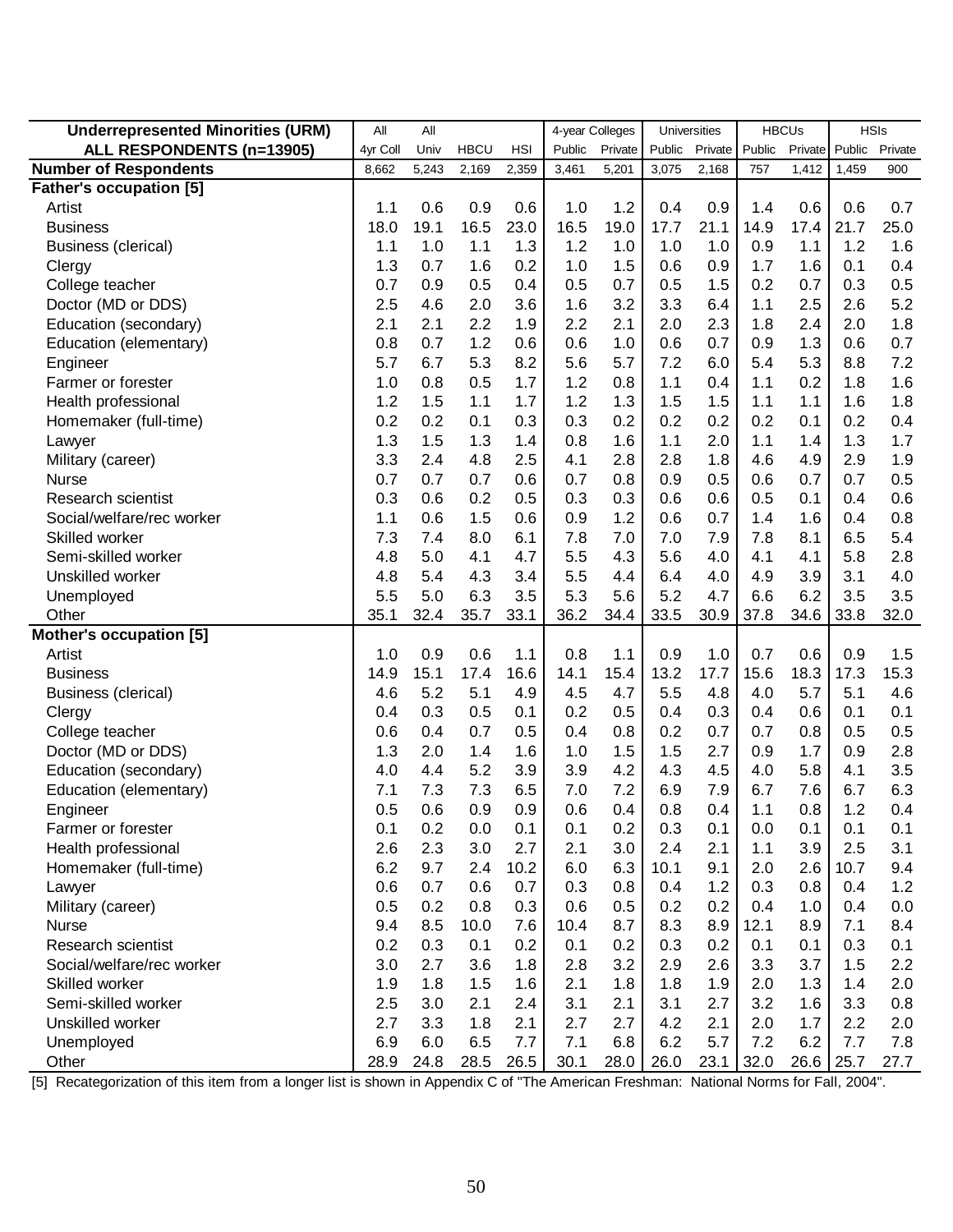| <b>Underrepresented Minorities (URM)</b> | All<br>All |       | 4-year Colleges |       | <b>Universities</b> |         | <b>HBCUs</b> |                | <b>HSIs</b> |                |       |                |
|------------------------------------------|------------|-------|-----------------|-------|---------------------|---------|--------------|----------------|-------------|----------------|-------|----------------|
| ALL RESPONDENTS (n=13905)                | 4yr Coll   | Univ  | <b>HBCU</b>     | HSI   | Public              | Private |              | Public Private |             | Public Private |       | Public Private |
| <b>Number of Respondents</b>             | 8,662      | 5,243 | 2,169           | 2,359 | 3,461               | 5,201   | 3,075        | 2,168          | 757         | 1,412          | 1,459 | 900            |
| HOW MUCH OF YOU FIRST YEAR'S EDU-        |            |       |                 |       |                     |         |              |                |             |                |       |                |
| <b>CATIONAL EXPENSES (ROOM, BOARD,</b>   |            |       |                 |       |                     |         |              |                |             |                |       |                |
| TUITION AND FEES) DO YOU EXPECT          |            |       |                 |       |                     |         |              |                |             |                |       |                |
| <b>TO COVER FROM:</b>                    |            |       |                 |       |                     |         |              |                |             |                |       |                |
| Family resources (parents, relatives,    |            |       |                 |       |                     |         |              |                |             |                |       |                |
| spouse, etc.)                            |            |       |                 |       |                     |         |              |                |             |                |       |                |
| None                                     | 27.0       | 21.5  | 31.6            | 14.7  | 32.9                | 23.0    | 24.5         | 17.2           | 41.1        | 26.5           | 16.2  | 12.2           |
| Less than $$1,000$                       | 19.0       | 16.3  | 18.3            | 19.8  | 23.4                | 16.1    | 18.7         | 12.9           | 22.6        | 16.1           | 22.9  | 14.7           |
| $$1,000 - 2,999$                         | 18.6       | 17.4  | 18.2            | 20.7  | 19.7                | 17.9    | 18.9         | 15.3           | 18.5        | 18.1           | 22.0  | 18.6           |
| $$3,000 - 5,999$                         | 13.4       | 12.5  | 11.8            | 16.8  | 11.8                | 14.4    | 11.6         | 13.7           | 9.1         | 13.2           | 16.5  | 17.3           |
| $$6,000 - 9,999$                         | 8.4        | 9.7   | 7.8             | 10.5  | 5.8                 | 10.1    | 9.0          | 10.6           | 5.0         | 9.3            | 9.2   | 12.4           |
| $$10,000 +$                              | 13.6       | 22.7  | 12.3            | 17.7  | 6.2                 | 18.4    | 17.3         | 30.3           | 3.7         | 16.9           | 13.3  | 24.8           |
| My own resources (savings from work,     |            |       |                 |       |                     |         |              |                |             |                |       |                |
| work-study, other income)                |            |       |                 |       |                     |         |              |                |             |                |       |                |
| None                                     | 42.1       | 38.0  | 56.0            | 27.3  | 45.4                | 40.0    | 38.3         | 37.6           | 58.0        | 54.9           | 24.9  | 31.1           |
| Less than $$1,000$                       | 31.7       | 29.2  | 28.2            | 38.8  | 34.1                | 30.1    | 31.2         | 26.4           | 27.7        | 28.4           | 43.5  | 31.3           |
| $$1,000 - 2,999$                         | 20.4       | 24.3  | 12.7            | 25.5  | 16.0                | 23.3    | 22.5         | 26.8           | 12.3        | 13.0           | 24.2  | 27.6           |
| $$3,000 - 5,999$                         | 4.0        | 6.2   | 2.2             | 5.7   | 3.1                 | 4.6     | 6.0          | 6.4            | 1.5         | 2.5            | 5.2   | 6.4            |
| \$6,000 - 9,999                          | 1.1        | 1.2   | 0.6             | 1.8   | 0.9                 | 1.3     | 1.2          | 1.2            | 0.3         | 0.8            | 1.7   | 2.0            |
| $$10,000 +$                              | 0.7        | 1.1   | 0.4             | 0.9   | 0.5                 | 0.8     | 0.8          | 1.6            | 0.3         | 0.4            | 0.5   | 1.6            |
| Aid which need not be repaid (grants,    |            |       |                 |       |                     |         |              |                |             |                |       |                |
| scholarships, military funding, etc.)    |            |       |                 |       |                     |         |              |                |             |                |       |                |
| None                                     | 19.8       | 22.0  | 24.9            | 18.4  | 25.5                | 16.0    | 24.0         | 19.2           | 26.4        | 24.1           | 27.1  | 5.5            |
| Less than $$1,000$                       | 5.3        | 5.7   | 6.5             | 8.4   | 7.7                 | 3.6     | 7.4          | 3.3            | 8.5         | 5.5            | 11.7  | 3.4            |
| $$1,000 - 2,999$                         | 15.8       | 12.9  | 17.3            | 20.6  | 24.0                | 10.3    | 17.2         | 6.8            | 22.1        | 14.8           | 28.3  | 9.0            |
| $$3,000 - 5,999$                         | 16.9       | 13.5  | 21.3            | 17.2  | 20.7                | 14.3    | 16.6         | 9.2            | 22.1        | 20.9           | 18.0  | 16.0           |
| $$6,000 - 9,999$                         | 13.4       | 11.5  | 11.5            | 14.5  | 11.7                | 14.5    | 12.6         | 9.9            | 11.8        | 11.4           | 9.3   | 22.3           |
| $$10,000 +$                              | 28.9       | 34.4  | 18.4            | 20.9  | 10.4                | 41.2    | 22.3         | 51.6           | 9.2         | 23.4           | 5.5   | 43.8           |
| Aid which must be repaid (loans, etc.)   |            |       |                 |       |                     |         |              |                |             |                |       |                |
| None                                     | 39.7       | 41.5  | 35.7            | 46.8  | 49.1                | 33.5    | 45.6         | 35.7           | 41.0        | 32.9           | 55.8  | 32.6           |
| Less than \$1,000                        | 5.0        | 4.3   | 4.8             | 6.2   | 6.6                 | 3.9     | 5.0          | 3.2            | 7.9         | 3.2            | 7.5   | 4.2            |
| $$1,000 - 2,999$                         | 19.2       | 16.9  | 17.0            | 20.6  | 20.4                | 18.4    | 18.0         | 15.3           | 19.4        | 15.7           | 20.3  | 21.1           |
| $$3,000 - 5,999$                         | 14.7       | 14.3  | 12.7            | 12.1  | 12.4                | 16.3    | 14.0         | 14.9           | 15.3        | 11.3           | 9.2   | 16.6           |
| $$6,000 - 9,999$                         | 10.1       | 9.5   | 11.7            | 7.4   | 6.5                 | 12.6    | 8.9          | 10.3           | 8.9         | 13.2           | 3.9   | 12.9           |
| $$10,000 +$                              | 11.3       | 13.6  | 18.1            | 6.9   | 5.1                 | 15.4    | 8.6          | 20.7           | 7.5         | 23.8           | 3.3   | 12.6           |
| Other than above                         |            |       |                 |       |                     |         |              |                |             |                |       |                |
| None                                     | 93.4       | 93.4  | 94.9            | 88.5  | 93.3                | 93.5    | 93.4         | 93.4           | 94.7        | 95.0           | 89.8  | 86.1           |
| Less than $$1,000$                       | 2.7        | 3.0   | 2.4             | 4.9   | 3.2                 | 2.4     | 3.5          | 2.3            | 3.2         | 2.0            | 5.2   | 4.5            |
| $$1,000 - 2,999$                         | 2.0        | 1.5   | 1.8             | 3.2   | 2.0                 | 1.9     | 1.3          | 1.7            | 1.6         | 1.8            | 2.1   | 5.4            |
| $$3,000 - 5,999$                         | 0.7        | 1.0   | 0.3             | 1.5   | 0.7                 | 0.7     | 0.8          | 1.3            | 0.1         | 0.4            | 1.3   | 1.9            |
| \$6,000 - 9,999                          | 0.5        | 0.5   | 0.4             | 1.1   | 0.4                 | 0.5     | 0.6          | 0.4            | 0.3         | 0.4            | 0.9   | 1.4            |
| $$10,000 +$                              | 0.7        | 0.6   | 0.3             | 0.7   | 0.4                 | 0.9     | 0.4          | 0.9            | 0.1         | 0.4            | 0.7   | 0.7            |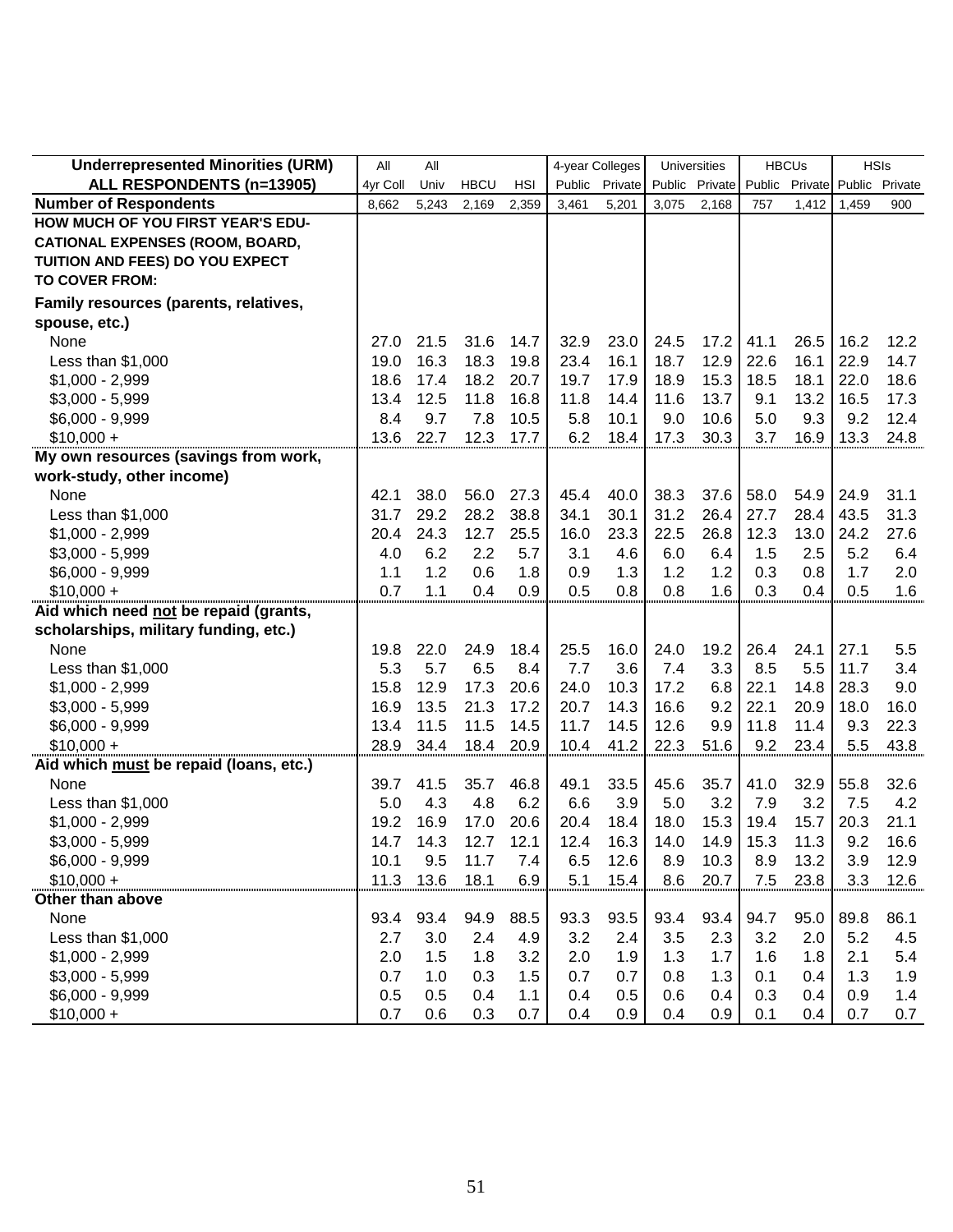| <b>Underrepresented Minorities (URM)</b> | All      | All   |             |            | 4-year Colleges |         | <b>Universities</b> |                | <b>HBCUs</b> |         | <b>HSIs</b> |                |
|------------------------------------------|----------|-------|-------------|------------|-----------------|---------|---------------------|----------------|--------------|---------|-------------|----------------|
| ALL RESPONDENTS (n=13905)                | 4yr Coll | Univ  | <b>HBCU</b> | <b>HSI</b> | Public          | Private |                     | Public Private | Public       | Private |             | Public Private |
| <b>Number of Respondents</b>             | 8,662    | 5,243 | 2,169       | 2,359      | 3,461           | 5,201   | 3,075               | 2,168          | 757          | 1,412   | 1,459       | 900            |
| Do you have any concern about your       |          |       |             |            |                 |         |                     |                |              |         |             |                |
| ability to finance your college          |          |       |             |            |                 |         |                     |                |              |         |             |                |
| education?                               |          |       |             |            |                 |         |                     |                |              |         |             |                |
| None (I am confident that I will have    |          |       |             |            |                 |         |                     |                |              |         |             |                |
| sufficient funds)                        | 22.7     | 20.6  | 26.7        | 22.8       | 22.6            | 22.8    | 20.2                | 21.0           | 28.4         | 25.8    | 22.4        | 23.5           |
| Some (but I probably will have enough    |          |       |             |            |                 |         |                     |                |              |         |             |                |
| funds)                                   | 53.3     | 55.4  | 48.2        | 56.9       | 54.1            | 52.8    | 54.7                | 56.3           | 48.8         | 47.9    | 56.7        | 57.3           |
| Major (not sure I will have enough       |          |       |             |            |                 |         |                     |                |              |         |             |                |
| funds to complete college)               | 24.0     | 24.0  | 25.1        | 20.2       | 23.2            | 24.4    | 25.0                | 22.6           | 22.8         | 26.3    | 20.9        | 19.2           |
| Student estimates chances are "very      |          |       |             |            |                 |         |                     |                |              |         |             |                |
| good" that he/she will:                  |          |       |             |            |                 |         |                     |                |              |         |             |                |
| Change major field                       | 7.7      | 9.8   | 6.7         | 9.1        | 9.0             | 6.8     | 9.7                 | 9.9            | 8.9          | 5.5     | 10.4        | 7.0            |
| Change career choice                     | 7.0      | 8.9   | 5.9         | 8.5        | 7.0             | 7.0     | 9.3                 | 8.3            | 6.9          | 5.3     | 9.3         | 7.3            |
| Participate in student government        | 11.2     | 10.5  | 16.8        | 7.6        | 9.7             | 12.2    | 9.8                 | 11.3           | 13.2         | 18.7    | 5.4         | 11.2           |
| Get a job to help pay for college        |          |       |             |            |                 |         |                     |                |              |         |             |                |
| expenses                                 | 51.4     | 53.4  | 43.5        | 51.7       | 52.1            | 51.0    | 53.6                | 53.1           | 45.2         | 42.6    | 54.2        | 47.7           |
| Work full-time while attending college   | 9.9      | 7.0   | 9.1         | 10.5       | 13.4            | 7.6     | 7.6                 | 6.2            | 14.3         | 6.3     | 12.2        | 7.8            |
| Join a social fraternity or sorority     | 17.7     | 13.4  | 35.2        | 9.7        | 20.2            | 16.0    | 12.7                | 14.3           | 33.6         | 36.0    | 10.0        | 9.0            |
| Play varsity/intercollegiate athletics   | 16.0     | 10.5  | 15.1        | 12.0       |                 | 17.4    | 10.0                | 11.2           | 17.3         | 13.9    | 8.3         | 18.0           |
| Make at least a "B" average              | 65.1     | 64.5  | 74.2        | 64.7       | 63.1            | 66.4    | 61.4                | 68.9           | 68.2         | 77.4    | 62.5        | 68.2           |
| Participate in student protests or       |          |       |             |            |                 |         |                     |                |              |         |             |                |
| demonstrations                           | 7.8      | 7.1   | 10.0        | 6.2        | 6.7             | 8.5     | 6.9                 | 7.5            | 8.2          | 11.0    | 5.4         | 7.3            |
| Transfer to another college before       |          |       |             |            |                 |         |                     |                |              |         |             |                |
| graduating                               | 10.1     | 4.0   | 9.4         | 12.9       | 14.5            | 7.2     | 4.4                 | 3.4            | 16.6         | 5.6     | 16.0        | 7.8            |
| Be satisfied with your college           | 52.5     | 60.4  | 53.0        | 49.6       | 45.2            | 57.4    | 57.2                | 64.8           | 36.5         | 61.8    | 46.7        | 54.1           |
| Participate in volunteer or community    |          |       |             |            |                 |         |                     |                |              |         |             |                |
| service work                             | 37.2     | 41.9  | 42.6        | 30.4       | 29.0            | 42.6    | 37.0                | 48.7           | 32.0         | 48.3    | 28.6        | 33.3           |
| Seek personal counseling                 | 12.2     | 14.9  | 12.2        | 11.4       | 11.9            | 12.3    | 16.0                | 13.3           | 10.2         | 13.3    | 12.0        | 10.3           |
| Communicate regularly with your          |          |       |             |            |                 |         |                     |                |              |         |             |                |
| professors [2]                           | 42.8     | 43.9  | 46.8        | 35.2       | 36.8            | 46.6    | 42.2                | 46.3           | 36.4         | 52.3    | 31.0        | 42.1           |
| Socialize with someone of another        |          |       |             |            |                 |         |                     |                |              |         |             |                |
| racial/ethnic group [2]                  | 75.2     | 80.4  | 63.1        | 74.7       | 71.6            | 77.5    | 78.9                | 82.6           | 60.1         | 64.7    | 73.3        | 77.0           |
| Participate in student clubs/groups      | 49.9     | 55.9  | 54.4        | 42.6       | 44.0            | 53.8    | 51.2                | 62.4           | 45.0         | 59.3    | 39.0        | 48.4           |
| Strengthen your religious beliefs/       |          |       |             | 27.5       |                 |         |                     |                |              |         | 25.9        | 30.0           |
| convictions                              | 41.7     | 36.6  | 54.2        |            | 37.7            | 44.4    | 33.0                | 41.6           | 50.3         | 56.3    |             |                |
| Participate in a study abroad program    | 27.1     | 32.2  | 25.2        | 20.4       | 19.8            | 31.9    | 29.3                | 36.3           | 21.9         | 27.0    | 17.1        | 25.7           |
| How would you characterize your          |          |       |             |            |                 |         |                     |                |              |         |             |                |
| political views?                         |          |       |             |            |                 |         |                     |                |              |         |             |                |
| Far left                                 | 4.2      | 3.3   | 4.4         | 3.3        | 4.3             | 4.1     | 3.5                 | 3.0            | 6.6          | 3.3     | 3.2         | 3.4            |
| Liberal                                  | 32.4     | 35.6  | 33.6        | 29.4       | 29.8            | 34.1    | 32.6                | 39.7           | 27.7         | 36.7    | 28.8        | 30.3           |
| Middle-of-the-road                       | 46.2     | 47.1  | 44.0        | 47.5       | 48.0            | 45.0    | 49.2                | 44.1           | 44.6         | 43.7    | 46.8        | 48.6           |
| Conservative                             | 15.7     | 13.0  | 16.0        | 18.2       | 16.2            | 15.4    | 13.5                | 12.4           | 18.7         | 14.6    | 19.5        | 16.2           |
| Far right                                | 1.5      | 1.0   | 1.9         | 1.6        | 1.7             | 1.4     | 1.1                 | 0.9            | 2.4          | 1.7     | 1.7         | 1.5            |

[2] Comparisons of these results with those from earlier years should be made with caution due to changes in wording or presentation order of the items.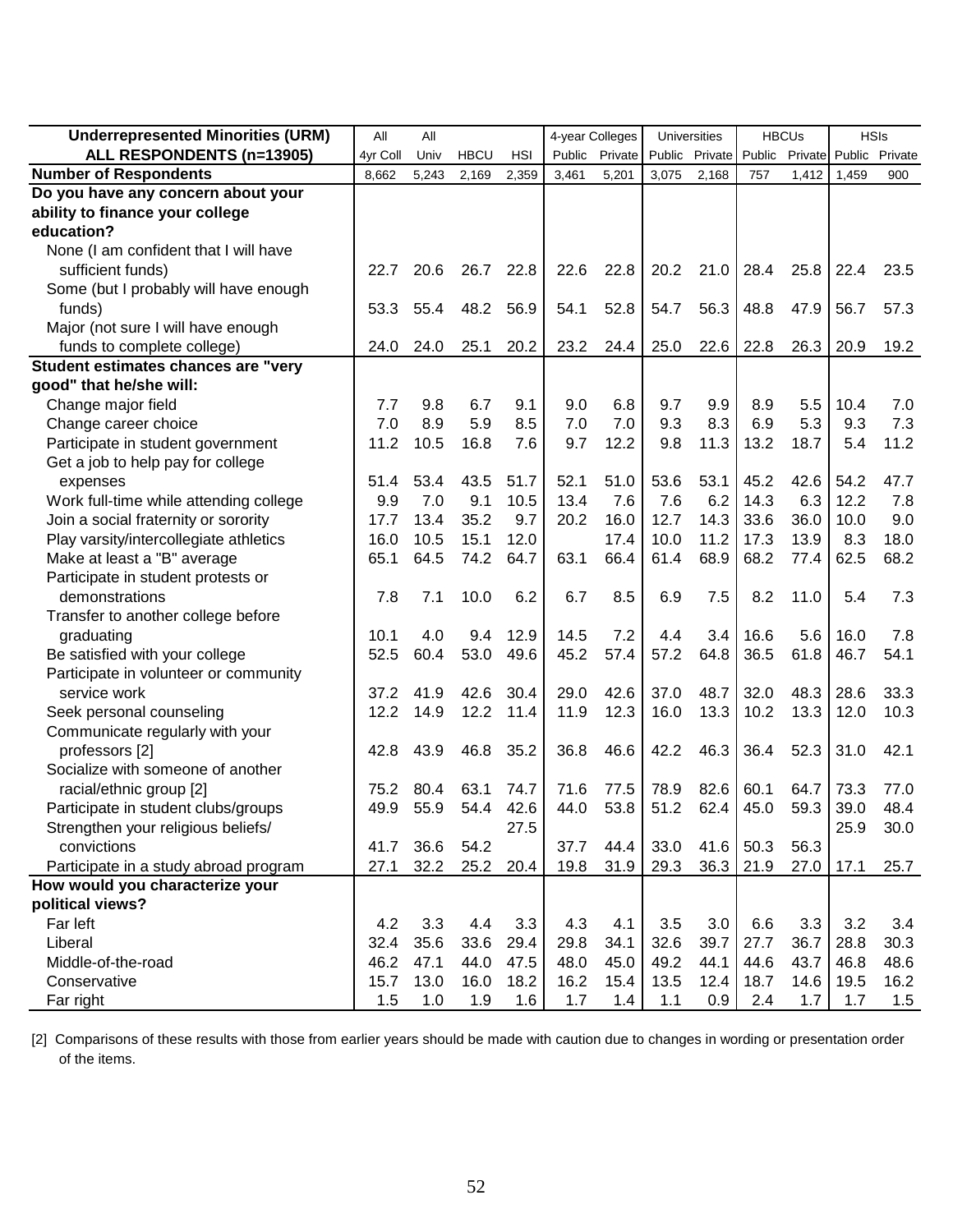#### **APPENDIX C: LIST OF PARTICIPATING INSTITUTIONS**

Bethel College Bethel College Bethel College Abilene Christian University Adelphi University Adrian College Agnes Scott College Alabama A & M University \* Alaska Pacific University Albertson College of Idaho Albertus Magnus College Albion College Albright College Alderson-Broaddus College Alfred University Allegheny College Alma College Alvernia College American University Amherst College Anderson College Anderson University Antioch University Aquinas College Arkansas State University Asbury College Assumption College Augsburg College Augustana College Austin College Averett University Avila University Azusa Pacific University Bacone College Baker University Baldwin-Wallace College Bard College Barnard College Barry University \* Barton College Bates College Baylor University † Bellarmine University Belmont University Beloit College Benedictine College Benedictine University Bennett College \* Berea College Bernard M Baruch College Berry College Bethany College

Centenary College Centenary College of Louisiana Central College Bethel College Biola University Bloomfield College Bloomsburg U of Pennsylvania Blue Mountain College Bluffton College Boston College Bowdoin College Bowie State University \* Bradley University Brandeis University † Brevard College Bridgewater College Bridgewater State College Brigham Young U-Hawaii Campus Brown University † Bryant College Bryn Athyn Coll of the New Church Bryn Mawr College Bucknell University Buena Vista University Butler University Cal Poly State U-Pomona \* Cal Poly State U-San Luis Obispo Caldwell College California Baptist University California Coll of Arts & Crafts California Institute of Technology California State U-Channel Islands California State U-Long Beach \* California State U-Los Angeles \* California State U-San Marcos † California U of Pennsylvania Calvin College Campbell University Canisius College Capital University Cardinal Stritch University Carleton College Carlow College Carnegie-Mellon University Carroll College Carson-Newman College Carthage College Case Western Reserve University † Catawba College Catholic University of America Cedar Crest College Cedarville University

Dana College Daniel Webster College Dartmouth College Central Connecticut State U Central Methodist University Central Missouri State University Central State University \* Centre College Chaminade University of Honolulu Champlain College Chapman University Charleston Southern University Chatham College Chestnut Hill College Cheyney U of Pennsylvania \* Chowan College Christian Brothers University Christian Heritage College Christopher Newport University Claremont McKenna College Clarion U of Pennsylvania Clark University Clarkson University Cleveland State University Coe College Colby College Colgate University College Misericordia College of Charleston College of Creative Studies College of Mount Saint Vincent \* College of New Rochelle College of Notre Dame of Maryland College of Saint Catherine College of Saint Elizabeth College of Saint Mary College of Saint Rose College of Saint Scholastica College of Santa Fe \* College of Staten Island College of the Holy Cross Colorado College Colorado State University Concordia College Concordia College Connecticut College Converse College Coppin State College \* Cornell University † Cornerstone University Creighton University Daemen College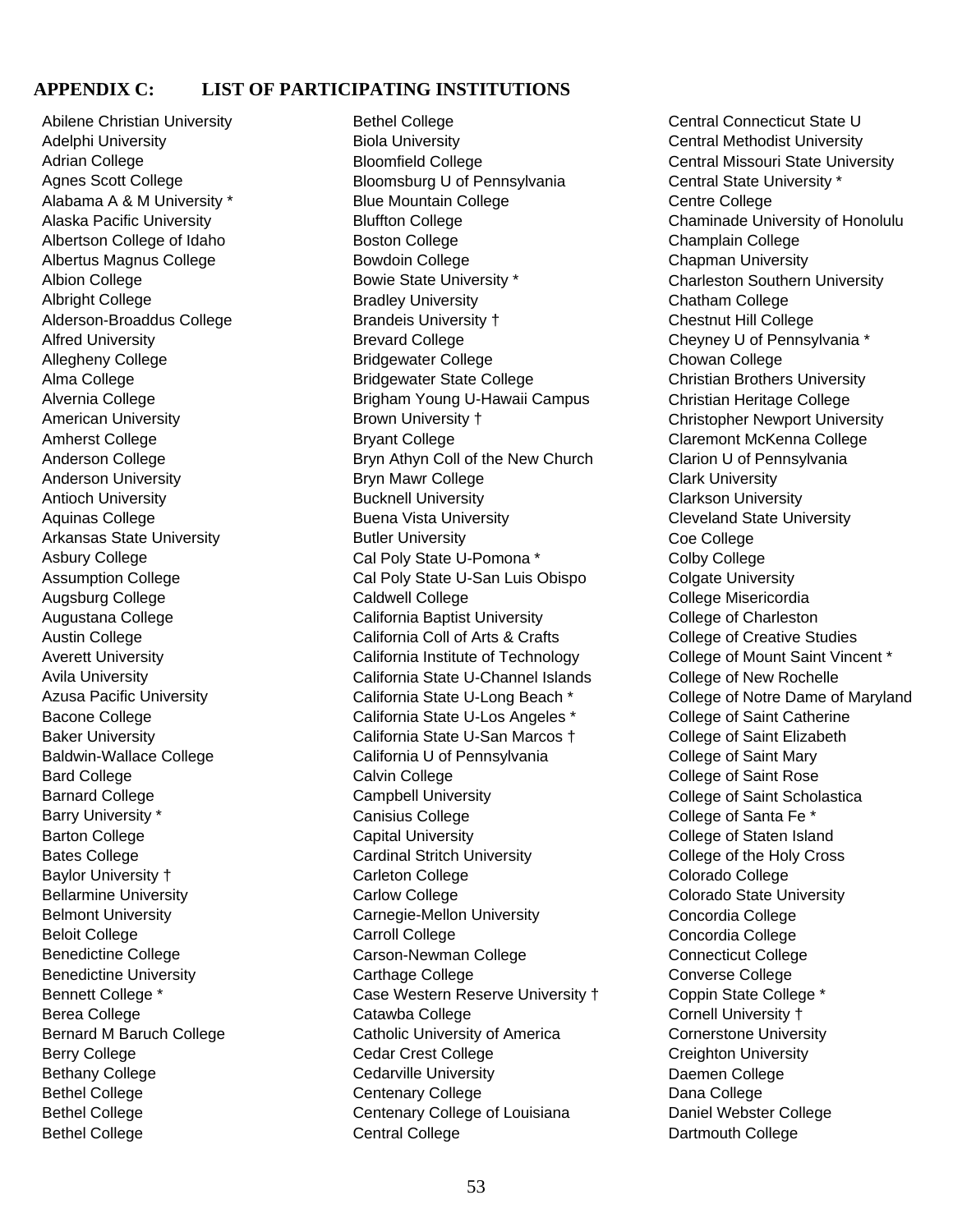<span id="page-56-0"></span>Davidson College Georgia Institute of Technology  $\dagger$ Dominican University of California East Stroudsburg U of Pennsylvania East Texas Baptist University Eastern New Mexico University \* \* Elizabeth City State University Florida Gulf Coast University Delaware Valley College Dickinson College Dillard University \* Dominican College of Blauvelt Dominican University Drake University Drexel University Drury University Duke University † Duquesne University Earlham College East Central University Eastern Connecticut State U Eastern Kentucky University Eastern Mennonite University Eastern Michigan University Eastern Nazarene College Eastern Oregon University Eastern Washington University Eckerd College Edinboro U of Pennsylvania Elizabethtown College Elmhurst College Elmira College Elon University Emmanuel College Emory and Henry College Emory University † Erskine College Fairfield University Ferrum College Fisk University \* Florida Memorial College \* Florida Southern College Florida State University Fordham University Framingham State College Franciscan U of Steubenville Franklin and Marshall College Freed-Hardeman University Fresno Pacific University Furman University Gannon University Gardner-Webb University Geneva College

Georgia Southwestern State U Georgia Southern University Georgia State University Georgian Court College Gettysburg College Glenville State College Gonzaga University Gordon College Goshen College Goucher College Grace College Grand Valley State University Greensboro College Greenville College Grinnell College Guilford College Gustavus Adolphus College Gwynedd-Mercy College Hamilton College Hamline University Hannibal-LaGrange College Harris-Stowe State College Hartwick College Harvey Mudd College Haverford College Henderson State University Hendrix College Herbert H Lehman College \* High Point University Hiram College Hobart and William Smith Colleges Hofstra University Hollins University Holy Family College Hood College Hope College Houston Baptist University Howard University \* Huntingdon College Huntington College Husson College Idaho State University Illinois College Illinois Institute of Art Illinois Wesleyan University Immaculata University Indiana U of Pennsylvania Indiana Wesleyan University Iowa State University Iowa Wesleyan College Ithaca College

Jacksonville University John Brown University Johns Hopkins University † Judson College Juniata College Kalamazoo College Kentucky State University Kentucky Wesleyan College Kenyon College Kettering University Keystone College King College Knox College Kutztown U of Pennsylvania Lafayette College Lake Forest College Lasell College Lawrence University Le Moyne College Lebanon Valley College Lee University Lenoir-Rhyne College Lesley College Lewis and Clark College Lewis University Lincoln Memorial University Lincoln University Lincoln University \* Lipscomb University Livingstone College \* Lock Haven U of Pennsylvania Longwood College Loyola College in Maryland Loyola Marymount University Loyola University of Chicago Loyola University-New Orleans Lubbock Christian University Luther College Lycoming College Lynchburg College Lyndon State College Lynn University Lyon College Macalester College MacMurray College Maine Maritime Academy Malone College Manchester College Manhattan College Mansfield U of Pennsylvania Marquette University Mary Baldwin College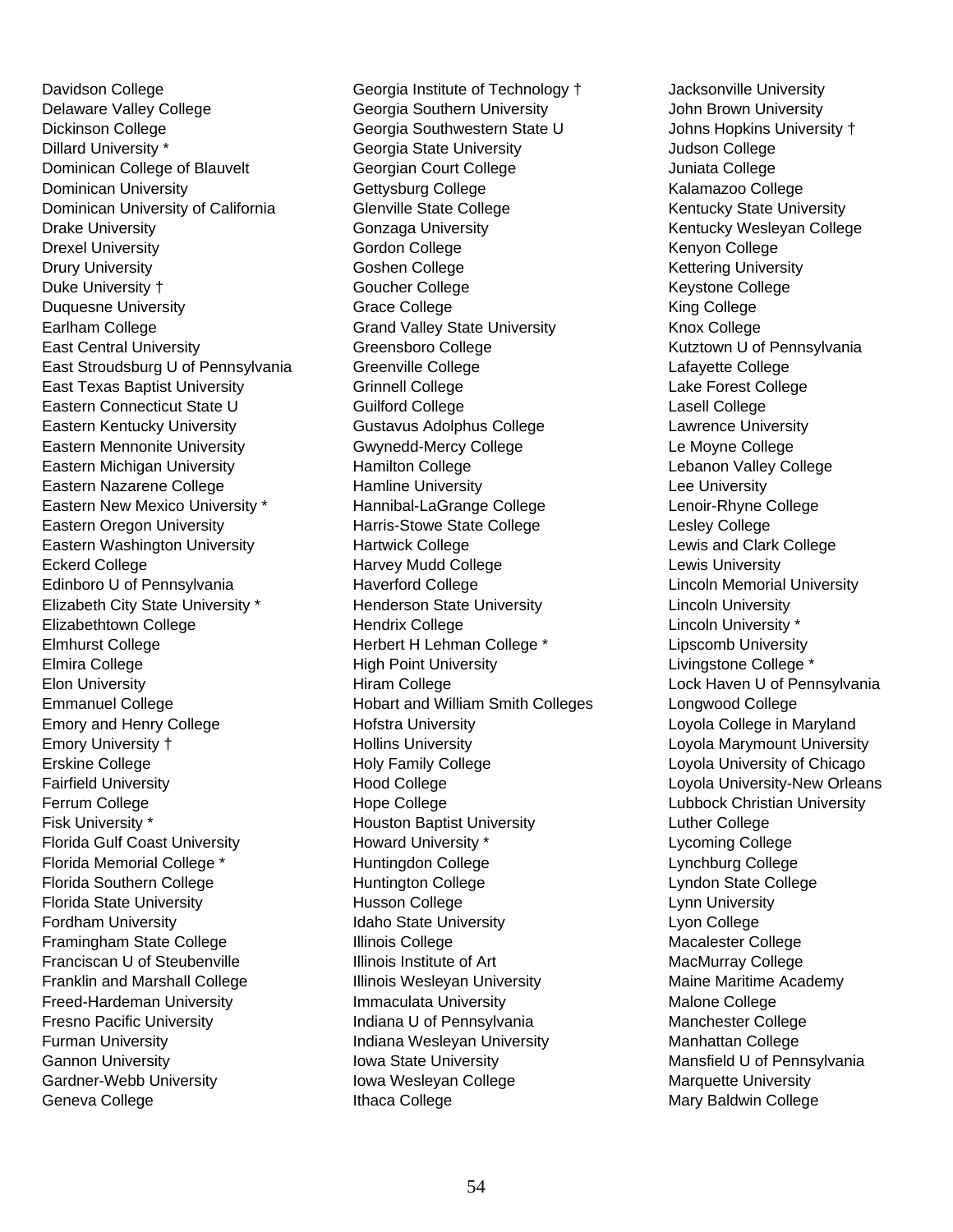Marymount Manhattan College Massachusetts Coll of Liberal Arts † Massachusetts Inst of Technology Mount Saint Mary's College † Mount Saint Mary's University Muhlenberg College Maryville Univ. of Saint Louis Marywood University Master's College McKendree College McPherson College Medaille College Mercer University Mercyhurst College Meredith College Messiah College Miami University Michigan Technological University Middlebury College Midway College Millersville U of Pennsylvania Mississippi College Mississippi State University Missouri Southern State College Molloy College Monmouth College Monmouth University Montclair State University Moorhead State University Moravian College Morehouse College \* Morgan State University \* Morningside College Mount Holyoke College Mount Ida College Mount Mary College Mount Olive College Mount Saint Mary College Naropa University Nebraska Methodist College Neumann College Nevada State College New College of Florida New School University New York University Niagara University North Carolina Central University \* North Central College North Central University North Dakota State University North Georgia College & State U North Greenville College

 Northwest Nazarene University Northwestern University  $\dagger$ Notre Dame de Namur University Nova Southeastern University \* Oklahoma Wesleyan University Palm Beach Atlantic University Penn State Erie-The Behrend College Pepperdine University Point Loma Nazarene University North Park University Northeastern Illinois University \* Northeastern State University Northeastern University Northern Arizona University † Northwest Christian College Northwest Missouri State U Northwest University Northwestern College Northwestern College Notre Dame College Nyack College Oakland University Oberlin College Occidental College \* Ohio Dominican University Ohio Northern University Ohio State University † Ohio Wesleyan University Oklahoma Baptist University Oklahoma Christian University Oklahoma City University Oklahoma State U † Oregon State University Ottawa University Ouachita Baptist University Our Lady of the Lake University \* Oxford College of Emory U Pace University Pacific Union College Pacific University Penn State U-Wilkes-Barre Peru State College Philadelphia University Philander Smith College \* Pine Manor College Point Park University Polytechnic University Pratt Institute Presbyterian College Principia College Providence College Purdue University †

Randolph-Macon Woman's College Rensselaer Polytechnic Institute † Rhode Island School of Design Rochester Institute of Technology † Rocky Mountain College Rutgers University-New Brunswick Saint Joseph's College of Maine Saint Mary-of-the-Woods College Saint Mary's College of California Saint Mary's College of Maryland Quinnipiac University Radford University Ramapo College of New Jersey Reed College Regis College Regis University Reinhardt College Rhode Island College Rhodes College Rice University † Richard Stockton College of NJ Rider University Ripon College Roanoke College Robert Morris University Roberts Wesleyan College Rockford College Rockhurst University Roosevelt University Rosemont College Russell Sage College Rutgers University-Camden Rutgers University-Newark † Sacred Heart University Saint Andrews Presbyterian College Saint Anselm College Saint Bonaventure University Saint Edward's University \* Saint Francis College Saint John Fisher College Saint John's University-Queens Saint Joseph College Saint Lawrence University Saint Leo University Saint Mary's College Saint Mary's U of Minnesota Saint Mary's University Saint Michael's College Saint Norbert College Saint Peter's College \* Saint Thomas University \* Saint Vincent College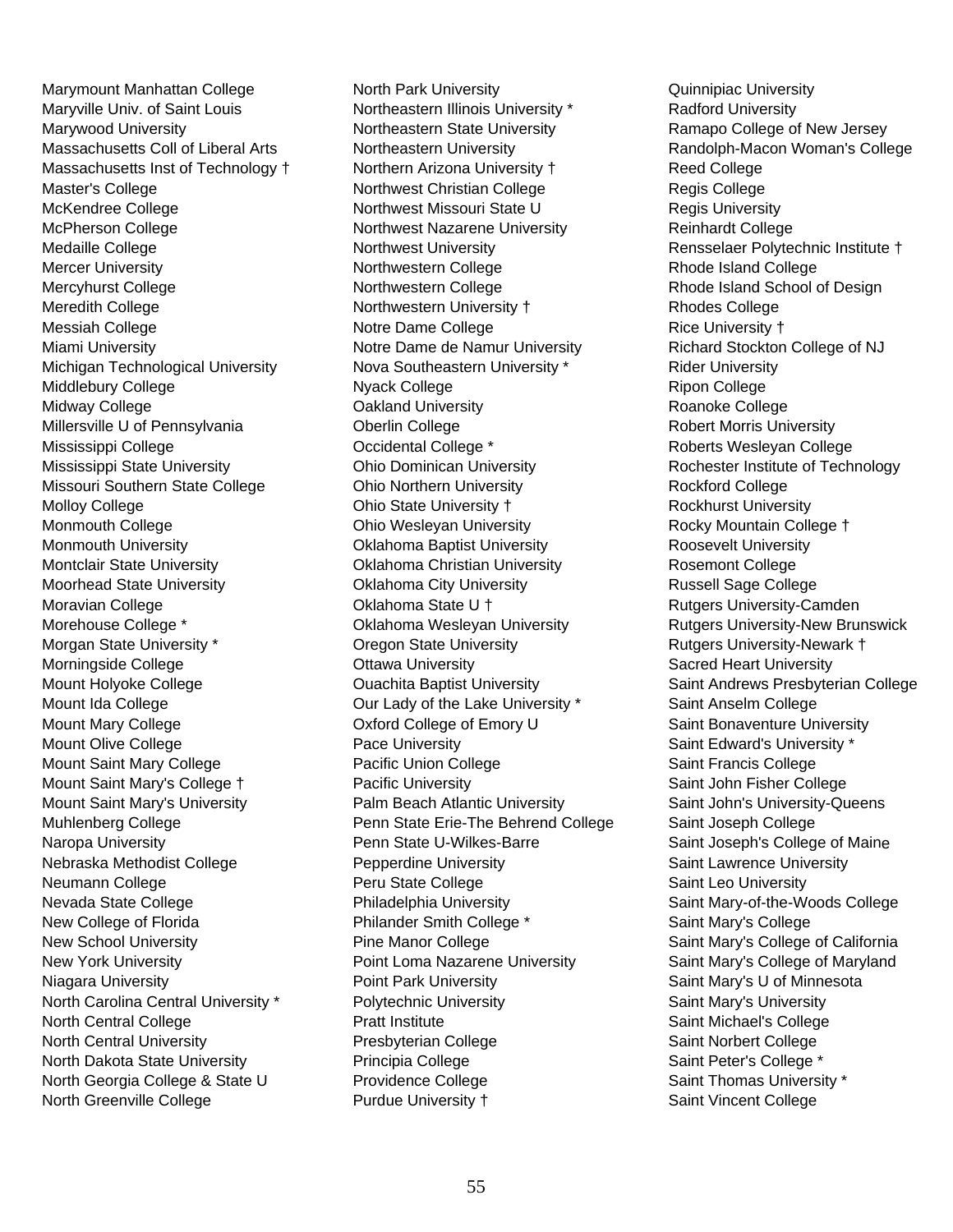Saint Xavier University Salem State College Salisbury University San Francisco State University † Santa Clara University Sarah Lawrence College Shippensburg U of Pennsylvania Slippery Rock U of Pennsylvania South Dakota State University Southeastern Coll of Assem of God Southeastern Oklahoma State U † Southern Illinois U-Edwardsville Southern New Hampshire University Southern Wesleyan University Savannah State University \* Schreiner University Scripps College Seattle Pacific University Seattle University Seton Hall University Seton Hill University Shorter College Simmons College Simpson College Simpson University Smith College Sonoma State University Southeast Missouri State U Southern Illinois U-Carbondale Southern Methodist University Southern Nazarene University Southern University-New Orleans \* Southwest Baptist University Southwest Minnesota State U Southwest Missouri State U Southwestern University \* Spelman College \* Spring Hill College Springfield College Stephens College Stetson University Suffolk University SUNY College-Brockport SUNY College-Geneseo SUNY College-Potsdam SUNY Institute of Technology SUNY-Binghamton SUNY-Stony Brook † SUNY-University at Buffalo Susquehanna University Swarthmore College Sweet Briar College

 Taylor University at Fort Wayne \* Texas A&M University-Kingsville U of California-Los Angeles  $\dagger$ U of California-Riverside † U of California-Santa Barbara † U of Maine-Presque Isle U of Massachusetts-Amherst Tabor College Talladega College \* Taylor University Teikyo Post University Tennessee State University \* Tennessee Temple University Texas A & M University † Texas Christian University Texas Tech University Texas Woman's University † The University of Tampa Thiel College Thomas More College Touro College Trinity Christian College Trinity College Trinity University Trinity University Trinity Western University Troy State University Truman State University Tulane University Tuskegee University \* U of Alabama U of Arkansas-Fayetteville U of Arkansas-Little Rock U of Arkansas-Pine Bluff \* U of Bridgeport U of California-Davis † U of California-Irvine † U of California-San Diego † U of California-Santa Cruz † U of Central Oklahoma U of Chicago † U of Idaho U of Illinois-Chicago U of Illinois-Springfield U of Kentucky U of La Verne \* U of Louisiana at Lafayette U of Mary Hardin-Baylor U of Massachusetts-Boston U of Michigan † U of Michigan-Dearborn U of Michigan-Flint

U of North Carolina-Chapel Hill + Vanguard U of Southern California Virginia Polytechnic Inst and St U  $\dagger$ U of Missouri-Rolla U of Montevallo U of Nebraska-Omaha U of New Mexico \* U of North Dakota U of Notre Dame U of Pennsylvania † U of Pittsburgh † U of Pittsburgh-Bradford U of Pittsburgh-Johnstown U of Portland U of Puget Sound U of Redlands U of Richmond U of Rochester † U of Saint Thomas U of San Diego U of San Francisco U of Scranton U of Sioux Falls U of South Carolina-Upstate U of Southern California † U of Southern Indiana U of Texas-San Antonio \* U of the Arts U of the Sciences in Philadelphia U of the South U of the Virgin Islands \* U of Toledo U of Vermont U of Virginia † U of Wisconsin-Milwaukee U of Wisconsin-Whitewater Union College Union University University of Saint Francis US Air Force Academy US Coast Guard Academy US Military Academy US Naval Academy Utah State University Utica College of Syracuse U Valley City State University Valparaiso University Vanderbilt University † Vassar College Villa Julie College Virginia Wesleyan College Viterbo University